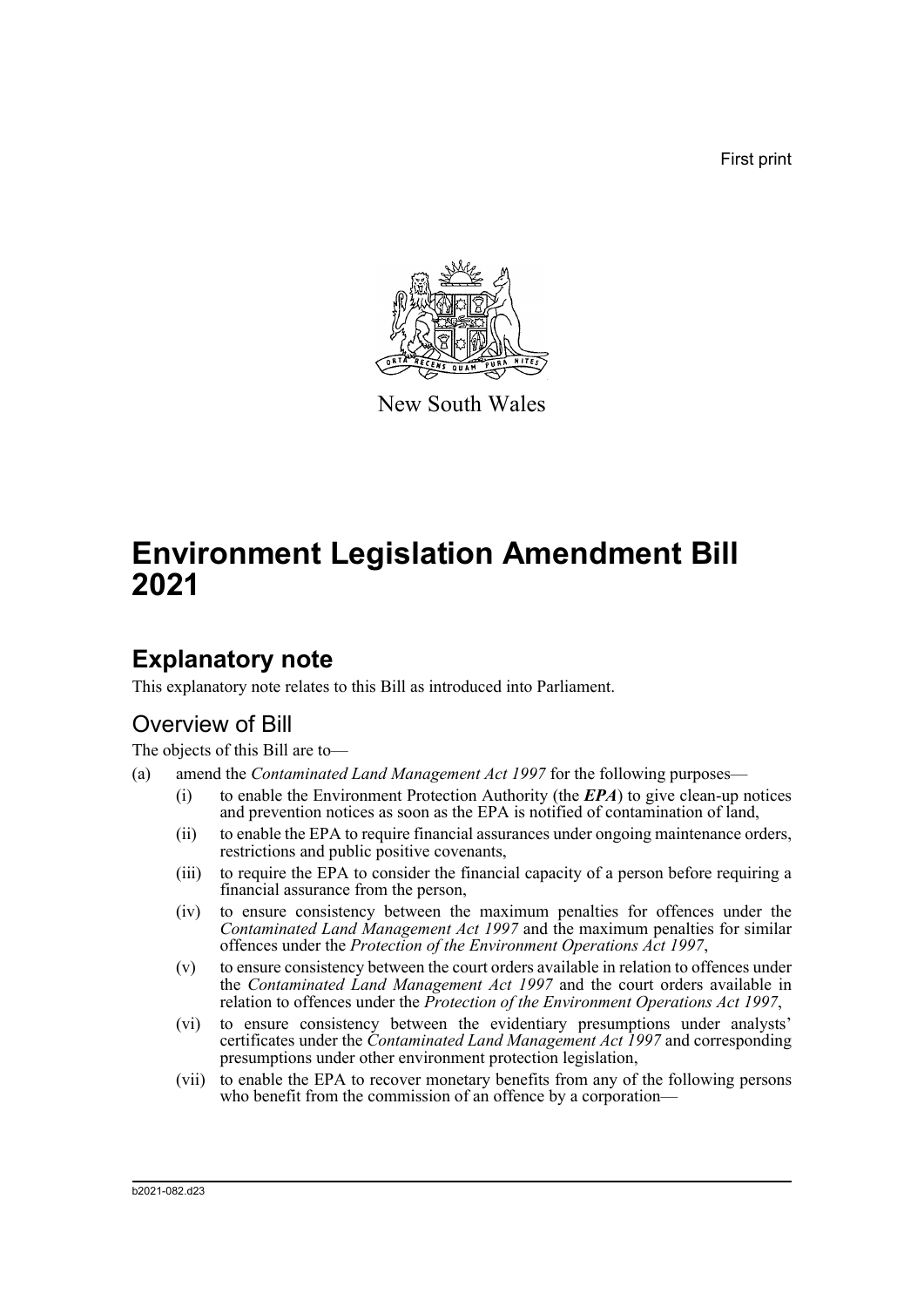- (A) a person who is, or was, at the time of the commission of the offence, a director of the corporation,
- (B) a related body corporate,
- (C) a person who is, or was, at the time of the commission of the offence, a director of related bodies corporate,
- (viii) to make it an offence for certain persons involved in the management of a corporation or related body corporate and related bodies corporate to receive, acquire or accrue a monetary benefit as a result of the commission by the corporation of an offence,
- (ix) to update references to members of the EPA Board consequent on changes to the structure of the EPA Board,
- (x) to update references to repealed provisions of the *Environmental Planning and Assessment Act 1979*,
- (b) amend the *Land and Environment Court Act 1979* to give the Land and Environment Court jurisdiction to hear and dispose of proceedings to recover monetary benefits from any of the following persons who benefit from the commission of an offence by a corporation under environment protection legislation—
	- (i) a person who is, or was, at the time of the commission of the offence, a director of the corporation,
	- (ii) related bodies corporate,
	- (iii) a person who is, or was, at the time of the commission of the offence, a director of related body corporate,
- (c) amend the *Pesticides Act 1999* for the following purposes—
	- (i) to enable the EPA to make a pesticide control order without the Minister's approval,
	- (ii) to enable the EPA to recover monetary benefits from any of the following persons who benefit from the commission of an offence by a corporation–
		- (A) a person who is, or was, at the time of the commission of the offence, a director of the corporation,
		- (B) related bodies corporate,
		- (C) a person who is, or was, at the time of the commission of the offence, a director of related bodies corporate,
	- (iii) to make it an offence for certain persons involved in the management of a corporation or related body corporate and related bodies corporate to receive, acquire or accrue a monetary benefit as a result of the commission by the corporation of an offence,
	- (iv) to ensure consistency in the court orders available in relation to offences under the *Pesticides Act 1999* and the court orders available in relation to offences under the *Protection of the Environment Operations Act 1997*,
	- (v) to ensure consistency between the evidentiary presumptions under analysts' certificates under the *Pesticides Act 1999* and the corresponding presumptions under other environment protection legislation,
	- (vi) to update references to members of the EPA Board consequent on changes to the structure of the EPA Board,
- (d) amend the *Protection of the Environment Administration Act 1991* to—
	- (i) update provisions relating to the structure and administration of the EPA Board to clarify the functions of the Chairperson of the EPA Board, the Chief Executive Officer, and other members of the EPA Board,
	- (ii) clarify the nature of the directions the Minister may give the EPA,
	- (iii) extend protections against personal liability to include the Minister and Chief Executive Officer of the EPA in carrying out functions under the *environment protection legislation* and other legislation,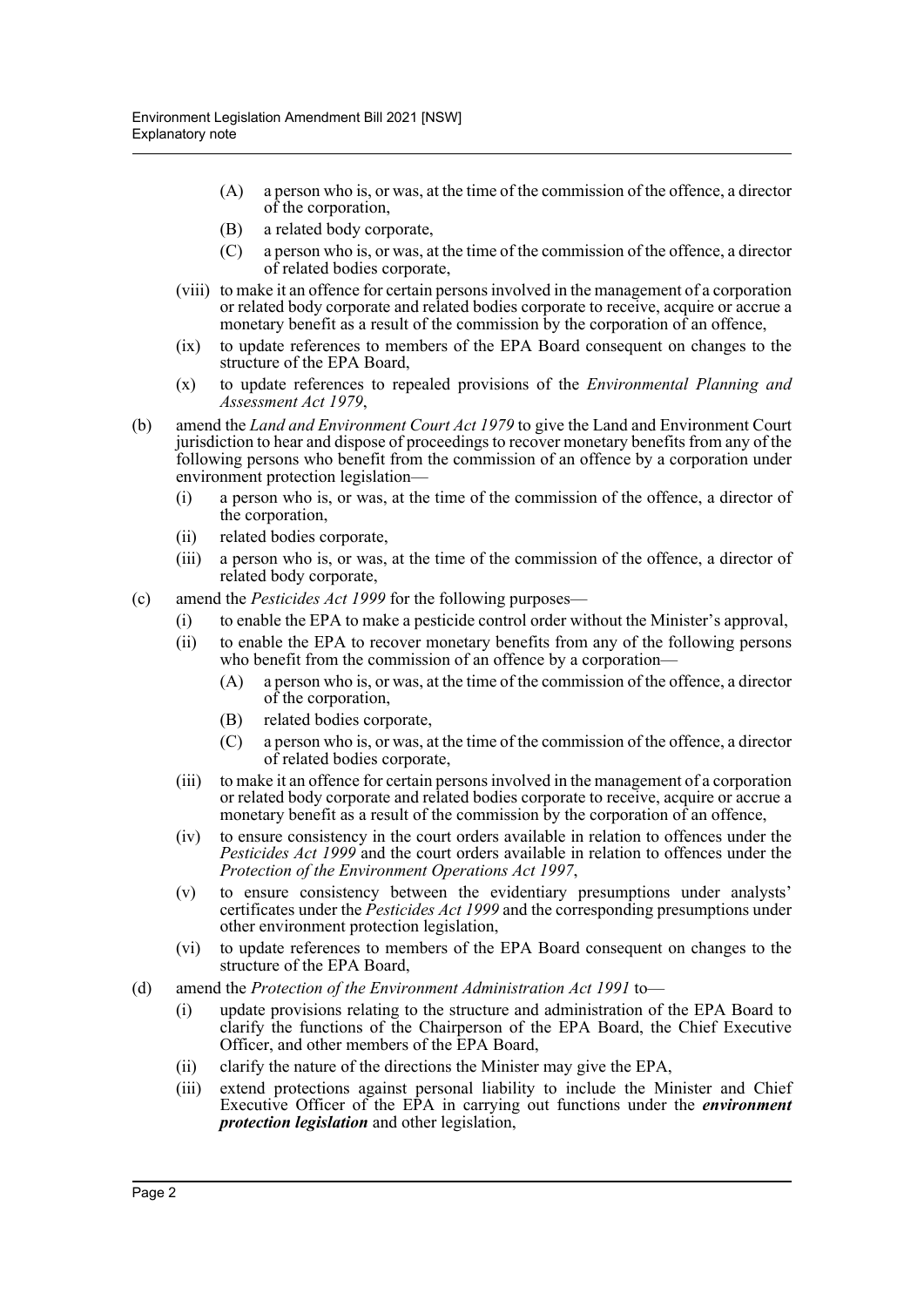- (iv) prescribe the legislation that constitutes environment protection legislation,
- (e) amend the *Protection of the Environment Operations Act 1997* for the following purposes—
	- (i) to enable the EPA to consider the conduct of the following persons in determining whether a corporation is a fit and proper person when making licensing decisions—
		- (A) current and former directors of the corporation,
		- (B) related bodies corporate,
		- (C) current and former directors of the related bodies corporate,
	- (ii) to extend the offence of failing to comply with a condition of a licence to a failure to comply with a condition of the suspension, revocation or surrender of a licence by a person to whom the condition has been varied to apply,
	- (iii) to enable appropriate regulatory authorities to issue clean-up notices and prevention notices to any of the following if a corporation does not comply with an environment protection notice—
		- (A) current and former directors of the corporation,
		- (B) related bodies corporate,
	- (iv) to enable appropriate regulatory authorities to issue clean-up notices to persons reasonably suspected of having contributed to a pollution incident,
	- (v) to enable the Minister to issue prohibition notices to a occupiers of a class of premises or to a class of persons,
	- (vi) to extend a public authority's ability to recover the costs of clean-up action taken by the authority in relation to a pollution incident to include persons the authority reasonably suspects contributed to the pollution incident, in addition to occupiers and persons the authority reasonably suspects caused the pollution incident,
	- (vii) to extend the offence of transporting or depositing waste to include, in addition to the person transporting or depositing the waste and the owner of the waste, the owner of the vehicle in which the waste is transported,
	- (viii) to provide for the new offences of—
		- (A) giving false or misleading information to the EPA, and
		- (B) knowingly giving false or misleading information to the EPA,
	- (ix) to prescribe the following offences as repeat waste offences, which make an offender liable to an additional penalty of an amount up to the maximum penalty for the relevant waste offence or imprisonment for up to 2 years, or both, if the offender commits a subsequent waste offence within 5 years of being convicted of an earlier waste offence-
		- (A) wilfully or negligently disposing of waste in a manner that harms or is likely to harm the environment,
		- (B) supplying information about waste to another person in the course of dealing with the waste, being information that is false or misleading in a material respect,
	- (x) to enable the EPA to recover monetary benefits from any of the following persons who benefit from the commission of an offence by a corporation-
		- (A) a person who is, or was, at the time of the commission of the offence, a director of the corporation,
		- (B) related bodies corporate,
		- (C) a person who is, or was, at the time of the commission of the offence, a director of related bodies corporate,
	- (xi) to make it an offence for certain persons involved in the management of a corporation or related body corporate and related bodies corporate to receive, acquire or accrue a monetary benefit as a result of the commission by the corporation of an offence,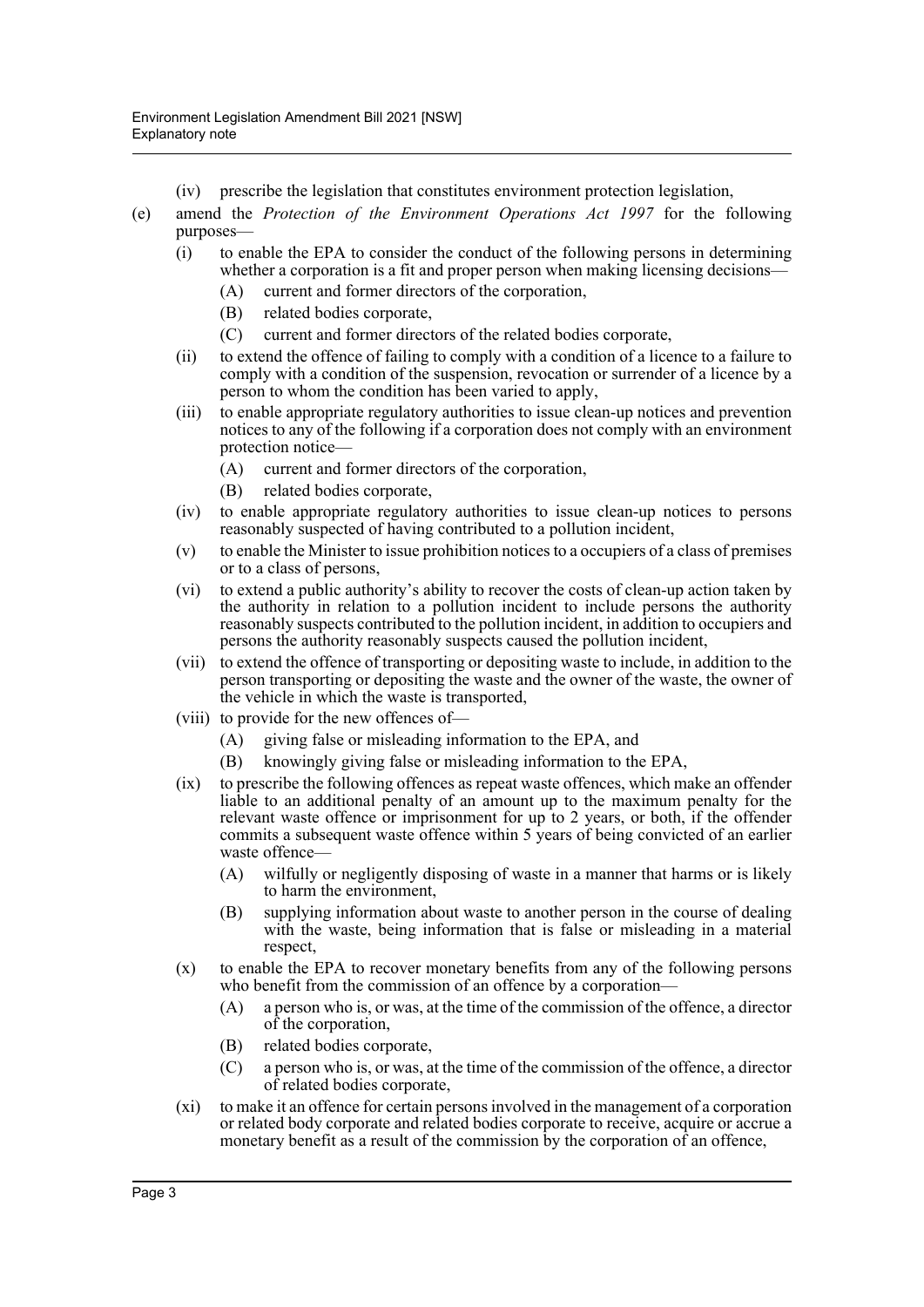- (xii) to prescribe the offence of giving false or misleading information to the EPA as an executive liability offence,
- (xiii) to provide for the new offence of delaying, obstructing, assaulting, threatening or intimidating an authorised officer in the exercise of the officer's powers, in addition to the existing offence of wilfully delaying or obstructing an authorised officer,
- (xiv) to extend the existing offence for wilfully delaying or obstructing an authorised officer in the exercise of the officer's powers to include assaulting, threatening or intimidating the authorised officer,
- (xv) to provide a power to prescribe, by regulation, additional legislation to which the investigation provisions under the *Protection of the Environment Operations Act 1997*, Chapter 7 extends,
- (xvi) to clarify the time within which summary proceedings for the offence of giving false or misleading information to the EPA may be commenced,
- (xvii) to provide that restraining orders may be made in relation to a person against whom proceedings have been commenced that may result in the person being required to pay amounts representing monetary benefits acquired by or accrued to the person as a result of the commission of an offence,
- (xviii)to ensure consistency between the evidentiary presumptions under analysts' certificates under the *Protection of the Environment Operations Act 1997* and corresponding presumptions under other environment protection legislation,
- (xix) to require the EPA to consider the financial capacity of a person before requiring a financial assurance from the person,
- (xx) to enable the EPA to impose restrictions on the use of, or public positive covenants, on land for the purpose of enforcing licence conditions or conditions of licence suspension, revocation or surrender,
- (xxi) to increase penalties for particular offences to reflect contemporary community expectations,
- (xxii) to clarify that when a licence is transferred, it is subject to the conditions to which the licence is subject at the time of the transfer,
- (xxiii)to enable a person other than the holder, or former holder, of a licence, to apply to vary the conditions of the suspension, revocation or surrender of the licence,
- (xxiv) to update references to members of the EPA Board consequent on changes to the structure of the EPA Board,
- (xxv) to update references to entities consequent on changes in administrative arrangements,
- (xxvi) to update references to repealed provisions of the *Environmental Planning and Assessment Act 1979*,
- (xxvii)to update the formatting of provisions, and make other amendments of a consequential or ancillary nature,
- (f) amend the *Radiation Control Act 1990* for the following purposes—
	- (i) to enable the EPA to recover monetary benefits from any of the following persons who benefit from the commission of an offence by a corporation-
		- (A) a person who is, or was, at the time of the commission of the offence, a director of the corporation,
		- (B) related bodies corporate,
		- (C) a person who is, or was, at the time of the commission of the offence, a director of related bodies corporate,
	- (ii) to make it an offence for certain persons involved in the management of a corporation or related body corporate and related bodies corporate to receive, acquire or accrue a monetary benefit as a result of the commission by the corporation of an offence,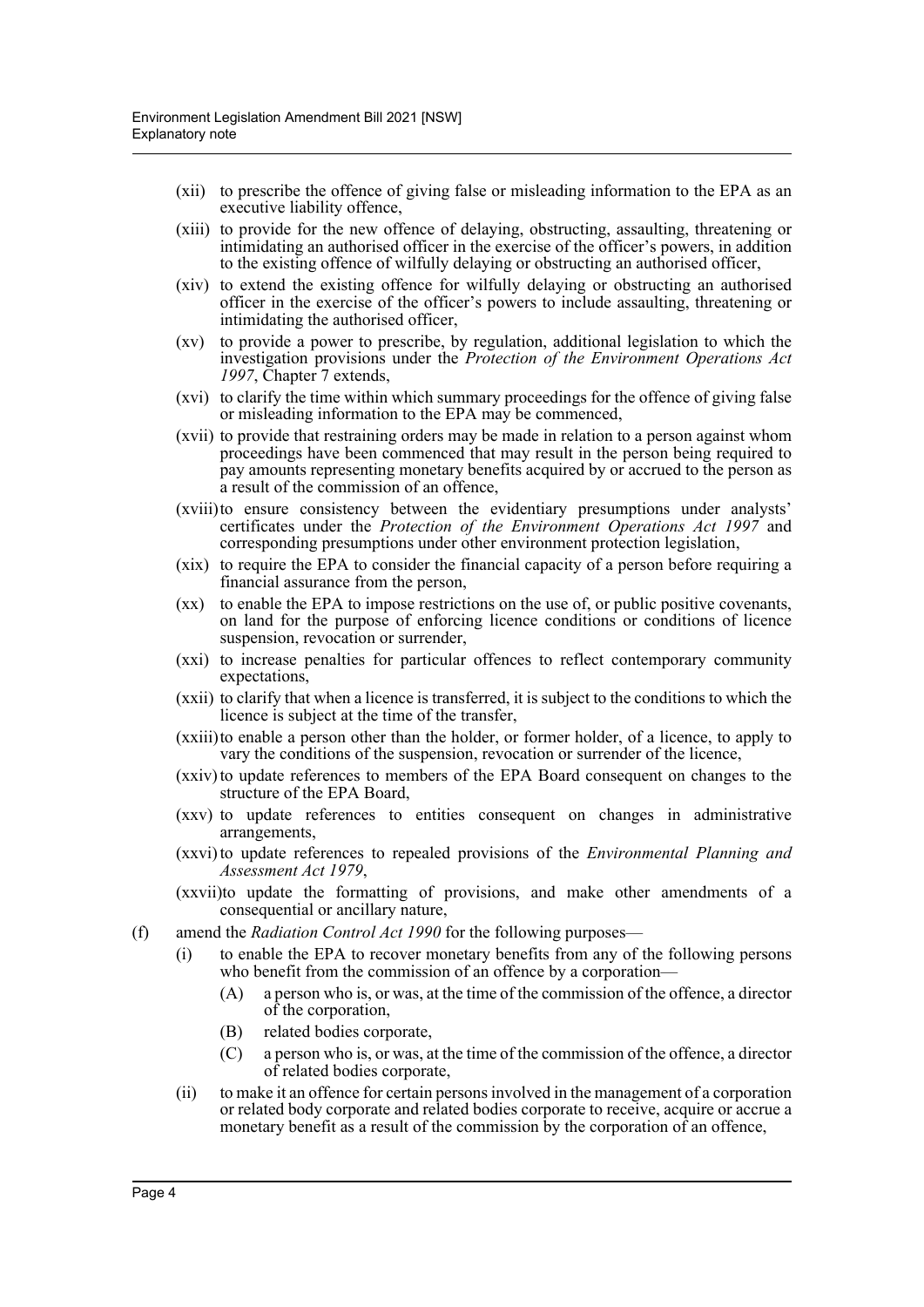- (iii) to ensure consistency between the court orders available in relation to offences under the *Radiation Control Act 1990* with the court orders available in relation to offences under the *Protection of the Environment Operations Act 1997*,
- (iv) to require the EPA to consider the financial capacity of a person before requiring a financial assurance from the person,
- (v) to update references to the EPA and members of the EPA Board consequent on changes to the structure of the EPA Board,
- (g) amend the *Waste Avoidance and Resource Recovery Act 2001* for the following purposes—
	- (i) to replace the reference to "commencement of this Part" in section 44 to refer to 1 December 2017, being the commencement of the section, to remove ambiguity given the different dates for commencement of different sections in the Part,
	- (ii) to update the formatting of provisions.

## Outline of provisions

**Clause 1** sets out the name, also called the short title, of the proposed Act.

**Clause 2** provides for the commencement of the proposed Act on the date of assent to the proposed Act.

## **Schedule 1 Amendment of Contaminated Land Management Act 1997 No 140**

**Schedule 1[1]–[3]** amend the *Contaminated Land Management Act 1997*, sections 4(1) and 6(4) to—

- (a) update references to repealed or substituted provisions of the *Environmental Planning and Assessment Act 1979*, and
- (b) update definitions consequent on amendments in Schedules 1[9], [35] and [37], and
- (c) update references to members of the Board of the EPA consequent on amendments in Schedule 4[6].

**Schedule 1[4]** amends the *Contaminated Land Management Act 1997*, section 10 to increase the maximum penalty for failing to comply with a preliminary investigation order to \$1,000,000 for a corporation or \$250,000 for an individual and increases the maximum penalty for a continuing offence to \$120,000 a day for a corporation or \$60,000 a day for an individual.

**Schedule 1[5] and [6]** amend the *Contaminated Land Management Act 1997*, section 14 to increase the maximum penalty for failing to comply with a direction or other requirement under a management order on a continuing basis from \$66,000 to \$120,000 for each day the offence continues for a corporation, and from \$33,000 to \$60,000 for an individual.

**Schedule 1[7]** amends the *Contaminated Land Management Act 1997*, section 28 to increase the maximum penalty for failing to comply with an ongoing maintenance order to \$1,000,000 for a corporation or \$250,000 for an individual and makes the offence a continuing offence, subject to a further penalty for each day the offence continues.

**Schedule 1[9]** amends the *Contaminated Land Management Act 1997*, section 42A to provide that financial assurances may be required to secure or guarantee funding for or towards requirements under ongoing maintenance orders and restriction or public positive covenants imposed under the Act, in addition to requirements under management orders. **Schedule 1[8], [11]–[14] and [34]** make consequential amendments.

**Schedule 1[10]** amends the *Contaminated Land Management Act 1997*, section 42B to require the EPA to consider the financial capacity of a person before requiring the person to provide a financial assurance.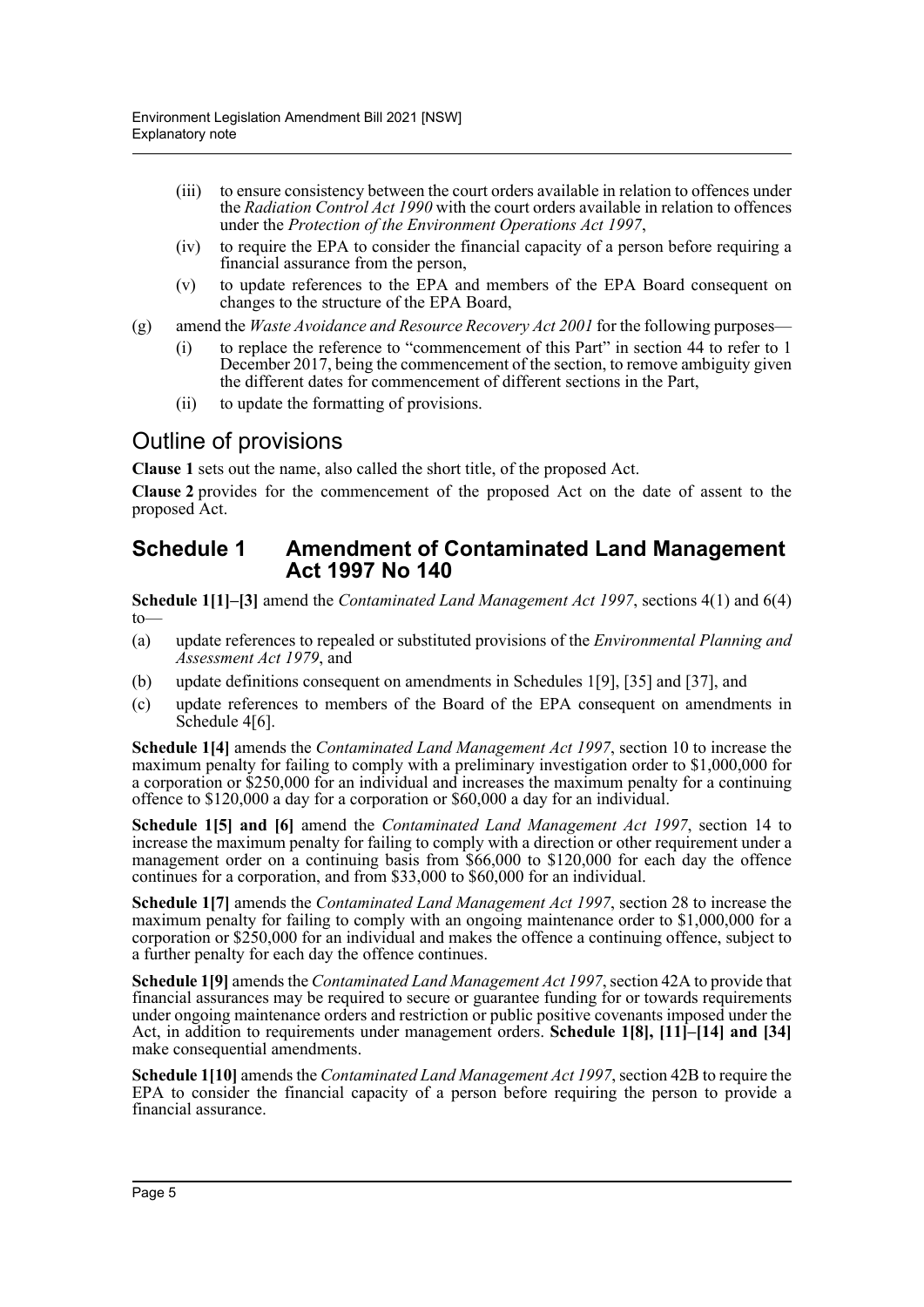**Schedule 1[15], [25] and [26]** amend the *Contaminated Land Management Act 1997* consequent on amendments in Schedule 4[6].

**Schedule 1[16]** amends the *Contaminated Land Management Act 1997*, section 45 to increase the maximum penalty for wilfully delaying or obstructing a person carrying out any action in compliance with an order or notice to \$1,000,000 for a corporation or \$250,000 for an individual and increases the maximum penalty for the continuing offence to \$120,000 for each day the offence continues for a corporation or \$60,000 for an individual.

**Schedule 1[17]** substitutes the *Contaminated Land Management Act 1997*, section 46 to enable the EPA to give a clean-up or prevention notice in relation to land if the EPA has been notified of contamination of land, in addition to land that the EPA has declared to be significantly contaminated.

**Schedule 1[18] and [19]** amend the *Contaminated Land Management Act 1997*, section 48 to increase the penalties for carrying out a site audit without accreditation, or making false representations about being capable of carrying out site audits, to \$1,000,000 for a corporation or \$250,000 for an individual and makes the offence a continuing offence, subject to a further penalty for each day the offence continues.

**Schedule 1[20]–[22]** amend the *Contaminated Land Management Act 1997*, section 57 to increase the penalties for making false representations about accreditation to carry out site audits while suspended or prohibited to \$1,000,000 for a corporation or \$250,000 for an individual and makes the offence a continuing offence, subject to a further penalty for each day the offence continues.

**Schedule 1[23] and [24]** amend the *Contaminated Land Management Act 1997*, section 60(1) and (2) to increase the maximum penalties offences relating to a failure to report contamination of land \$2,000,000 for a corporation and to \$500,000 for an individual, and to increase the maximum penalty for a continuing offence to \$240,000 for each day the offence continues for a corporation, and to \$120,000 for an individual.

**Schedule 1[24]** amend the *Contaminated Land Management Act 1997*, section 60(2) to increase the maximum penalty for an owner of land that has been contaminated failing to report the contamination to  $$2,000,000$  for a corporation and to  $$500,000$  for an individual and to increase the maximum penalty for a continuing offence from \$77,000 to \$240,000 for each day the offence continues for a corporation, and from \$33,000 to \$120,000 for an individual.

**Schedule 1[27]** amends the *Contaminated Land Management Act 1997*, section 72 to ensure the evidentiary presumptions relating to analysts' certificates are consistent across the environment protection legislation.

**Schedule 1[28]–[30]** amend the *Contaminated Land Management Act 1997*, Part 10, Division 2A to ensure that the orders a court may make in relation to offenders are consistent with the orders that may be made by a court under other environment protection legislation, including—

- (a) clarifying that 1 or more available orders may be made in relation to an offender, and
- (b) clarifying that orders may be made in relation to an offender in addition to other penalties or action taken against the offender, and
- (c) providing for orders for the recovery of costs and expenses in relation to investigating, managing or remediating contamination, or addressing the risk of harm from contamination, caused by the commission of an offence by the offender, and
- (d) providing for orders for the recovery of costs and expenses of the EPA relating to the investigation of an offence by the offender, and
- (e) providing for orders that an offender carry out audits of activities carried on by the offender, and
- (f) providing for orders that an offender pay an amount into the Environmental Trust for the purposes of specific projects or for general environmental purposes, and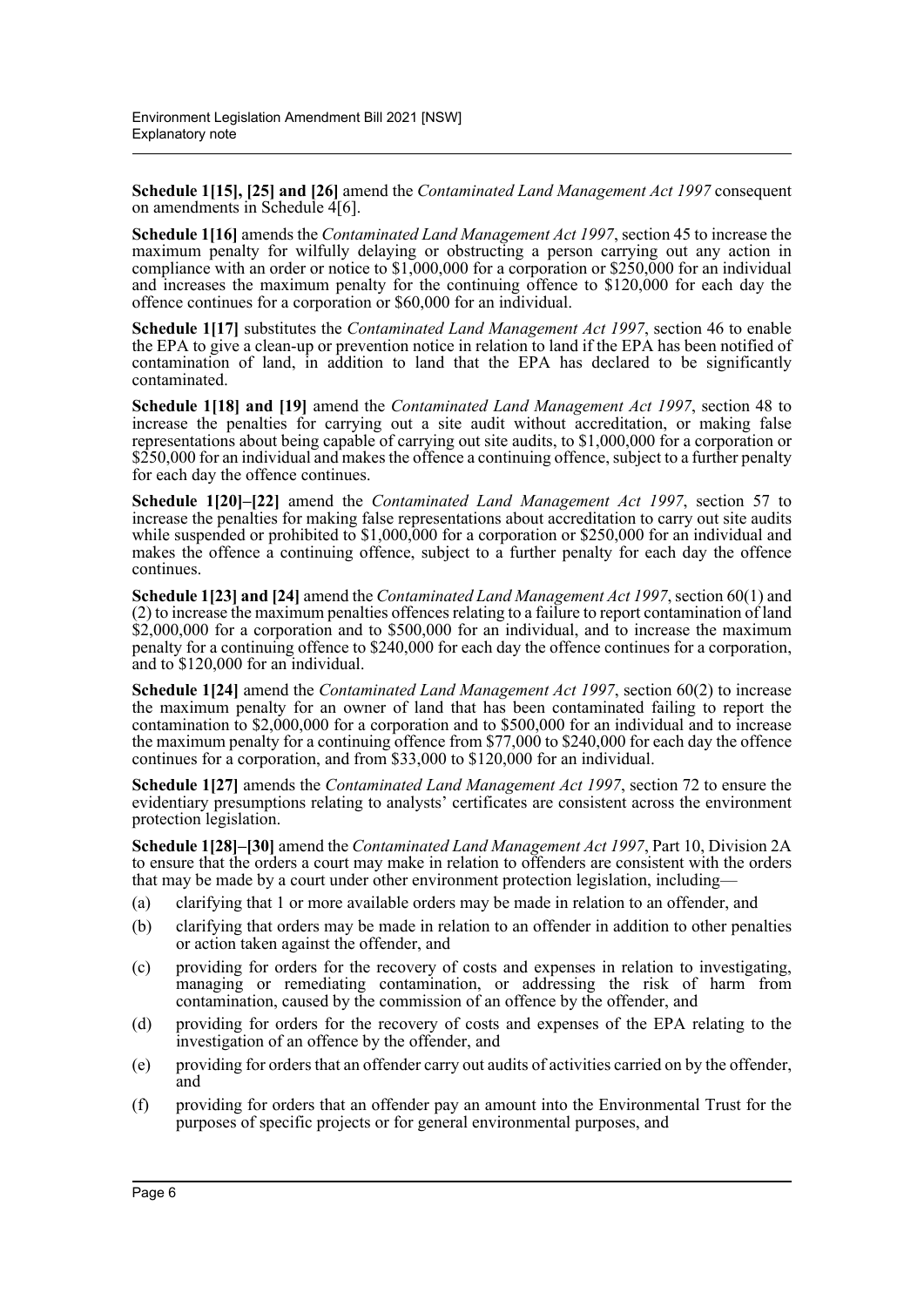(g) providing for orders that an offender establish training courses for the offender's employees or contractors.

**Schedule 1[31]–[33]** amend the *Contaminated Land Management Act 1997*, section 95B to update the formatting of the provision.

**Schedule 1[35]** inserts proposed Division 2B into the *Contaminated Land Management Act 1997*, Part 10. The Division provides that, if a court convicts a corporation of an offence, the court may order that certain persons pay an amount representing the amount of monetary benefits acquired by the person, or accrued or accruing to the person, as a result of the commission of the offence by the corporation.

**Schedule 1[36]** amends the *Contaminated Land Management Act 1997*, section 103 to update the formatting of the penalty and provide for a term of imprisonment of up to 18 months as an alternative to, or in addition to, the maximum monetary penalty for individuals.

**Schedule 1[37]** inserts proposed section 103A into the *Contaminated Land Management Act 1997*. The section makes it an offence for certain persons to receive, acquire or accrue a monetary benefit as a result of the commission by a corporation of an offence (the *underlying offence*). The new offence carries a maximum penalty equal to the maximum penalty of the underlying offence.

**Schedule 1[38]** amends the *Contaminated Land Management Act 1997*, section 107 to increase the maximum penalty for disclosing information that relates to manufacturing or other industrial or commercial secrets or working processes from 100 penalty units to 200 penalty units.

**Schedule 1[39] and [40]** amend the *Contaminated Land Management Act 1997*, section 112 to enable the regulations to create offences with penalties of up to 400 penalty units for corporations and 200 penalty units for individuals.

**Schedule 1[41]** amends the *Contaminated Land Management Act 1997* to provide for transitional matters consequent on the amendments in Schedule 1[17] and [28]–[33].

### **Schedule 2 Amendment of Land and Environment Court Act 1979 No 204**

**Schedule 2** amends the *Land and Environment Court Act 1979*, section 20 to give the Land and Environment Court jurisdiction to hear and dispose of proceedings under the *Contaminated Land Management Act 1997*, the *Pesticides Act 1999*, the *Protection of the Environment Operations Act 1997* and the *Radiation Control Act 1990* in relation to the proposed provisions providing for—

- (a) the recovery of costs and expenses, and compensation, after an offence has been proved, and
- (b) the recovery from certain persons of monetary benefits received, acquired or accrued by those persons as a result of the commission of an offence by a corporation.

## **Schedule 3 Amendment of Pesticides Act 1999 No 80**

**Schedule 3[1] and [9]–[11]** amend the *Pesticides Act 1999* to—

- (a) insert a definition consequent on amendments in Schedule 3[5] and [13], and
- (b) update references to members of the Board of the EPA consequent on amendments in Schedule 4[6].

**Schedule 3[2]** amends the *Pesticides Act 1999*, section 38 to remove the requirement for the EPA to obtain the Minister's approval before making an order to prohibit or control the use of a pesticide or class of pesticide or authorise the use or possession of a restricted pesticide or class of restricted pesticide. **Schedule 3[3] and [4]** make consequential amendments.

**Schedule 3[5]** inserts proposed section 44A into the *Pesticides Act 1999*. The section makes it an offence for certain persons to receive, acquire or accrue a monetary benefit as a result of the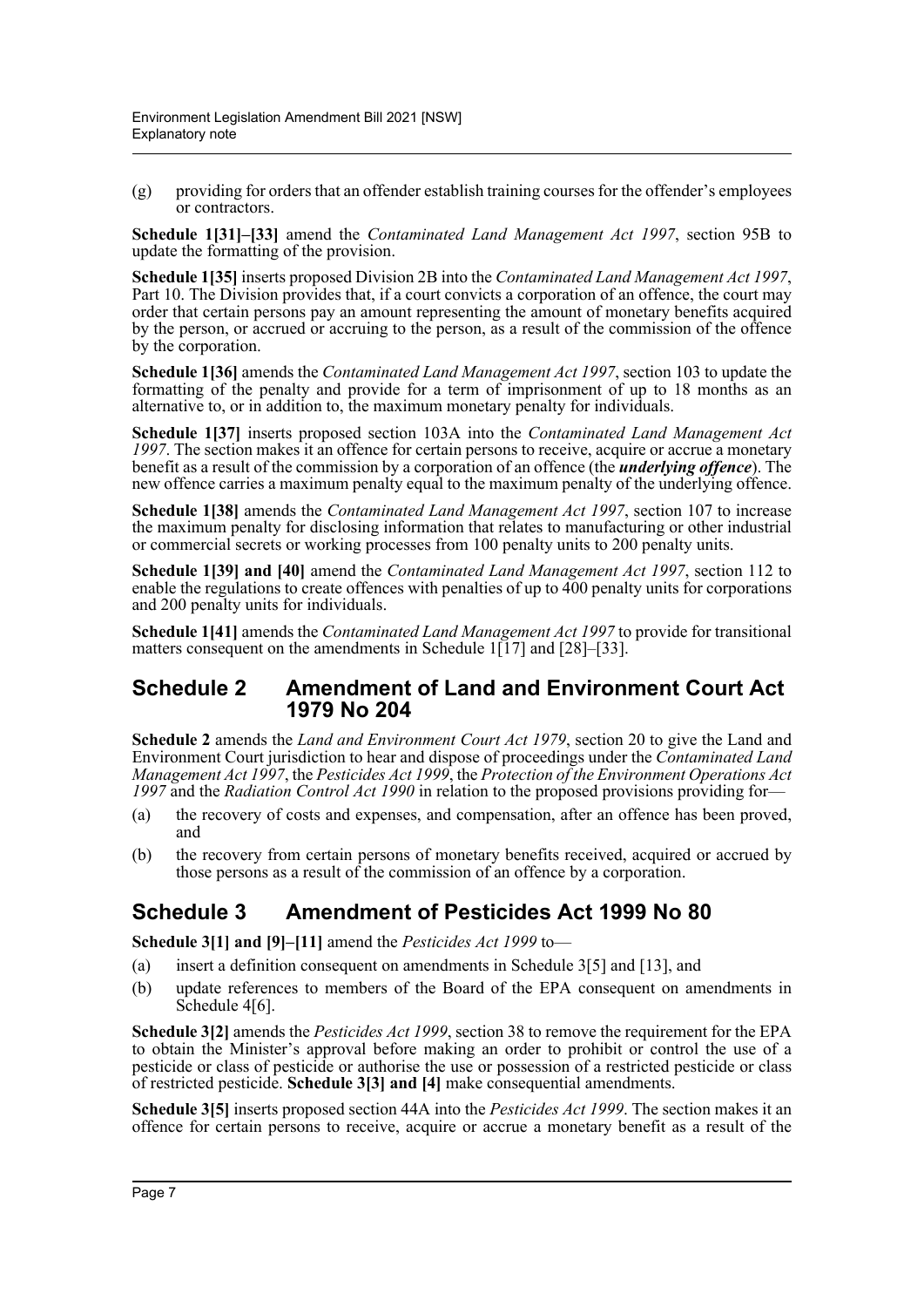commission by a corporation of an offence (the *underlying offence*). The new offence carries a maximum penalty equal to the maximum penalty for the underlying offence.

**Schedule 3[6]–[8]** amend the *Pesticides Act 1999*, sections 93, 97 and 99, respectively to ensure that the orders a court may make in relation to offenders are consistent with the orders that may be made by a court under other environment protection legislation, by doing the following—

- (a) clarifying that orders may be made in relation to an offender in addition to other penalties or action taken against the offender,
- (b) providing for orders that the offender take specified action to publicise the offence or notify a particular person of offences,
- (c) providing for orders for the recovery of costs and expenses relating to the investigation of an offence by the offender,
- (d) providing for orders that an offender pay an amount into the Environmental Trust for the purposes of specific projects or for general environmental purposes,
- (e) providing for orders that an offender attend, or cause the offender's employees or contractors to attend, training courses,
- (f) providing for orders that an offender establish training courses for the offender's employees or contractors.

**Schedule 3[12]** amends the *Pesticides Act 1999*, section 107 to ensure the evidentiary presumptions relating to analysts' certificates are consistent across the environment protection legislation.

**Schedule 3[13]** inserts proposed section 112C into the *Pesticides Act 1999*. The section provides that, if a court convicts a corporation of an offence, the court may order that certain persons pay an amount representing the amount of monetary benefits acquired by the person, or accrued or accruing to the person, as a result of the commission of the offence by the corporation.

**Schedule 3[14]** amends the *Pesticides Act 1999* to provide for transitional matters consequent on the amendments in Schedule 3[6]–[8].

## **Schedule 4 Amendment of Protection of the Environment Administration Act 1991 No 60**

**Schedule 4[1], [2], [6], [10]–[12], [14]–[17] and [20]** amend the *Protection of the Environment Administration Act 1991* consequent on the amendments relating to the structure and administration of the EPA in Schedule 4[7]–[9], and [21]–[30].

**Schedule 4[3]** replaces the *Protection of the Environment Administration Act 1991*, section 3(1), definition of *environment protection legislation* to update the formatting of the definition and provide that the regulations may prescribe additional Acts, or parts of Acts, for the purposes of the definition. **Schedule 4[4]** provides that additional Acts or parts of Acts may only be prescribed with the concurrence of the Minister responsible for the Acts or parts.

**Schedule 4[5]** substitutes the *Protection of the Environment Administration Act 1991*, section 13 to provide that the EPA is not subject to the control of the Minister. The new provision confirms that the Minister may give the EPA directions if it is in the public interest for the Minister to do so and clarifies the nature of the directions the Minister may give. The amendment also requires directions given to the EPA by the Minister be published on the EPA's website.

**Schedule 4[7]** substitutes the *Protection of the Environment Administration Act 1991*, section 14 and inserts proposed section 14A to provide that the Chief Executive Officer of the EPA is a member of the Board of the EPA, but is not entitled to vote on a matter considered by the Board, and clarify that the Chief Executive Officer is responsible for the day-to-day operations of the EPA.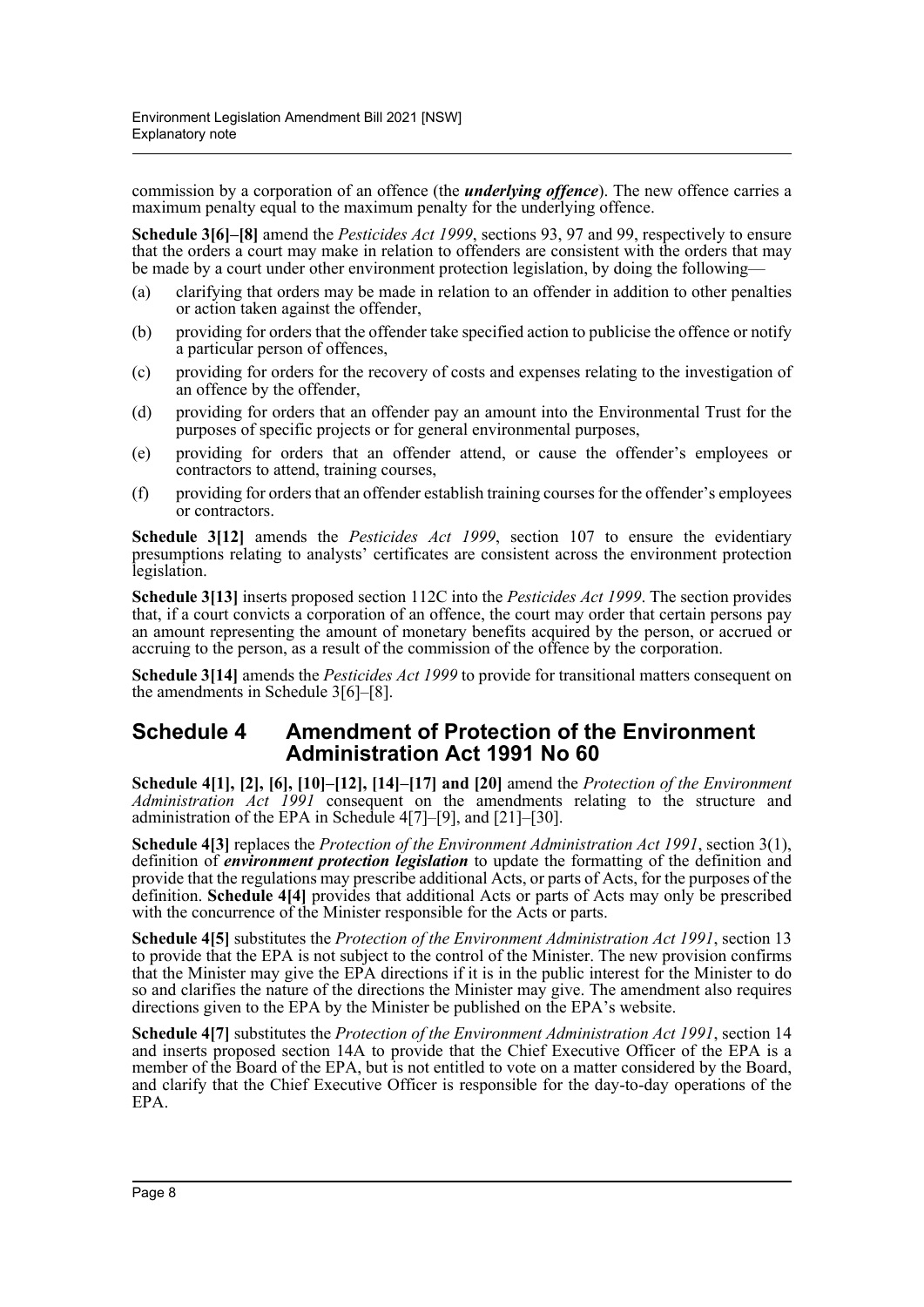**Schedule 4[8]** amends the *Protection of the Environment Administration Act 1991*, section 15 to provide for the establishment and membership of the Board of the EPA.

**Schedule 4[9]** amends the *Protection of the Environment Administration Act 1991*, section 16 to clarify that the functions of the Board of the EPA include determining policies and plans relating to organisational governance and risk management.

**Schedule 4[13]** amends the *Protection of the Environment Administration Act 1991*, section 18(2) to provide that the Chairperson of the Board of the EPA must be appointed on a part-time basis.

**Schedule 4[18]** amends the *Protection of the Environment Administration Act 1991*, section 34A to provide that amounts ordered to be paid in relation to the new offences of acquiring or receiving monetary benefits under the *Contaminated Land Management Act 1997*, the *Pesticides Act 1999*, the *Protection of the Environment Operations Act 1997* and the *Radiation Control Act 1990* may be paid into the Environment Protection Authority Fund.

**Schedule 4[19]** substitutes the *Protection of the Environment Administration Act 1991*, section 35 to update the formatting of the provision and extend the exclusion of personal liability to the Minister and Chief Executive Officer of the EPA.

**Schedule 4[21]–[30]** amend the *Protection of the Environment Administration Act 1991*, Schedule 1 and omit Schedule 2A to clarify and consolidate—

- (a) the provisions relating to the employment of the members of the Board, and
- (b) the procedural provisions relating to meetings of the Board.

**Schedule 4[31]** amends the *Protection of the Environment Administration Act 1991* to provide for savings and transitional matters consequent on the amendments in Schedule [6]–[8], [12], and [20]–[28].

## **Schedule 5 Amendment of Protection of the Environment Operations Act 1997 No 156**

**Schedule 5[1]** amends the *Protection of the Environment Operations Act 1997*, section 29 to update a reference to the Secretary of a Government Department.

**Schedule 5[2]–[6]** amend the *Protection of the Environment Operations Act 1997*, sections 29, 50 and 51 to update references to repealed or substituted provisions of the *Environmental Planning and Assessment Act 1979*.

**Schedule 5[7]–[10] and [12]** amend the *Protection of the Environment Operations Act 1997*, sections 53, 54, 55 and 58 to update the formatting of the provisions.

**Schedule 5[11]** amends the *Protection of the Environment Operations Act 1997*, section 55 to provide that when a licence is transferred, it is transferred subject to the conditions to which the licence is subject at the time of the transfer, unless those conditions are varied as part of the transfer.

**Schedule 5[14]** amends the *Protection of the Environment Operations Act 1997*, section 64 to extend the offence of failing to comply with a condition of a licence to a failure to comply with a condition of the suspension, revocation or surrender of a licence by a person to whom the condition has been varied to apply.

**Schedule 5[15]** amends the *Protection of the Environment Operations Act 1997*, section 66 to increase the maximum penalty for giving a certificate to an appropriate regulatory authority that contains false or misleading information about compliance with the conditions of a licence from \$250,000 to \$500,000 for a corporation and from \$120,000 to \$250,000 for an individual.

**Schedule 5[16] and [17]** amend the *Protection of the Environment Operations Act 1997*, section 66 to increase the maximum penalty for offences relating to the publication of monitoring data from \$4,400 to \$20,000 for a corporation and from \$2,200 to \$10,000 for an individual.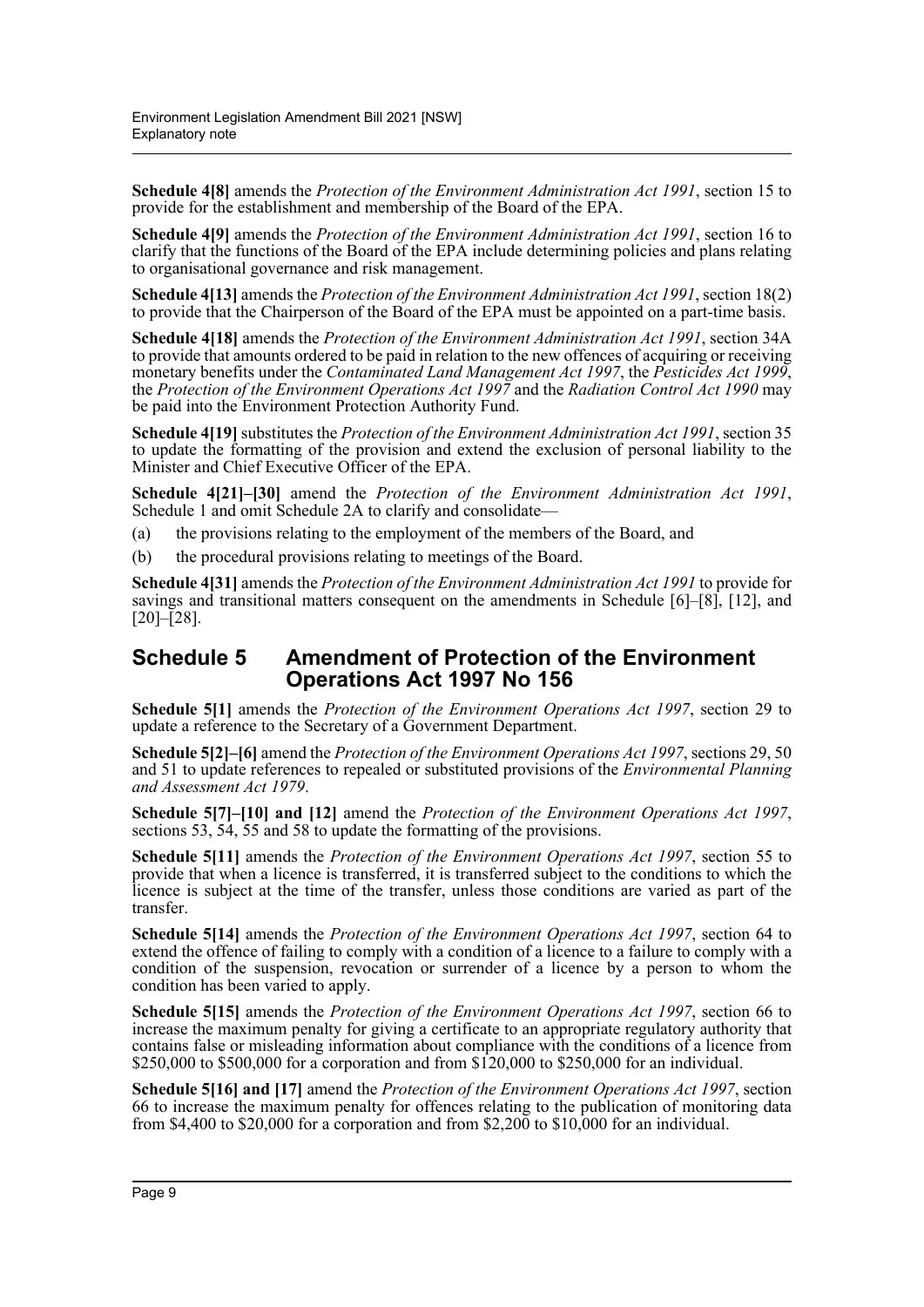**Schedule 5[18]** inserts proposed section 81A into the *Protection of the Environment Operations Act 1997*. The section enables the conditions of the suspension, revocation or surrender of a licence to be amended to apply to a person other than the holder or former holder of the relevant licence on the application of the person to whom the condition is to apply.

**Schedule 5[19]–[24]** amend the *Protection of the Environment Operations Act 1997*, section 83 to provide that the appropriate regulatory authority may, in determining whether a corporation is a fit and proper person, consider whether current and former directors of the corporation, related bodies corporate or current or former directors of related bodies corporate have contravened relevant legislation and are otherwise fit and proper persons.

**Schedule 5[25]–[30]** amend the *Protection of the Environment Operations Act 1997*, section 91 to extend an appropriate regulatory authority's power to direct particular persons to take clean-up actions so the appropriate regulatory authority can direct a person who contributes to a pollution incident to take clean-up action, regardless of whether another person has also been directed to take clean-up action. The amendments also provide that the person may recover costs of taking the action from another person who caused or contributed to the pollution incident.

**Schedule 5[31]** inserts proposed sections 91A and 91B into the *Protection of the Environment Operations Act 1997*. The sections—

- (a) enable an appropriate regulatory authority to give current and former directors of a corporation and related bodies corporate clean-up notices (*supplementary clean-up notices*) if a clean-up notice has been given to the corporation and the corporation has failed to comply with the notice, and
- (b) provide that a person given a supplementary clean-up notice may recover costs of taking the action from another person who caused or contributed to the pollution incident, and
- (c) make it an offence not to comply with a supplementary clean-up notice.

**Schedule 5[32]** inserts proposed section 96A into the *Protection of the Environment Operations Act 1997*. The section enables an appropriate regulatory authority to give current and former directors of a corporation and related bodies corporate prevention notices if a prevention notice has been given to the corporation and the corporation has failed to comply with the notice.

**Schedule 5[33] and [34]** amend the *Protection of the Environment Operations Act 1997*, section 101 to update the formatting of the provision and extend the Minister's power to issue prevention notices to include—

- (a) classes of premises, in addition to specific premises, and
- (b) classes of persons, in addition to specific persons.

**Schedule 5[35]** inserts proposed section 101A into the *Protection of the Environment Operations Act 1997*. The section enables an appropriate regulatory authority to give current and former directors of a corporation, related bodies corporate and current and former directors of related bodies corporate prohibition notices if a prohibition notice has been given to the corporation and the corporation has failed to comply with the notice.

**Schedule 5[36]** omits a redundant cross-reference consequent on the amendment in Schedule 5[31].

**Schedule 5[37]** updates the formatting of a provision and makes an amendment consequent on the amendments in Schedule 5[31].

**Schedule 5[38]** amends the *Protection of the Environment Operations Act 1997*, section 113 to provide for a term of imprisonment of up to 18 months as an alternative to, or in addition to, the maximum monetary penalty for individuals for making false or misleading statement in reports.

**Schedule 5[39]** amends the *Protection of the Environment Operations Act 1997*, section 143 to extend the offence of transporting waste to a place that cannot lawfully be used as a waste facility for that waste, or causes or permits the waste to be transported, to the owner of a vehicle in which the waste is transported.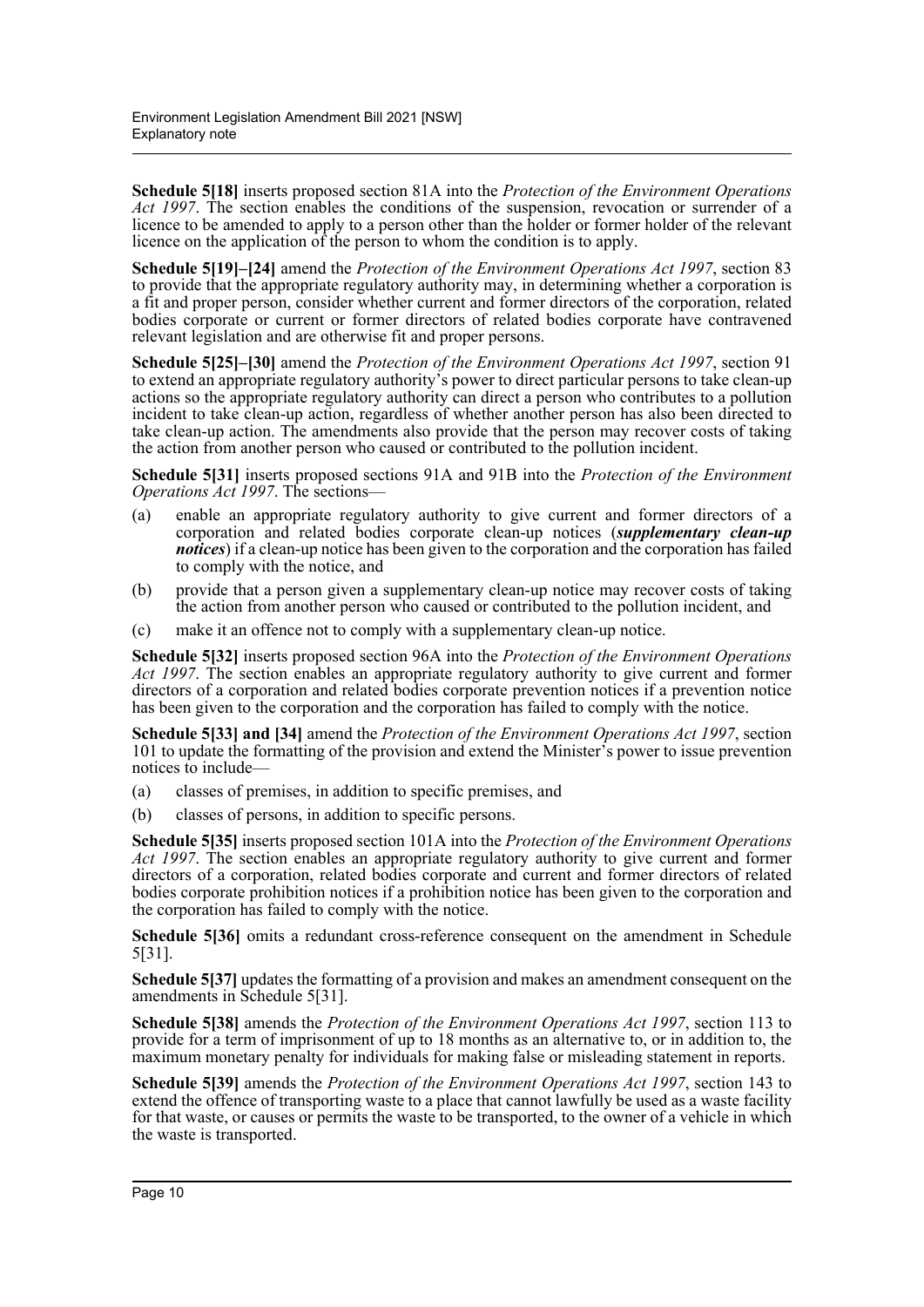**Schedule 5[40]** amends the *Protection of the Environment Operations Act 1997*, section 144AA(1) to increase the maximum penalty for giving false or misleading information about waste from \$250,000 to \$500,000 for a corporation and from \$120,000 to \$250,000 for an individual.

**Schedule 5[41]** amends the *Protection of the Environment Operations Act 1997*, section 144AA(2) to increase the maximum monetary penalty for knowingly giving false or misleading information about waste from \$500,000 to  $$1,000,000$  for a corporation and from \$240,000 to \$500,000 for an individual.

**Schedule 5[42] and [43]** amend the *Protection of the Environment Operations Act 1997*, section 144AB to include offences of wilfully or negligently disposing of waste in a manner that harms or is likely to harm the environment, giving false or misleading information about waste or knowingly giving false or misleading information about waste as repeat waste offences. Repeat waste offences render an offender liable to an additional maximum monetary penalty equal to the original offence by an individual or imprisonment for 2 years, or both, if the offender commits a further offence within 5 years of an earlier offence.

**Schedule 5[44]** updates the drafting of a provision in line with contemporary drafting practices by removing redundant words.

**Schedule 5[45]** inserts the following proposed sections into the *Protection of the Environment Operations Act 1997*—

- (a) proposed section 167A, which creates the following offences—
	- (i) a strict liability offence of providing the EPA with false or misleading information, with a maximum penalty of \$500,000 for a corporation or \$250,000 for an individual,
	- (ii) an offence for knowingly providing the EPA with false or misleading information, with a maximum penalty of \$1,000,000 for a corporation or \$500,000 or imprisonment for up to 18 months, or both, for an individual,
- (b) proposed section 167B, which makes it an offence for certain persons to receive, acquire or accrue a monetary benefit as a result of the commission by a corporation of an offence (the *underlying offence*) with a maximum penalty equal to the maximum penalty of the underlying offence.

**Schedule 5[46]** amends the *Protection of the Environment Operations Act 1997*, section 169A to update a cross-reference consequent on the amendments in Schedule 5[31].

**Schedule 5[47]** amends the *Protection of the Environment Operations Act 1997*, section 169A to prescribe the new offence under proposed section 167A relating to giving false or misleading information to the EPA as an executive liability offence.

**Schedule 5[48]–[50]** amend the *Protection of the Environment Operations Act 1997*, section 177 to—

- (a) increase the maximum penalties for offences under sections  $177(1)$ –(4) relating to giving false or misleading information to an auditor, failing to give information to an auditor, including false or misleading information in an audit report and failing to include information in an audit report—
	- (i) from \$250,000 to \$1,000,000 for a corporation with a further \$120,000 a day for continuing offences, and
	- (ii) from \$120,000 to \$250,000 for an individual with a further \$60,000 a day for continuing offences, and
- (b) make a consequential amendment to section 177(5) to retain the current maximum penalty for offences relating to failure to retain or produce audit documentation.

**Schedule 5[51]** amends the *Protection of the Environment Operations Act 1997*, section 186 to provide that investigation provisions extend to environment protection legislation prescribed by the regulations in addition to the legislation specified in the provision.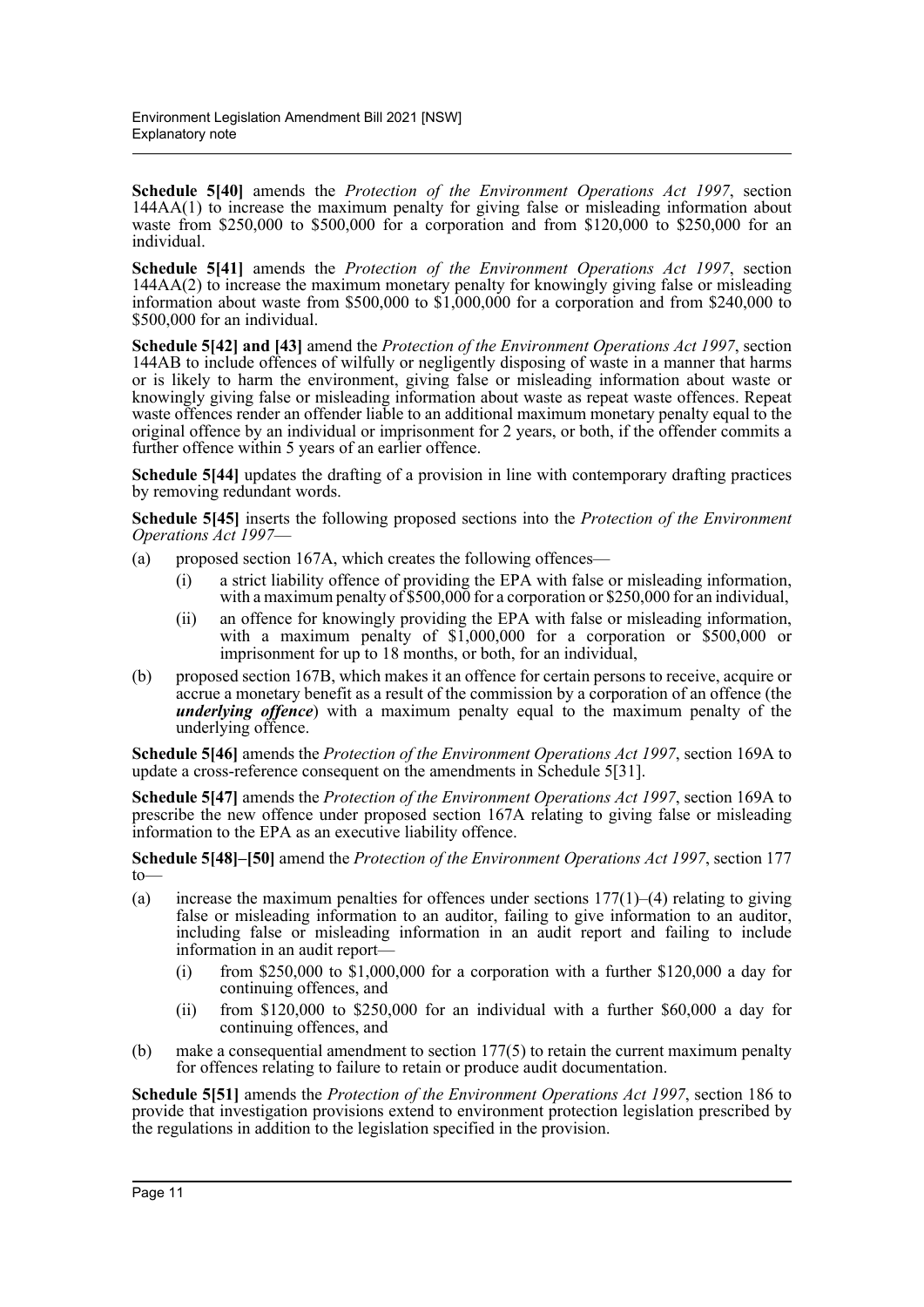**Schedule 5[52]–[54]** amend the *Protection of the Environment Operations Act 1997*, section 211 to provide that an individual who knowingly gives false or misleading information or does a thing knowing that the thing does not comply with a requirement under the Act is, instead of or in addition to a monetary penalty, liable to imprisonment for up to 18 months. The amendments also update the formatting of the provision.

**Schedule 5[55]** amends the *Protection of the Environment Operations Act 1997*, section 211 to—

- (a) extend the current offence of wilfully delaying or obstructing an authorised officer to include wilfully assaulting, threatening or intimidating an authorised officer and increasing the maximum penalty—
	- (i) from \$1,000,000 to \$2,000,000 for a corporation, with an additional \$240,000 a day for a continuing offence, or
	- (ii) from \$250,000 to \$500,000 for an individual, with an additional \$120,000 a day for a continuing offence, and
- (b) provide for a new strict liability offence for delaying, obstructing, assaulting, threatening or intimidating authorised officers with the following penalties—
	- (i) \$1,000,000 for a corporation, with an additional \$120,000 a day for a continuing offence, or
	- (ii) \$250,000 for an individual, with an additional \$60,000 a day for a continuing offence, and
- (c) provide that the strict liability offence is an alternative open to the court if satisfied that the strict liability offence has been proved.

**Schedule 5[56]** amends the *Protection of the Environment Operations Act 1997*, section 213 to provide the procedural provisions in Chapter 8 extend to environment legislation prescribed by the regulations in addition to the legislation specified in the provision.

**Schedule 5[57]** amends the *Protection of the Environment Operations Act 1997*, section 216 consequent on the amendments in Schedule 5[45].

**Schedule 5[58]** amends the *Protection of the Environment Operations Act 1997*, section 216 to update cross-references.

**Schedule 5[59]** amends the *Protection of the Environment Operations Act 1997*, section 230 to provide that the provisions relating to restraining orders apply in proceedings for offences in which a person may be required to pay an amount representing monetary benefits acquired or received by the person. **Schedule 5[60] and [61]** make consequential amendments.

**Schedule 5[62], [64]–[67], [70], [72], [75], [77]–[79] and [81]–[82]** amend the *Protection of the Environment Operations Act 1997* to—

- (a) update references to repealed or substituted provisions of the *Environmental Planning and Assessment Act 1979*, and
- (b) clarify that certain transitional arrangements in connection with the repeal of the *Environmental Planning and Assessment Act 1979*, Part 3A continue to have effect to the extent that particular grants of approval and consent under the *Protection of the Environment Operations Act 1997* are preserved, and
- (c) update definitions consequent on other amendments, and
- (d) update references to members of the Board of the EPA consequent on amendments in Schedule 4[6].

**Schedule 5[63]** inserts proposed Part 8.3A into the *Protection of the Environment Operations Act 1997*, Chapter 8. The Part provides that, if a court convicts a corporation of an offence, the court may order that certain persons pay an amount representing the amount of monetary benefits acquired by the person, or accrued or accruing to the person, as a result of the commission of the offence by the corporation.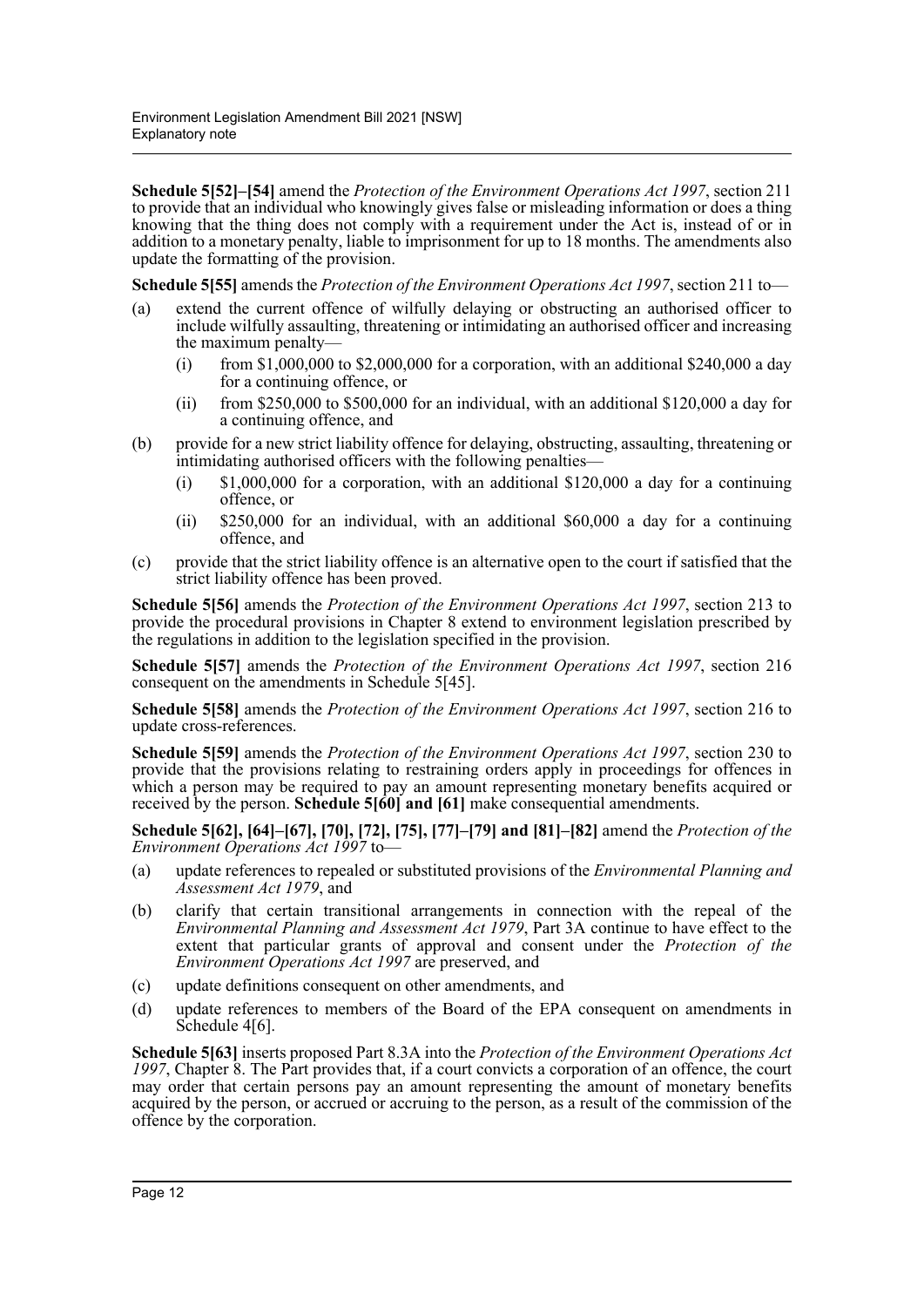**Schedule 5[68]** amends the *Protection of the Environment Operations Act 1997*, section 262 to ensure the evidentiary presumptions relating to analysts' certificates are consistent across the environment protection legislation.

**Schedule 5[69]** amends the *Protection of the Environment Operations Act 1997*, section 281 to—

- (a) increase the maximum penalty for failing to provide information required by a police officer to \$20,000 for a corporation or \$10,000 for an individual, and
- (b) increase the maximum penalty for knowingly providing false or misleading information to a police officer in purported compliance with a requirement to \$40,000 for a corporation or \$20,000 for an individual, with imprisonment for up to 18 months instead of, or in addition to, the monetary penalty.

**Schedule 5[71]** amends the *Protection of the Environment Operations Act 1997*, section 299 to require the EPA to consider the financial capacity of a person before requiring the person to provide a financial assurance.

**Schedule 5[72]** amends the *Protection of the Environment Operations Act 1997*, section 305 to extend the exclusion of personal liability to the Chief Executive Officer of the EPA.

**Schedule 5[73]** inserts proposed new Part 9.4A into the *Protection of the Environment Operations Act 1997*, Chapter 9. The Part enables the EPA to impose restrictions on the use of, or public positive covenants on, land for the purpose of enforcing a condition of a licence, or a condition of the suspension, revocation or surrender of a licence.

**Schedule 5[74]** amends the *Protection of the Environment Operations Act 1997*, section 320A to increase the maximum penalty for making false representations as to goods or services being approved, provided, recommended or used by the EPA, or making false representations that a person holds a licence, to \$1,000,000 for a corporation and to \$250,000 for an individual, with imprisonment for up to 18 months as an alternative, or in addition to, the monetary penalty.

**Schedule 5[76]** amends the *Protection of the Environment Operations Act 1997*, Schedule 2 to provide that the regulations may give effect to and enforce compliance with national environmental protection measures made under the *National Environment Protection Council Act 1994* of the Commonwealth.

**Schedule 5[80]** amends the *Protection of the Environment Operations Act 1997* to provide for transitional matters consequent on the amendments in Schedule 5[30]–[34], [58] and [59].

## **Schedule 6 Amendment of Protection of the Environment Operations (General) Regulation 2021**

**Schedule 6** amends the *Protection of the Environment Operations (General) Regulation 2021*, Schedule 6 to update a reference to a penalty notice offence consequent on amendments in Schedule 5[31].

## **Schedule 7 Amendment of Radiation Control Act 1990 No 13**

**Schedule 7[1]–[3], [5], [6], [10] and [12]** amend the *Radiation Control Act 1990*, sections 4(1), 5A, 23A, 25, 29 and 36 to—

- (a) updates and consolidates definitions consequent on amendments in Schedule 7[7], and
- (b) update references to members of the Board of the EPA consequent on amendments in Schedule 4[6].

**Schedule 7[4]** amends the *Radiation Control Act 1990*, section 5A to update a reference to a Government Department.

**Schedule 7[7]** inserts proposed section 27A into the *Radiation Control Act 1990*. The section provides that, if a court convicts a corporation of an offence, the court may order that certain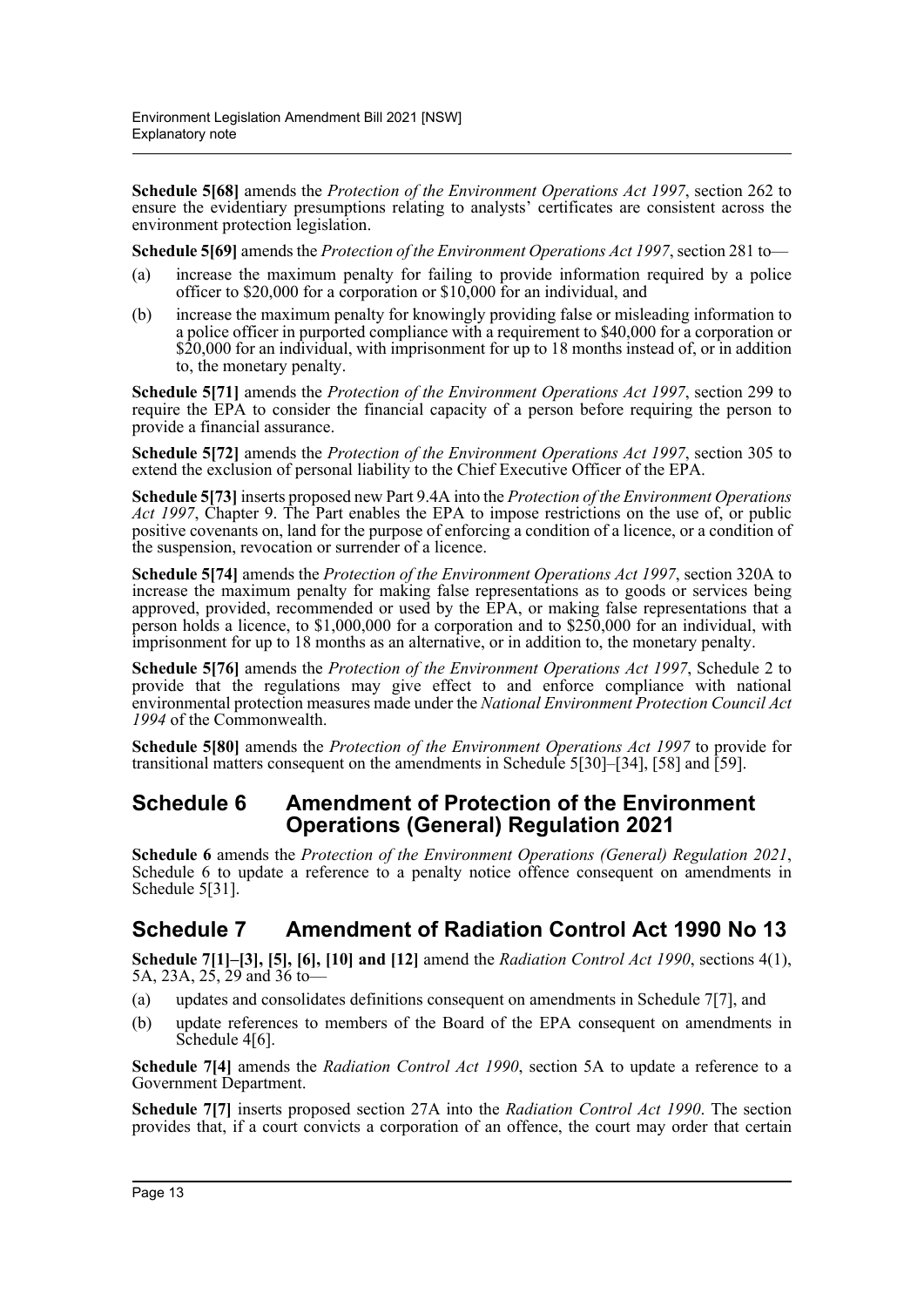persons pay an amount representing the amount of monetary benefits acquired by the person, or accrued or accruing to the person, as a result of the commission of the offence by the corporation.

**Schedule 7[8]** amends the *Radiation Control Act 1990*, section 28D to require the EPA to consider the financial capacity of a person before requiring the person to provide a financial assurance.

**Schedule 7[9]** amends the *Radiation Control Act 1990*, section 28J to extend the exclusion of personal liability to the Chief Executive Officer of the EPA.

**Schedule 7[11]** inserts proposed section 33B into the *Radiation Control Act 1990*. The section makes it an offence for a person to receive, acquire or accrue a monetary benefit as a result of the commission by a corporation of an offence (the *underlying offence*). The new offence carries a maximum penalty equal to the maximum penalty for the underlying offence.

## **Schedule 8 Amendment of Radiation Control Regulation 2013**

**Schedule 8[1]–[9], [11] and [14]–[16]** amend the *Radiation Control Regulation 2013* to update references to members of the Board of the EPA consequent on amendments in Schedule 4[6].

**Schedule 8[10] and [13]** amend the *Radiation Control Regulation 2013* to update references to Government Departments.

**Schedule 8[12]** amends the *Radiation Control Regulation 2013* to update references to an Act.

### **Schedule 9 Amendments to Waste Avoidance and Resource Recovery Act 2001 No 58**

**Schedule 9[1]** amends the *Waste Avoidance and Resource Recovery Act 2001*, section 44 to replace the reference to "commencement of this Part" with a reference to 1 December 2017, being the commencement of the section, to remove ambiguity given the different dates for the commencement of different sections in the Part.

**Schedule 9[2]** and **[3]** update the formatting of the *Waste Avoidance and Resource Recovery Act 2001*, section 44.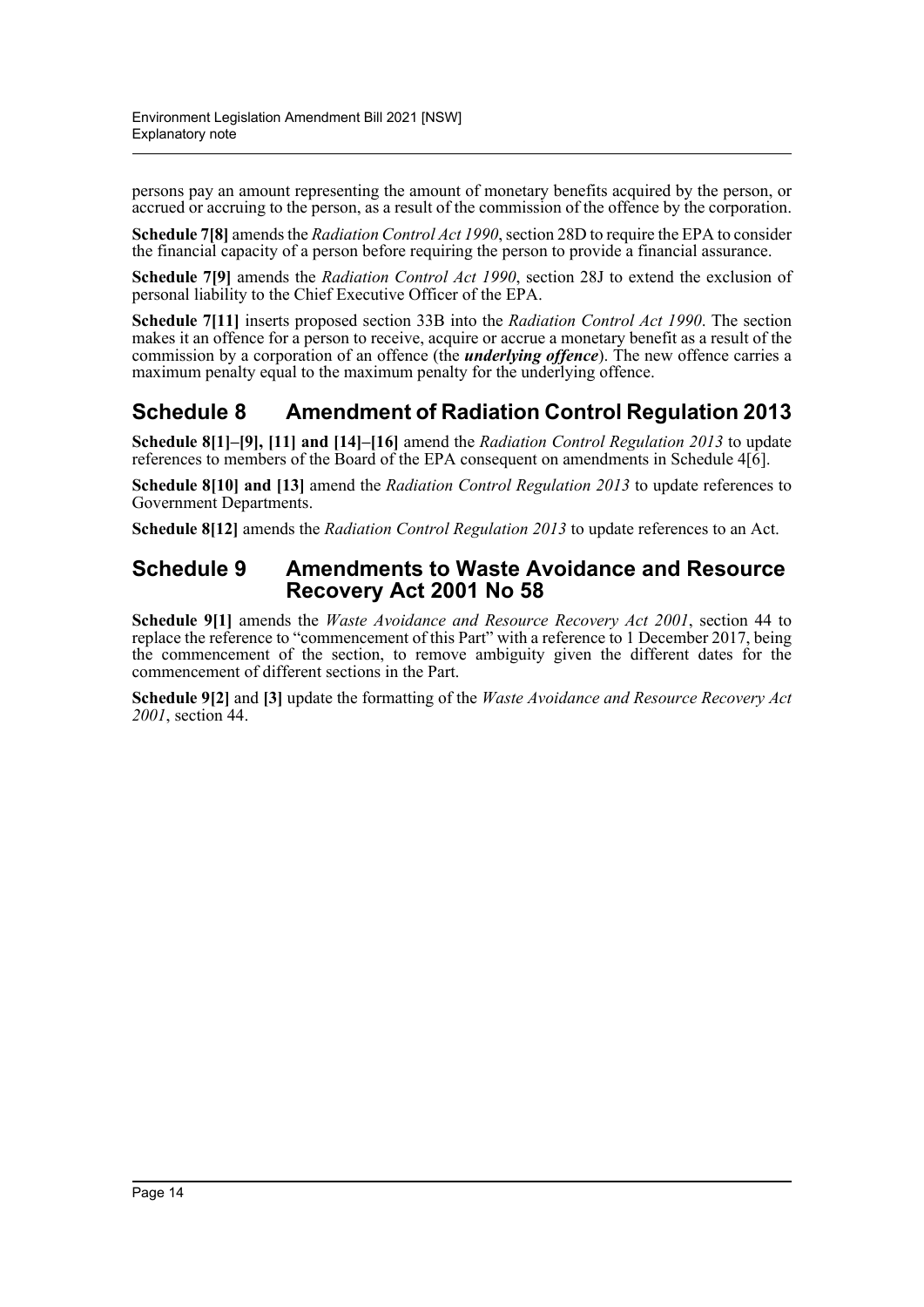First print



New South Wales

## **Environment Legislation Amendment Bill 2021**

## **Contents**

|                   |               |                                                                                           | Page           |
|-------------------|---------------|-------------------------------------------------------------------------------------------|----------------|
|                   | 1             | Name of Act                                                                               | $\overline{2}$ |
|                   | $\mathcal{P}$ | Commencement                                                                              | 2              |
| Schedule 1        |               | Amendment of Contaminated Land Management Act 1997 No 140                                 | 3              |
| <b>Schedule 2</b> |               | Amendment of Land and Environment Court Act 1979 No 204                                   | 13             |
| Schedule 3        |               | Amendment of Pesticides Act 1999 No 80                                                    | 14             |
| Schedule 4        |               | Amendment of Protection of the Environment Administration Act<br>1991 No 60               | 19             |
| Schedule 5        |               | <b>Amendment of Protection of the Environment Operations Act 1997</b><br>No 156           | 26             |
| Schedule 6        |               | Amendment of Protection of the Environment Operations (General)<br><b>Regulation 2021</b> | 43             |
| Schedule 7        |               | <b>Amendment of Radiation Control Act 1990 No 13</b>                                      | 44             |
| Schedule 8        |               | <b>Amendment of the Radiation Control Regulation 2013</b>                                 | 47             |
| Schedule 9        |               | Amendment of Waste Avoidance and Resource Recovery Act 2001<br>No 58                      | 49             |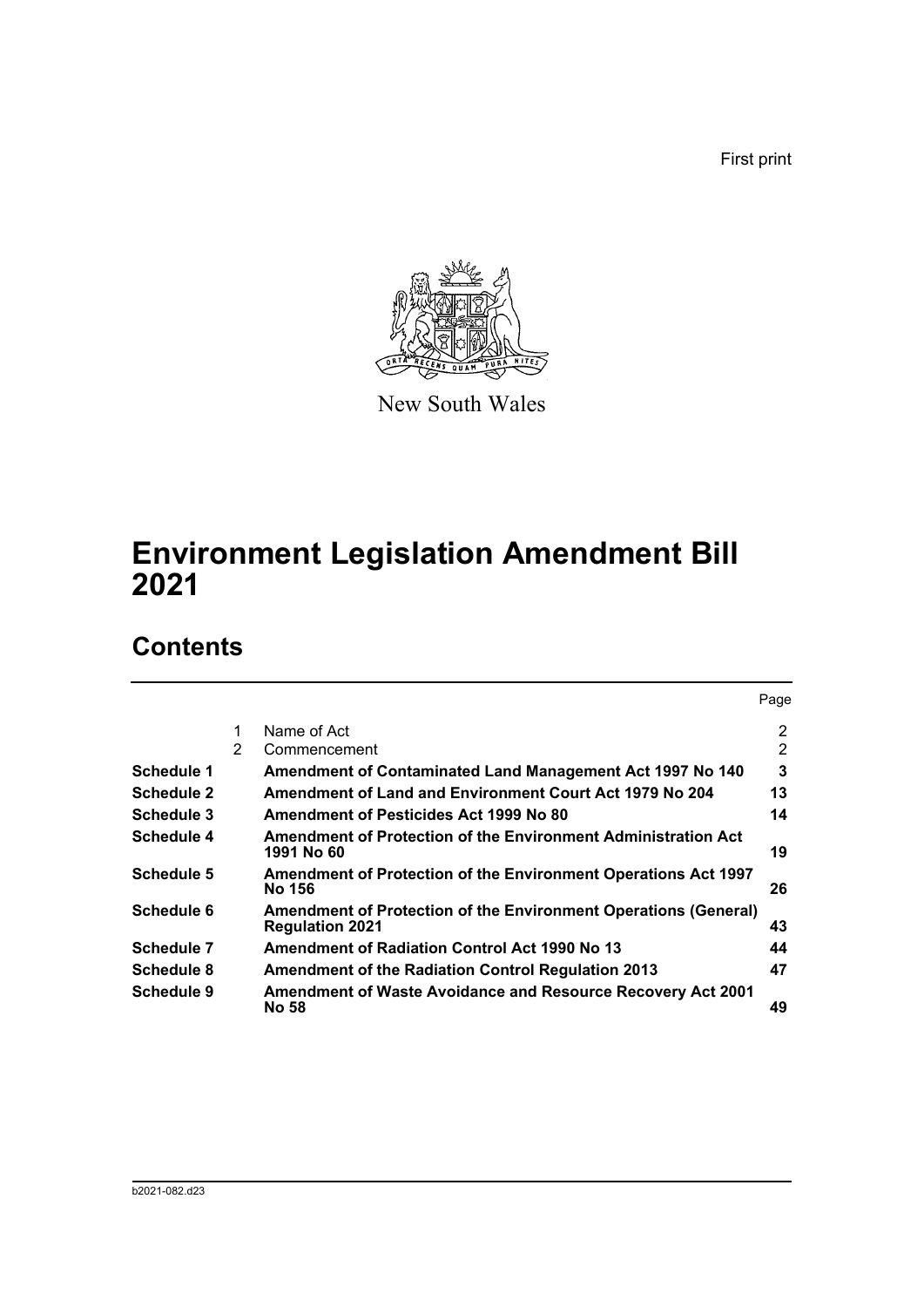

New South Wales

# **Environment Legislation Amendment Bill 2021**

No , 2021

## **A Bill for**

An Act to amend environment protection legislation for particular purposes.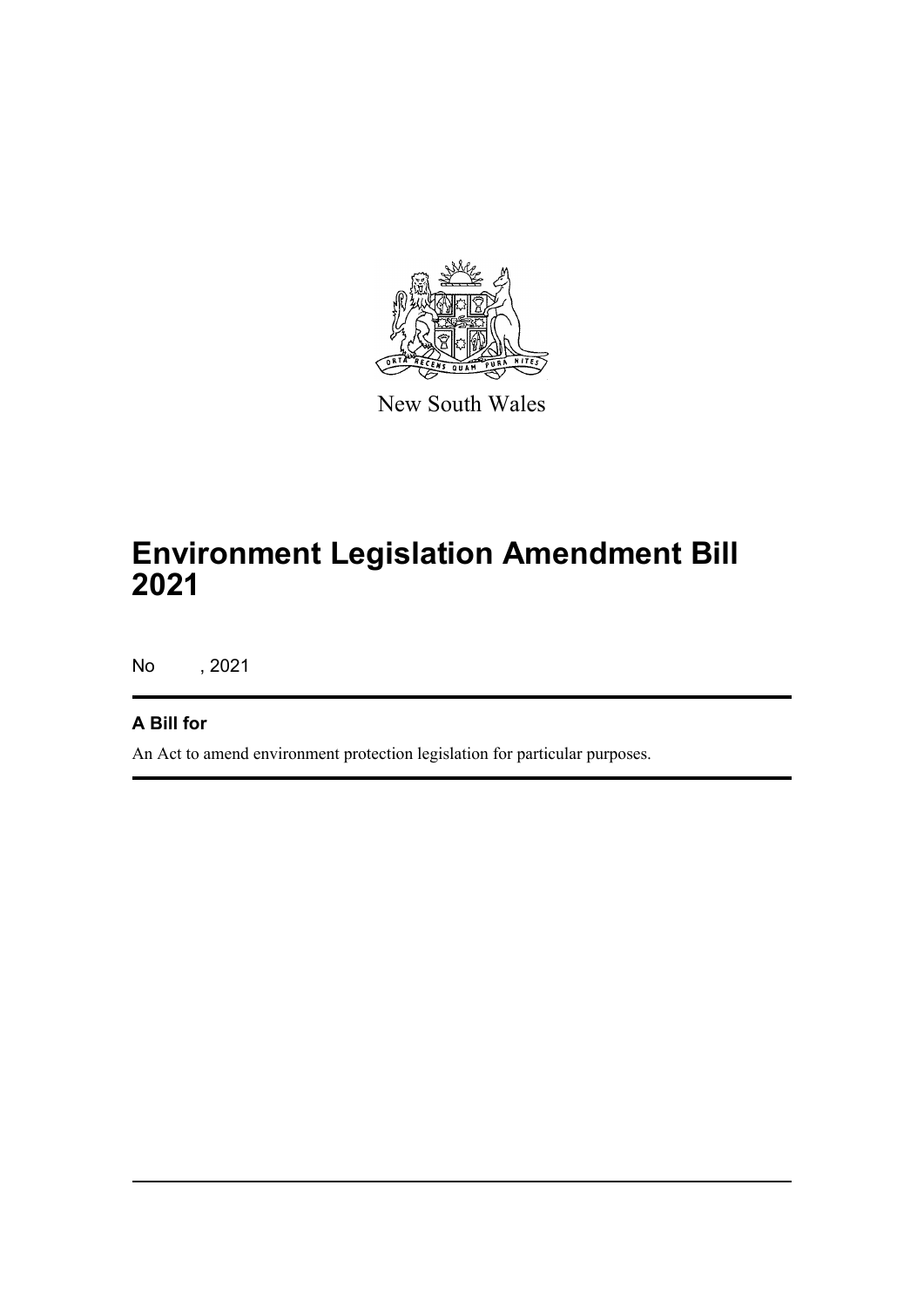<span id="page-16-1"></span><span id="page-16-0"></span>

| The Legislature of New South Wales enacts—                          |               |  |
|---------------------------------------------------------------------|---------------|--|
| Name of Act                                                         | $\mathcal{P}$ |  |
| This Act is the <i>Environment Legislation Amendment Act 2021</i> . | 3             |  |
| <b>Commencement</b>                                                 | 4             |  |
| This Act commences on the date of assent to this Act.               | 5             |  |
|                                                                     |               |  |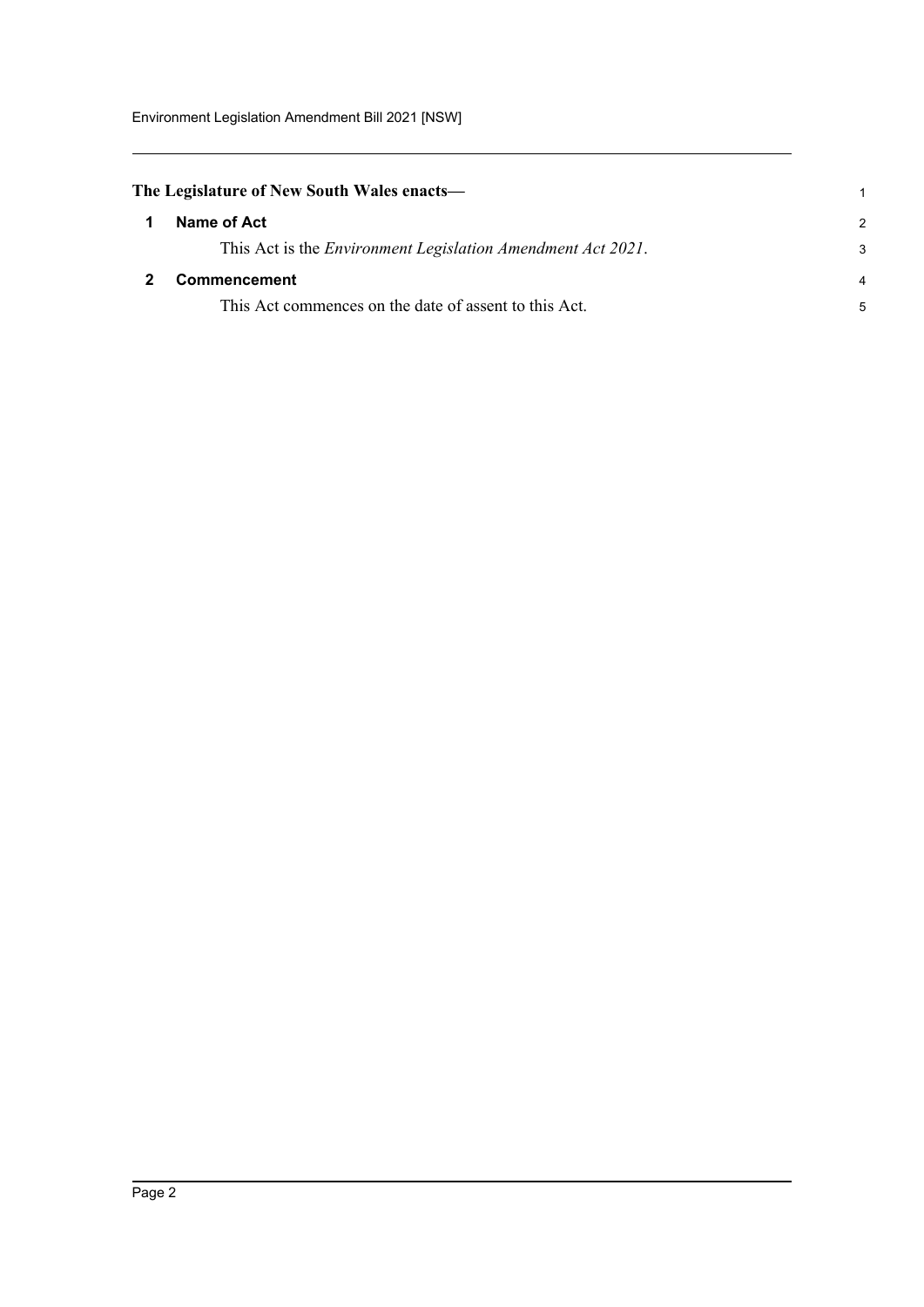<span id="page-17-0"></span>

|       | <b>Schedule 1</b>            | <b>Amendment of Contaminated Land Management</b><br><b>Act 1997 No 140</b>                                                                             | $\mathbf 1$<br>$\overline{2}$ |
|-------|------------------------------|--------------------------------------------------------------------------------------------------------------------------------------------------------|-------------------------------|
| [1]   | <b>Section 4 Definitions</b> |                                                                                                                                                        | 3                             |
|       |                              | Omit the definitions of <i>approved use</i> and Chairperson of the EPA from section $4(1)$ .                                                           | 4                             |
| [2]   | Section 4(1)                 |                                                                                                                                                        | 5                             |
|       |                              | Insert in alphabetical order—                                                                                                                          | 6                             |
|       |                              | <i>approved use</i> of land means—                                                                                                                     | $\overline{7}$                |
|       |                              | a use to which the subject land may be put without planning approval, or<br>(a)                                                                        | 8                             |
|       |                              | (b)<br>a use to which the subject land may be put under an existing planning<br>approval and for which no further planning approval is required.       | 9<br>10                       |
|       |                              | <b>Board of the EPA</b> means the Board within the meaning of the Protection of<br>the Environment Administration Act 1991.                            | 11<br>12                      |
|       |                              | <b>CEO of the EPA</b> means the Chief Executive Officer within the meaning of the<br>Protection of the Environment Administration Act 1991.            | 13<br>14                      |
|       |                              | <b>Chairperson of the EPA Board</b> means the Chairperson within the meaning of<br>the Protection of the Environment Administration Act 1991.          | 15<br>16                      |
|       |                              | <i>monetary benefits</i> means monetary, financial or economic benefits.                                                                               | 17                            |
|       |                              | <i>planning approval</i> means—                                                                                                                        | 18                            |
|       |                              | (a)<br>development consent under the <i>Environmental Planning and</i><br>Assessment Act 1979, Part 4, or                                              | 19<br>20                      |
|       |                              | an approval under the <i>Environmental Planning and Assessment Act</i><br>(b)<br>1979, Division 5.2, or                                                | 21<br>22                      |
|       |                              | an approval under the Environmental Planning and Assessment Act<br>(c)<br>1979, Part 3A when that Part was in force or continued in operation.         | 23<br>24                      |
|       |                              | <i>related body corporate</i> has the same meaning the <i>Corporations Act 2001</i> of<br>the Commonwealth.                                            | 25<br>26                      |
|       |                              | <i>relevant order, restriction or covenant</i> —see section $42A(1)$ .                                                                                 | 27                            |
| $[3]$ |                              | Section 6 Responsibility for contamination of land                                                                                                     | 28                            |
|       |                              | Omit "an approval under Part 3A, or for development consent under Part 4, of the<br>Environmental Planning and Assessment Act 1979" from section 6(4). | 29<br>30                      |
|       |                              | Insert instead "planning approval".                                                                                                                    | 31                            |
| [4]   |                              | Section 10 Preliminary investigation orders                                                                                                            | 32                            |
|       |                              | Omit the penalty from section $10(5)$ . Insert instead—                                                                                                | 33                            |
|       |                              | Maximum penalty-                                                                                                                                       | 34                            |
|       |                              | for a corporation— $$1,000,000$ and, for a continuing offence, a further<br>(a)<br>penalty of \$120,000 for each day the offence continues, or         | 35<br>36                      |
|       |                              | for an individual—\$250,000 and, for a continuing offence, a further<br>(b)<br>penalty of \$60,000 for each day the offence continues.                 | 37<br>38                      |
| [5]   |                              | <b>Section 14 Management orders</b>                                                                                                                    | 39                            |
|       |                              | Omit "\$66,000" from section 14(6), penalty, paragraph (a). Insert instead "\$120,000".                                                                | 40                            |
| [6]   |                              | Section 14(6), penalty, paragraph (b)                                                                                                                  | 41                            |
|       |                              | Omit "\$33,000". Insert instead "\$60,000".                                                                                                            | 42                            |
|       |                              |                                                                                                                                                        |                               |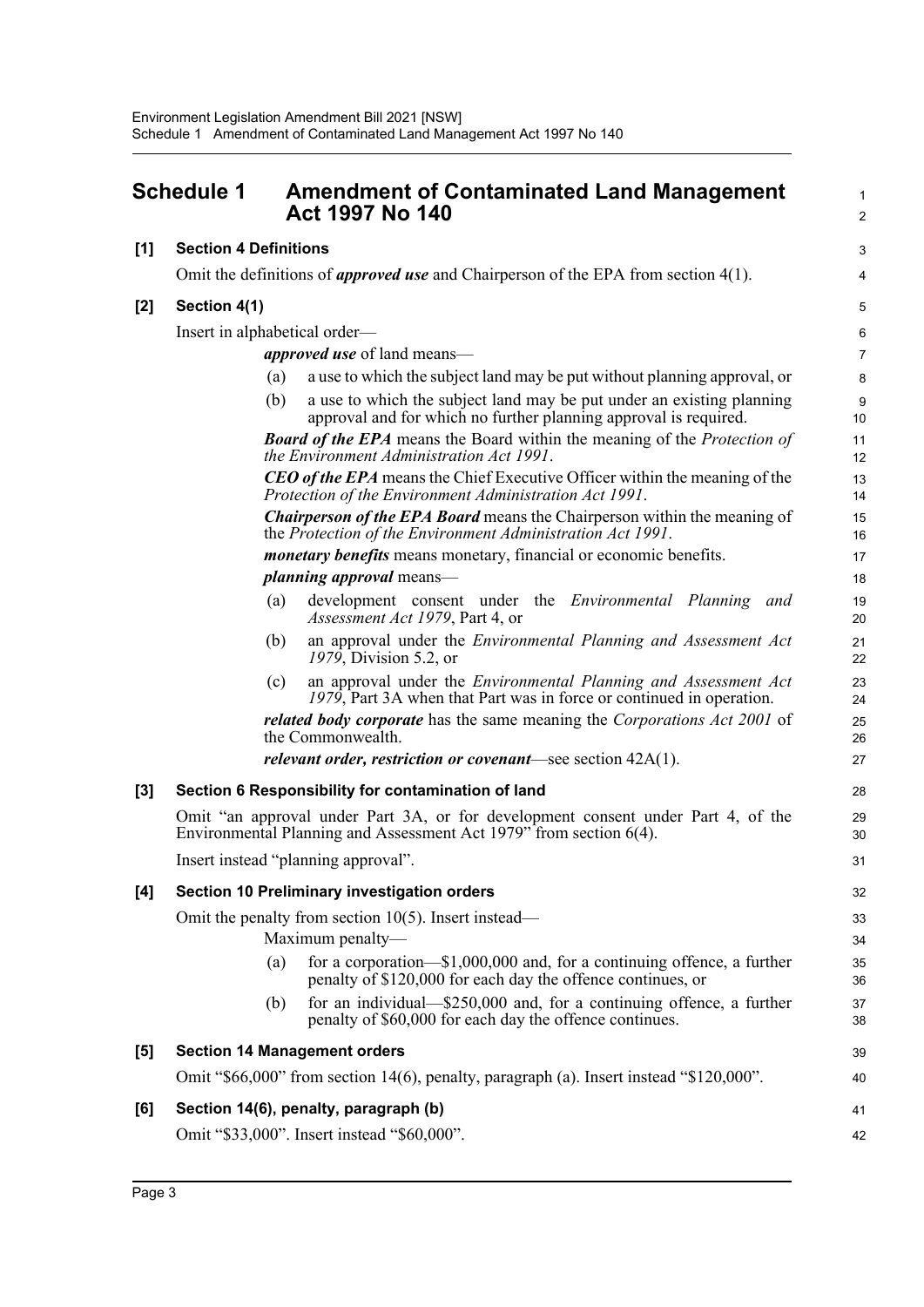| [7]    |                    | <b>Section 28 Ongoing maintenance orders</b>                                                                                                                                                                                                                                                                                                         | 1                          |
|--------|--------------------|------------------------------------------------------------------------------------------------------------------------------------------------------------------------------------------------------------------------------------------------------------------------------------------------------------------------------------------------------|----------------------------|
|        |                    | Omit the penalty from section $28(4)$ . Insert instead—                                                                                                                                                                                                                                                                                              | $\overline{\mathbf{c}}$    |
|        |                    | Maximum penalty-                                                                                                                                                                                                                                                                                                                                     | 3                          |
|        |                    | for a corporation— $$1,000,000$ and, for a continuing offence, a further<br>(a)<br>penalty of \$120,000 for each day the offence continues, or                                                                                                                                                                                                       | 4<br>5                     |
|        |                    | for an individual—\$250,000 and, for a continuing offence, a further<br>(b)<br>penalty of \$60,000 for each day the offence continues.                                                                                                                                                                                                               | 6<br>7                     |
| [8]    |                    | Part 3, Division 6A, heading                                                                                                                                                                                                                                                                                                                         | 8                          |
|        |                    | Omit "management orders".                                                                                                                                                                                                                                                                                                                            | 9                          |
|        |                    | Insert instead "relevant orders, restrictions and covenants".                                                                                                                                                                                                                                                                                        | 10                         |
| [9]    |                    | <b>Section 42A Application of Division</b>                                                                                                                                                                                                                                                                                                           | 11                         |
|        |                    | Omit section 42A(1). Insert instead—                                                                                                                                                                                                                                                                                                                 | 12                         |
|        | (1)                | This Division applies in relation to requirements under the following (each a<br>relevant order, restriction or covenant) to provide financial assurance to<br>secure or guarantee funding for or towards the carrying out of actions required<br>under the relevant orders, restrictions or covenants-                                              | 13<br>14<br>15<br>16       |
|        |                    | (a)<br>management orders,                                                                                                                                                                                                                                                                                                                            | 17                         |
|        |                    | (b)<br>ongoing maintenance orders,                                                                                                                                                                                                                                                                                                                   | 18                         |
|        |                    | restrictions or public positive covenants imposed under section 29.<br>(c)                                                                                                                                                                                                                                                                           | 19                         |
| [10]   |                    | Section 42B Restriction on requiring financial assurance                                                                                                                                                                                                                                                                                             | 20                         |
|        |                    | Insert after section $42B(c)$ —                                                                                                                                                                                                                                                                                                                      | 21                         |
|        |                    | (c1)<br>the financial capacity of the person, or                                                                                                                                                                                                                                                                                                     | 22                         |
| $[11]$ |                    | Section 42C Form of financial assurance                                                                                                                                                                                                                                                                                                              | 23                         |
|        |                    | Omit "management order" wherever occurring in section $42C(1)(c)$ and (2).                                                                                                                                                                                                                                                                           | 24                         |
|        |                    | Insert instead "relevant order, restriction or covenant".                                                                                                                                                                                                                                                                                            | 25                         |
| [12]   |                    | Section 42D Amount of financial assurance                                                                                                                                                                                                                                                                                                            | 26                         |
|        |                    | Omit section 42D(2). Insert instead—                                                                                                                                                                                                                                                                                                                 | 27                         |
|        | (2)                | However, the EPA must not require a financial assurance of an amount that<br>exceeds the total cost of carrying out the action.                                                                                                                                                                                                                      | 28<br>29                   |
|        | (2A)               | For the purposes of subsection $(2)$ , the total cost is the amount that, in the<br>EPA's opinion, represents a reasonable estimate of the total likely costs and<br>expenses that may be incurred in carrying out the action, including the likely<br>costs and expenses of the EPA in directing and supervising the carrying out of<br>the action. | 30<br>31<br>32<br>33<br>34 |
| $[13]$ | <b>Section 42E</b> |                                                                                                                                                                                                                                                                                                                                                      | 35                         |
|        |                    | Omit the section. Insert instead—                                                                                                                                                                                                                                                                                                                    | 36                         |
|        | 42E                | Guidelines about financial assurances                                                                                                                                                                                                                                                                                                                | 37                         |
|        |                    | The regulations may provide for guidelines to be observed in relation to—                                                                                                                                                                                                                                                                            | 38                         |
|        |                    | the content of requirements for financial assurances under relevant<br>(a)<br>orders, restrictions or covenants, and                                                                                                                                                                                                                                 | 39<br>40                   |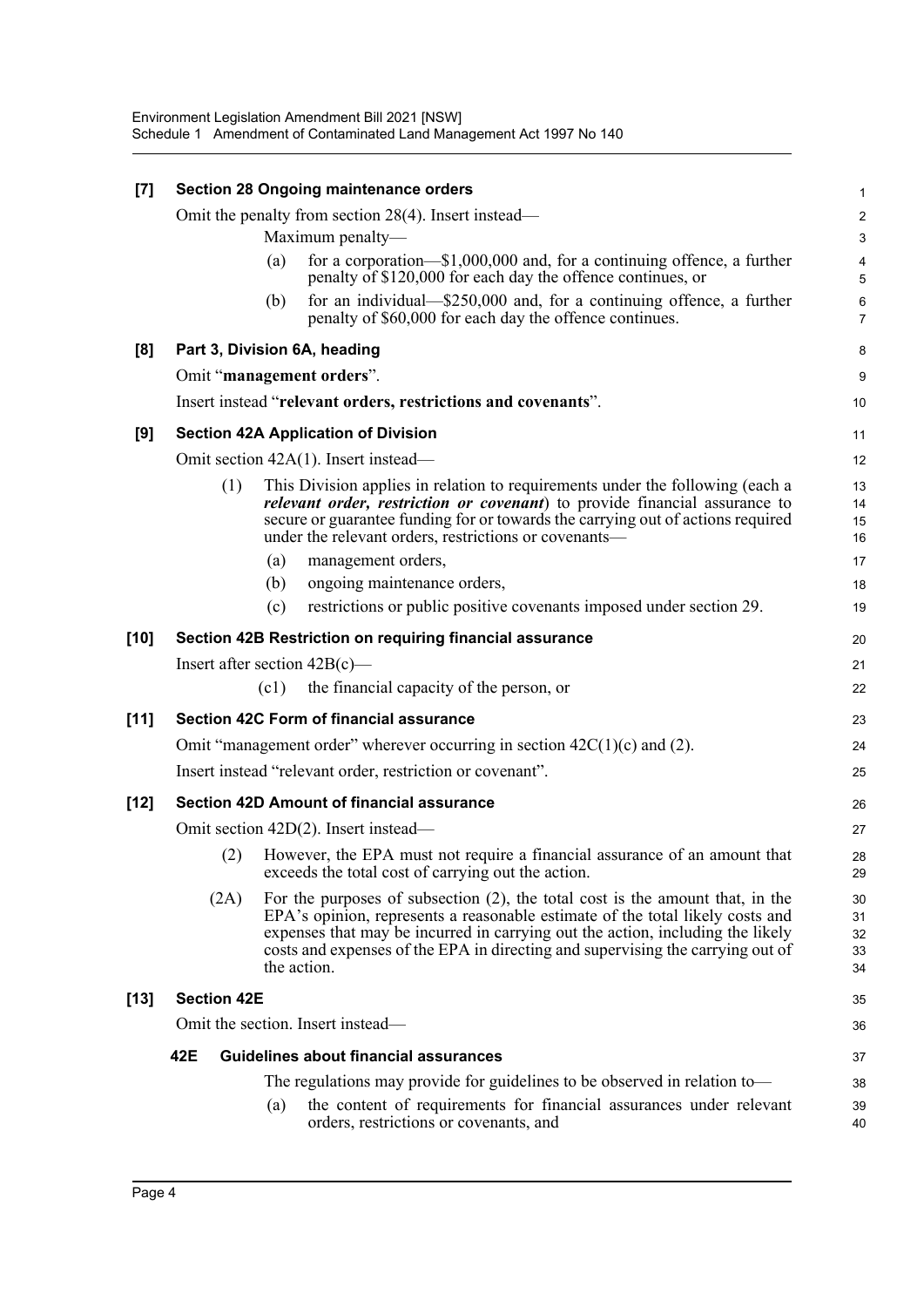|     | (b)        | the calculation of the amount of financial assurances required.                                                                         | 1                                                                                                                                                                                                                                                                                                                                                                                                                                                                                                                                                                                                                                                                                                                                                                                                                                                                                                                                                                                                                                                                                                                                                                                                                                                                                                                                                                                                                                                                                                                                                                                                                                            |
|-----|------------|-----------------------------------------------------------------------------------------------------------------------------------------|----------------------------------------------------------------------------------------------------------------------------------------------------------------------------------------------------------------------------------------------------------------------------------------------------------------------------------------------------------------------------------------------------------------------------------------------------------------------------------------------------------------------------------------------------------------------------------------------------------------------------------------------------------------------------------------------------------------------------------------------------------------------------------------------------------------------------------------------------------------------------------------------------------------------------------------------------------------------------------------------------------------------------------------------------------------------------------------------------------------------------------------------------------------------------------------------------------------------------------------------------------------------------------------------------------------------------------------------------------------------------------------------------------------------------------------------------------------------------------------------------------------------------------------------------------------------------------------------------------------------------------------------|
|     |            |                                                                                                                                         | $\overline{a}$                                                                                                                                                                                                                                                                                                                                                                                                                                                                                                                                                                                                                                                                                                                                                                                                                                                                                                                                                                                                                                                                                                                                                                                                                                                                                                                                                                                                                                                                                                                                                                                                                               |
|     |            |                                                                                                                                         | 3                                                                                                                                                                                                                                                                                                                                                                                                                                                                                                                                                                                                                                                                                                                                                                                                                                                                                                                                                                                                                                                                                                                                                                                                                                                                                                                                                                                                                                                                                                                                                                                                                                            |
| (1) | (a)<br>(b) | carry out the action, or                                                                                                                | 4<br>5<br>6<br>$\overline{7}$<br>8<br>9                                                                                                                                                                                                                                                                                                                                                                                                                                                                                                                                                                                                                                                                                                                                                                                                                                                                                                                                                                                                                                                                                                                                                                                                                                                                                                                                                                                                                                                                                                                                                                                                      |
|     |            |                                                                                                                                         | 10                                                                                                                                                                                                                                                                                                                                                                                                                                                                                                                                                                                                                                                                                                                                                                                                                                                                                                                                                                                                                                                                                                                                                                                                                                                                                                                                                                                                                                                                                                                                                                                                                                           |
|     |            |                                                                                                                                         | 11                                                                                                                                                                                                                                                                                                                                                                                                                                                                                                                                                                                                                                                                                                                                                                                                                                                                                                                                                                                                                                                                                                                                                                                                                                                                                                                                                                                                                                                                                                                                                                                                                                           |
|     |            |                                                                                                                                         | 12                                                                                                                                                                                                                                                                                                                                                                                                                                                                                                                                                                                                                                                                                                                                                                                                                                                                                                                                                                                                                                                                                                                                                                                                                                                                                                                                                                                                                                                                                                                                                                                                                                           |
|     |            |                                                                                                                                         | 13                                                                                                                                                                                                                                                                                                                                                                                                                                                                                                                                                                                                                                                                                                                                                                                                                                                                                                                                                                                                                                                                                                                                                                                                                                                                                                                                                                                                                                                                                                                                                                                                                                           |
|     | (a)        | for a corporation— $$1,000,000$ and, for a continuing offence, a further<br>penalty of \$120,000 for each day the offence continues, or | 14<br>15<br>16                                                                                                                                                                                                                                                                                                                                                                                                                                                                                                                                                                                                                                                                                                                                                                                                                                                                                                                                                                                                                                                                                                                                                                                                                                                                                                                                                                                                                                                                                                                                                                                                                               |
|     | (b)        | for an individual— $$250,000$ and, for a continuing offence, a further<br>penalty of \$60,000 for each day the offence continues.       | 17<br>18                                                                                                                                                                                                                                                                                                                                                                                                                                                                                                                                                                                                                                                                                                                                                                                                                                                                                                                                                                                                                                                                                                                                                                                                                                                                                                                                                                                                                                                                                                                                                                                                                                     |
|     |            |                                                                                                                                         | 19                                                                                                                                                                                                                                                                                                                                                                                                                                                                                                                                                                                                                                                                                                                                                                                                                                                                                                                                                                                                                                                                                                                                                                                                                                                                                                                                                                                                                                                                                                                                                                                                                                           |
|     |            |                                                                                                                                         | 20                                                                                                                                                                                                                                                                                                                                                                                                                                                                                                                                                                                                                                                                                                                                                                                                                                                                                                                                                                                                                                                                                                                                                                                                                                                                                                                                                                                                                                                                                                                                                                                                                                           |
| 46  |            |                                                                                                                                         | 21                                                                                                                                                                                                                                                                                                                                                                                                                                                                                                                                                                                                                                                                                                                                                                                                                                                                                                                                                                                                                                                                                                                                                                                                                                                                                                                                                                                                                                                                                                                                                                                                                                           |
| (1) |            |                                                                                                                                         | 22                                                                                                                                                                                                                                                                                                                                                                                                                                                                                                                                                                                                                                                                                                                                                                                                                                                                                                                                                                                                                                                                                                                                                                                                                                                                                                                                                                                                                                                                                                                                                                                                                                           |
|     | (a)<br>(b) | significantly contaminated land,<br>land in relation to which the EPA has been given notice under section<br>60.                        | 23<br>24<br>25                                                                                                                                                                                                                                                                                                                                                                                                                                                                                                                                                                                                                                                                                                                                                                                                                                                                                                                                                                                                                                                                                                                                                                                                                                                                                                                                                                                                                                                                                                                                                                                                                               |
| (2) |            |                                                                                                                                         | 26<br>27                                                                                                                                                                                                                                                                                                                                                                                                                                                                                                                                                                                                                                                                                                                                                                                                                                                                                                                                                                                                                                                                                                                                                                                                                                                                                                                                                                                                                                                                                                                                                                                                                                     |
|     | (a)        | as if the EPA were the appropriate regulatory authority within the<br>meaning of that Act, and                                          | 28<br>29                                                                                                                                                                                                                                                                                                                                                                                                                                                                                                                                                                                                                                                                                                                                                                                                                                                                                                                                                                                                                                                                                                                                                                                                                                                                                                                                                                                                                                                                                                                                                                                                                                     |
|     | (b)        | despite any order or approved voluntary management proposal relating<br>to the land.                                                    | 30<br>31                                                                                                                                                                                                                                                                                                                                                                                                                                                                                                                                                                                                                                                                                                                                                                                                                                                                                                                                                                                                                                                                                                                                                                                                                                                                                                                                                                                                                                                                                                                                                                                                                                     |
| (3) |            |                                                                                                                                         | 32<br>33                                                                                                                                                                                                                                                                                                                                                                                                                                                                                                                                                                                                                                                                                                                                                                                                                                                                                                                                                                                                                                                                                                                                                                                                                                                                                                                                                                                                                                                                                                                                                                                                                                     |
|     |            |                                                                                                                                         | 34                                                                                                                                                                                                                                                                                                                                                                                                                                                                                                                                                                                                                                                                                                                                                                                                                                                                                                                                                                                                                                                                                                                                                                                                                                                                                                                                                                                                                                                                                                                                                                                                                                           |
|     |            |                                                                                                                                         | 35                                                                                                                                                                                                                                                                                                                                                                                                                                                                                                                                                                                                                                                                                                                                                                                                                                                                                                                                                                                                                                                                                                                                                                                                                                                                                                                                                                                                                                                                                                                                                                                                                                           |
|     |            |                                                                                                                                         | 36<br>37                                                                                                                                                                                                                                                                                                                                                                                                                                                                                                                                                                                                                                                                                                                                                                                                                                                                                                                                                                                                                                                                                                                                                                                                                                                                                                                                                                                                                                                                                                                                                                                                                                     |
|     |            |                                                                                                                                         | 38                                                                                                                                                                                                                                                                                                                                                                                                                                                                                                                                                                                                                                                                                                                                                                                                                                                                                                                                                                                                                                                                                                                                                                                                                                                                                                                                                                                                                                                                                                                                                                                                                                           |
|     |            |                                                                                                                                         | 39<br>40<br>41                                                                                                                                                                                                                                                                                                                                                                                                                                                                                                                                                                                                                                                                                                                                                                                                                                                                                                                                                                                                                                                                                                                                                                                                                                                                                                                                                                                                                                                                                                                                                                                                                               |
|     |            | <b>Section 46</b><br>Section 48(2)                                                                                                      | Section 42F Carrying out of action when assurer fails to do so<br>Omit section $42F(1)$ . Insert instead—<br>If a person to whom a relevant order, restriction or covenant is directed fails,<br>in the opinion of the EPA, to carry out an action covered by a financial<br>assurance required under a relevant order, restriction or covenant in<br>accordance with the relevant order, restriction or covenant, the EPA may-<br>direct or supervise the carrying out of the action by another person.<br>Section 42I Liability of EPA, State and others<br>Insert "the CEO of the EPA," after "Board of the EPA," in section 42I(2).<br><b>Section 45 Obstruction of persons</b><br>Omit the penalty from section $45(1)$ . Insert instead—<br>Maximum penalty-<br>Omit the section. Insert instead—<br>EPA may give clean-up and prevention notices<br>This section applies in relation to the following land—<br>The EPA may give a notice or direction in accordance with the <i>Protection of</i><br><i>the Environment Operations Act 1997</i> , Part 4.2 or 4.3 in relation to the land—<br>The notice or direction is taken to have been given under the Protection of the<br><b>Environment Operations Act 1997.</b><br><b>Section 48 Statutory site audits</b><br>Omit the penalty from section 48(1). Insert instead—<br>Maximum penalty—\$250,000 and, for a continuing offence, a further penalty<br>of \$60,000 for each day the offence continues.<br>Omit the penalty. Insert instead—<br>Maximum penalty—\$1,000,000 and, for a continuing offence, a further<br>penalty of \$120,000 for each day the offence continues. |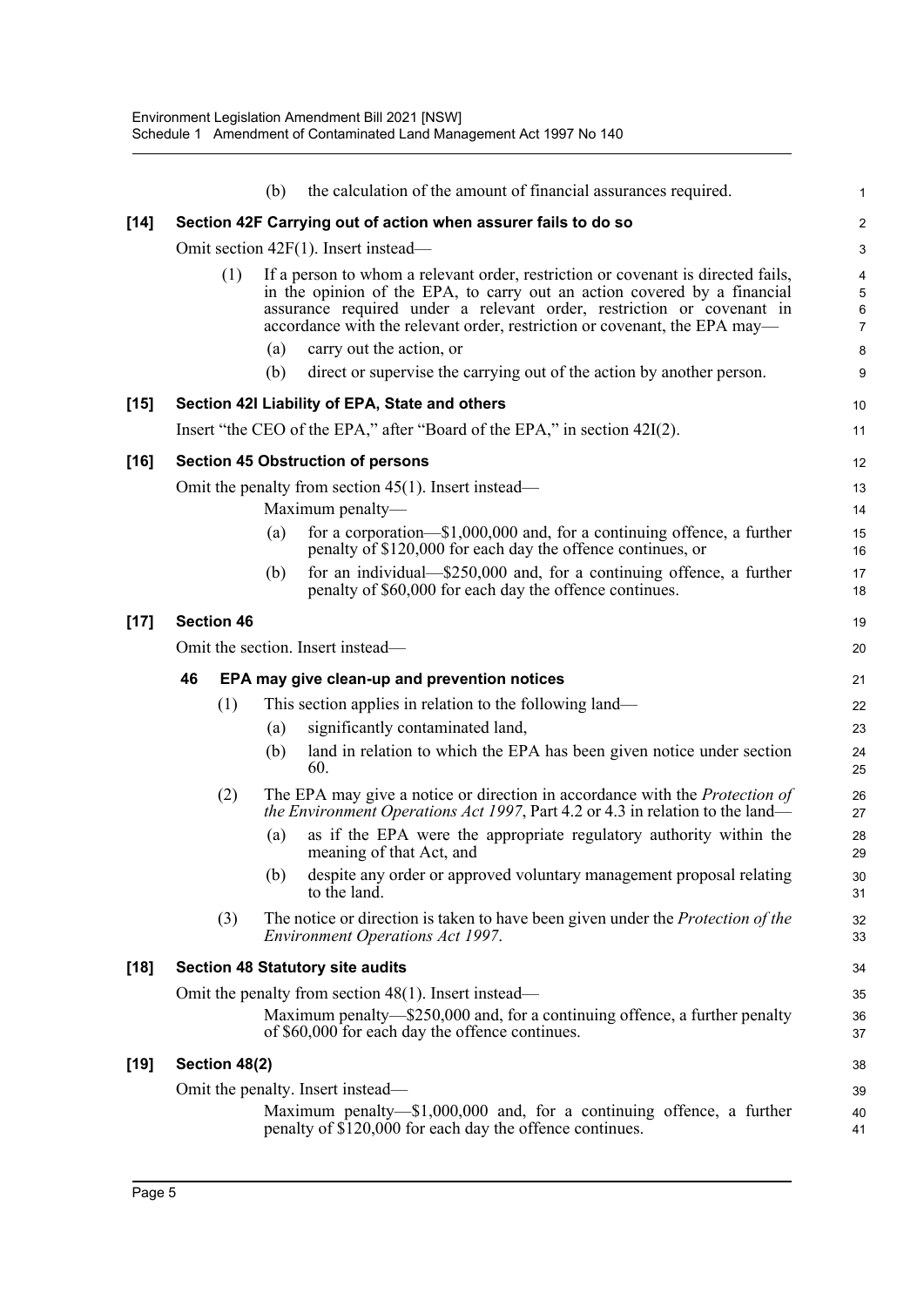| $[20]$ | <b>Section 57 Holding out</b> |     |                                                                                                                                                                                                                                                        | 1                       |
|--------|-------------------------------|-----|--------------------------------------------------------------------------------------------------------------------------------------------------------------------------------------------------------------------------------------------------------|-------------------------|
|        |                               |     | Omit the penalty from section $57(1)$ . Insert instead—                                                                                                                                                                                                | $\overline{\mathbf{c}}$ |
|        |                               |     | Maximum penalty—\$250,000 and, for a continuing offence, a further penalty<br>of \$60,000 for each day the offence continues.                                                                                                                          | 3<br>4                  |
| $[21]$ | Section 57(1A)                |     |                                                                                                                                                                                                                                                        | 5                       |
|        |                               |     | Omit the penalty. Insert instead—                                                                                                                                                                                                                      | 6                       |
|        |                               |     | Maximum penalty—\$250,000 and, for a continuing offence, a further penalty<br>of \$60,000 for each day the offence continues.                                                                                                                          | 7<br>8                  |
| $[22]$ | Section 57(2)                 |     |                                                                                                                                                                                                                                                        | 9                       |
|        |                               |     | Omit the penalty. Insert instead—                                                                                                                                                                                                                      | 10                      |
|        |                               |     | Maximum penalty— $$1,000,000$ and, for a continuing offence, a further<br>penalty of \$120,000 for each day the offence continues.                                                                                                                     | 11<br>12                |
| $[23]$ |                               |     | Section 60 Duty to report contamination                                                                                                                                                                                                                | 13                      |
|        |                               |     | Omit the penalty from section $60(1)$ . Insert instead—                                                                                                                                                                                                | 14                      |
|        |                               |     | Maximum penalty-                                                                                                                                                                                                                                       | 15                      |
|        |                               | (a) | for a corporation-\$2,000,000 and, for a continuing offence, a further<br>penalty of \$240,000 for each day the offence continues, or                                                                                                                  | 16<br>17                |
|        |                               | (b) | for an individual—\$500,000 and, for a continuing offence, a further<br>penalty of \$120,000 for each day the offence continues.                                                                                                                       | 18<br>19                |
| $[24]$ | Section 60(2)                 |     |                                                                                                                                                                                                                                                        | 20                      |
|        |                               |     | Omit the penalty. Insert instead—                                                                                                                                                                                                                      | 21                      |
|        |                               |     | Maximum penalty-                                                                                                                                                                                                                                       | 22                      |
|        |                               | (a) | for a corporation-\$2,000,000 and, for a continuing offence, a further<br>penalty of \$240,000 for each day the offence continues, or                                                                                                                  | 23<br>24                |
|        |                               | (b) | for an individual—\$500,000 and, for a continuing offence, a further<br>penalty of \$120,000 for each day the offence continues.                                                                                                                       | 25<br>26                |
| $[25]$ |                               |     | Section 69 Proof of certain matters not required                                                                                                                                                                                                       | 27                      |
|        |                               |     | Omit "Chairperson of the EPA" from section 69(a).                                                                                                                                                                                                      | 28                      |
|        |                               |     | Insert instead "Chairperson of the EPA Board, the CEO of the EPA,".                                                                                                                                                                                    | 29                      |
| $[26]$ |                               |     | Section 71 Certificate evidence of certain matters                                                                                                                                                                                                     | 30                      |
|        |                               |     | Omit "Chairperson" from section 71(1), wherever occurring. Insert instead "CEO".                                                                                                                                                                       | 31                      |
| $[27]$ |                               |     | <b>Section 72 Evidence of analysts</b>                                                                                                                                                                                                                 | 32                      |
|        |                               |     | Omit section 72(3). Insert instead—                                                                                                                                                                                                                    | 33                      |
|        | (3)                           |     | A certificate of an analyst that a container containing a sample was received at<br>a specified laboratory and that the container was sealed by an authorised<br>officer or another person is admissible in proceedings under this Act as<br>evidence— | 34<br>35<br>36<br>37    |
|        |                               | (a) | of the facts stated in the certificate, and                                                                                                                                                                                                            | 38                      |
|        |                               | (b) | that the sample was the same sample as the sample obtained by the<br>authorised officer or other person, and                                                                                                                                           | 39<br>40                |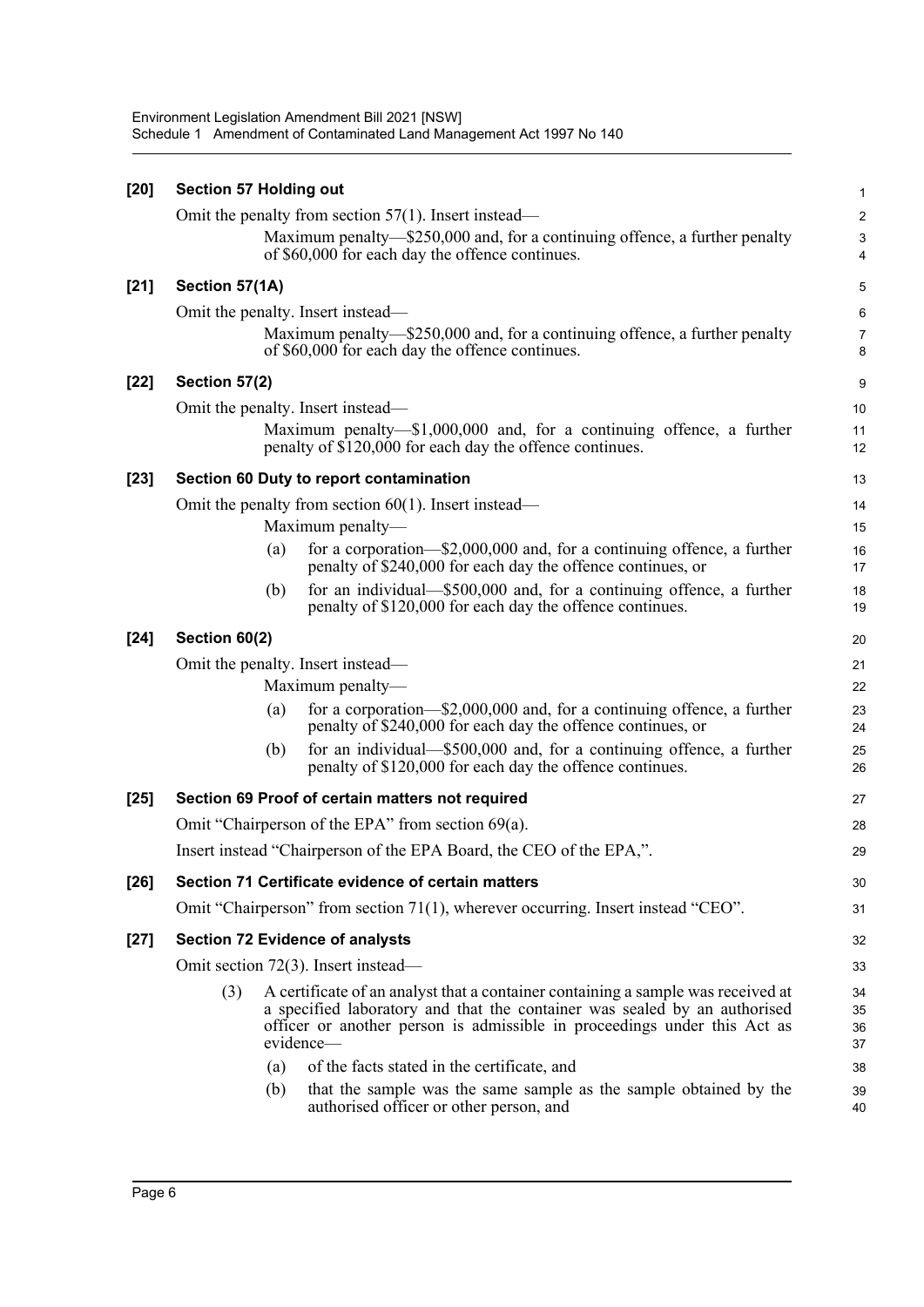|      |     | (c) | that the sample had not been tampered with since the time the container<br>was sealed by the authorised officer or other person.                             | 1<br>$\overline{a}$ |
|------|-----|-----|--------------------------------------------------------------------------------------------------------------------------------------------------------------|---------------------|
|      |     |     | <b>Sections 95AAA-95AAF</b>                                                                                                                                  | 3                   |
|      |     |     | Insert before section 95A-                                                                                                                                   | 4                   |
| 95AA |     |     | <b>Operation of Division</b>                                                                                                                                 | 5                   |
|      | (1) |     | This Division applies where a court finds an offence against this Act or the<br>regulations proved.                                                          | 6<br>7              |
|      | (2) |     | Without limiting the generality of subsection $(1)$ , a court finds an offence<br>proved if-                                                                 | 8<br>9              |
|      |     | (a) | the court convicts the offender of the offence, or                                                                                                           | 10                  |
|      |     | (b) | the court makes an order under the Crimes (Sentencing Procedure) Act<br>1999, section 10 against the offender in relation to the offence.                    | 11<br>12            |
|      | (3) |     | In this Part-                                                                                                                                                | 13                  |
|      |     |     | the court means the court that finds the offence proved.<br>the offender means the person who is found to have committed the offence.                        | 14<br>15            |
| 95AB |     |     | <b>Orders generally</b>                                                                                                                                      | 16                  |
|      | (1) |     | One or more orders may be made under this Division against the offender.                                                                                     | 17                  |
|      | (2) |     | Orders may be made under this Division in addition to any penalty that may<br>be imposed, or other action that may be taken, in relation to the offence.     | 18<br>19            |
|      | (3) |     | Orders may be made under this Division regardless of whether a penalty is<br>imposed, or other action is taken, in relation to the offence.                  | 20<br>21            |
| 95AC |     |     | Orders for restoration and prevention                                                                                                                        | 22                  |
|      |     |     | The court may order the offender to take steps specified in the order, within a<br>time specified or a further time that the court on application may allow— | 23<br>24            |
|      |     | (a) | to investigate, manage or remediate any contamination caused by the<br>commission of the offence, or                                                         | 25<br>26            |
|      |     | (b) | to address the risk of harm from the contamination, or                                                                                                       | 27                  |
|      |     | (c) | to prevent the continuance or recurrence of the offence.                                                                                                     | 28                  |
| 95AD |     |     | Orders for costs, expenses and compensation at time offence proved                                                                                           | 29                  |
|      | (1) |     | This section applies if the court is satisfied that—                                                                                                         | 30                  |
|      |     | (a) | a public authority has incurred costs and expenses in connection with—                                                                                       | 31                  |
|      |     |     | investigating, managing or remediating any contamination<br>(i)<br>caused by the commission of an offence, or                                                | 32<br>33            |
|      |     |     | addressing the risk of harm from the contamination, or<br>(ii)                                                                                               | 34                  |
|      |     | (b) | a person, including a public authority, has—                                                                                                                 | 35                  |
|      |     |     | by reason of the commission of an offence, suffered loss of or<br>(i)<br>damage to property, or                                                              | 36<br>37            |
|      |     |     | incurred costs and expenses in preventing or mitigating, or in<br>(i)<br>attempting to prevent or mitigate, the loss or damage.                              | 38<br>39            |
|      | (2) |     | The court may order the offender to pay to the public authority or person an<br>amount, fixed by the order, representing—                                    | 40<br>41            |
|      |     | (a) | compensation for the loss or damage suffered, or                                                                                                             | 42                  |
|      |     |     |                                                                                                                                                              |                     |

**[28]**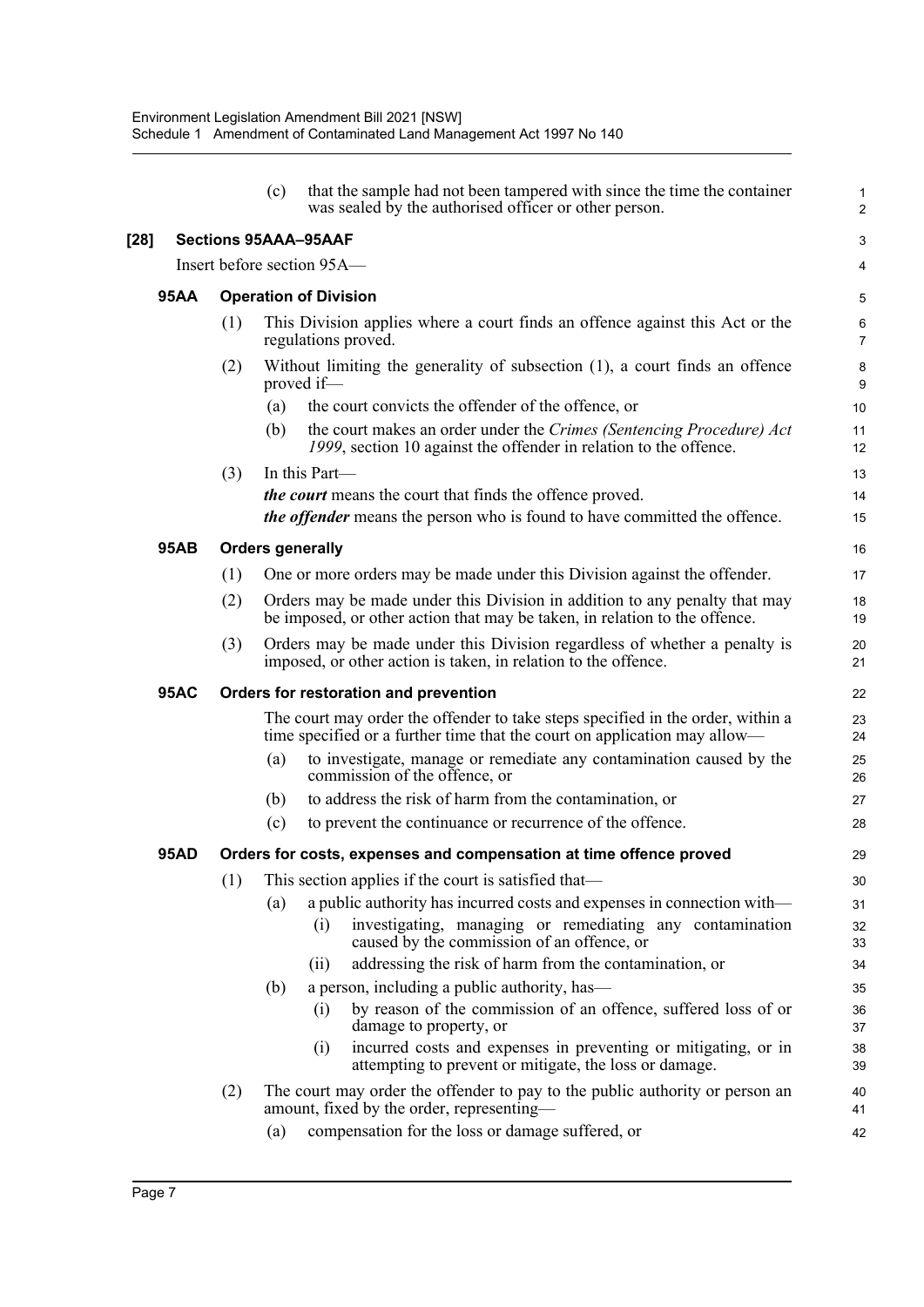|      |     | (b)<br>the costs and expenses incurred.                                                                                                                                                                                                                            | $\mathbf{1}$                                       |
|------|-----|--------------------------------------------------------------------------------------------------------------------------------------------------------------------------------------------------------------------------------------------------------------------|----------------------------------------------------|
|      | (3) | An order made by the Land and Environment Court under subsection (2) is<br>enforceable as if it were an order made by the Land and Environment Court in<br>Class 4 proceedings under the <i>Land and Environment Court Act 1979</i> .                              | $\boldsymbol{2}$<br>$\ensuremath{\mathsf{3}}$<br>4 |
|      | (4) | The Local Court may not make an order under subsection $(2)$ for the payment<br>of an amount that exceeds the amount for which an order may be made by the<br>Local Court when exercising jurisdiction under the Civil Procedure Act 2005.                         | 5<br>$\,6$<br>$\overline{7}$                       |
|      | (5) | An order made by the Local Court is enforceable as if it were an order made<br>by the Local Court when exercising jurisdiction under the Civil Procedure Act<br>2005.                                                                                              | 8<br>9<br>10                                       |
| 95AE |     | Recovery of costs, expenses and compensation after offence proved                                                                                                                                                                                                  | 11                                                 |
|      | (1) | This section applies if, after the court finds the offence proved—                                                                                                                                                                                                 | 12                                                 |
|      |     | a public authority has incurred costs and expenses in connection with-<br>(a)                                                                                                                                                                                      | 13                                                 |
|      |     | investigating, managing or remediating any contamination<br>(i)<br>caused by the commission of an offence, or                                                                                                                                                      | 14<br>15                                           |
|      |     | addressing the risk of harm from the contamination, or<br>(11)                                                                                                                                                                                                     | 16                                                 |
|      |     | (b)<br>a person, including a public authority, has—                                                                                                                                                                                                                | 17                                                 |
|      |     | by reason of the commission of an offence, suffered loss of or<br>(i)<br>damage to property, or                                                                                                                                                                    | 18<br>19                                           |
|      |     | incurred costs and expenses in preventing or mitigating, or in<br>(i)<br>attempting to prevent or mitigate, the loss or damage.                                                                                                                                    | 20<br>21                                           |
|      | (2) | The person or public authority may recover from the offender the costs and<br>expenses incurred or the amount of the loss or damage in the Land and<br>Environment Court.                                                                                          | 22<br>23<br>24                                     |
|      | (3) | The amount of any costs and expenses, but not the amount of any loss or<br>damage, may be recovered as a debt.                                                                                                                                                     | 25<br>26                                           |
| 95AF |     | Orders regarding costs and expenses of investigation                                                                                                                                                                                                               | 27                                                 |
|      | (1) | If the court is satisfied that the EPA has reasonably incurred costs and<br>expenses during the investigation of an offence, the court may order the<br>offender to pay to the EPA an amount, fixed in the order, representing the costs<br>and expenses incurred. | 28<br>29<br>30<br>31                               |
|      | (2) | An order made by the Land and Environment Court under subsection (1) is<br>enforceable as if it were an order made by the Land and Environment Court in<br>Class 4 proceedings under the Land and Environment Court Act 1979.                                      | 32<br>33<br>34                                     |
|      | (3) | An order made by the Local Court under subsection $(1)$ is enforceable as if it<br>were an order made by the Local Court when exercising jurisdiction under the<br>Civil Procedure Act 2005.                                                                       | 35<br>36<br>37                                     |
|      | (4) | In this section-                                                                                                                                                                                                                                                   | 38                                                 |
|      |     | costs and expenses, in relation to the investigation of an offence, means the<br>costs and expenses of-                                                                                                                                                            | 39<br>40                                           |
|      |     | taking a sample or conducting an inspection, test, measurement or<br>(a)<br>analysis during the investigation of the offence, or                                                                                                                                   | 41<br>42                                           |
|      |     | transporting, storing or disposing of evidence during the investigation<br>(b)<br>of the offence.                                                                                                                                                                  | 43<br>44                                           |
|      |     |                                                                                                                                                                                                                                                                    |                                                    |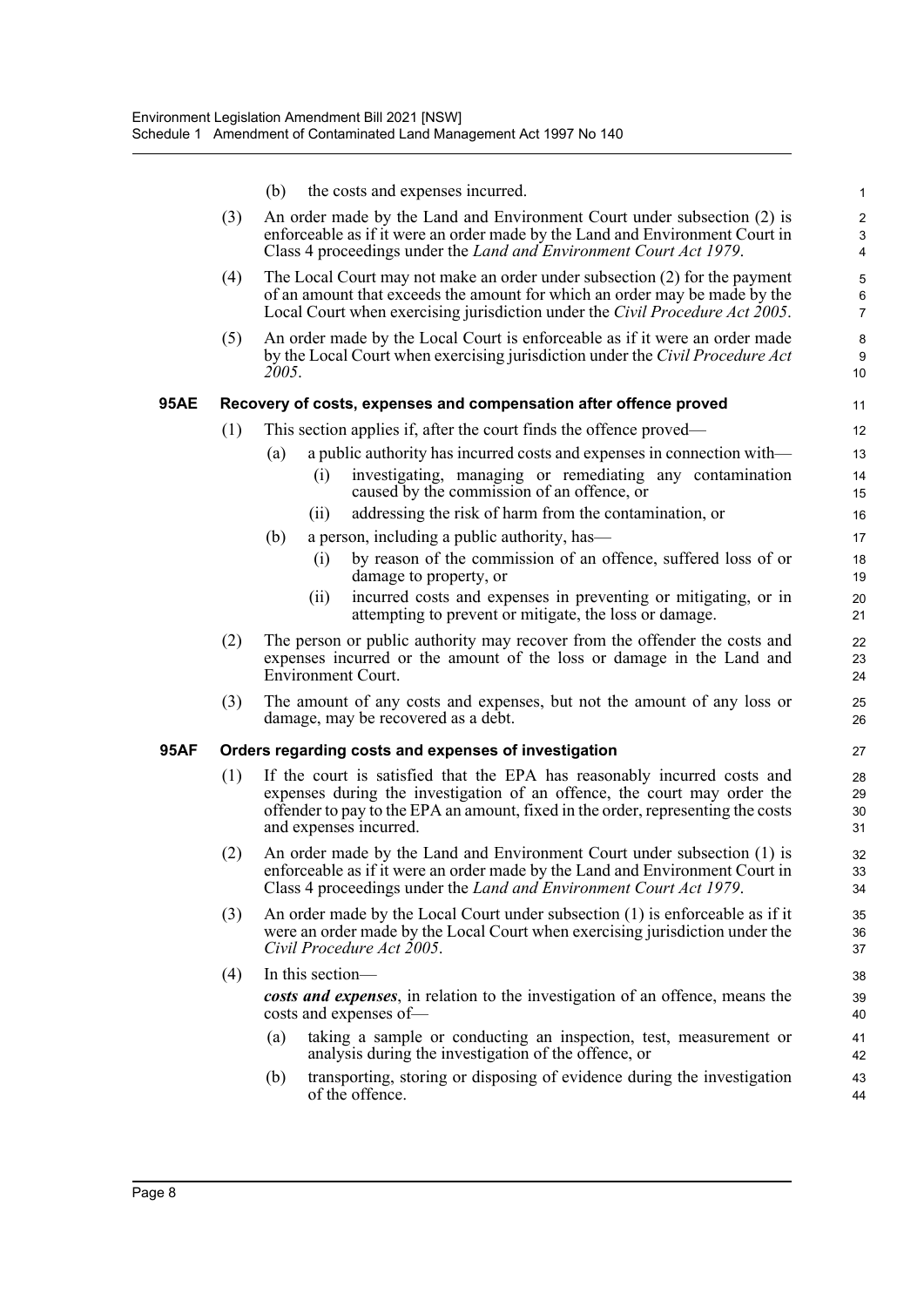| $[29]$ |           |                      |      | <b>Section 95A Orders regarding monetary benefits</b>                                                                                                                                                                                                                                                                                                                                                                     | 1                                |
|--------|-----------|----------------------|------|---------------------------------------------------------------------------------------------------------------------------------------------------------------------------------------------------------------------------------------------------------------------------------------------------------------------------------------------------------------------------------------------------------------------------|----------------------------------|
|        |           |                      |      | Omit section 95A(4), definition of <i>monetary benefits</i> .                                                                                                                                                                                                                                                                                                                                                             | $\overline{a}$                   |
| $[30]$ |           |                      |      | <b>Section 95B Additional orders</b>                                                                                                                                                                                                                                                                                                                                                                                      | 3                                |
|        |           |                      |      | Insert after section $95B(1)(c)$ —                                                                                                                                                                                                                                                                                                                                                                                        | 4                                |
|        |           |                      | (c1) | order the offender to carry out a specified environmental audit of<br>activities carried on by the offender,                                                                                                                                                                                                                                                                                                              | 5<br>6                           |
|        |           |                      | (c2) | order the offender to pay a specified amount to the Environmental Trust<br>established under the <i>Environmental Trust Act 1998</i> , or a specified<br>organisation for-                                                                                                                                                                                                                                                | 7<br>8<br>9                      |
|        |           |                      |      | the purposes of a specified project for the restoration or<br>(i)<br>enhancement of the environment, or                                                                                                                                                                                                                                                                                                                   | 10<br>11                         |
|        |           |                      |      | general environmental purposes,<br>(ii)                                                                                                                                                                                                                                                                                                                                                                                   | 12                               |
|        |           |                      | (c3) | order the offender to attend, or to cause employees or contractors of the<br>offender to attend, a training or other course specified by the court,                                                                                                                                                                                                                                                                       | 13<br>14                         |
|        |           |                      | (c4) | order the offender to establish, for employees or contractors of the<br>offender, a training course of a kind specified by the court,                                                                                                                                                                                                                                                                                     | 15<br>16                         |
| $[31]$ |           | Section 95B(1)       |      |                                                                                                                                                                                                                                                                                                                                                                                                                           | 17                               |
|        | $(d)$ .". |                      |      | Omit "The Local Court is not authorised to make an order referred to in paragraph (c) or                                                                                                                                                                                                                                                                                                                                  | 18<br>19                         |
| $[32]$ |           | Section 95B(2)       |      |                                                                                                                                                                                                                                                                                                                                                                                                                           | 20                               |
|        |           |                      |      | Omit "However, the Local Court is not authorised to make an order under this subsection.".                                                                                                                                                                                                                                                                                                                                | 21                               |
| $[33]$ |           | Section 95B(2A)      |      |                                                                                                                                                                                                                                                                                                                                                                                                                           | 22                               |
|        |           |                      |      | Insert after section $95B(2)$ —                                                                                                                                                                                                                                                                                                                                                                                           | 23                               |
|        |           | (2A)                 |      | The Local Court is not authorised to make an order referred to in subsection<br>$(1)(c)$ , $(c1)$ , $(c2)$ or $(d)$ or $(2)$ .                                                                                                                                                                                                                                                                                            | 24<br>25                         |
| $[34]$ |           | Section 95B(6)       |      |                                                                                                                                                                                                                                                                                                                                                                                                                           | 26                               |
|        |           |                      |      | Omit "management order". Insert instead "relevant order, restriction or covenant".                                                                                                                                                                                                                                                                                                                                        | 27                               |
| $[35]$ |           | Part 10, Division 2B |      |                                                                                                                                                                                                                                                                                                                                                                                                                           | 28                               |
|        |           |                      |      | Insert after Division 2A-                                                                                                                                                                                                                                                                                                                                                                                                 | 29                               |
|        |           | <b>Division 2B</b>   |      | Civil proceedings to recover particular monetary<br>benefits                                                                                                                                                                                                                                                                                                                                                              | 30<br>31                         |
|        | 95C       |                      |      | Recovery of monetary benefits from related persons after offence proved                                                                                                                                                                                                                                                                                                                                                   | 32                               |
|        |           | (1)                  |      | This section applies if a court convicts a corporation of an offence against this<br>Act or the regulations.                                                                                                                                                                                                                                                                                                              | 33<br>34                         |
|        |           | (2)                  | (a)  | The prosecutor for the offence may apply to the court for an order (a <i>monetary</i><br>benefits order) that any of the following persons pay an amount representing<br>the amount of monetary benefits acquired by the person, or accrued or<br>accruing to the person, as a result of the commission of the offence by the<br>corporation-<br>a person who is, or was, at the time of the commission of the offence, a | 35<br>36<br>37<br>38<br>39<br>40 |
|        |           |                      |      | director of the corporation,                                                                                                                                                                                                                                                                                                                                                                                              | 41                               |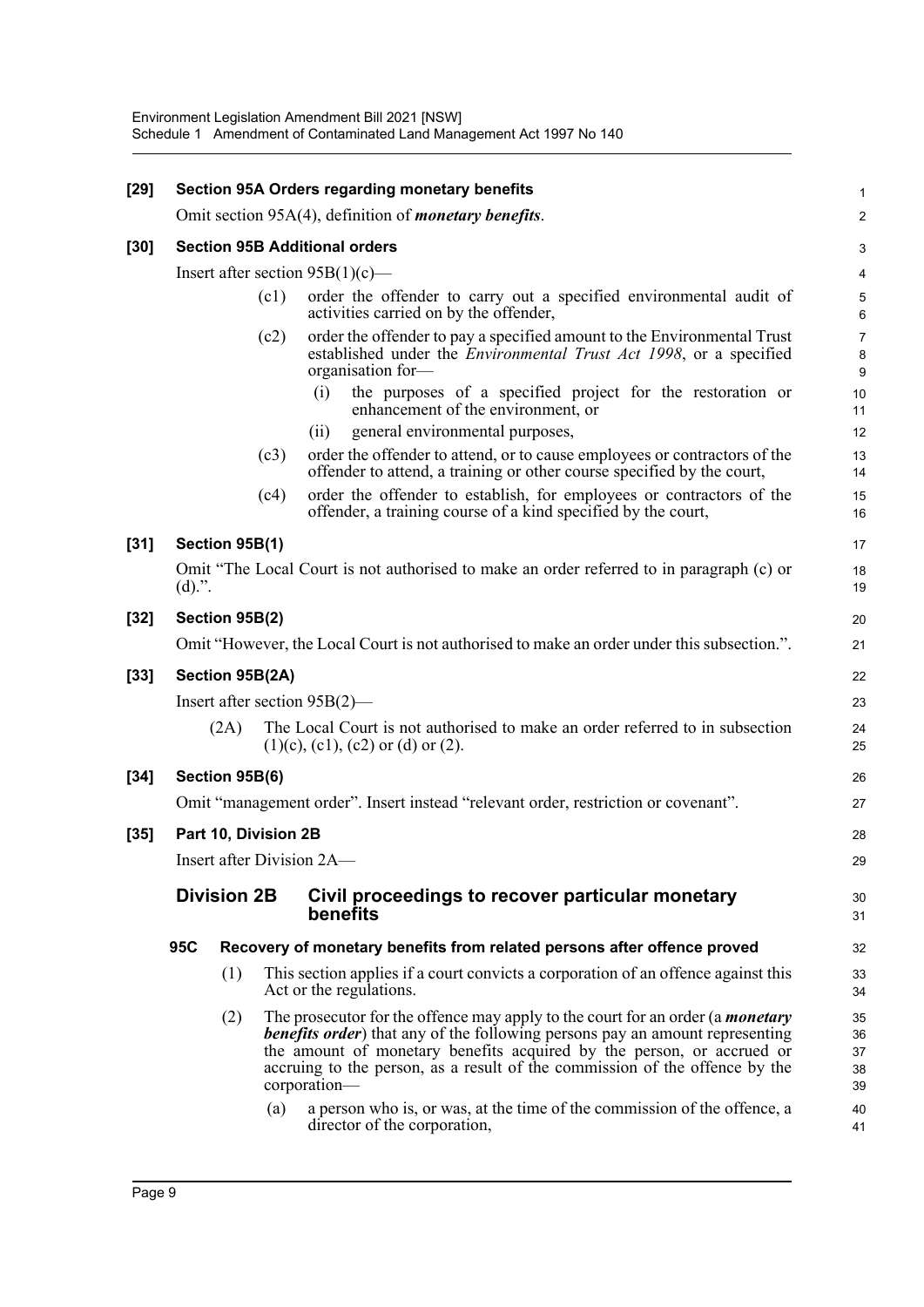| (b) a related body corporate,                                           |
|-------------------------------------------------------------------------|
| (a) a narson who is ar was at the time of the commission of the offense |

|     | 1 C J<br>a person who is, or was, at the three or the commission or the orience, a<br>director of a related body corporate.                                                                                                                                                             |
|-----|-----------------------------------------------------------------------------------------------------------------------------------------------------------------------------------------------------------------------------------------------------------------------------------------|
| (3) | The court may make a monetary benefits order in relation to a person only if<br>the court is satisfied, on the balance of probabilities, that the person acquired,<br>accrued, or will accrue the monetary benefits as a result of the commission of<br>the offence by the corporation. |
|     |                                                                                                                                                                                                                                                                                         |

- (4) When making a monetary benefits order, the court may order that the person pay the amount—
	- (a) into the Environment Protection Authority Fund or another fund the court considers appropriate, or
	- (b) to an entity the court considers appropriate in the circumstances.
- (5) The regulations may prescribe a protocol to be used in determining the amount that represents the monetary benefit acquired by the person or accrued or accruing to the person.
- (6) A monetary benefits order made by the court is enforceable as if it were an order made by the court in Class 4 proceedings under the *Land and Environment Court Act 1979*.
- (7) A reference in subsection (2) to a director of a corporation or related body corporate extends to a person involved in the management of the affairs of the corporation or related body corporate.

| (8) | In this section—                                                                                            |
|-----|-------------------------------------------------------------------------------------------------------------|
|     | <b>Environment Protection Authority Fund means the Environment Protection</b>                               |
|     | Authority Fund established under the Protection of the Environment<br>Administration Act 1991, section 34A. |
|     | <i>prosecutor</i> , for an offence, means the person that instituted the proceedings for<br>the offence.    |
|     | <i>the court</i> does not include the Local Court.                                                          |

#### **[36] Section 103 False or misleading information(1), penalty, paragraph (b)** Omit the penalty from section 103(1). Insert instead— Maximum penalty— (a) for a corporation— (i) in relation to a requirement under section 10, 14, 28 or 53B— \$1,000,000, or (ii) in relation to another requirement—\$137,500, or (b) for an individual— (i) in relation to a requirement under section 10, 14, 28 or  $53B-$ \$250,000 or imprisonment for 18 months, or both, or (ii) in relation to another requirement—\$66,000 or imprisonment for 18 months, or both. **[37] Section 103A** Insert after section 103— **103A Receiving monetary benefits** 29 30 31 32 33 34 35 36 37 38 39 40 41 42 43

(1) Any of the following persons who receives, acquires or accrues a monetary benefit as a result of the commission by a corporation of a proved offence 44 45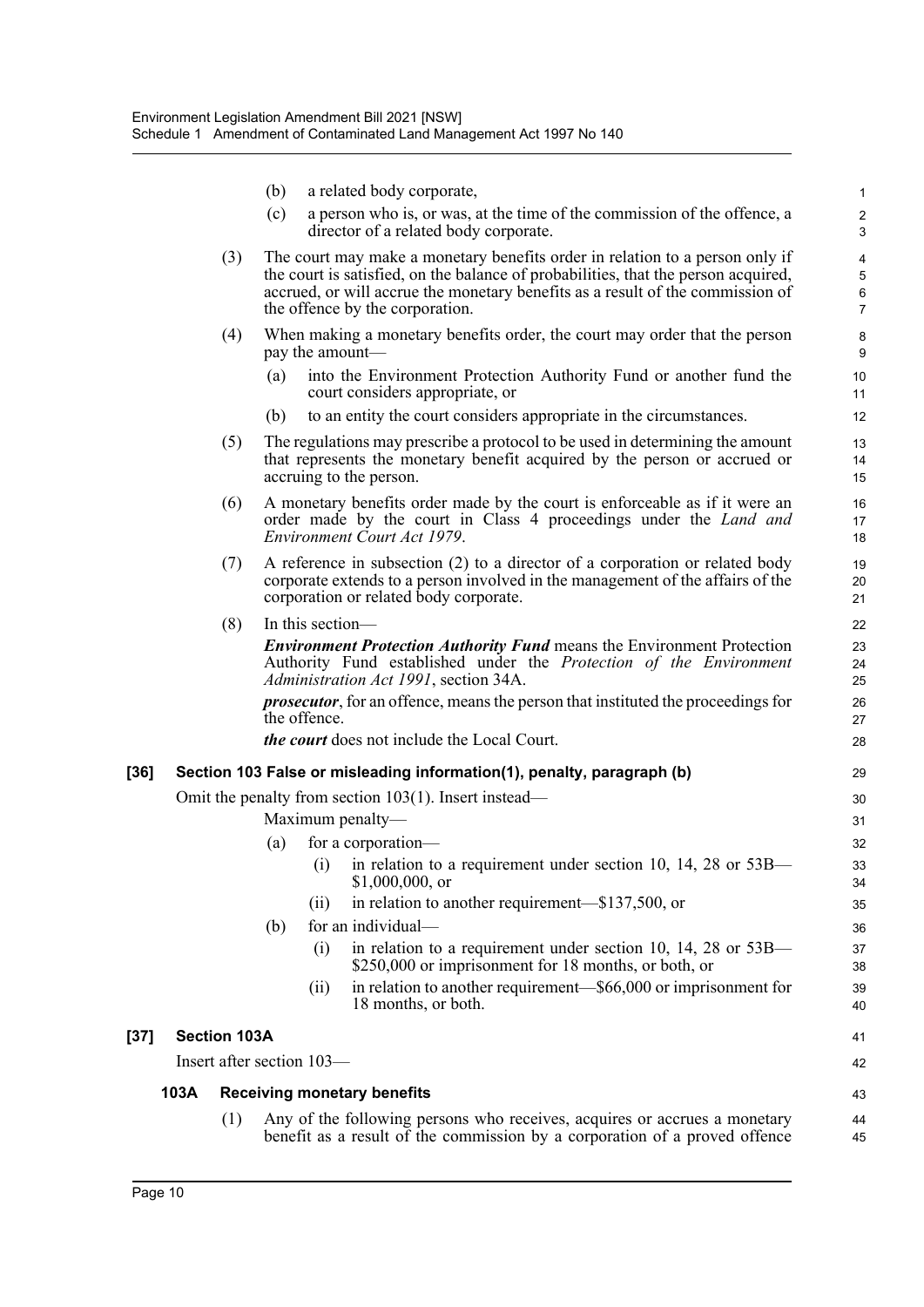|        |                                  |                   | offence-      | under this Act or the regulations (the <i>underlying offence</i> ) is guilty of an                                                                                                                       | $\mathbf{1}$<br>2            |
|--------|----------------------------------|-------------------|---------------|----------------------------------------------------------------------------------------------------------------------------------------------------------------------------------------------------------|------------------------------|
|        |                                  | (a)               |               | a person who is, or was, at the time of the commission of the underlying<br>offence, a director of the corporation,                                                                                      | $\sqrt{3}$<br>$\overline{4}$ |
|        |                                  | (b)               |               | a related body corporate,                                                                                                                                                                                | 5                            |
|        |                                  | (c)               |               | a person who is, or was, at the time of the commission of the underlying<br>offence, a director of a related body corporate.                                                                             | 6<br>$\overline{7}$          |
|        |                                  |                   |               | Maximum penalty—                                                                                                                                                                                         | 8                            |
|        |                                  | (a)               |               | for a corporation—the maximum penalty that applies to a corporation<br>for the underlying offence, or                                                                                                    | $\boldsymbol{9}$<br>10       |
|        |                                  | (b)               |               | for an individual—the maximum penalty that applies to an individual<br>for the underlying offence.                                                                                                       | 11<br>12                     |
|        | (2)                              |                   |               | Proceedings for an offence under this section may be commenced—                                                                                                                                          | 13                           |
|        |                                  | (a)               |               | after the date on which the underlying offence is alleged to have been<br>committed, but                                                                                                                 | 14<br>15                     |
|        |                                  | (b)               |               | despite section 93, no later than the later of the following—                                                                                                                                            | 16                           |
|        |                                  |                   | (i)           | the date that is 12 months after the date on which a court finds the<br>underlying offence proved,                                                                                                       | 17<br>18                     |
|        |                                  |                   | (i)           | the date by which the proceedings may be commenced under<br>section $93(2)$ .                                                                                                                            | 19<br>20                     |
|        | (3)                              |                   |               | Despite section 92, proceedings for an offence under this section may not be<br>dealt with before the Local Court.                                                                                       | 21<br>22                     |
|        | (4)                              |                   |               | Without limiting subsection (1) or (2)(b), a court finds an offence proved if—                                                                                                                           | 23                           |
|        |                                  | (a)               |               | the court convicts the offender of the offence, or                                                                                                                                                       | 24                           |
|        |                                  | (b)               |               | the court makes an order under the Crimes (Sentencing Procedure) Act<br>1999, section 10 against the offender in relation to the offence.                                                                | 25<br>26                     |
|        | (5)                              |                   |               | A reference in subsection (1) to a director of a corporation or related body<br>corporate extends to a person involved in the management of the affairs of the<br>corporation or related body corporate. | 27<br>28<br>29               |
| $[38]$ |                                  |                   |               | <b>Section 107 Disclosure of information</b>                                                                                                                                                             | 30                           |
|        |                                  |                   |               | Omit "100 penalty units" from section 107(1), penalty. Insert instead "200 penalty units".                                                                                                               | 31                           |
| $[39]$ | <b>Section 112 Regulations</b>   |                   |               |                                                                                                                                                                                                          | 32                           |
|        |                                  |                   |               | Omit "200 penalty units" from section 112(3)(a). Insert instead "400 penalty units".                                                                                                                     | 33                           |
| [40]   | Section 112(3)(b)                |                   |               |                                                                                                                                                                                                          | 34                           |
|        |                                  |                   |               | Omit "100 penalty units". Insert instead "200 penalty units".                                                                                                                                            | 35                           |
| [41]   |                                  |                   |               | <b>Schedule 2 Savings and transitional provisions</b>                                                                                                                                                    | 36                           |
|        | Insert after Schedule 2, Part 7- |                   |               |                                                                                                                                                                                                          | 37                           |
|        | Part 8                           |                   |               | Provisions consequent on enactment of                                                                                                                                                                    | 38                           |
|        |                                  |                   |               | <b>Environment Legislation Amendment Act 2021</b>                                                                                                                                                        | 39                           |
|        | 30                               | <b>Definition</b> |               |                                                                                                                                                                                                          | 40                           |
|        |                                  |                   | In this Part- |                                                                                                                                                                                                          | 41                           |

[39]

[40]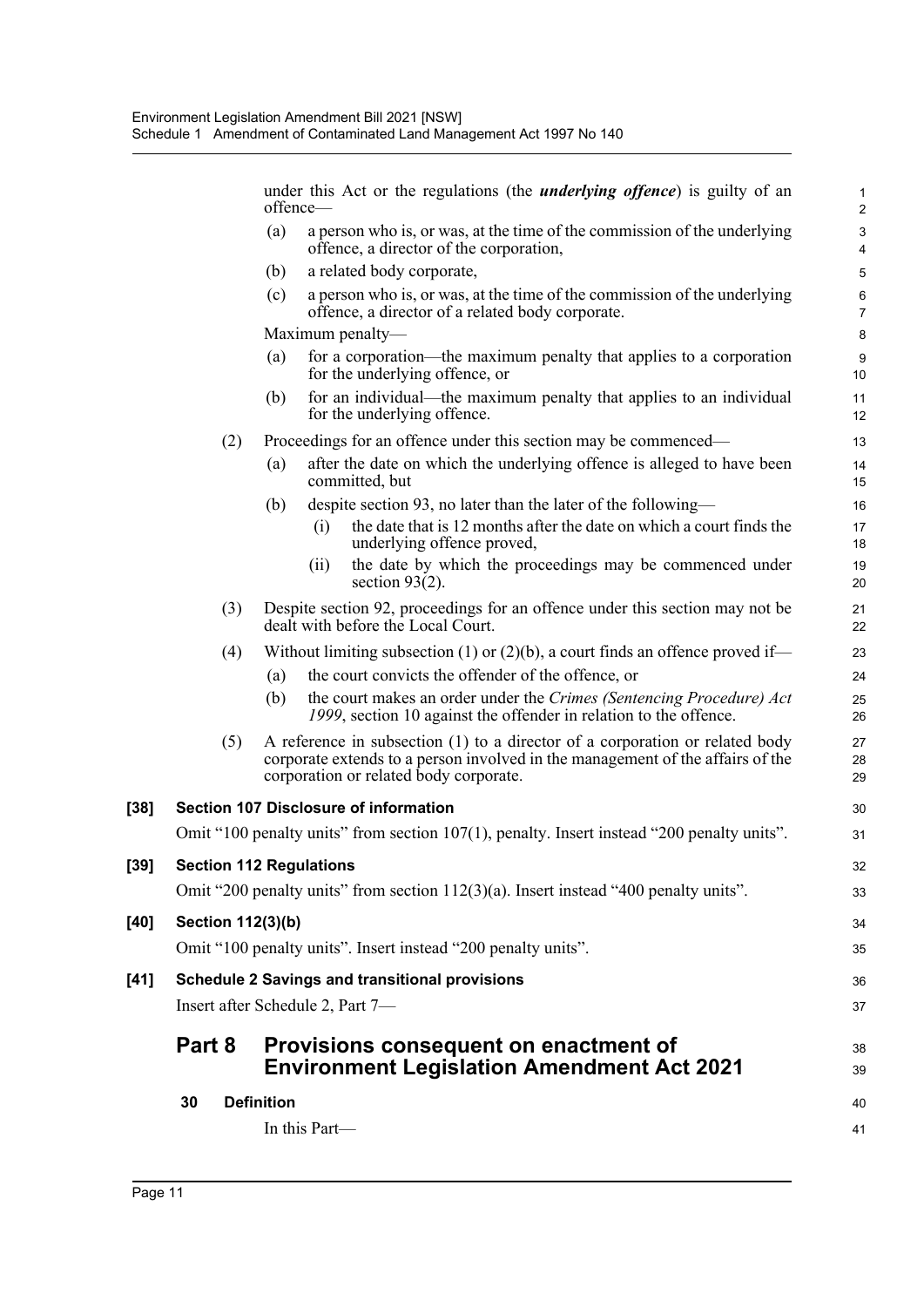|    | <i>amended</i> , in relation to a provision, means the provision as in force on and<br>from the date this Part commences.                                                                                                                 | 2           |
|----|-------------------------------------------------------------------------------------------------------------------------------------------------------------------------------------------------------------------------------------------|-------------|
| 31 | Extended powers to give clean-up notices                                                                                                                                                                                                  | 3           |
|    | A reference in amended section 46 to land in relation to which the EPA has<br>been given notice under section 60 extends to land in relation to which the<br>EPA was given notice under section 60 before the date this clause commences. | 4<br>5<br>6 |
| 32 | Court orders in connection with offences                                                                                                                                                                                                  | 7           |
|    | Sections 95AA–95AF and amended 95B extend to proceedings commenced,<br>but not finally determined, before the date this clause commences.                                                                                                 | 8<br>9      |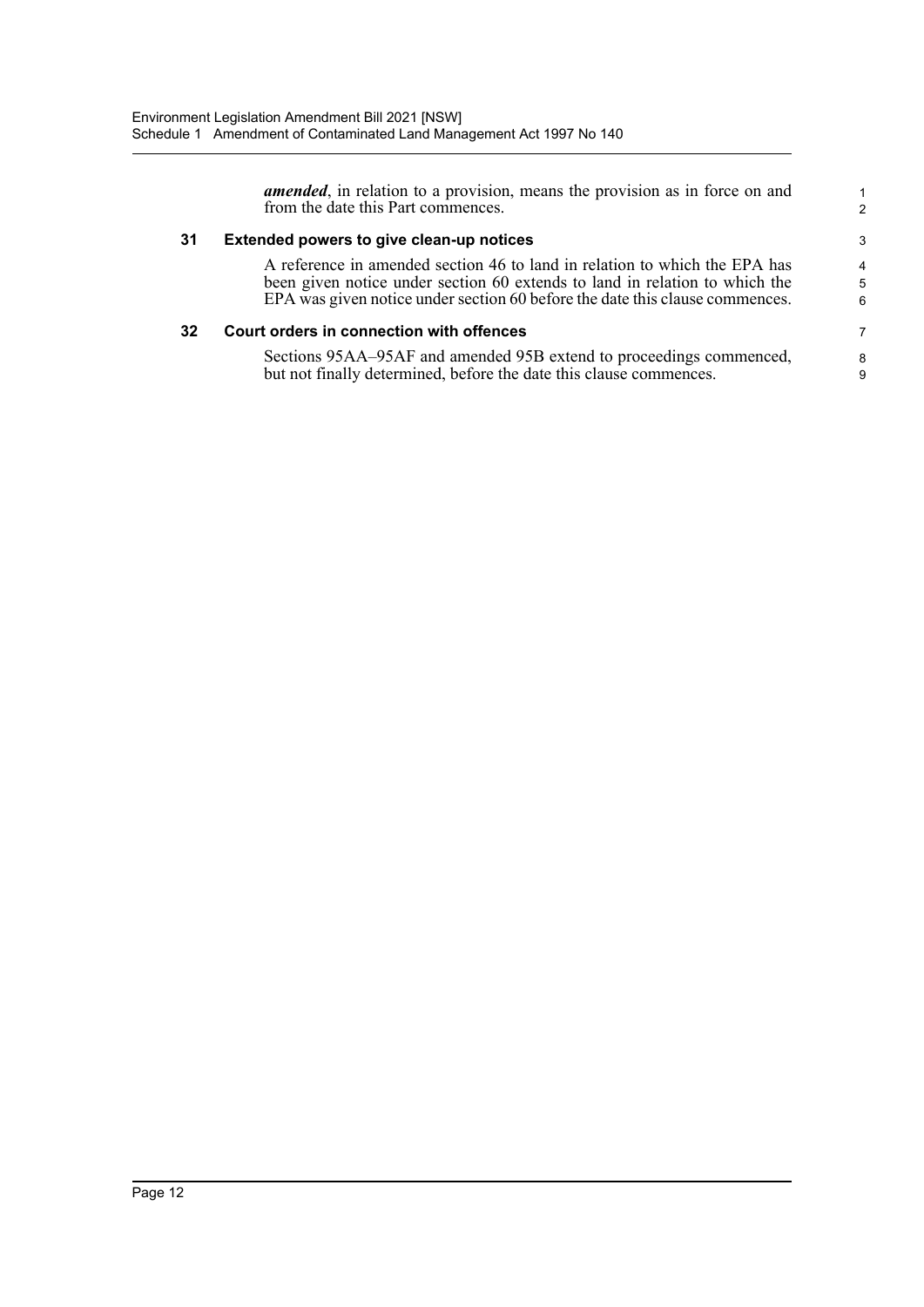<span id="page-27-0"></span>

|       | <b>Schedule 2</b>                   | <b>Amendment of Land and Environment Court Act</b><br>1979 No 204                                                           | 1<br>$\overline{2}$ |
|-------|-------------------------------------|-----------------------------------------------------------------------------------------------------------------------------|---------------------|
| [1]   |                                     | Section 20 Class 4-environmental planning and protection, development contract<br>and strata renewal plan civil enforcement | 3<br>$\overline{4}$ |
|       | Insert after section $20(1)(caa)$ — |                                                                                                                             | 5                   |
|       | (cab)                               | proceedings under the <i>Contaminated Land Management Act 1997</i> ,<br>section 95AE or 95C,                                | 6<br>$\overline{7}$ |
| $[2]$ | <b>Section 20(1)(cc)</b>            |                                                                                                                             | 8                   |
|       | Insert after section $20(1)(cbb)$ — |                                                                                                                             | 9                   |
|       | (cc)                                | proceedings under the <i>Pesticides Act 1999</i> , section 99(6) or 112C,                                                   | 10                  |
| $[3]$ | Section 20(1)(cib)                  |                                                                                                                             | 11                  |
|       | Insert after section $20(1)(cia)$ — |                                                                                                                             | 12                  |
|       | (cib)                               | proceedings under the Protection of the Environment Operations Act<br>1997, section 251A,                                   | 13<br>14            |
| [4]   | Section 20(1)(co)                   |                                                                                                                             | 15                  |
|       |                                     | Omit the paragraph. Insert instead—                                                                                         | 16                  |
|       | (c <sub>o</sub> )                   | proceedings under the <i>Radiation Control Act 1990</i> , section 24A, 25B,<br>27 or 27A,                                   | 17<br>18            |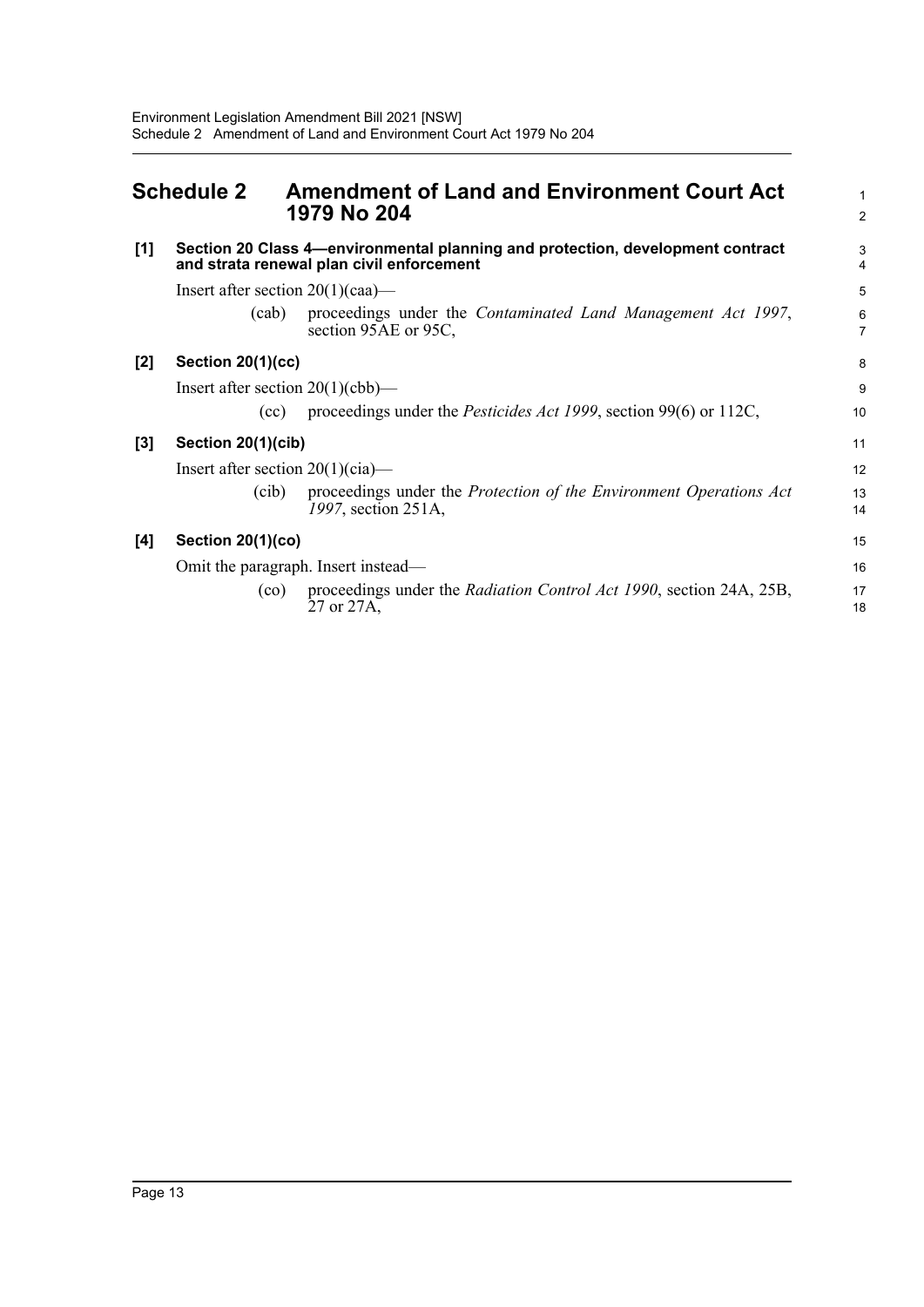<span id="page-28-0"></span>

|                                     | <b>Schedule 3</b>                                                                                                                                                                                                                                                             |                                    |     |                          | <b>Amendment of Pesticides Act 1999 No 80</b>                                                                                                                                                                                                 | 1                    |  |
|-------------------------------------|-------------------------------------------------------------------------------------------------------------------------------------------------------------------------------------------------------------------------------------------------------------------------------|------------------------------------|-----|--------------------------|-----------------------------------------------------------------------------------------------------------------------------------------------------------------------------------------------------------------------------------------------|----------------------|--|
| <b>Section 4 Definitions</b><br>[1] |                                                                                                                                                                                                                                                                               |                                    |     |                          |                                                                                                                                                                                                                                               |                      |  |
|                                     | Insert in alphabetical order in section $4(1)$ —<br><b>Chairperson of the EPA Board</b> means the Chairperson within the meaning of<br>the Protection of the Environment Administration Act 1991.<br><i>monetary benefits</i> means monetary, financial or economic benefits. |                                    |     |                          |                                                                                                                                                                                                                                               |                      |  |
|                                     |                                                                                                                                                                                                                                                                               |                                    |     |                          |                                                                                                                                                                                                                                               |                      |  |
|                                     |                                                                                                                                                                                                                                                                               |                                    |     |                          |                                                                                                                                                                                                                                               |                      |  |
|                                     |                                                                                                                                                                                                                                                                               |                                    |     |                          | related body corporate has the same meaning as in the Corporations Act 2001<br>of the Commonwealth.                                                                                                                                           | 7<br>8               |  |
| $[2]$                               | Section 38 Making of pesticide control order                                                                                                                                                                                                                                  |                                    |     |                          |                                                                                                                                                                                                                                               |                      |  |
|                                     |                                                                                                                                                                                                                                                                               |                                    |     |                          | Omit ", with the approval of the Minister," from section 38(1).                                                                                                                                                                               | 10                   |  |
| $[3]$                               |                                                                                                                                                                                                                                                                               | Section 38(1), note                |     |                          |                                                                                                                                                                                                                                               | 11                   |  |
|                                     |                                                                                                                                                                                                                                                                               |                                    |     |                          | Omit "Section 43 (3) of that Act also requires the Authority to obtain the approval of the<br>Minister before amending or repealing an order under this section.".                                                                            | 12<br>13             |  |
| [4]                                 |                                                                                                                                                                                                                                                                               | Section 38(5B)                     |     |                          |                                                                                                                                                                                                                                               | 14                   |  |
|                                     |                                                                                                                                                                                                                                                                               | Omit the subsection.               |     |                          |                                                                                                                                                                                                                                               | 15                   |  |
| [5]                                 |                                                                                                                                                                                                                                                                               | <b>Section 44A</b>                 |     |                          |                                                                                                                                                                                                                                               | 16                   |  |
|                                     |                                                                                                                                                                                                                                                                               |                                    |     | Insert after section 44— |                                                                                                                                                                                                                                               | 17                   |  |
|                                     | 44A                                                                                                                                                                                                                                                                           | <b>Receiving monetary benefits</b> | 18  |                          |                                                                                                                                                                                                                                               |                      |  |
|                                     |                                                                                                                                                                                                                                                                               | (1)                                |     | offence-                 | Any of the following persons who receives, acquires or accrues a monetary<br>benefit as a result of the commission by a corporation of a proved offence<br>under this Act or the regulations (the <i>underlying offence</i> ) is guilty of an | 19<br>20<br>21<br>22 |  |
|                                     |                                                                                                                                                                                                                                                                               |                                    | (a) |                          | a person who is, or was, at the time of the commission of the underlying<br>offence, a director of the corporation,                                                                                                                           | 23<br>24             |  |
|                                     |                                                                                                                                                                                                                                                                               |                                    | (b) |                          | a related body corporate,                                                                                                                                                                                                                     | 25                   |  |
|                                     |                                                                                                                                                                                                                                                                               |                                    | (c) |                          | a person who is, or was, at the time of the commission of the underlying<br>offence, a director of a related body corporate.                                                                                                                  | 26<br>27             |  |
|                                     |                                                                                                                                                                                                                                                                               |                                    |     | Maximum penalty—         |                                                                                                                                                                                                                                               | 28                   |  |
|                                     |                                                                                                                                                                                                                                                                               |                                    | (a) |                          | for a corporation—the maximum penalty that applies to a corporation<br>for the underlying offence, or                                                                                                                                         | 29<br>30             |  |
|                                     |                                                                                                                                                                                                                                                                               |                                    | (b) |                          | for an individual—the maximum penalty that applies to an individual<br>for the underlying offence.                                                                                                                                            | 31<br>32             |  |
|                                     |                                                                                                                                                                                                                                                                               | (2)                                |     |                          | Proceedings for an offence under this section may be commenced—                                                                                                                                                                               | 33                   |  |
|                                     |                                                                                                                                                                                                                                                                               |                                    | (a) |                          | after the date on which the underlying offence is alleged to have been<br>committed, but                                                                                                                                                      | 34<br>35             |  |
|                                     |                                                                                                                                                                                                                                                                               |                                    | (b) |                          | despite section 72, no later than the later of the following—                                                                                                                                                                                 | 36                   |  |
|                                     |                                                                                                                                                                                                                                                                               |                                    |     | (i)                      | the date that is 12 months after the date on which a court finds the<br>underlying offence proved,                                                                                                                                            | 37<br>38             |  |
|                                     |                                                                                                                                                                                                                                                                               |                                    |     | (i)                      | the date by which the proceedings may be commenced under                                                                                                                                                                                      | 39                   |  |
|                                     |                                                                                                                                                                                                                                                                               |                                    |     |                          | section $72(3)$ .                                                                                                                                                                                                                             | 40                   |  |
|                                     |                                                                                                                                                                                                                                                                               | (3)                                |     |                          | Despite section 71, proceedings for an offence under this section may not be<br>dealt with before the Local Court.                                                                                                                            | 41<br>42             |  |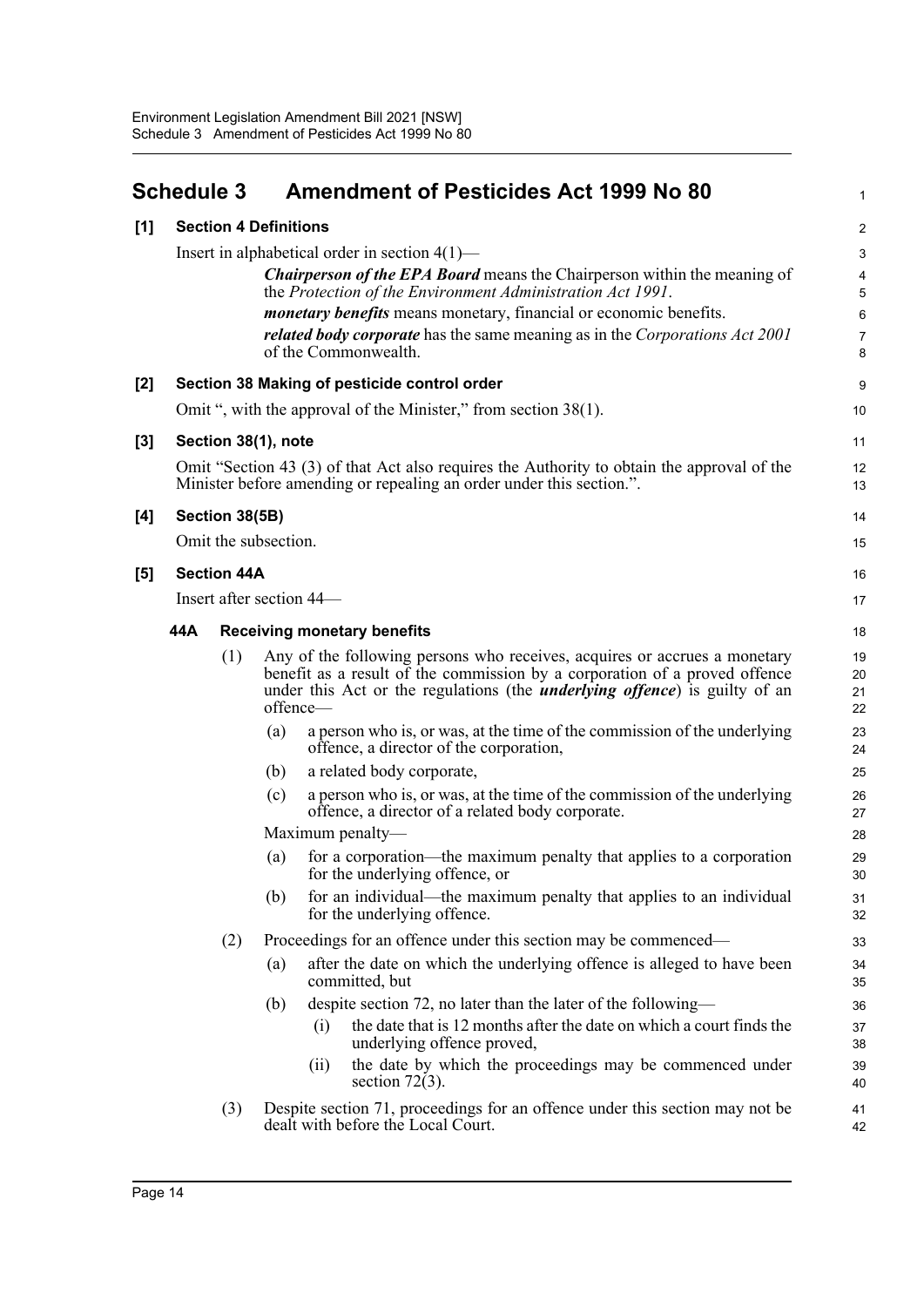|     |    | (4)               |     | Without limiting subsection (1) or $(2)(b)$ , a court finds an offence proved if—                                                                                                                                                                              | 1                       |  |  |  |
|-----|----|-------------------|-----|----------------------------------------------------------------------------------------------------------------------------------------------------------------------------------------------------------------------------------------------------------------|-------------------------|--|--|--|
|     |    |                   | (a) | the court convicts the offender of the offence, or                                                                                                                                                                                                             | $\overline{\mathbf{c}}$ |  |  |  |
|     |    |                   | (b) | the court makes an order under the Crimes (Sentencing Procedure) Act<br>1999, section 10 against the offender in relation to the offence.                                                                                                                      | 3<br>4                  |  |  |  |
|     |    | (5)               |     | A reference in subsection (1) to a director of a corporation or related body<br>corporate extends to a person involved in the management of the affairs of the<br>corporation or related body corporate.                                                       | 5<br>6<br>7             |  |  |  |
| [6] |    |                   |     | <b>Section 93 Orders generally</b>                                                                                                                                                                                                                             | 8                       |  |  |  |
|     |    |                   |     | Insert after section $93(2)$ —                                                                                                                                                                                                                                 | 9                       |  |  |  |
|     |    | (3)               |     | Orders may be made under this Part regardless of whether a penalty is<br>imposed, or other action taken, in relation to the offence.                                                                                                                           | 10<br>11                |  |  |  |
| [7] |    |                   |     | Section 97 Orders regarding costs and expenses of investigation                                                                                                                                                                                                | 12                      |  |  |  |
|     |    |                   |     | Omit section 97(3), definition of costs and expenses. Insert instead—                                                                                                                                                                                          | 13                      |  |  |  |
|     |    |                   |     | costs and expenses, in relation to the investigation of an offence, means the<br>costs and expenses—                                                                                                                                                           |                         |  |  |  |
|     |    |                   | (a) | incurred in taking any sample or conducting any inspection, test,<br>measurement or analysis during the investigation of the offence, or                                                                                                                       | 16<br>17                |  |  |  |
|     |    |                   | (b) | of transporting, storing or disposing of evidence during the<br>investigation of the offence.                                                                                                                                                                  | 18<br>19                |  |  |  |
| [8] |    | <b>Section 99</b> |     |                                                                                                                                                                                                                                                                | 20                      |  |  |  |
|     |    |                   |     | Omit section. Insert instead-                                                                                                                                                                                                                                  | 21                      |  |  |  |
|     | 99 |                   |     | <b>Additional orders</b>                                                                                                                                                                                                                                       |                         |  |  |  |
|     |    |                   |     |                                                                                                                                                                                                                                                                |                         |  |  |  |
|     |    |                   |     |                                                                                                                                                                                                                                                                | 22                      |  |  |  |
|     |    | (1)               | (a) | The court may do 1 or more of the following—<br>order the offender not to use a particular pesticide or a pesticide of a<br>particular class,                                                                                                                  | 23<br>24<br>25          |  |  |  |
|     |    |                   | (b) | order the offender to take specified action to publicise 1 or more of the<br>following-                                                                                                                                                                        | 26<br>27                |  |  |  |
|     |    |                   |     | the offence, including the circumstances of the offence,<br>(i)                                                                                                                                                                                                | 28                      |  |  |  |
|     |    |                   |     | the environmental and other consequences of the offence,<br>(ii)                                                                                                                                                                                               | 29                      |  |  |  |
|     |    |                   |     | any other orders made against the person in relation to the<br>(iii)<br>offence,                                                                                                                                                                               | 30<br>31                |  |  |  |
|     |    |                   | (c) | order the offender to take specified action to notify specified persons, or<br>specified classes of persons of 1 or more of the following—                                                                                                                     | 32<br>33                |  |  |  |
|     |    |                   |     | the offence, including the circumstances of the offence,<br>(i)                                                                                                                                                                                                | 34                      |  |  |  |
|     |    |                   |     | (ii)<br>the environmental and other consequences of the offence,                                                                                                                                                                                               | 35                      |  |  |  |
|     |    |                   |     | orders made against the person in relation to the offence,<br>(iii)                                                                                                                                                                                            | 36                      |  |  |  |
|     |    |                   |     | Examples of specified action to notify specified persons- Publishing<br>оf<br>the information in an annual report or other notice to the shareholders of a<br>company, or giving written notice to persons aggrieved or affected by the<br>offender's conduct. | 37<br>38<br>39<br>40    |  |  |  |
|     |    |                   | (d) | order the offender to carry out a specified project for the restoration or<br>enhancement of the environment in a public place or for the public<br>benefit,                                                                                                   | 41<br>42<br>43          |  |  |  |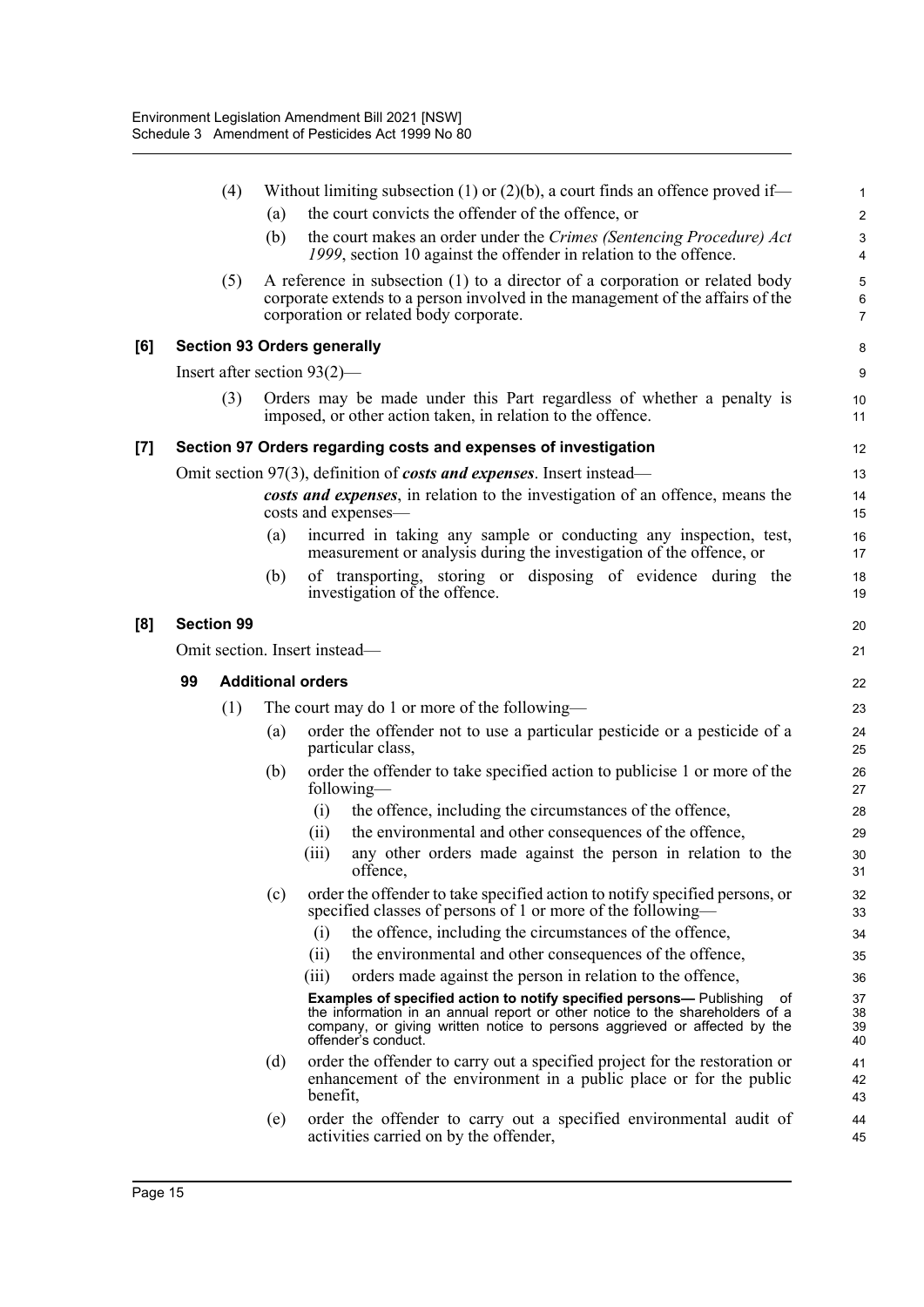|      |                                | (f) | order the offender to pay a specified amount to the Environmental Trust<br>established under the <i>Environmental Trust Act 1998</i> , or a specified<br>organisation, for-                                                                                                                                                                                   | 1<br>$\sqrt{2}$<br>3       |
|------|--------------------------------|-----|---------------------------------------------------------------------------------------------------------------------------------------------------------------------------------------------------------------------------------------------------------------------------------------------------------------------------------------------------------------|----------------------------|
|      |                                |     | (i)<br>the purposes of a specified project for the restoration or<br>enhancement of the environment, or                                                                                                                                                                                                                                                       | 4<br>$\sqrt{5}$            |
|      |                                |     | general environmental purposes,<br>(i)                                                                                                                                                                                                                                                                                                                        | $\,6\,$                    |
|      |                                | (g) | order the offender to attend, or to cause employees or contractors of the<br>offender to attend, a training or other course specified by the court,                                                                                                                                                                                                           | $\overline{7}$<br>8        |
|      |                                | (h) | order the offender to establish, for employees or contractors of the<br>offender, a training course of a kind specified by the court,                                                                                                                                                                                                                         | 9<br>10                    |
|      |                                | (i) | if the Environment Protection Authority is a party to the proceedings<br>and the court orders the offender to carry out a specified work or<br>program for the restoration or enhancement of the environment—order<br>the offender to provide a financial assurance, of a form and amount<br>specified by the court, to the Environment Protection Authority. | 11<br>12<br>13<br>14<br>15 |
|      | (2)                            |     | Without limiting subsection $(1)(d)$ , the court may order the offender to carry<br>out a social or community activity for the benefit of the community or persons<br>that are adversely affected by the offence (a <i>restorative justice activity</i> ) that<br>the offender has agreed to carry out.                                                       | 16<br>17<br>18<br>19       |
|      | (3)                            |     | The Local Court is not authorised to make an order referred to in subsection<br>$(1)(d)$ , (e), (f) or (i) or (2).                                                                                                                                                                                                                                            | 20<br>21                   |
|      | (4)                            |     | The court may, in an order under this section—                                                                                                                                                                                                                                                                                                                | 22                         |
|      |                                | (a) | fix a period for compliance with the requirements under the order, and                                                                                                                                                                                                                                                                                        | 23                         |
|      |                                | (b) | impose other requirements the court considers necessary or expedient<br>for enforcement of the order.                                                                                                                                                                                                                                                         | 24<br>25                   |
|      | (5)                            |     | If the offender fails to comply with an order under subsection $(1)(b)$ or $(c)$ , the<br>prosecutor, or a person authorised by the prosecutor, may take action to carry<br>out the order as far as practicable, including action to publicise or notify—                                                                                                     | 26<br>27<br>28             |
|      |                                | (a) | the original contravention, the environmental and other consequences<br>of the contravention, and any other penalties imposed on the offender,<br>and                                                                                                                                                                                                         | 29<br>30<br>31             |
|      |                                | (b) | the failure of the offender to comply with the order.                                                                                                                                                                                                                                                                                                         | 32                         |
|      | (6)                            |     | The reasonable cost of taking action referred to in subsection $(5)$ is recoverable<br>by the prosecutor or person taking the action, in a court of competent<br>jurisdiction, as a debt from the offender.                                                                                                                                                   | 33<br>34<br>35             |
| [9]  | <b>Section 102 Definitions</b> |     |                                                                                                                                                                                                                                                                                                                                                               | 36                         |
|      | "CEO".                         |     | Omit "Chairperson" from section 102, definition of <i>designated officer</i> . Insert instead                                                                                                                                                                                                                                                                 | 37<br>38                   |
| [10] |                                |     | Section 105 Proof of certain things not required                                                                                                                                                                                                                                                                                                              | 39                         |
|      |                                |     | Omit section 105(1). Insert instead—                                                                                                                                                                                                                                                                                                                          | 40                         |
|      | (1)                            |     | In any proceedings under this Act, no proof is required, until evidence is given<br>to the contrary, of the appointment of any of the following persons—                                                                                                                                                                                                      | 41<br>42                   |
|      |                                | (a) | the Chairperson of the Board of the Environment Protection Authority,                                                                                                                                                                                                                                                                                         | 43                         |
|      |                                | (b) | the CEO of the Environment Protection Authority,                                                                                                                                                                                                                                                                                                              | 44                         |
|      |                                | (c) | another member of the staff of the Environment Protection Authority.                                                                                                                                                                                                                                                                                          | 45                         |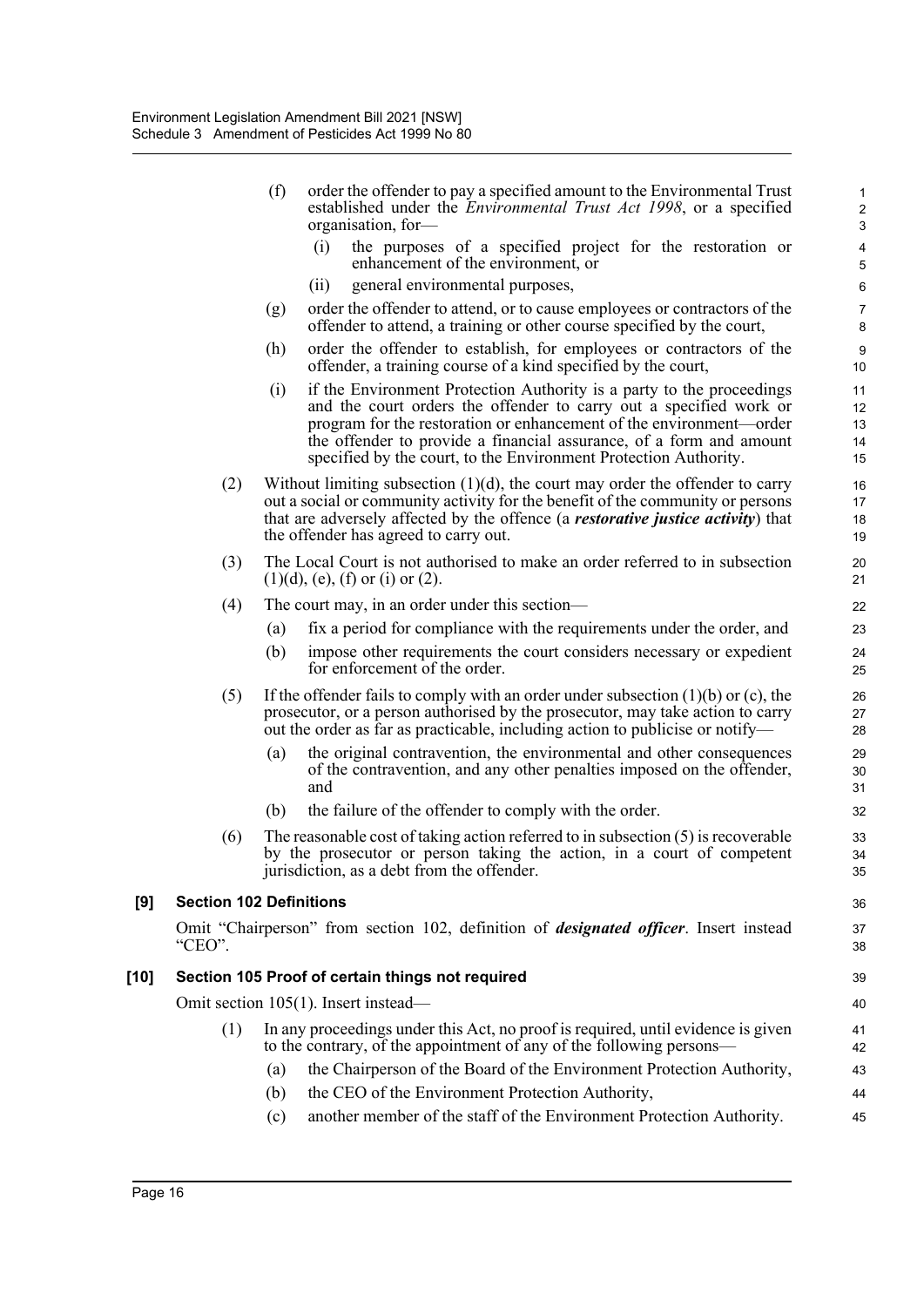| $[11]$ | Section 106 Certificate evidence of certain matters |                                         |     |                                                                                                                                                                                                                                                                                                                                                      |                                     |  |  |
|--------|-----------------------------------------------------|-----------------------------------------|-----|------------------------------------------------------------------------------------------------------------------------------------------------------------------------------------------------------------------------------------------------------------------------------------------------------------------------------------------------------|-------------------------------------|--|--|
|        |                                                     |                                         |     | Omit "Chairperson" from section 106(1). Insert instead "CEO".                                                                                                                                                                                                                                                                                        | 2                                   |  |  |
| $[12]$ |                                                     | <b>Section 107 Evidence of analysts</b> |     |                                                                                                                                                                                                                                                                                                                                                      |                                     |  |  |
|        |                                                     |                                         |     | Omit section 107(3). Insert instead—                                                                                                                                                                                                                                                                                                                 | 4                                   |  |  |
|        |                                                     | (3)                                     |     | A certificate of an analyst that a container containing a sample was received at<br>a specified laboratory and that the container was sealed by an authorised<br>officer or another person is admissible in proceedings under this Act as<br>evidence—                                                                                               | 5<br>$\,6\,$<br>$\overline{7}$<br>8 |  |  |
|        |                                                     |                                         | (a) | of the facts stated in the certificate, and                                                                                                                                                                                                                                                                                                          | 9                                   |  |  |
|        |                                                     |                                         | (b) | that the sample was the same sample as the sample obtained by the<br>authorised officer or other person, and                                                                                                                                                                                                                                         | 10<br>11                            |  |  |
|        |                                                     |                                         | (c) | that the sample had not been tampered with since the time the container<br>was sealed by the authorised officer or other person.                                                                                                                                                                                                                     | 12<br>13                            |  |  |
| $[13]$ |                                                     | <b>Section 112C</b>                     |     |                                                                                                                                                                                                                                                                                                                                                      | 14                                  |  |  |
|        |                                                     |                                         |     | Insert after section 112B—                                                                                                                                                                                                                                                                                                                           | 15                                  |  |  |
|        | <b>112C</b>                                         |                                         |     | Recovery of monetary benefits from related persons after offence proved                                                                                                                                                                                                                                                                              | 16                                  |  |  |
|        |                                                     | (1)                                     |     | This section applies if a court convicts a corporation of an offence against this<br>Act or the regulations.                                                                                                                                                                                                                                         | 17<br>18                            |  |  |
|        |                                                     | (2)                                     |     | The Environment Protection Authority may apply to the court for an order (a<br><i>monetary benefits order</i> ) that any of the following persons pay an amount<br>representing the amount of monetary benefits acquired by the person, or<br>accrued or accruing to the person, as a result of the commission of the offence<br>by the corporation- | 19<br>20<br>21<br>22<br>23          |  |  |
|        |                                                     |                                         | (a) | a person who is, or was, at the time of the commission of the offence, a<br>director of the corporation,                                                                                                                                                                                                                                             | 24<br>25                            |  |  |
|        |                                                     |                                         | (b) | a related body corporate,                                                                                                                                                                                                                                                                                                                            | 26                                  |  |  |
|        |                                                     |                                         | (c) | a person who is, or was, at the time of the commission of the offence, a<br>director of a related body corporate.                                                                                                                                                                                                                                    | 27<br>28                            |  |  |
|        |                                                     | (3)                                     |     | The court may make a monetary benefits order in relation to a person only if<br>the court is satisfied, on the balance of probabilities, that the person acquired,<br>or accrued or will accrue, the monetary benefits as a result of the commission<br>of the offence by the corporation.                                                           | 29<br>30<br>31<br>32                |  |  |
|        |                                                     | (4)                                     |     | When making a monetary benefits order, the court may order that the person<br>pay the amount—                                                                                                                                                                                                                                                        | 33<br>34                            |  |  |
|        |                                                     |                                         | (a) | into the Environment Protection Authority Fund or another fund the<br>court considers appropriate, or                                                                                                                                                                                                                                                | 35<br>36                            |  |  |
|        |                                                     |                                         | (b) | to an entity the court considers appropriate in the circumstances.                                                                                                                                                                                                                                                                                   | 37                                  |  |  |
|        |                                                     | (5)                                     |     | The regulations may prescribe a protocol to be used in determining the amount<br>that represents the monetary benefit acquired by the person or accrued or<br>accruing to the person.                                                                                                                                                                | 38<br>39<br>40                      |  |  |
|        |                                                     | (6)                                     |     | A monetary benefits order made by the court is enforceable as if it were an<br>order made by the court in Class 4 proceedings under the Land and<br>Environment Court Act 1979.                                                                                                                                                                      | 41<br>42<br>43                      |  |  |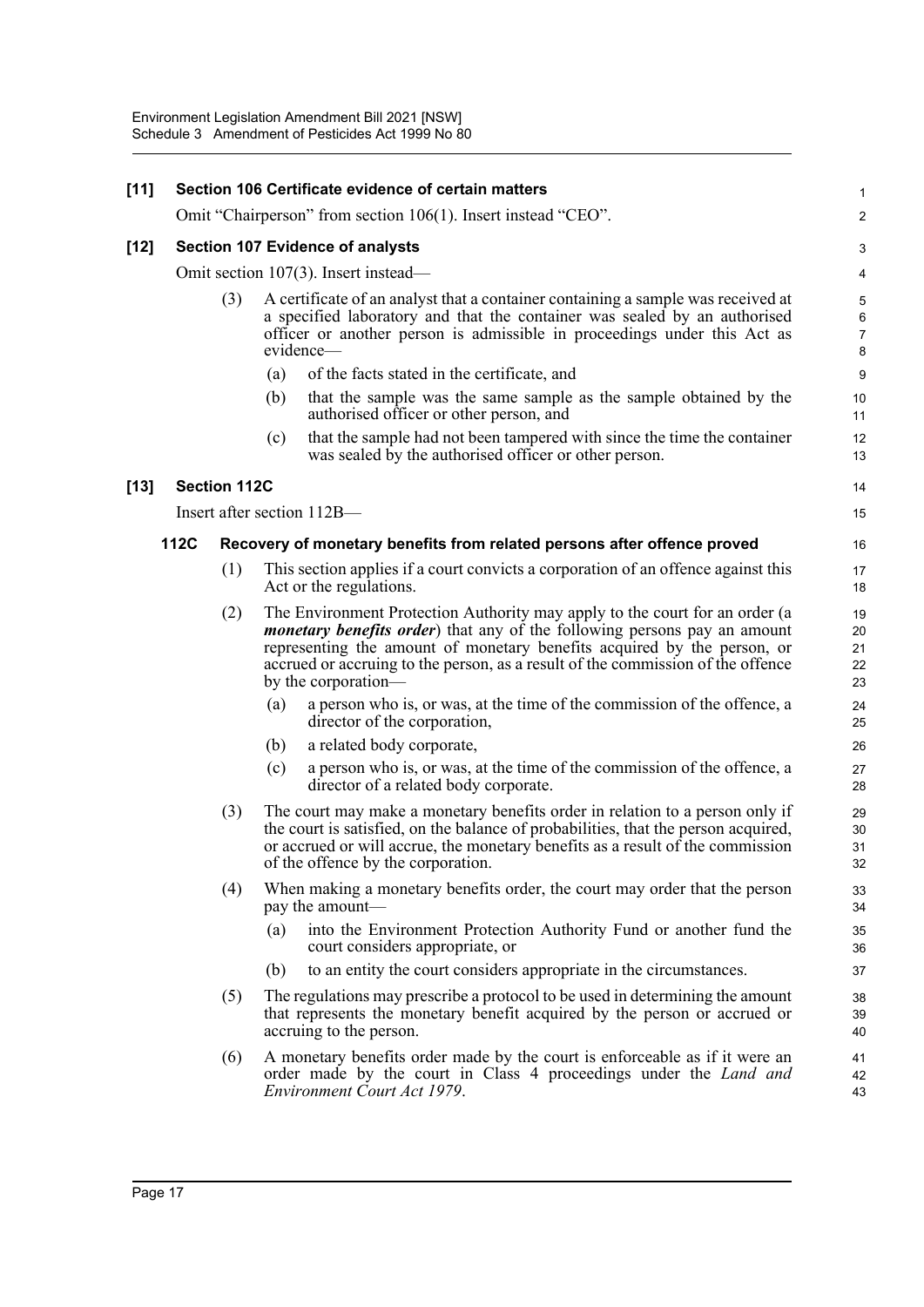|      |                      | (7) | A reference in subsection (2) to a director of a corporation or related body<br>corporate extends to a person involved in the management of the affairs of the<br>corporation or related body corporate. | $\mathbf 1$<br>$\overline{c}$<br>$\overline{3}$ |  |  |  |  |
|------|----------------------|-----|----------------------------------------------------------------------------------------------------------------------------------------------------------------------------------------------------------|-------------------------------------------------|--|--|--|--|
|      |                      | (8) | In this section—                                                                                                                                                                                         | $\overline{\mathbf{4}}$                         |  |  |  |  |
|      |                      |     | <b>Environment Protection Authority Fund means the Environment Protection</b><br>Authority Fund established under the Protection of the Environment<br>Administration Act 1991, section 34A.             | 5<br>6<br>$\overline{7}$                        |  |  |  |  |
|      |                      |     | <i>the court</i> does not include the Local Court.                                                                                                                                                       | 8                                               |  |  |  |  |
| [14] |                      |     | Schedule 2 Savings, transitional and other provisions                                                                                                                                                    | 9                                               |  |  |  |  |
|      | Insert after Part 3— |     |                                                                                                                                                                                                          |                                                 |  |  |  |  |
|      |                      |     |                                                                                                                                                                                                          |                                                 |  |  |  |  |
|      | Part 4               |     | Provision consequent on enactment of<br><b>Environment Legislation Amendment Act 2021</b>                                                                                                                | 11<br>12                                        |  |  |  |  |
|      | 20                   |     | Court orders in connection with offences                                                                                                                                                                 | 13                                              |  |  |  |  |
|      |                      | (1) | Amended sections 93, 97 and 99 extend to proceedings commenced, but not<br>finally determined, before the date this clause commences.                                                                    | 14<br>15                                        |  |  |  |  |
|      |                      | (2) | In this clause—<br>amended, in relation to a provision, means the provision as in force on and<br>from the date this clause commences.                                                                   | 16<br>17<br>18                                  |  |  |  |  |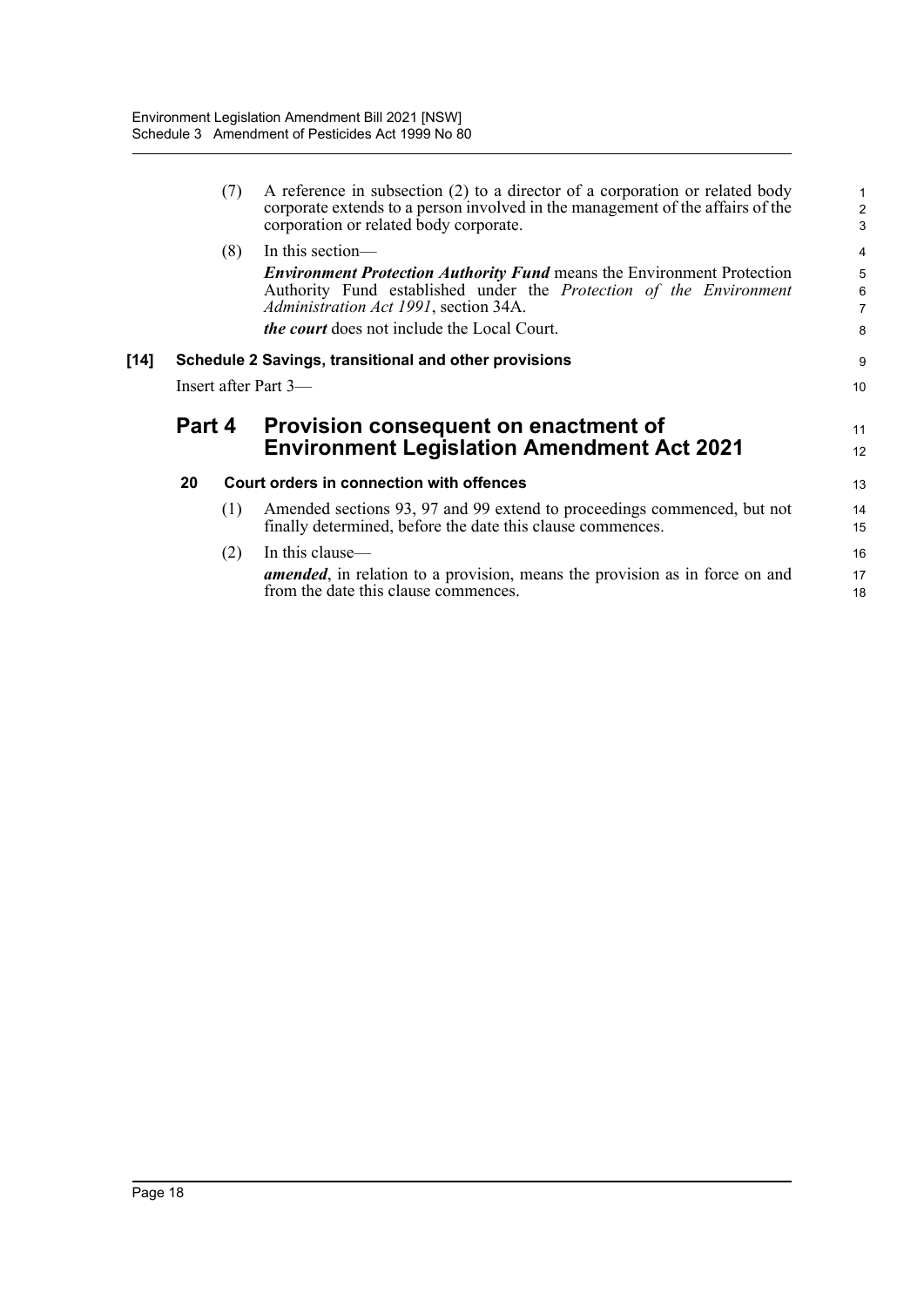<span id="page-33-0"></span>

|       | <b>Schedule 4</b>            | <b>Amendment of Protection of the Environment</b><br><b>Administration Act 1991 No 60</b>                                                                                                                                                                                                            | $\mathbf{1}$<br>$\overline{2}$ |  |  |  |
|-------|------------------------------|------------------------------------------------------------------------------------------------------------------------------------------------------------------------------------------------------------------------------------------------------------------------------------------------------|--------------------------------|--|--|--|
| $[1]$ | <b>Section 3 Definitions</b> |                                                                                                                                                                                                                                                                                                      | 3                              |  |  |  |
|       |                              | Omit "Authority" from section 3(1), definition of <i>Chairperson</i> . Insert instead "Board".                                                                                                                                                                                                       | 4                              |  |  |  |
| $[2]$ | Section 3(1)                 |                                                                                                                                                                                                                                                                                                      |                                |  |  |  |
|       |                              | Insert in alphabetical order-                                                                                                                                                                                                                                                                        | 5<br>$\,6\,$                   |  |  |  |
|       |                              | <b>Chief Executive Officer</b> or <b>CEO</b> means the person employed in the Public<br>Service as the Chief Executive Officer of the Authority.                                                                                                                                                     | $\overline{7}$<br>8            |  |  |  |
| $[3]$ |                              | Section 3(1), definition of "environment protection legislation"                                                                                                                                                                                                                                     | 9                              |  |  |  |
|       | Omit the definition.         |                                                                                                                                                                                                                                                                                                      | 10                             |  |  |  |
|       | Insert instead-              |                                                                                                                                                                                                                                                                                                      | 11                             |  |  |  |
|       |                              | <i>environment protection legislation</i> means the following Acts, and the<br>regulations and other instruments made under the following Acts—                                                                                                                                                      | 12<br>13                       |  |  |  |
|       |                              | this Act,<br>(a)                                                                                                                                                                                                                                                                                     | 14                             |  |  |  |
|       |                              | Contaminated Land Management Act 1997,<br>(b)                                                                                                                                                                                                                                                        | 15                             |  |  |  |
|       |                              | Dangerous Goods (Road and Rail Transport) Act 2008,<br>(c)                                                                                                                                                                                                                                           | 16                             |  |  |  |
|       |                              | (d)<br>Environmental Trust Act 1998,                                                                                                                                                                                                                                                                 | 17                             |  |  |  |
|       |                              | Environmentally Hazardous Chemicals Act 1985,<br>(e)                                                                                                                                                                                                                                                 | 18                             |  |  |  |
|       |                              | (f)<br>Ozone Protection Act 1989,                                                                                                                                                                                                                                                                    | 19                             |  |  |  |
|       |                              | Pesticides Act 1999,<br>(g)                                                                                                                                                                                                                                                                          | 20                             |  |  |  |
|       |                              | Protection of the Environment Operations Act 1997,<br>(h)                                                                                                                                                                                                                                            | 21                             |  |  |  |
|       |                              | Radiation Control Act 1990,<br>(i)<br>Recreation Vehicles Act 1983,                                                                                                                                                                                                                                  | 22                             |  |  |  |
|       |                              | (i)<br>(k)<br>Waste Avoidance and Resource Recovery Act 2001,                                                                                                                                                                                                                                        | 23<br>24                       |  |  |  |
|       |                              | (1)<br>any other Act, or part of an Act, prescribed by the regulations for the                                                                                                                                                                                                                       | 25                             |  |  |  |
|       |                              | purposes of this definition.                                                                                                                                                                                                                                                                         | 26                             |  |  |  |
|       |                              | Note-A regulation prescribing an Act, or part of an Act, for the purposes of<br>paragraph (I) may only be made with the concurrence of the Minister<br>responsible for the administration of the Act or part—see section 3(1A).                                                                      | 27<br>28<br>29                 |  |  |  |
| [4]   | Section 3(1A)                |                                                                                                                                                                                                                                                                                                      |                                |  |  |  |
|       |                              | Insert after section $3(1)$ —                                                                                                                                                                                                                                                                        | 31                             |  |  |  |
|       | (1A)                         | A regulation prescribing an Act, or part of an Act, for the purposes of<br>subsection $3(1)$ , definition of <i>environment protection legislation</i> , paragraph<br>(1) may only be made with the concurrence of the Minister responsible for<br>administering the Act, or part, to be prescribed. | 32<br>33<br>34<br>35           |  |  |  |
| [5]   | <b>Section 13</b>            |                                                                                                                                                                                                                                                                                                      | 36                             |  |  |  |
|       |                              | Omit section 13. Insert instead—                                                                                                                                                                                                                                                                     | 37                             |  |  |  |
|       | 13                           | <b>General directions by Minister</b>                                                                                                                                                                                                                                                                | 38                             |  |  |  |
|       | (1)                          | The Minister may give the Authority a written direction in relation to the                                                                                                                                                                                                                           | 39                             |  |  |  |
|       |                              | functions of the Authority if the Minister is satisfied that, after consulting the<br>Authority about the proposed direction, it is necessary to do so in the public<br>interest.                                                                                                                    | 40<br>41<br>42                 |  |  |  |
|       |                              |                                                                                                                                                                                                                                                                                                      |                                |  |  |  |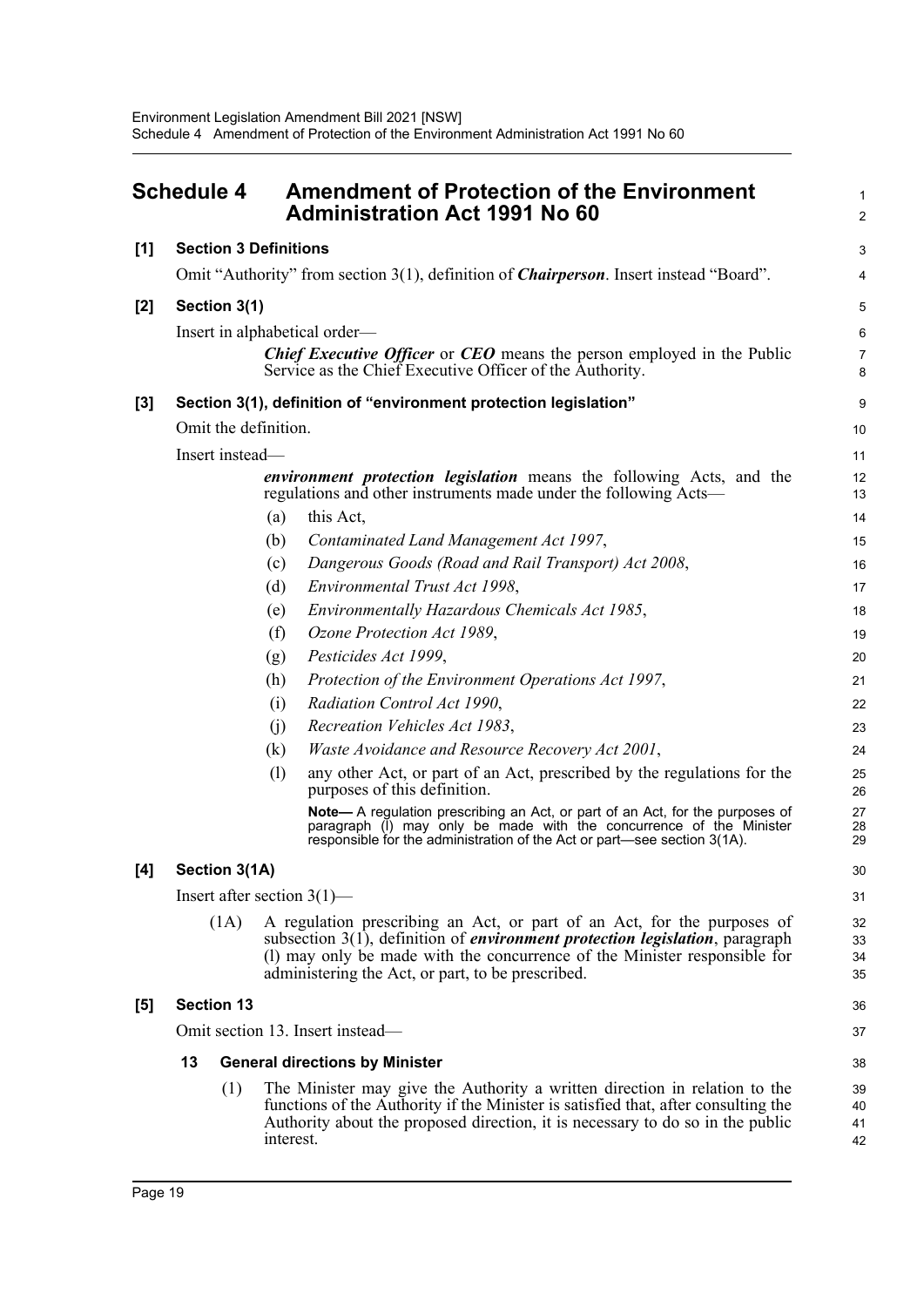|     |             | (2)               | A direction by the Minister-                                                                                                                                                                                                  | $\mathbf{1}$                 |
|-----|-------------|-------------------|-------------------------------------------------------------------------------------------------------------------------------------------------------------------------------------------------------------------------------|------------------------------|
|     |             |                   | must, unless the Authority agrees otherwise, be of a general nature only,<br>(a)<br>and                                                                                                                                       | $\sqrt{2}$<br>3              |
|     |             |                   | must not relate to a specific matter being considered or determined by<br>(b)<br>the Authority.                                                                                                                               | $\overline{\mathbf{4}}$<br>5 |
|     |             | (3)               | In particular, a direction by the Minister under this section must not be made<br>in relation to the following—                                                                                                               | 6<br>$\overline{7}$          |
|     |             |                   | a report or recommendation made to the Minister,<br>(a)                                                                                                                                                                       | 8                            |
|     |             |                   | a state of the environment report under section 10, other than directions<br>(b)<br>for the inclusion of additional information in a report,                                                                                  | 9<br>10                      |
|     |             |                   | any decision to institute criminal or related proceedings.<br>(c)                                                                                                                                                             | 11                           |
|     |             | (4)               | The Authority must ensure that a direction by the Minister is complied with.                                                                                                                                                  | 12                           |
|     |             | (5)               | A report of each of the following must be tabled by or on behalf of the Minister<br>in each House of Parliament within 14 sitting days of that House and be<br>included in the next available annual report of the Authority- | 13<br>14<br>15               |
|     |             |                   | a direction by the Minister for the inclusion of additional information in<br>(a)<br>a state of the environment report under section 10,                                                                                      | 16<br>17                     |
|     |             |                   | a direction by the Minister under section 13A and the determination of<br>(b)<br>the Minister in relation to the exercise of the licensing function<br>concerned.                                                             | 18<br>19<br>20               |
|     |             | (6)               | The Authority must publish each direction by the Minister, other than a<br>direction mentioned in subsection $(5)$ , on the Authority's website as soon as<br>practicable after the direction is given.                       | 21<br>22<br>23               |
| [6] |             |                   | Part 5, Division 1A                                                                                                                                                                                                           | 24                           |
|     |             |                   | Insert before section 14—                                                                                                                                                                                                     | 25                           |
|     | Division 1A |                   | <b>Chief Executive Officer of the Authority</b>                                                                                                                                                                               | 26                           |
| [7] |             | <b>Section 14</b> |                                                                                                                                                                                                                               | 27                           |
|     |             |                   | Omit section 14. Insert instead-                                                                                                                                                                                              | 28                           |
|     | 14          |                   | <b>Chief Executive Officer of the Authority</b>                                                                                                                                                                               | 29                           |
|     |             |                   | The Chief Executive Officer-                                                                                                                                                                                                  | 30                           |
|     |             |                   | (a) is a member of the Board, but                                                                                                                                                                                             | 31                           |
|     |             |                   | is not entitled to vote on a matter considered by the Board.<br>(b)                                                                                                                                                           | 32                           |
|     | 14A         |                   | Chief Executive Officer to manage and control affairs of Authority                                                                                                                                                            | 33                           |
|     |             | (1)               | The Chief Executive Officer is to manage and control the affairs of the<br>Authority, subject to-                                                                                                                             | 34<br>35                     |
|     |             |                   | the policies determined by the Board and other decisions of the Board<br>(a)<br>under this Act, and                                                                                                                           | 36<br>37                     |
|     |             |                   | the directions of the Minister under this Act.<br>(b)                                                                                                                                                                         | 38                           |
|     |             | (2)               | An act, matter or thing done in the name of, or on behalf of, the Authority by<br>the Chief Executive Officer is taken to have been done by the Authority.                                                                    | 39<br>40                     |

**[6]** 

**[7]**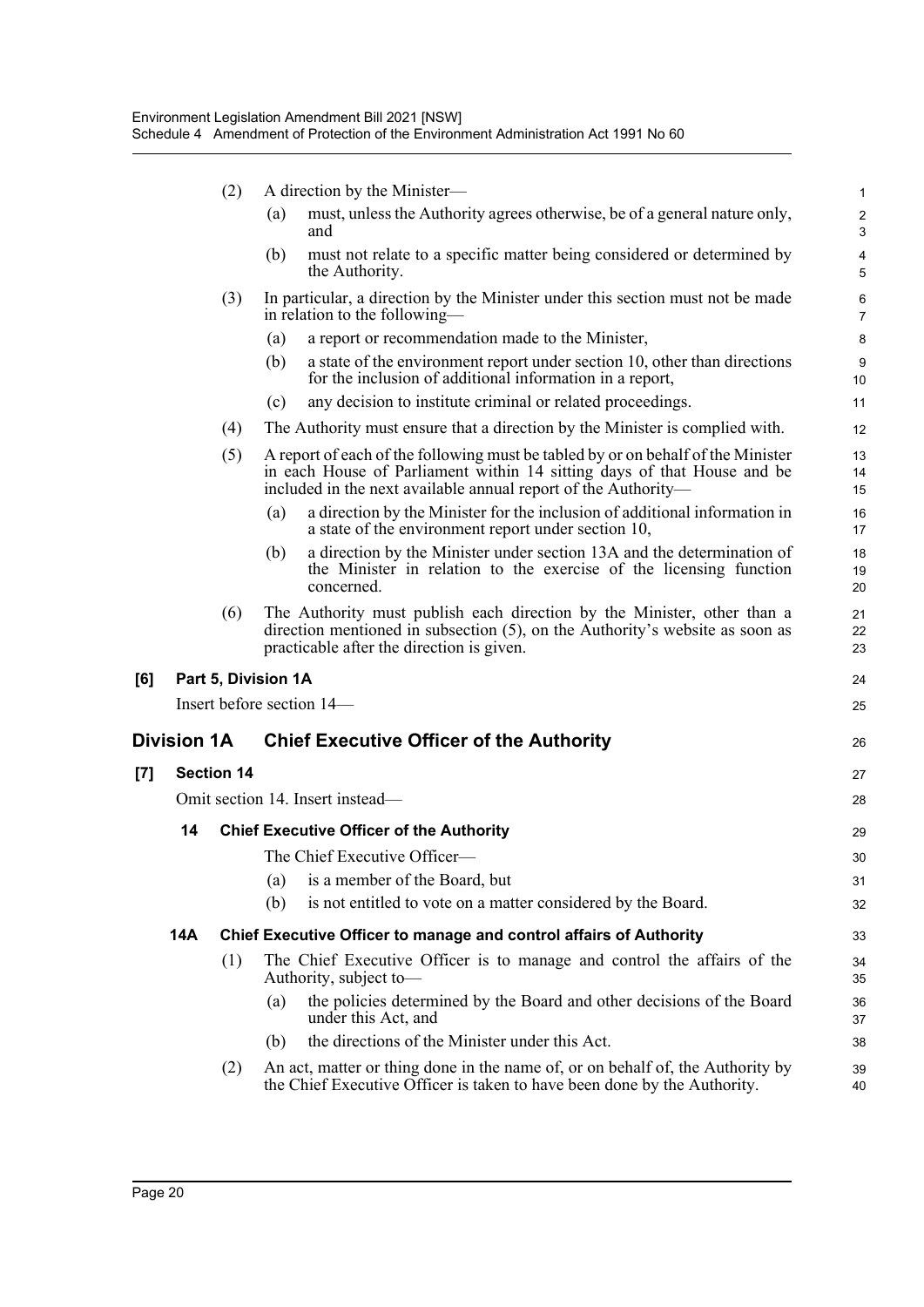| [8]    |                             |                                                                            | <b>Section 15 Establishment of Board</b>                                                                                                                                                           | 1                         |  |  |  |
|--------|-----------------------------|----------------------------------------------------------------------------|----------------------------------------------------------------------------------------------------------------------------------------------------------------------------------------------------|---------------------------|--|--|--|
|        |                             |                                                                            | Omit section $15(2)$ and (3). Insert instead—                                                                                                                                                      | $\overline{c}$            |  |  |  |
|        | (2)                         | The Board is to consist of at least 5, but not more than 7 members, being- |                                                                                                                                                                                                    |                           |  |  |  |
|        |                             | (a)                                                                        | the Chairperson, and                                                                                                                                                                               | 4                         |  |  |  |
|        |                             | (b)                                                                        | the Chief Executive Officer, and                                                                                                                                                                   | 5                         |  |  |  |
|        |                             | (c)                                                                        | at least 3, but not more than 5, part-time members appointed by the<br>Governor on the recommendation of the Minister.                                                                             | $\,6\,$<br>$\overline{7}$ |  |  |  |
|        | (3)                         |                                                                            | The Chairperson and the part-time members recommended by the Minister<br>are, in the Minister's opinion, to collectively have the skills and experience<br>relevant to the functions of the Board. | $\bf 8$<br>9<br>10        |  |  |  |
|        | (3A)                        |                                                                            | In deciding whether to recommend a person as a part-time member, the<br>Minister must have regard to the desirability that the Board collectively has<br>skills and experience in the following—   | 11<br>12<br>13            |  |  |  |
|        |                             | (a)                                                                        | environmental science or engineering,                                                                                                                                                              | 14                        |  |  |  |
|        |                             | (b)                                                                        | environmental law,                                                                                                                                                                                 | 15                        |  |  |  |
|        |                             | (c)                                                                        | corporate, financial and risk planning and management,                                                                                                                                             | 16                        |  |  |  |
|        |                             | (d)                                                                        | business,                                                                                                                                                                                          | 17                        |  |  |  |
|        |                             | (e)                                                                        | human health,                                                                                                                                                                                      | 18                        |  |  |  |
|        |                             | (f)                                                                        | compliance and regulation,                                                                                                                                                                         | 19                        |  |  |  |
|        |                             | (g)                                                                        | Aboriginal cultural values,                                                                                                                                                                        | 20                        |  |  |  |
|        |                             | (h)                                                                        | other skills or experience determined by the Minister and published on<br>the Authority's website.                                                                                                 | 21<br>22                  |  |  |  |
|        | (3B)                        |                                                                            | A person may only be recommended by the Minister as a person with skills<br>and experience in Aboriginal cultural values if the person is—                                                         | 23<br>24                  |  |  |  |
|        |                             | (a)                                                                        | an Aboriginal person within the meaning of the Aboriginal Land Rights<br>Act 1983, section 4(1), and                                                                                               | 25<br>26                  |  |  |  |
|        |                             | (b)                                                                        | recognised as a cultural knowledge holder, and                                                                                                                                                     | 27                        |  |  |  |
|        |                             | (c)                                                                        | willing to represent Aboriginal cultural values.                                                                                                                                                   | 28                        |  |  |  |
| [9]    |                             |                                                                            | <b>Section 16 Functions of Board</b>                                                                                                                                                               | 29                        |  |  |  |
|        |                             |                                                                            | Insert ", including policies and plans relating to organisational governance and risk<br>management" after "Authority" in section 16(1)(a).                                                        | 30<br>31                  |  |  |  |
| [10]   | Part 5, Division 3, heading |                                                                            |                                                                                                                                                                                                    | 32                        |  |  |  |
|        |                             |                                                                            | Omit "Authority" from Part 5, Division 3, heading. Insert instead "Board".                                                                                                                         | 33                        |  |  |  |
| $[11]$ | Section 18, heading         |                                                                            |                                                                                                                                                                                                    | 34                        |  |  |  |
|        |                             |                                                                            | Omit "Authority" from section 18, heading. Insert instead "Board".                                                                                                                                 | 35                        |  |  |  |
| $[12]$ | Section 18(1)               |                                                                            |                                                                                                                                                                                                    | 36                        |  |  |  |
|        |                             |                                                                            | Omit "Authority". Insert instead "Board".                                                                                                                                                          | 37                        |  |  |  |
| $[13]$ | Section 18(2)               |                                                                            |                                                                                                                                                                                                    | 38                        |  |  |  |
|        |                             |                                                                            | Omit "may be appointed on a full-time or". Insert instead "must be appointed on a".                                                                                                                | 39                        |  |  |  |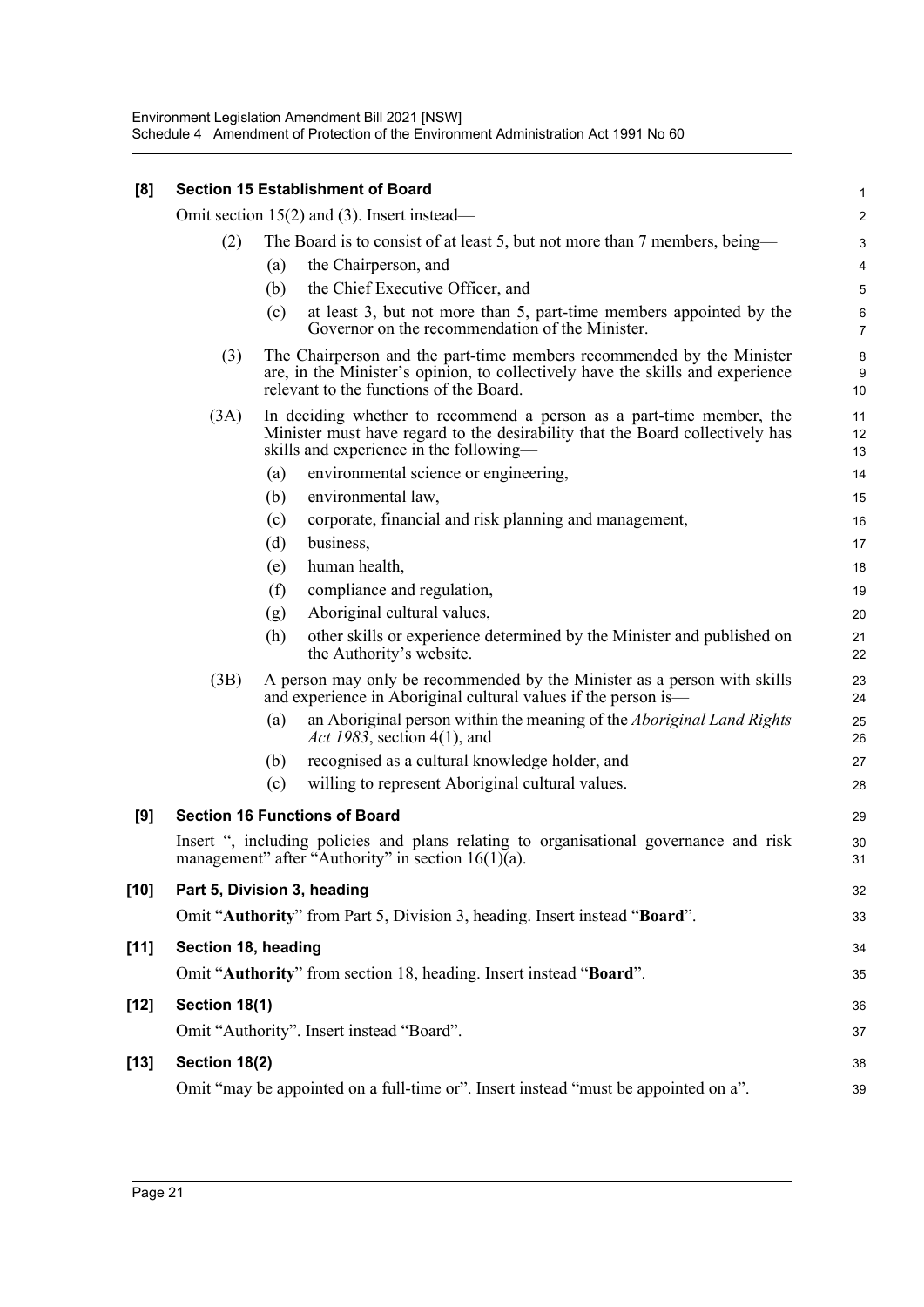| $[14]$ |                                                                   | Section 18(4)                                                                |      |                    |                                                                                                                                                                                                                                                                                                                                 | $\mathbf{1}$               |  |  |
|--------|-------------------------------------------------------------------|------------------------------------------------------------------------------|------|--------------------|---------------------------------------------------------------------------------------------------------------------------------------------------------------------------------------------------------------------------------------------------------------------------------------------------------------------------------|----------------------------|--|--|
|        |                                                                   |                                                                              |      |                    | Omit "Schedule 2A". Insert instead "Schedule 1, Part 2".                                                                                                                                                                                                                                                                        | $\boldsymbol{2}$           |  |  |
| $[15]$ | Section 19 Chairperson to manage and control affairs of Authority |                                                                              |      |                    |                                                                                                                                                                                                                                                                                                                                 |                            |  |  |
|        | Omit the section.                                                 |                                                                              |      |                    |                                                                                                                                                                                                                                                                                                                                 |                            |  |  |
| $[16]$ |                                                                   |                                                                              |      |                    |                                                                                                                                                                                                                                                                                                                                 |                            |  |  |
|        |                                                                   | <b>Section 21 Delegation of functions</b><br>Insert after section $21(1A)$ — |      |                    |                                                                                                                                                                                                                                                                                                                                 |                            |  |  |
|        |                                                                   |                                                                              |      |                    |                                                                                                                                                                                                                                                                                                                                 | $\,6$                      |  |  |
|        |                                                                   | (1B)                                                                         |      |                    | The CEO may delegate to an authorised person any function, other than this<br>power of delegation, conferred or imposed on the CEO by or under the<br>environment protection legislation or any other legislation.                                                                                                              | $\overline{7}$<br>8<br>9   |  |  |
| $[17]$ |                                                                   | Section $21(2)(c)$                                                           |      |                    |                                                                                                                                                                                                                                                                                                                                 | 10                         |  |  |
|        |                                                                   |                                                                              |      |                    | Insert at the end of section $21(2)(b)$ —                                                                                                                                                                                                                                                                                       | 11                         |  |  |
|        |                                                                   |                                                                              |      | , or               |                                                                                                                                                                                                                                                                                                                                 | 12                         |  |  |
|        |                                                                   |                                                                              | (c)  |                    | by the CEO, if the delegate is authorised in writing to do so by the CEO.                                                                                                                                                                                                                                                       | 13                         |  |  |
| $[18]$ |                                                                   |                                                                              |      |                    | <b>Section 34A Environment Protection Authority Fund</b>                                                                                                                                                                                                                                                                        | 14                         |  |  |
|        |                                                                   |                                                                              |      |                    | Insert after section $34A(3)(b3)$ —                                                                                                                                                                                                                                                                                             | 15                         |  |  |
|        |                                                                   |                                                                              | (b4) |                    | amounts ordered to be paid into the Fund under the following—                                                                                                                                                                                                                                                                   | 16                         |  |  |
|        |                                                                   |                                                                              |      | (i)                | the Contaminated Land Management Act 1997, section 95C,                                                                                                                                                                                                                                                                         | 17                         |  |  |
|        |                                                                   |                                                                              |      | (ii)               | the Pesticides Act 1999, section 112C,                                                                                                                                                                                                                                                                                          | 18                         |  |  |
|        |                                                                   |                                                                              |      | (iii)              | the Protection of the Environment Operations Act 1997, section<br>251A,                                                                                                                                                                                                                                                         | 19<br>20                   |  |  |
|        |                                                                   |                                                                              |      | (iv)               | the Radiation Control Act 1990, section 27A, and                                                                                                                                                                                                                                                                                | 21                         |  |  |
| $[19]$ |                                                                   | <b>Section 35</b>                                                            |      |                    |                                                                                                                                                                                                                                                                                                                                 | 22                         |  |  |
|        |                                                                   |                                                                              |      |                    | Omit the section. Insert instead-                                                                                                                                                                                                                                                                                               | 23                         |  |  |
|        | 35                                                                |                                                                              |      |                    | <b>Exclusion of personal liability</b>                                                                                                                                                                                                                                                                                          | 24                         |  |  |
|        | (1)                                                               |                                                                              |      | other legislation. | An act or omission of a protected person does not subject the protected person<br>to any action, liability, claim or demand if the act or omission was done, or<br>omitted to be done or made, in good faith for the purpose of carrying out a<br>function conferred or imposed under the environment protection legislation or | 25<br>26<br>27<br>28<br>29 |  |  |
|        |                                                                   | (2)                                                                          |      | In this section-   |                                                                                                                                                                                                                                                                                                                                 | 30                         |  |  |
|        |                                                                   |                                                                              |      |                    | <i>protected person</i> means any of the following—                                                                                                                                                                                                                                                                             | 31                         |  |  |
|        |                                                                   |                                                                              | (a)  |                    | the Minister,                                                                                                                                                                                                                                                                                                                   | 32                         |  |  |
|        |                                                                   |                                                                              | (b)  |                    | the Authority,                                                                                                                                                                                                                                                                                                                  | 33                         |  |  |
|        |                                                                   |                                                                              | (c)  |                    | the Board,                                                                                                                                                                                                                                                                                                                      | 34                         |  |  |
|        |                                                                   |                                                                              | (d)  |                    | an advisory committee,                                                                                                                                                                                                                                                                                                          | 35                         |  |  |
|        |                                                                   |                                                                              | (e)  |                    | the Chief Executive Officer,                                                                                                                                                                                                                                                                                                    | 36                         |  |  |
|        |                                                                   |                                                                              | (f)  |                    | the Chairperson or another member of the Board or of an advisory<br>committee,                                                                                                                                                                                                                                                  | 37<br>38                   |  |  |
|        |                                                                   |                                                                              | (g)  |                    | a member of staff of the Authority,                                                                                                                                                                                                                                                                                             | 39                         |  |  |
|        |                                                                   |                                                                              | (h)  | (a)–(g).           | a person acting under the direction of a person referred to in paragraphs                                                                                                                                                                                                                                                       | 40<br>41                   |  |  |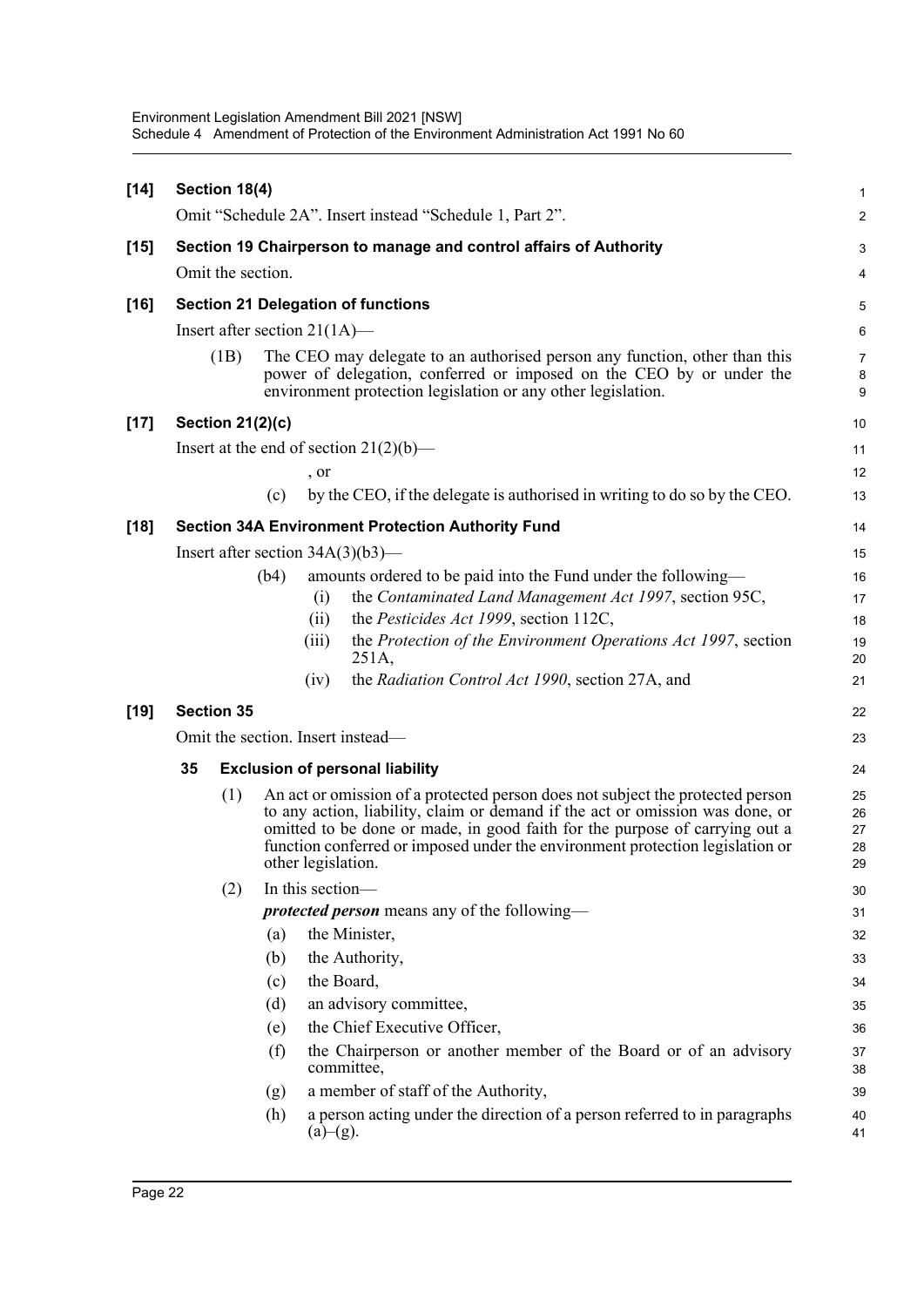| [20]   |              |     | <b>Section 36 Seal of Authority</b>                                                                                                                                                                                                                  | $\mathbf{1}$             |
|--------|--------------|-----|------------------------------------------------------------------------------------------------------------------------------------------------------------------------------------------------------------------------------------------------------|--------------------------|
|        |              |     | Omit "Chairperson", wherever occurring in section 36.                                                                                                                                                                                                | $\boldsymbol{2}$         |
|        |              |     | Insert instead "Chief Executive Officer".                                                                                                                                                                                                            | 3                        |
| $[21]$ |              |     | Schedule 1 Provisions relating to members and procedure of the Board                                                                                                                                                                                 | 4                        |
|        |              |     | Insert before clause 1-                                                                                                                                                                                                                              | 5                        |
| Part 1 |              |     | <b>Preliminary</b>                                                                                                                                                                                                                                   | 6                        |
| [22]   |              |     | Schedule 1, clause 1, definition of "appointed member"                                                                                                                                                                                               | $\overline{7}$           |
|        |              |     | Insert "or the CEO" after "Chairperson".                                                                                                                                                                                                             | 8                        |
| $[23]$ |              |     | Schedule 1, Part 2                                                                                                                                                                                                                                   | 9                        |
|        |              |     | Insert after clause 1-                                                                                                                                                                                                                               | 10                       |
|        |              |     |                                                                                                                                                                                                                                                      |                          |
|        | Part 2       |     | Provisions relating to Chairperson of the Board                                                                                                                                                                                                      | 11                       |
|        | $\mathbf{2}$ |     | <b>Term of office</b>                                                                                                                                                                                                                                | 12                       |
|        |              | (1) | The Chairperson holds office for the term, of not more than 5 years, specified<br>in the instrument of appointment.                                                                                                                                  | 13<br>14                 |
|        |              | (2) | However, the Chairperson is eligible, if otherwise qualified, for<br>re-appointment.                                                                                                                                                                 | 15<br>16                 |
|        | 2A           |     | <b>Remuneration and allowances</b>                                                                                                                                                                                                                   | 17                       |
|        |              |     | The Chairperson is to be paid remuneration and allowances decided by the<br>Minister, from time to time, in consultation with the Public Service<br>Commissioner.                                                                                    | 18<br>19<br>20           |
|        | 2B           |     | Vacancy in office                                                                                                                                                                                                                                    | 21                       |
|        |              | (1) | The office of Chairperson becomes vacant if the holder—                                                                                                                                                                                              | 22                       |
|        |              |     | dies, or<br>(a)                                                                                                                                                                                                                                      | 23                       |
|        |              |     | completes a term of office and is not re-appointed, or<br>(b)                                                                                                                                                                                        | 24                       |
|        |              |     | resigns the office by written instrument addressed to the Minister, or<br>(c)                                                                                                                                                                        | 25                       |
|        |              |     | becomes bankrupt, applies to take the benefit of a law for the relief of<br>(d)<br>bankrupt or insolvent debtors, compounds with the holder's creditors or<br>makes an assignment of the holder's remuneration for the creditors'<br>benefit, or     | 26<br>$27\,$<br>28<br>29 |
|        |              |     | becomes a mentally incapacitated person, or<br>(e)                                                                                                                                                                                                   | 30                       |
|        |              |     | is convicted in New South Wales of an offence punishable by<br>(f)<br>imprisonment for 12 months or more or is convicted outside of New<br>South Wales of an offence that, if committed in New South Wales,<br>would be an offence so punishable, or | 31<br>32<br>33<br>34     |
|        |              |     | is removed from office under clause 2C.<br>(g)                                                                                                                                                                                                       | 35                       |
|        |              | (2) | If the office of Chairperson becomes vacant, a person must, subject to this Act<br>be appointed to fill the vacancy.                                                                                                                                 | 36<br>37                 |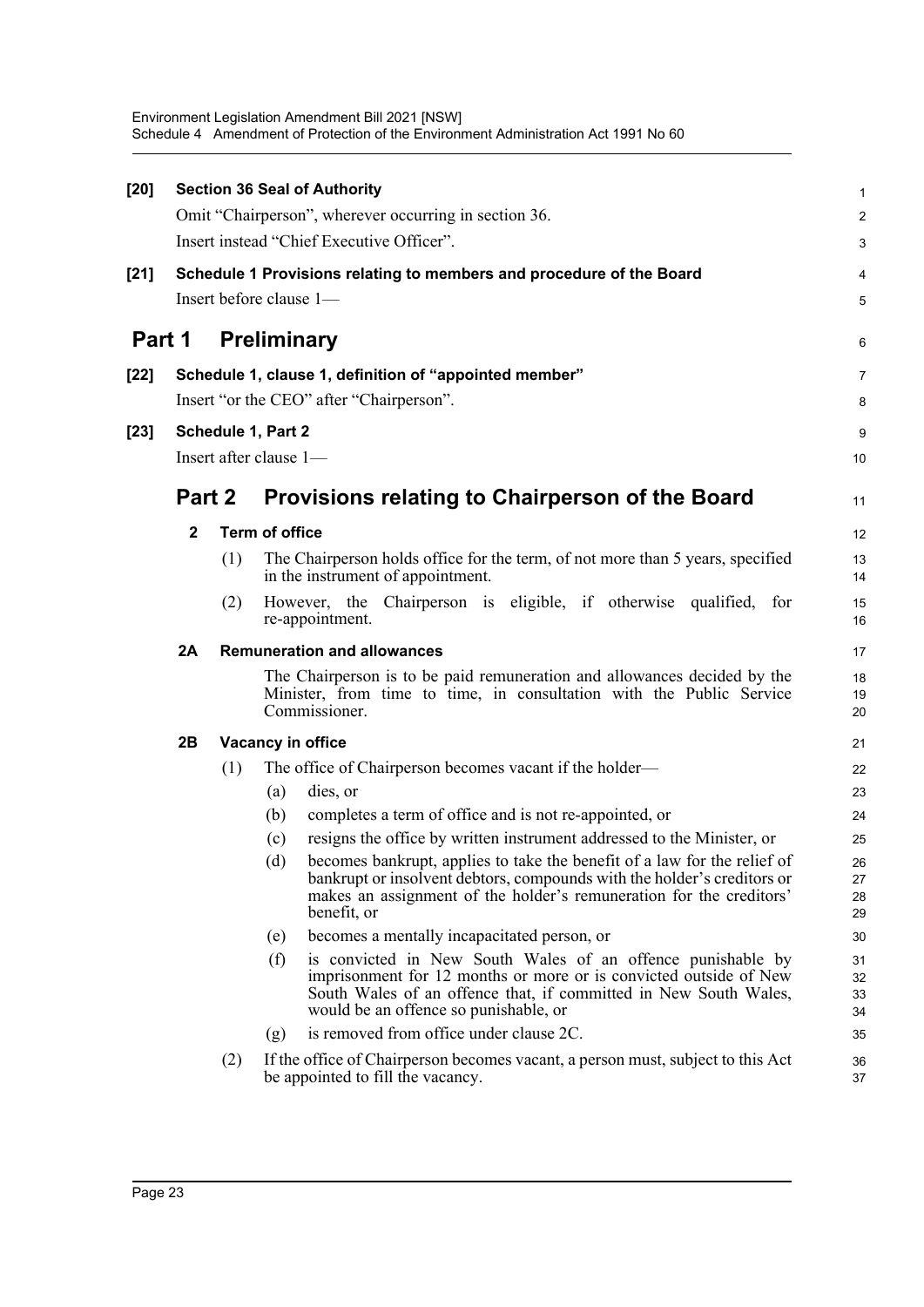|        | 2C |     | <b>Removal from office</b>                                                                                                                                    | $\mathbf{1}$                   |
|--------|----|-----|---------------------------------------------------------------------------------------------------------------------------------------------------------------|--------------------------------|
|        |    | (1) | The Governor may remove the Chairperson from office, but only for<br>incompetence, incapacity or misbehaviour.                                                | $\overline{c}$<br>$\mathbf{3}$ |
|        |    | (2) | The Chairperson cannot be removed from office under the Government Sector<br><i>Employment Act 2013</i> , Part 6.                                             | 4<br>5                         |
|        | 2D |     | <b>Effect of certain other Acts</b>                                                                                                                           | 6                              |
|        |    | (1) | The provisions of the <i>Government Sector Employment Act 2013</i> relating to the<br>employment of Public Service employees do not apply to the Chairperson. | $\overline{7}$<br>8            |
|        |    | (2) | The office of Chairperson is not, for the purposes of any Act, an office or place<br>of profit under the Crown.                                               | 9<br>10                        |
| $[24]$ |    |     | Schedule 1, Part 3                                                                                                                                            | 11                             |
|        |    |     | Insert before Schedule 1, clause 3-                                                                                                                           | 12                             |
| Part 3 |    |     | Provisions relating to appointed members                                                                                                                      | 13                             |
| $[25]$ |    |     | Schedule 1, clause 5, heading                                                                                                                                 | 14                             |
|        |    |     | Insert "and allowances" after "remuneration".                                                                                                                 | 15                             |
| [26]   |    |     | Schedule 1, Part 4                                                                                                                                            | 16                             |
|        |    |     | Insert after clause 6-                                                                                                                                        | 17                             |
| Part 4 |    |     | <b>Provision relating to all members</b>                                                                                                                      | 18                             |
| [27]   |    |     | Schedule 1, clauses 8 and 9                                                                                                                                   | 19                             |
|        |    |     | Relocate to Part 3 as inserted by this Act and renumber as clauses 6A and 6B, respectively.                                                                   | 20                             |
| $[28]$ |    |     | Schedule 1, Part 5                                                                                                                                            | 21                             |
|        |    |     | Insert before clause 10-                                                                                                                                      | 22                             |
| Part 5 |    |     | <b>Provisions relating to procedure</b>                                                                                                                       | 23                             |
| [29]   |    |     | Schedule 1, clause 11                                                                                                                                         | 24                             |
|        |    |     | Omit "members (one of whom must be the Chairperson).". Insert instead—                                                                                        | 25                             |
|        |    |     | members, of whom-                                                                                                                                             | 26                             |
|        |    |     | 1 must be the Chairperson, and<br>(a)<br>2 must be appointed members.<br>(b)                                                                                  | 27                             |
|        |    |     |                                                                                                                                                               | 28                             |
| [30]   |    |     | Schedule 2A Provisions relating to Chairperson of Authority                                                                                                   | 29                             |
|        |    |     | Omit the Schedule.                                                                                                                                            | 30                             |
| [31]   |    |     | Schedule 4 Savings, transitional and other provisions                                                                                                         | 31                             |
|        |    |     | Insert after Part 5-                                                                                                                                          | 32                             |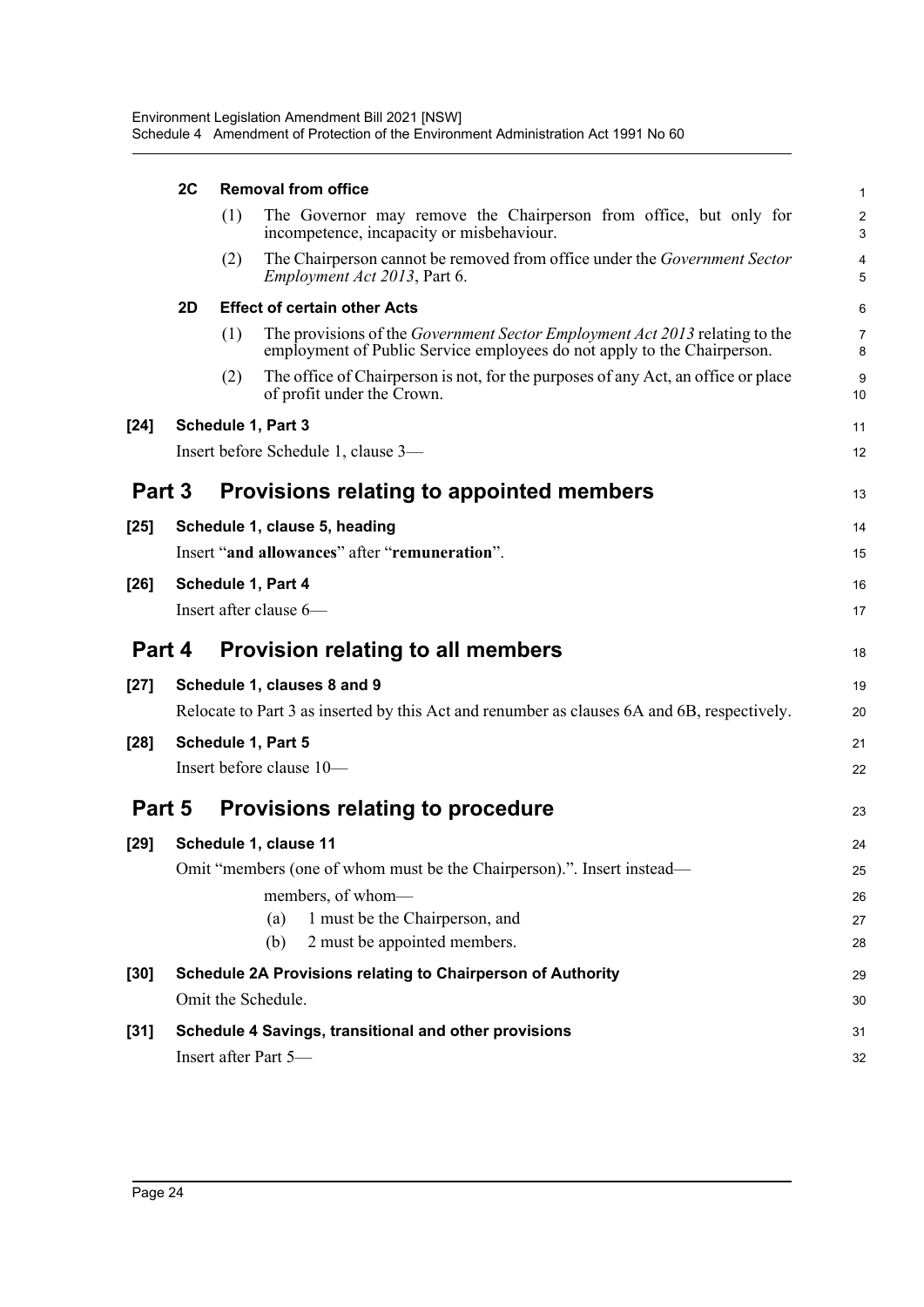| Part 6 Provisions consequent on enactment of<br><b>Environment Legislation Amendment Act 2021</b> |
|---------------------------------------------------------------------------------------------------|
|---------------------------------------------------------------------------------------------------|

### **11 Definitions**

In this Part—

*amended*, in relation to a provision, means the provision as in force on and after the commencement date.

1  $\mathfrak{p}$ 

*commencement date* means the date the *Environment Legislation Amendment Act 2021*, Schedule 4 commenced.

#### **12 Chairperson of Authority continues as Chairperson of Board**

- (1) This clause applies to the person who, immediately before the commencement date, holds the appointment as Chairperson of the Authority.
- (2) On the commencement date—
	- (a) the person's appointment as Chairperson of the Authority ends, and
	- (b) the person is taken to have been appointed as Chairperson of the Board under amended section 18(1).
- (3) For the purposes of amended section  $18(2)$ , the person is taken to be appointed as Chairperson on a part-time basis on the same terms and conditions as applied in relation to the person's appointment as Chairperson of the Authority immediately before the commencement date.
- (4) For the purposes of Schedule 1, clause 2, the person is taken to have been appointed as Chairperson of the Board for the term that ends on the day on which the person's appointment as the Chairperson of the Authority would have ended other than because of subclause  $(2)(a)$ .
- (5) For the purposes of amended Schedule 1, clause 2A, the Minister is taken to have decided that the remuneration and allowances payable to the person as Chairperson of the Board are the same as the remuneration and allowances that were payable to the person as Chairperson of the Authority.
- (6) Subclause (5) does not affect the Minister's power to otherwise determine the remuneration and allowances payable to the Chairperson of the Board from time to time under amended Schedule 1, clause 2A.

#### **13 Continuation of existing Board**

- (1) This clause applies in relation to appointed members of the existing Board.
- (2) Despite amended Part 5, Division 2, from the commencement date—
	- (a) each appointed member of the existing Board continues as a part-time member of the Board under amended Part 5, Division 2 on the same terms and conditions as applied in relation to the appointed member's appointment immediately before the commencement date, and
	- (b) the continuing part-time members of the Board are taken to collectively have the skills and experience stated in amended section 15(3).
- (3) In this clause *appointed member*, of the existing Board, means a person who, immediately before the commencement date, holds an appointment as a part-time member of the Board. *existing Board* means the Board as constituted immediately before the

commencement date.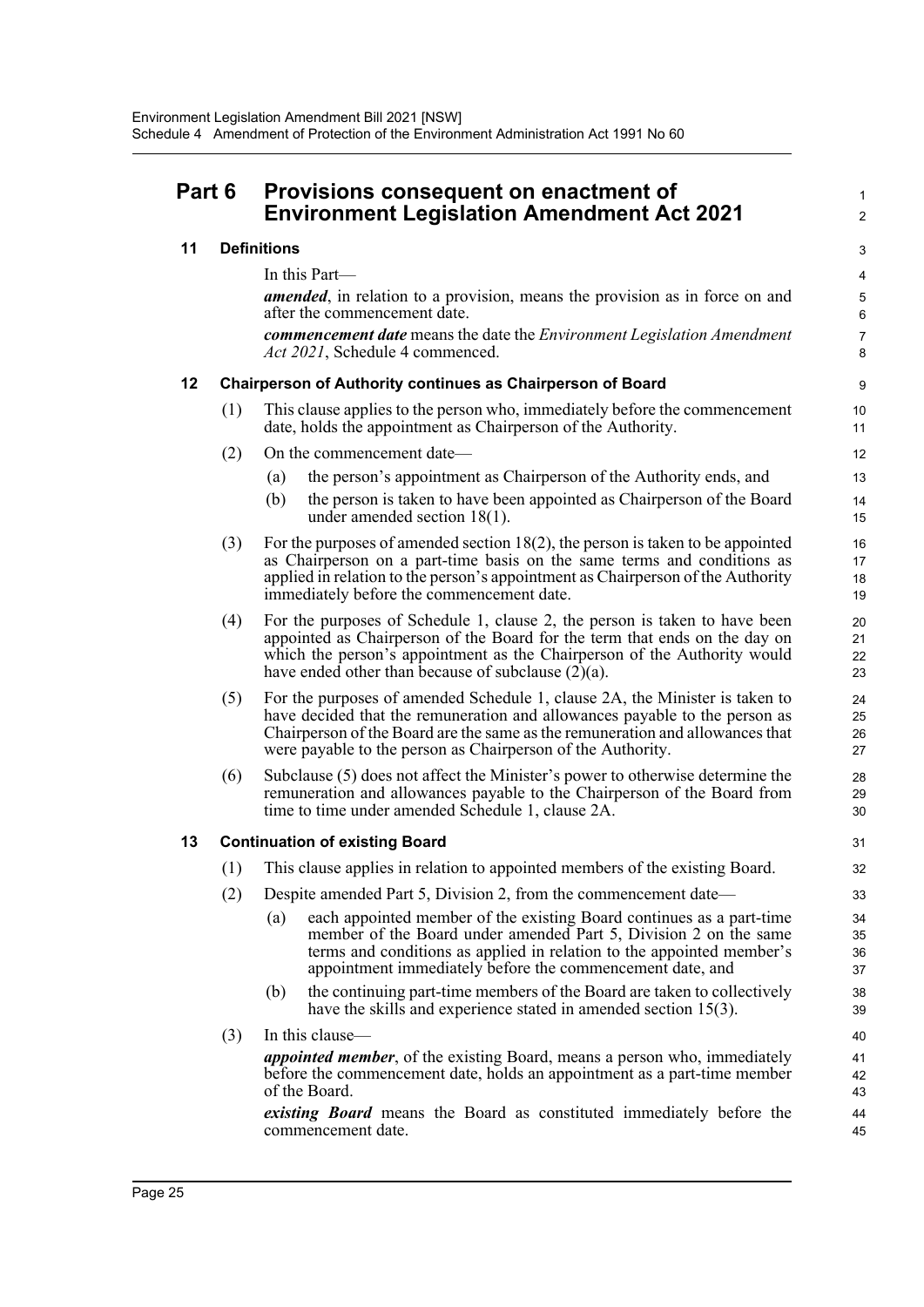<span id="page-40-0"></span>

|                  | <b>Schedule 5</b><br><b>Amendment of Protection of the Environment</b><br><b>Operations Act 1997 No 156</b> | $\mathbf{1}$<br>$\overline{2}$ |
|------------------|-------------------------------------------------------------------------------------------------------------|--------------------------------|
| [1]              | Section 29 Implementing PEPs-action under Environmental Planning and<br><b>Assessment Act 1979</b>          | $\mathbf{3}$<br>$\overline{4}$ |
|                  | Omit "Director-General of the Department of Urban Affairs and Planning" from section<br>$29(b)$ .           | $\overline{5}$<br>6            |
|                  | Insert instead "Secretary of the Department of Planning, Industry and Environment".                         | $\overline{7}$                 |
| [2]              | Section 29(c)                                                                                               | 8                              |
|                  | Omit "section 117". Insert instead "section 9.1".                                                           | 9                              |
| $[3]$            | Section 50 Timing of licensing of development requiring consent under EP&A Act                              | 10                             |
|                  | Omit "Part 5.1" from section 50(4), definition of <i>development consent</i> .                              | 11                             |
|                  | Insert instead "Division 5.2".                                                                              | 12                             |
| [4]              | Section 50(4), definition of "existing use"                                                                 | 13                             |
|                  | Omit "Division 10 of Part 4". Insert instead "Division 4.11".                                               | 14                             |
| [5]              | Section 51 Integrated development                                                                           | 15                             |
|                  | Omit "section 91" from section 51(1). Insert instead "section 4.46".                                        | 16                             |
| [6]              | Section 51(1)                                                                                               | 17                             |
|                  | Omit "Division 5 of Part 4". Insert instead "Division 4.8".                                                 | 18                             |
| $\left[7\right]$ | Section 53 Application for issue of licence                                                                 | 19                             |
|                  | Omit "An" from section 53(2). Insert instead "The".                                                         | 20                             |
| [8]              | Section 54 Application for transfer of licence                                                              | 21                             |
|                  | Omit "An application for the transfer of a licence" from section 54(2).                                     | 22                             |
|                  | Insert instead "The application".                                                                           | 23                             |
| [9]              | Section 55 Grant or refusal of application                                                                  | 24                             |
|                  | Omit section 55(1). Insert instead—                                                                         | 25                             |
|                  | (1) The appropriate regulatory authority may—                                                               | 26                             |
|                  | in relation to an application for the issue of a licence-<br>(a)                                            | 27                             |
|                  | grant the application by issuing the licence, or<br>(i)<br>refuse the application, and<br>(ii)              | 28                             |
|                  | in relation to an application for the transfer of a licence—<br>(b)                                         | 29<br>30                       |
|                  | grant the application by transferring the licence, or<br>(i)                                                | 31                             |
|                  | refuse the application.<br>(ii)                                                                             | 32                             |
| [10]             | Section 55(2)                                                                                               | 33                             |
|                  | Omit "such an". Insert instead "the".                                                                       | 34                             |
| $[11]$           | Section 55(3)                                                                                               | 35                             |
|                  | Insert after section $55(2)$ , before the note—                                                             | 36                             |
|                  |                                                                                                             |                                |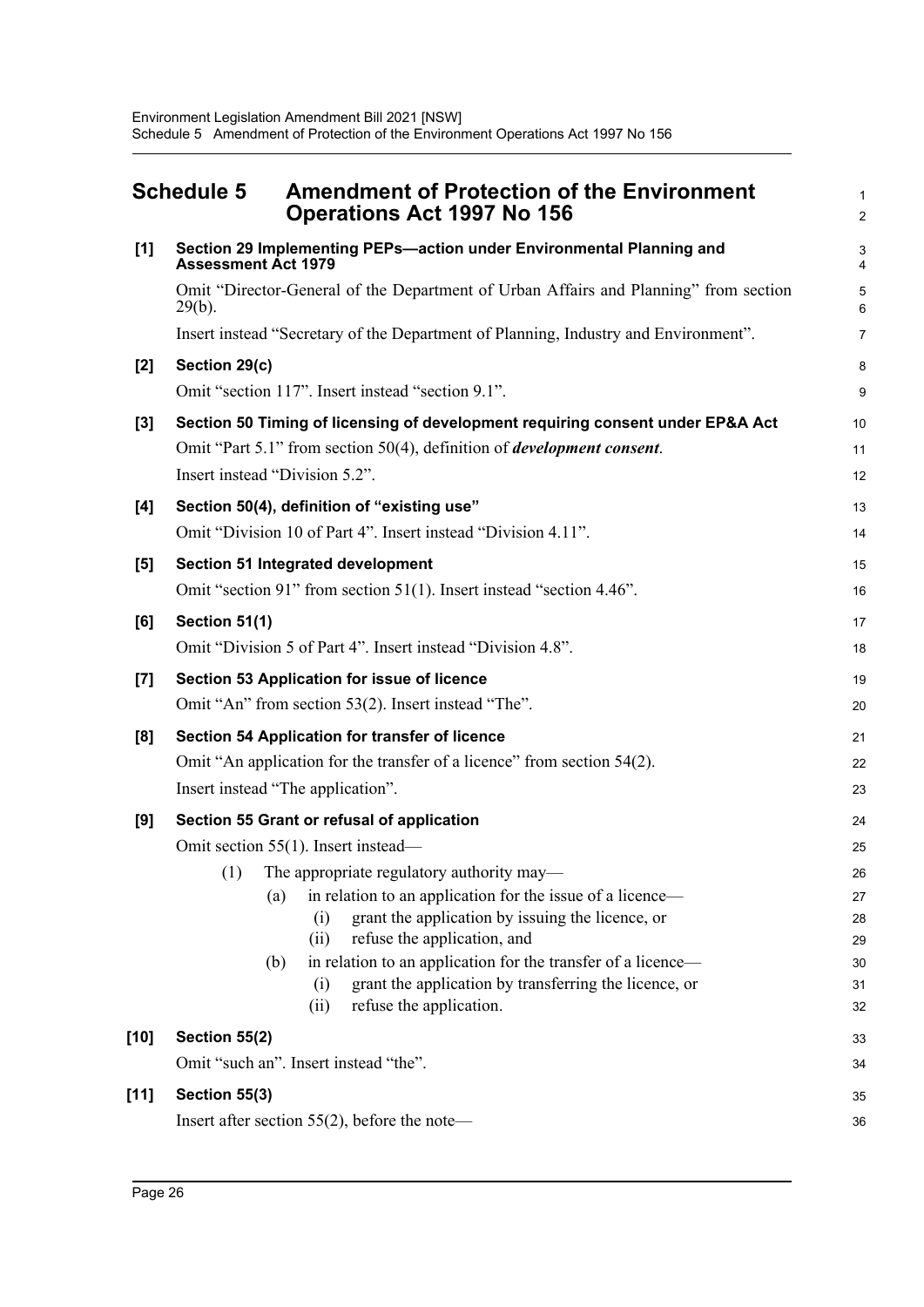|        | (3)                  |     | If the appropriate regulatory authority grants an application for the transfer of<br>a licence, the licence is, subject to any variation of the conditions of the licence<br>under section 58(4), transferred subject to the conditions to which the licence<br>is subject at the time of the transfer. | 1<br>$\overline{\mathbf{c}}$<br>3<br>4 |
|--------|----------------------|-----|---------------------------------------------------------------------------------------------------------------------------------------------------------------------------------------------------------------------------------------------------------------------------------------------------------|----------------------------------------|
| $[12]$ |                      |     | <b>Section 58 Variation of licences</b>                                                                                                                                                                                                                                                                 | 5                                      |
|        |                      |     | Omit "licence (including the conditions of a licence)" from section 58(1).                                                                                                                                                                                                                              | 6                                      |
|        |                      |     | Insert instead "licence, including the conditions of the licence".                                                                                                                                                                                                                                      | 7                                      |
| $[13]$ | Section 58(2)        |     |                                                                                                                                                                                                                                                                                                         | 8                                      |
|        |                      |     | Omit the subsection. Insert instead—                                                                                                                                                                                                                                                                    | 9                                      |
|        | (2)                  |     | A variation includes the following—                                                                                                                                                                                                                                                                     | 10                                     |
|        |                      | (a) | attaching a condition to a licence, whether or not conditions are already<br>attached to the licence,                                                                                                                                                                                                   | 11<br>12                               |
|        |                      | (b) | substituting, omitting or amending a condition of a licence.                                                                                                                                                                                                                                            | 13                                     |
| $[14]$ |                      |     | Section 64 Failure to comply with condition                                                                                                                                                                                                                                                             | 14                                     |
|        |                      |     | Omit section 64(3). Insert instead—                                                                                                                                                                                                                                                                     | 15                                     |
|        | (3)                  |     | This section extends to conditions to which the suspension, revocation or<br>surrender of a licence is subject under section 81, including a condition varied<br>under section 81A.                                                                                                                     | 16<br>17<br>18                         |
|        | (4)                  |     | For the purposes of subsection $(3)$ , a reference to the holder of the licence<br>includes a reference to-                                                                                                                                                                                             | 19<br>20                               |
|        |                      | (a) | the former holder of the licence, and                                                                                                                                                                                                                                                                   | 21                                     |
|        |                      | (b) | another person required to comply with the condition or to whom the<br>condition applies.                                                                                                                                                                                                               | 22<br>23                               |
| $[15]$ | and related offences |     | Section 66 Conditions requiring monitoring, certification or provision of information,                                                                                                                                                                                                                  | 24<br>25                               |
|        |                      |     | Omit the penalty from section $66(4)$ . Insert instead—                                                                                                                                                                                                                                                 | 26                                     |
|        |                      |     | Maximum penalty—                                                                                                                                                                                                                                                                                        | 27                                     |
|        |                      | (a) | for a corporation— $$500,000$ , or                                                                                                                                                                                                                                                                      | 28                                     |
|        |                      | (b) | for an individual-\$250,000.                                                                                                                                                                                                                                                                            | 29                                     |
| $[16]$ | Section 66(6)        |     |                                                                                                                                                                                                                                                                                                         | 30                                     |
|        |                      |     | Omit the penalty. Insert instead—                                                                                                                                                                                                                                                                       | 31                                     |
|        |                      |     | Maximum penalty-                                                                                                                                                                                                                                                                                        | 32                                     |
|        |                      | (a) | for a corporation-\$20,000, or                                                                                                                                                                                                                                                                          | 33                                     |
|        |                      | (b) | for an individual-\$10,000.                                                                                                                                                                                                                                                                             | 34                                     |
| $[17]$ | Section 66(7)        |     |                                                                                                                                                                                                                                                                                                         | 35                                     |
|        |                      |     | Omit the penalty. Insert instead—                                                                                                                                                                                                                                                                       | 36                                     |
|        |                      |     | Maximum penalty-                                                                                                                                                                                                                                                                                        | 37                                     |
|        |                      | (a) | for a corporation-\$20,000, or                                                                                                                                                                                                                                                                          | 38                                     |
|        |                      | (b) | for an individual-\$10,000.                                                                                                                                                                                                                                                                             | 39                                     |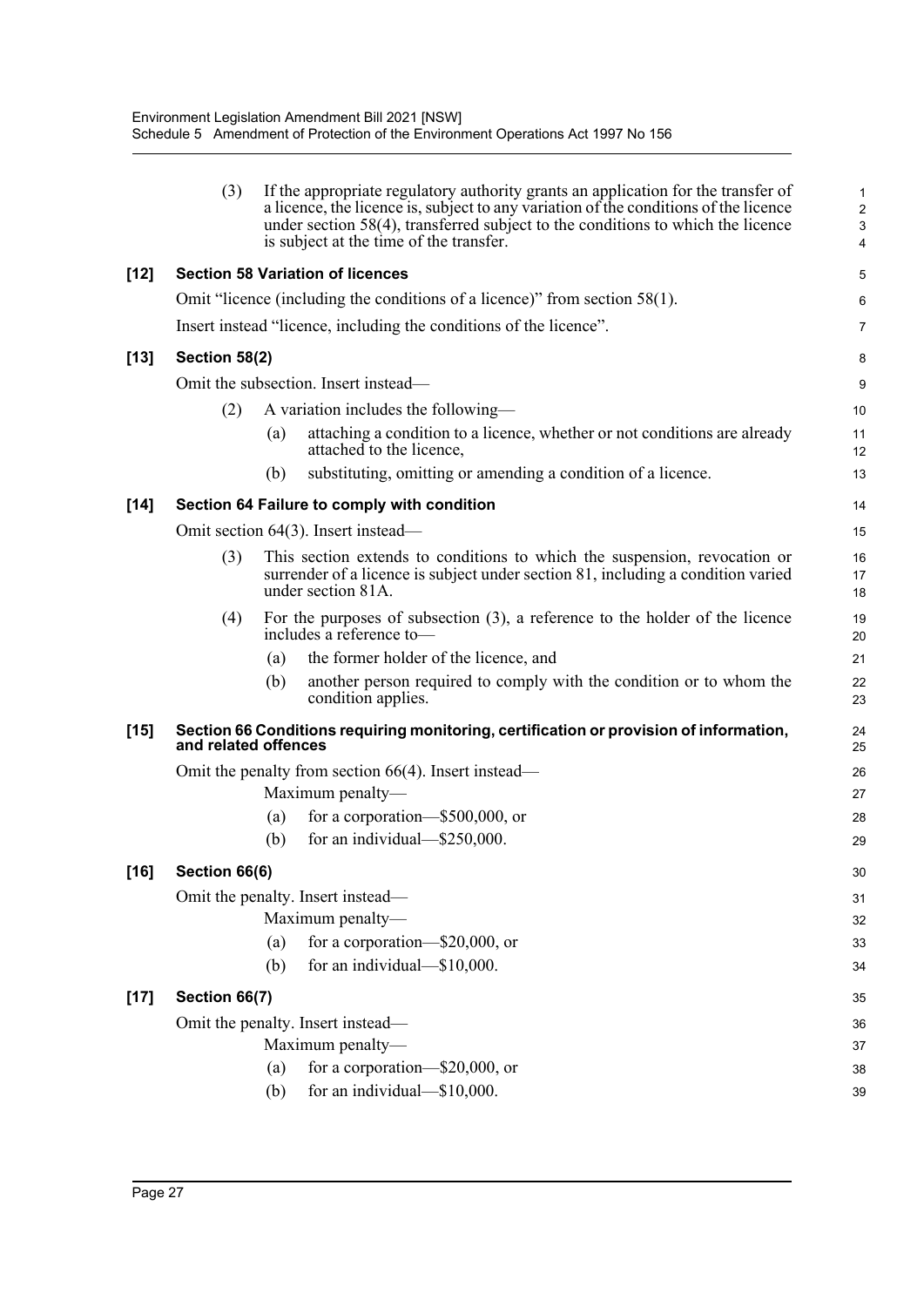| $[18]$ |              | <b>Section 81A</b>                                                                                                                    |     |                                                                                                                                                                                                                                                                                | 1                       |  |  |
|--------|--------------|---------------------------------------------------------------------------------------------------------------------------------------|-----|--------------------------------------------------------------------------------------------------------------------------------------------------------------------------------------------------------------------------------------------------------------------------------|-------------------------|--|--|
|        |              |                                                                                                                                       |     | Insert after section 81-                                                                                                                                                                                                                                                       | $\overline{\mathbf{c}}$ |  |  |
|        | 81A          | Variation of conditions of suspension, revocation or surrender to require other<br>persons to carry out works, programs or activities |     |                                                                                                                                                                                                                                                                                |                         |  |  |
|        |              | (1)                                                                                                                                   |     | This section applies if a condition of the suspension, revocation or surrender<br>of a licence requires the holder, or former holder, of the licence to do any of<br>the following—                                                                                            | 5<br>6<br>7             |  |  |
|        |              |                                                                                                                                       | (a) | carry out work or programs, including remediation work or pollution<br>reduction programs,                                                                                                                                                                                     | 8<br>9                  |  |  |
|        |              |                                                                                                                                       | (b) | provide a financial assurance under Part 9.4,                                                                                                                                                                                                                                  | 10                      |  |  |
|        |              |                                                                                                                                       | (c) | otherwise do an activity or thing.                                                                                                                                                                                                                                             | 11                      |  |  |
|        |              | (2)                                                                                                                                   |     | A person other than the holder, or former holder, of the licence may apply to<br>the appropriate regulatory authority to vary the condition to require the person,<br>instead of or in addition to the holder, or former holder, of the licence to do<br>any of the following— | 12<br>13<br>14<br>15    |  |  |
|        |              |                                                                                                                                       | (a) | carry out the work or programs,                                                                                                                                                                                                                                                | 16                      |  |  |
|        |              |                                                                                                                                       | (b) | provide the financial assurance,                                                                                                                                                                                                                                               | 17                      |  |  |
|        |              |                                                                                                                                       | (c) | do the activity or thing.                                                                                                                                                                                                                                                      | 18                      |  |  |
|        |              | (3)                                                                                                                                   |     | The application must be made with the written consent of the holder, or former<br>holder, of the licence unless it is not reasonably practicable to obtain the<br>consent of the holder, or former holder, of the licence.                                                     | 19<br>20<br>21          |  |  |
|        |              | (4)                                                                                                                                   |     | The application must—                                                                                                                                                                                                                                                          | 22                      |  |  |
|        |              |                                                                                                                                       | (a) | be made in the form approved by the appropriate regulatory authority,<br>and                                                                                                                                                                                                   | 23<br>24                |  |  |
|        |              |                                                                                                                                       | (b) | include or be accompanied by the information indicated in the form, or<br>in material accompanying the form, as being required by the appropriate<br>regulatory authority, and                                                                                                 | 25<br>26<br>27          |  |  |
|        |              |                                                                                                                                       | (c) | be accompanied by the fee prescribed by the regulations.                                                                                                                                                                                                                       | 28                      |  |  |
| $[19]$ |              |                                                                                                                                       |     | Section 83 Fit and proper persons                                                                                                                                                                                                                                              | 29                      |  |  |
|        | $83(2)(b)$ . |                                                                                                                                       |     | Omit "if the person is a body corporate, a director of the body corporate" from section                                                                                                                                                                                        | 30<br>31                |  |  |
|        |              |                                                                                                                                       |     | Insert instead "if the person is a corporation, a current or former director of the corporation<br>or of a related body corporate".                                                                                                                                            | 32<br>33                |  |  |
| [20]   |              | Section 83(2)(d)                                                                                                                      |     |                                                                                                                                                                                                                                                                                | 34                      |  |  |
|        |              | corporate".                                                                                                                           |     | Omit "a body corporate, the record of compliance with the environment protection<br>legislation of any director or other person concerned in the management of the body                                                                                                        | 35<br>36<br>37          |  |  |
|        |              | corporate".                                                                                                                           |     | Insert instead "a corporation, the record of compliance with the environment protection<br>legislation of any current or former director of the corporation or of a related body                                                                                               | 38<br>39<br>40          |  |  |
| $[21]$ |              | Section $83(2)(g)$                                                                                                                    |     |                                                                                                                                                                                                                                                                                | 41                      |  |  |
|        |              |                                                                                                                                       |     | Omit "a body corporate, whether, in the opinion of the appropriate regulatory authority, a<br>director or other person concerned in the management of the body corporate".                                                                                                     | 42<br>43                |  |  |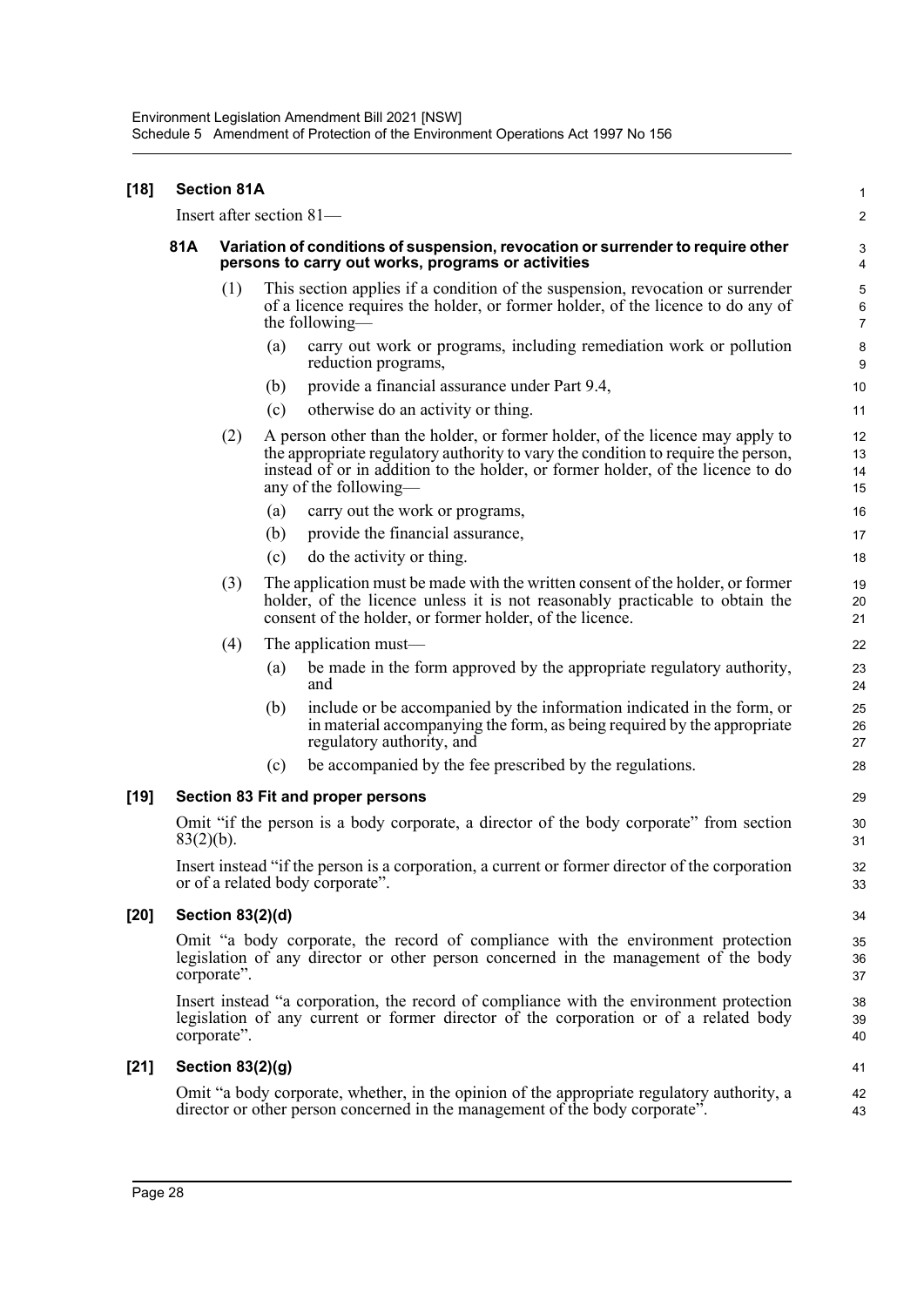|        |                                      |      |      | Insert instead "a corporation, whether, in the opinion of the appropriate regulatory<br>authority, a current or former director of the corporation or of a related body corporate".                                                                                                                                                                                                    | $\mathbf{1}$<br>$\overline{2}$ |
|--------|--------------------------------------|------|------|----------------------------------------------------------------------------------------------------------------------------------------------------------------------------------------------------------------------------------------------------------------------------------------------------------------------------------------------------------------------------------------|--------------------------------|
| [22]   | <b>Section 83(2)(i)</b>              |      |      |                                                                                                                                                                                                                                                                                                                                                                                        | 3                              |
|        | of the body corporate".              |      |      | Omit "a body corporate, whether a director or other person concerned in the management                                                                                                                                                                                                                                                                                                 | 4<br>5                         |
|        | a related body corporate".           |      |      | Insert instead "a corporation, whether a current or former director of the corporation or of                                                                                                                                                                                                                                                                                           | 6<br>$\overline{7}$            |
| [23]   | Section 83(2)(j1)                    |      |      |                                                                                                                                                                                                                                                                                                                                                                                        | 8                              |
|        | Insert after section $82(2)(j)$ —    |      |      |                                                                                                                                                                                                                                                                                                                                                                                        | 9                              |
|        |                                      | (i1) |      | if the person is a corporation, whether a current or former director of the<br>corporation or of a related body corporate, during the previous 3 years<br>and while a director of the corporation or related body corporate, was—                                                                                                                                                      | 10<br>11<br>12                 |
|        |                                      |      | (i)  | an undischarged bankrupt or applied to take the benefit of any<br>law for the relief of bankrupt or insolvent debtors, or                                                                                                                                                                                                                                                              | 13<br>14                       |
|        |                                      |      | (ii) | compounded with the director's creditors or made an assignment<br>of the director's remuneration for the benefit of the creditors,                                                                                                                                                                                                                                                     | 15<br>16                       |
| $[24]$ | Section 83(2)(n1)                    |      |      |                                                                                                                                                                                                                                                                                                                                                                                        | 17                             |
|        | Insert after section $82(2)(n)$ —    |      |      |                                                                                                                                                                                                                                                                                                                                                                                        | 18                             |
|        |                                      | (n1) |      | if the person is a corporation, whether a related body corporate is a<br>person whom the appropriate regulatory authority does not consider to<br>be a fit and proper person under this section.                                                                                                                                                                                       | 19<br>20<br>21                 |
| [25]   |                                      |      |      | Section 91 Clean-up by occupiers or polluters                                                                                                                                                                                                                                                                                                                                          | 22                             |
|        |                                      |      |      | Omit "either or both" from section 91(1). Insert instead "1 or more".                                                                                                                                                                                                                                                                                                                  | 23                             |
| [26]   | <b>Section 91(1)(c)</b>              |      |      |                                                                                                                                                                                                                                                                                                                                                                                        | 24                             |
|        | Insert after section $91(1)(b)$ —    |      |      |                                                                                                                                                                                                                                                                                                                                                                                        | 25                             |
|        |                                      | (c)  |      | direct a person who is reasonably suspected by the authority of<br>contributing, to any extent, to a pollution incident,                                                                                                                                                                                                                                                               | 26<br>27                       |
| [27]   | Section 91(1A) and (1B)              |      |      |                                                                                                                                                                                                                                                                                                                                                                                        | 28                             |
|        | Insert after section $91(1)$ —       |      |      |                                                                                                                                                                                                                                                                                                                                                                                        | 29                             |
|        | (1A)                                 |      |      | The appropriate regulatory authority may give a clean-up notice to a person<br>under subsection $(1)(c)$ —                                                                                                                                                                                                                                                                             | 30<br>31                       |
|        |                                      | (a)  |      | whether or not another person has been given a clean-up notice in<br>relation to the pollution incident, and                                                                                                                                                                                                                                                                           | 32<br>33                       |
|        |                                      | (b)  |      | whether or not another person contributed to the pollution incident.                                                                                                                                                                                                                                                                                                                   | 34                             |
|        | (1B)                                 |      |      | Without limiting subsection $(1)$ , a clean-up notice given to a person under<br>subsection $(1)(c)$ may require the person to carry out clean-up actions to<br>completely prevent, minimise, remove, disperse, destroy or mitigate pollution<br>resulting or likely to result from the incident irrespective of the nature or extent<br>of the person's contribution to the incident. | 35<br>36<br>37<br>38<br>39     |
| $[28]$ | Section 91(4)                        |      |      |                                                                                                                                                                                                                                                                                                                                                                                        | 40                             |
|        | Omit the subsection. Insert instead— |      |      |                                                                                                                                                                                                                                                                                                                                                                                        | 41                             |
|        |                                      |      |      |                                                                                                                                                                                                                                                                                                                                                                                        |                                |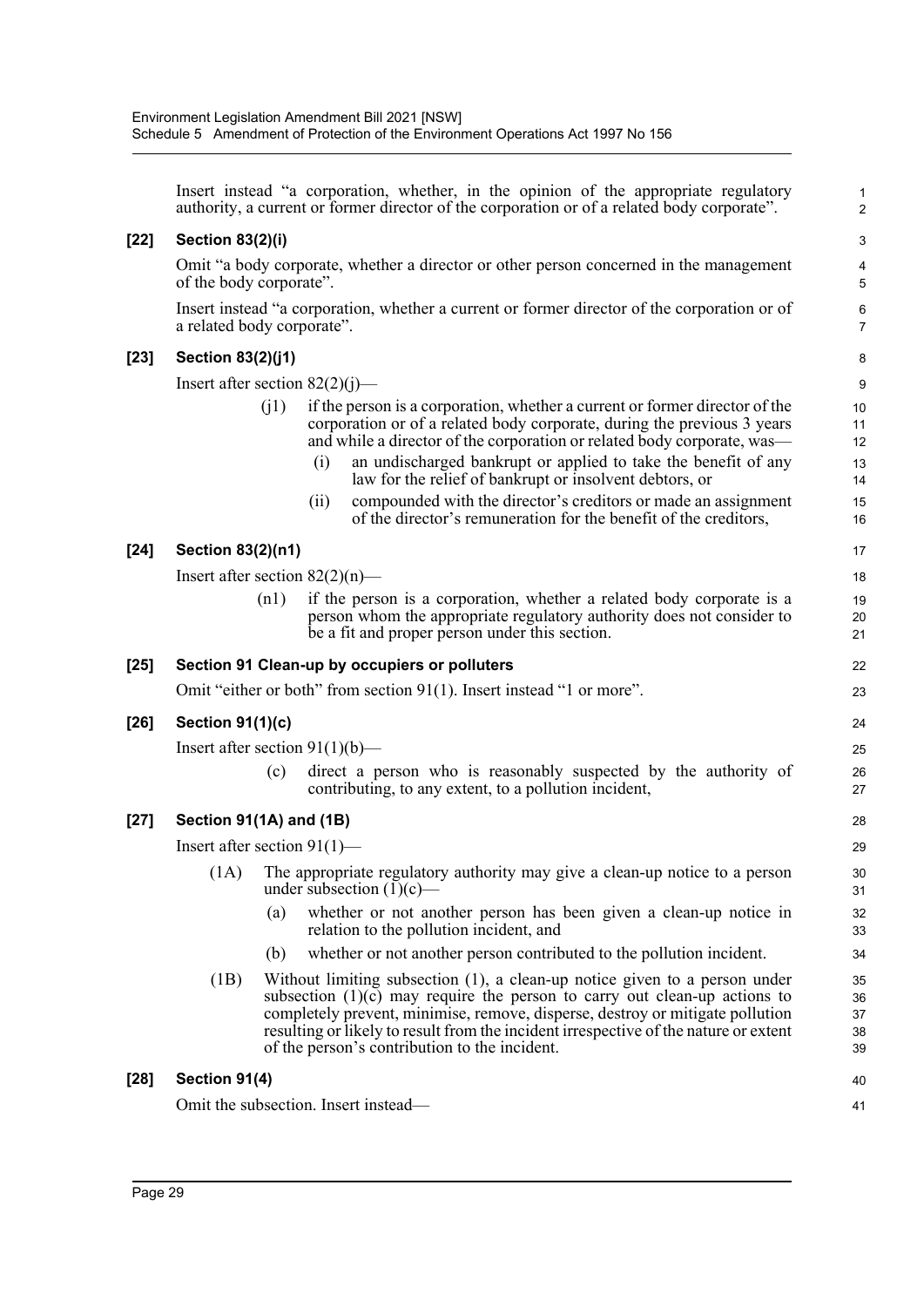|        |     | (4)                  |           | If the person given a clean-up notice complies with the notice but was not the<br>person who caused, or solely caused, the pollution incident, the cost, or part of<br>the cost, of complying with the notice may be recovered by the person who<br>complied with the notice as a debt in a court of competent jurisdiction from<br>any person who caused or contributed to the pollution incident.         | $\mathbf 1$<br>$\overline{2}$<br>$\ensuremath{\mathsf{3}}$<br>4<br>5 |
|--------|-----|----------------------|-----------|-------------------------------------------------------------------------------------------------------------------------------------------------------------------------------------------------------------------------------------------------------------------------------------------------------------------------------------------------------------------------------------------------------------|----------------------------------------------------------------------|
| $[29]$ |     | Section 91(5)        |           |                                                                                                                                                                                                                                                                                                                                                                                                             | 6                                                                    |
|        |     | Omit the subsection. |           |                                                                                                                                                                                                                                                                                                                                                                                                             | 7                                                                    |
| $[30]$ |     | Section 91, note     |           |                                                                                                                                                                                                                                                                                                                                                                                                             | 8                                                                    |
|        |     | Omit the note.       |           |                                                                                                                                                                                                                                                                                                                                                                                                             | 9                                                                    |
|        |     | Sections 91A and 91B |           |                                                                                                                                                                                                                                                                                                                                                                                                             |                                                                      |
| $[31]$ |     |                      |           |                                                                                                                                                                                                                                                                                                                                                                                                             | 10                                                                   |
|        |     |                      |           | Insert after section 91—                                                                                                                                                                                                                                                                                                                                                                                    | 11                                                                   |
|        | 91A |                      |           | Clean-up notices may be given to directors and related bodies corporate                                                                                                                                                                                                                                                                                                                                     | 12                                                                   |
|        |     | (1)                  |           | This section applies if $-$                                                                                                                                                                                                                                                                                                                                                                                 | 13                                                                   |
|        |     |                      | (a)       | the appropriate regulatory authority has given a clean-up notice under<br>section 91 (the <i>previous clean-up notice</i> ) to a corporation, and                                                                                                                                                                                                                                                           | 14<br>15                                                             |
|        |     |                      | (b)       | the corporation has not complied with the previous clean-up notice<br>within the period specified in the notice.                                                                                                                                                                                                                                                                                            | 16<br>17                                                             |
|        |     | (2)                  | The       | appropriate regulatory authority may, by written notice (the<br>supplementary clean-up notice), direct 1 or more of the following to carry<br>out, or ensure the carrying out of, the clean-up action specified in the notice<br>within the period specified in the notice—                                                                                                                                 | 18<br>19<br>20<br>21                                                 |
|        |     |                      | (a)       | a current director of the corporation,                                                                                                                                                                                                                                                                                                                                                                      | 22                                                                   |
|        |     |                      | (b)       | a former director of the corporation,                                                                                                                                                                                                                                                                                                                                                                       | 23                                                                   |
|        |     |                      | (c)       | a related body corporate.                                                                                                                                                                                                                                                                                                                                                                                   | 24                                                                   |
|        |     | (3)                  |           | The supplementary clean-up notice may require the person to whom the notice<br>is given to provide reports to the appropriate regulatory authority about<br>progress on the carrying out of the clean-up action.                                                                                                                                                                                            | 25<br>26<br>27                                                       |
|        |     | (4)                  |           | If the EPA considers it necessary for the purposes of responding to an<br>emergency, the EPA may give a supplementary clean-up notice under this<br>section regardless of whether the EPA is the appropriate regulatory authority<br>in relation to the pollution incident.                                                                                                                                 | 28<br>29<br>30<br>31                                                 |
|        |     | (5)                  | incident. | If the person given a supplementary clean-up notice complies with the notice<br>but was not the person who caused, or solely caused, the pollution incident, the<br>cost, or part of the cost, of complying with the notice may be recovered by the<br>person who complied with the notice as a debt in a court of competent<br>jurisdiction from another person who caused or contributed to the pollution | 32<br>33<br>34<br>35<br>36<br>37                                     |
|        |     | (6)                  |           | A reference in subsection $(2)$ to a director of a corporation extends to a person<br>involved in the management of the affairs of the corporation.                                                                                                                                                                                                                                                         | 38<br>39                                                             |
|        | 91B | <b>Offence</b>       |           |                                                                                                                                                                                                                                                                                                                                                                                                             | 40                                                                   |
|        |     |                      |           | A person who, without reasonable excuse, does not comply with a clean-up<br>notice given to the person is guilty of an offence.<br>Maximum penalty-                                                                                                                                                                                                                                                         | 41<br>42<br>43                                                       |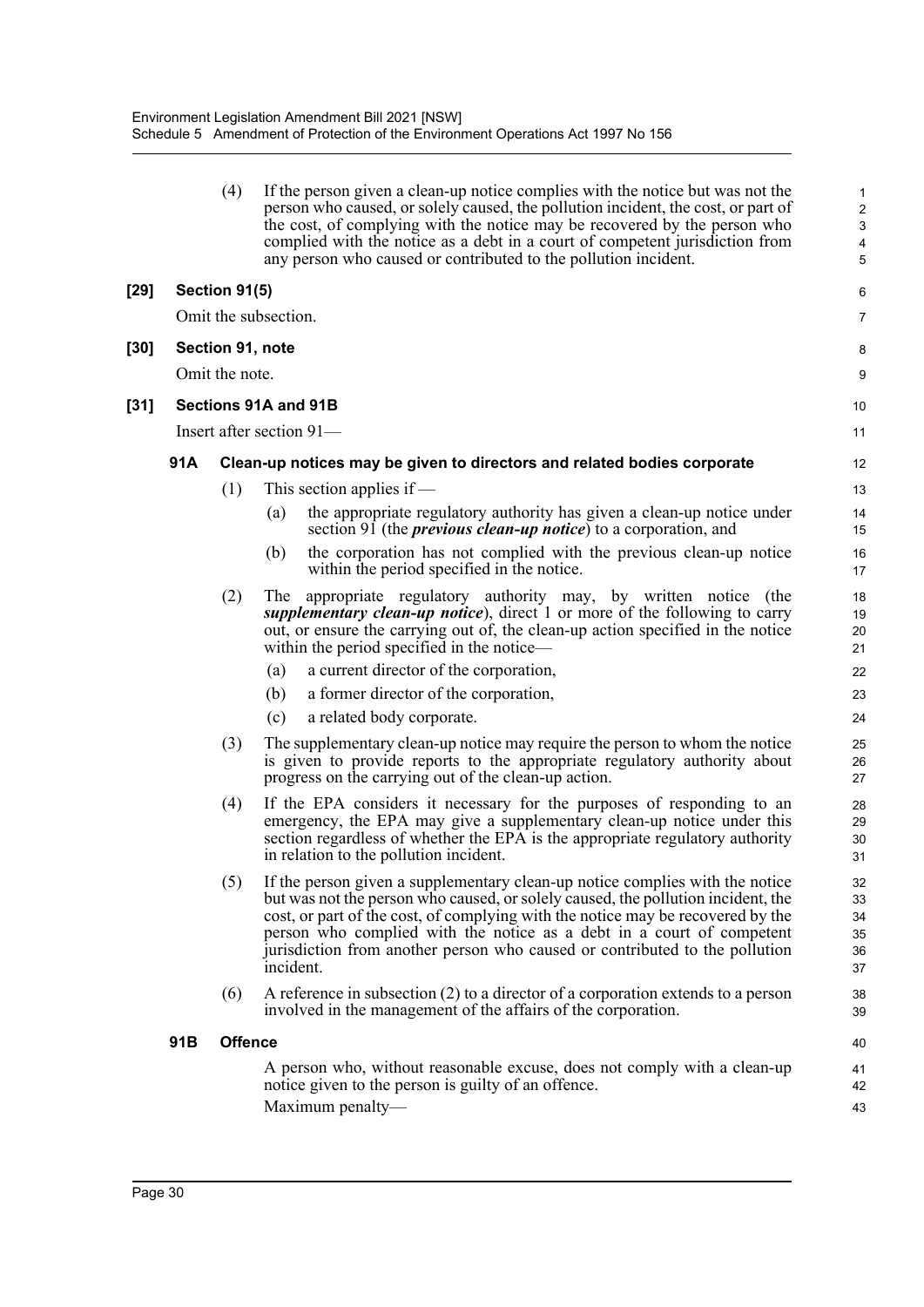|        |     |                       | (a) | for a corporation— $$1,000,000$ and, for a continuing offence, a further<br>penalty of \$120,000 for each day the offence continues, or                                                                                                                                                                                                   | $\mathbf{1}$<br>$\overline{2}$ |
|--------|-----|-----------------------|-----|-------------------------------------------------------------------------------------------------------------------------------------------------------------------------------------------------------------------------------------------------------------------------------------------------------------------------------------------|--------------------------------|
|        |     |                       | (b) | for an individual—\$250,000 and, for a continuing offence, a further<br>penalty of \$60,000 for each day the offence continues.                                                                                                                                                                                                           | $\ensuremath{\mathsf{3}}$<br>4 |
|        |     |                       |     | Note- An offence against this section committed by a corporation is an executive<br>liability offence attracting executive liability for a director or other person involved in the<br>management of the corporation—see section 169A.                                                                                                    | 5<br>6<br>7                    |
| $[32]$ |     | <b>Section 96A</b>    |     |                                                                                                                                                                                                                                                                                                                                           | 8                              |
|        |     |                       |     | Insert after section 96—                                                                                                                                                                                                                                                                                                                  | 9                              |
|        | 96A |                       |     | Prevention notices may be given to directors and related bodies corporate                                                                                                                                                                                                                                                                 | 10                             |
|        |     | (1)                   |     | This section applies if $-$                                                                                                                                                                                                                                                                                                               | 11                             |
|        |     |                       | (a) | the appropriate regulatory authority has given a prevention notice under<br>section $96$ (the <i>previous prevention notice</i> ) to a corporation in relation<br>to an activity, and                                                                                                                                                     | 12<br>13<br>14                 |
|        |     |                       | (b) | the corporation has not complied with the previous prevention notice<br>within the period specified in the notice.                                                                                                                                                                                                                        | 15<br>16                       |
|        |     | (2)                   | The | appropriate regulatory authority may, by written notice (the<br>supplementary prevention notice), direct 1 or more of the following to take<br>the action specified in the notice within the period, if any, specified in the<br>notice to ensure that the activity is carried on in future in an environmentally<br>satisfactory manner- | 17<br>18<br>19<br>20<br>21     |
|        |     |                       | (a) | a current director of the corporation,                                                                                                                                                                                                                                                                                                    | 22                             |
|        |     |                       | (b) | a former director of the corporation,                                                                                                                                                                                                                                                                                                     | 23                             |
|        |     |                       | (c) | a related body corporate.                                                                                                                                                                                                                                                                                                                 | 24                             |
|        |     | (3)                   |     | Without limiting subsection $(2)$ , the action to be taken may include any of the<br>actions specified in section $96(3)$ .                                                                                                                                                                                                               | 25<br>26                       |
|        |     | (4)                   |     | When determining the action to be specified in the supplementary prevention<br>notice, the appropriate regulatory authority must consider the matters<br>specified in section $96(3A)$ .                                                                                                                                                  | 27<br>28<br>29                 |
|        |     | (5)                   |     | The supplementary prevention notice may require the person to whom the<br>notice is given to provide reports to the appropriate regulatory authority about<br>progress on the carrying out of the clean-up action.                                                                                                                        | 30<br>31<br>32                 |
|        |     | (6)                   |     | A reference in subsection $(2)$ to a director of a corporation extends to a person<br>involved in the management of the affairs of the corporation.                                                                                                                                                                                       | 33<br>34                       |
| $[33]$ |     |                       |     | <b>Section 101 Prohibition on activities</b>                                                                                                                                                                                                                                                                                              | 35                             |
|        |     |                       |     | Omit "where the EPA recommends to the Minister that a notice be given under this section<br>because it is of the opinion that the emission or discharge of pollutants from (or within) any<br>premises in which any activity" from section $101(1)$ .                                                                                     | 36<br>37<br>38                 |
|        |     |                       |     | Insert instead "if the EPA recommends to the Minister that a notice be given under this<br>section because, in the EPA's opinion, the emission or discharge of pollutants from or<br>within a premises, or class of premises, in which an activity".                                                                                      | 39<br>40<br>41                 |
| $[34]$ |     | <b>Section 101(2)</b> |     |                                                                                                                                                                                                                                                                                                                                           | 42                             |
|        |     |                       |     | Omit the subsection. Insert instead—                                                                                                                                                                                                                                                                                                      | 43                             |
|        |     |                       |     |                                                                                                                                                                                                                                                                                                                                           |                                |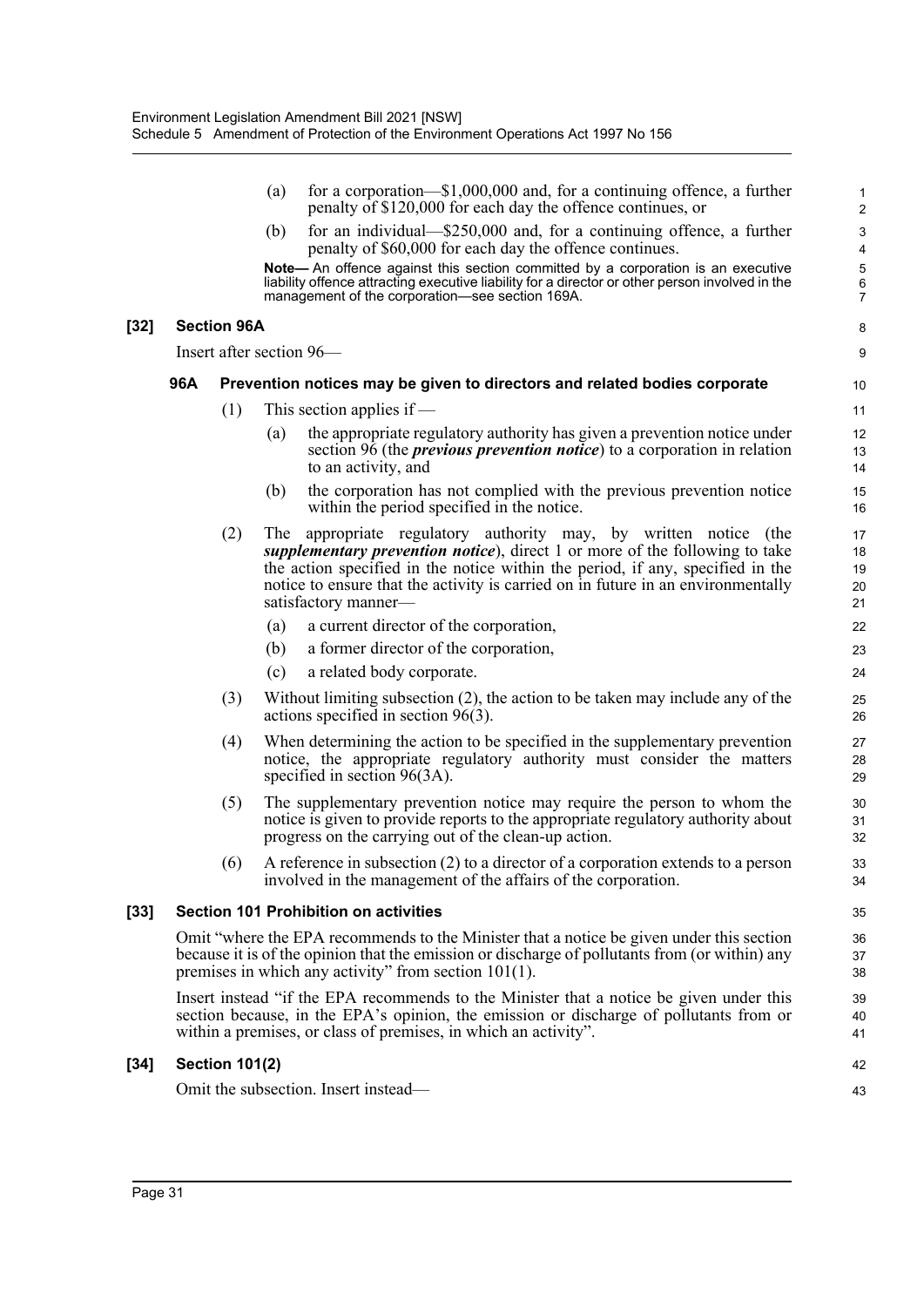|      |      | (2)                   | <b>Notice</b> |                                                                                                                                                                                                                                                                             | $\mathbf{1}$                                      |
|------|------|-----------------------|---------------|-----------------------------------------------------------------------------------------------------------------------------------------------------------------------------------------------------------------------------------------------------------------------------|---------------------------------------------------|
|      |      |                       |               | The Minister may, by written notice, direct, for the period, if any, specified in<br>the notice—                                                                                                                                                                            | $\sqrt{2}$<br>$\mathsf 3$                         |
|      |      |                       | (a)           | the occupier of the premises, or occupiers of a class of premises, to<br>cease carrying on the activity, or a specified aspect of the activity, at the<br>premises or at premises of the class of premises, or                                                              | $\overline{\mathbf{4}}$<br>$\mathbf 5$<br>$\,6\,$ |
|      |      |                       | (b)           | direct the person, or persons of a class of persons, carrying on the<br>activity to cease carrying on the activity, or a specified aspect of the<br>activity, at any premises.                                                                                              | $\overline{7}$<br>8<br>9                          |
| [35] |      | <b>Section 101A</b>   |               |                                                                                                                                                                                                                                                                             | 10                                                |
|      |      |                       |               | Insert after section 101-                                                                                                                                                                                                                                                   | 11                                                |
|      | 101A |                       |               | Prohibition notices may be given to directors and related bodies corporate                                                                                                                                                                                                  | 12                                                |
|      |      | (1)                   |               | This section applies if $-$                                                                                                                                                                                                                                                 | 13                                                |
|      |      |                       | (a)           | the Minister has given a prohibition notice under section 101 to a<br>corporation, and                                                                                                                                                                                      | 14<br>15                                          |
|      |      |                       | (b)           | the corporation has not complied with the prohibition notice.                                                                                                                                                                                                               | 16                                                |
|      |      | (2)                   |               | If the EPA remains satisfied of the matters stated in section $101(1)$ , the EPA<br>may recommend to the Minister that a notice be given under this section to any<br>of the following persons—                                                                             | 17<br>18<br>19                                    |
|      |      |                       | (a)           | a current director of the corporation,                                                                                                                                                                                                                                      | 20                                                |
|      |      |                       | (b)           | a former director of the corporation,                                                                                                                                                                                                                                       | 21                                                |
|      |      |                       | (c)           | a related body corporate.                                                                                                                                                                                                                                                   | 22                                                |
|      |      | (3)                   |               | On the EPA's recommendation, the Minister may, by written notice, direct the<br>current or former director, or the related body corporate, to do 1 or more of the<br>following—                                                                                             | 23<br>24<br>25                                    |
|      |      |                       | (a)           | cease carrying on the activity, or a specified aspect of the activity, for<br>the period, if any, specified in the notice,                                                                                                                                                  | 26<br>27                                          |
|      |      |                       | (b)           | take all available steps to end the carrying on of the activity, or a<br>specified aspect of the activity, for the period, if any, specified in the<br>notice.                                                                                                              | 28<br>29<br>30                                    |
|      |      | (4)                   |               | A reference in subsection $(2)$ to a director of a corporation extends to a person<br>involved in the management of the affairs of the corporation.                                                                                                                         | 31<br>32                                          |
| [36] |      |                       |               | <b>Section 104 Compliance cost notices</b>                                                                                                                                                                                                                                  | 33                                                |
|      |      |                       |               | Omit "under section 91" from section 104(1).                                                                                                                                                                                                                                | 34                                                |
| [37] |      | <b>Section 104(2)</b> |               |                                                                                                                                                                                                                                                                             | 35                                                |
|      |      |                       |               | Omit the subsection. Insert instead—                                                                                                                                                                                                                                        | 36                                                |
|      |      | (2)                   |               | Clean-up by public authority                                                                                                                                                                                                                                                | 37                                                |
|      |      |                       |               | A public authority that takes clean-up action under section 92 may, by written<br>notice, require 1 or more of the following persons to pay all or part of the<br>reasonable costs and expenses incurred by the public authority in connection<br>with the clean-up action— | 38<br>39<br>40<br>41                              |
|      |      |                       | (a)           | the occupier of the premises at or from which the authority reasonably<br>suspects the pollution incident occurred,                                                                                                                                                         | 42<br>43                                          |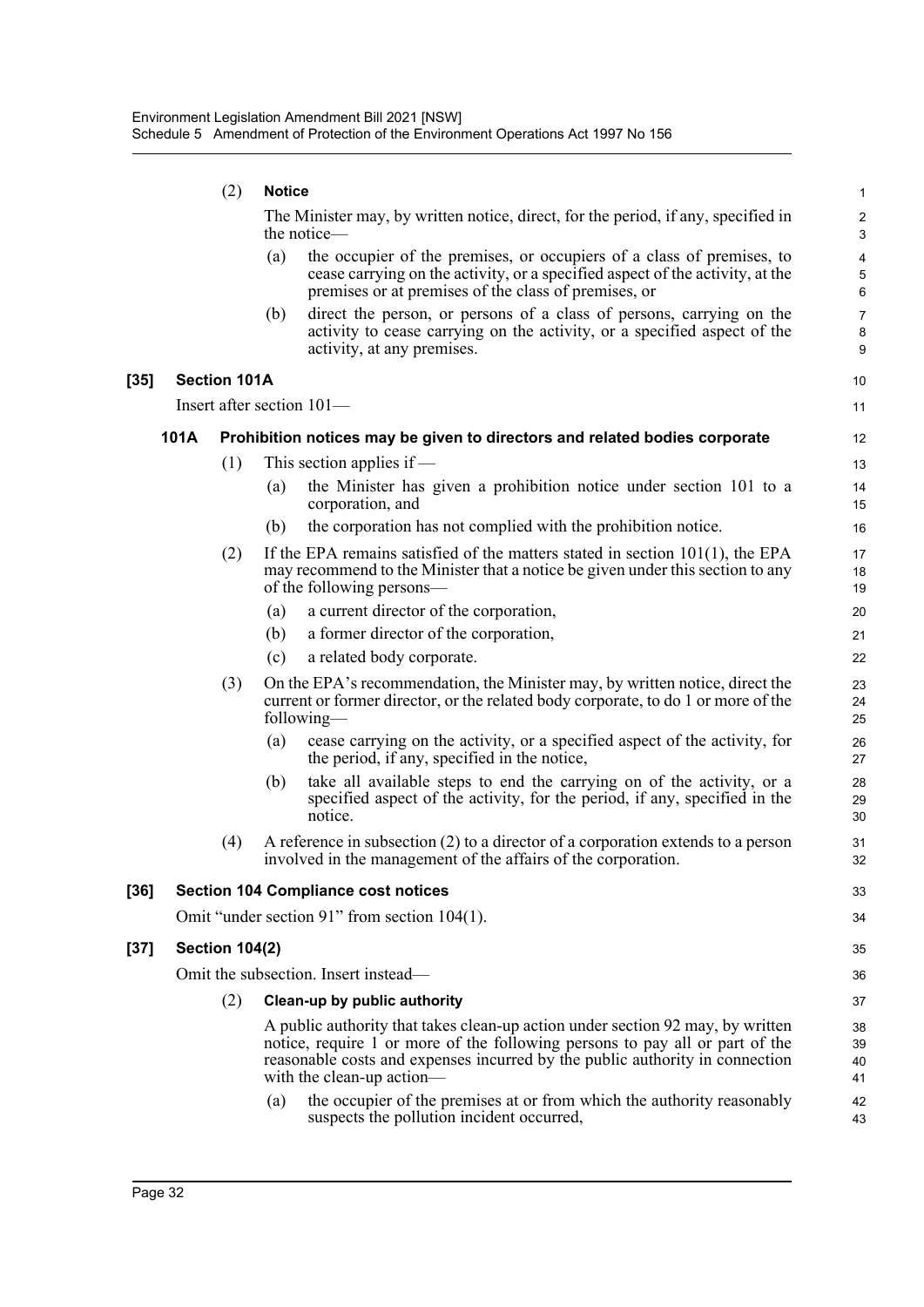|        | (b)                         | a person who is reasonably suspected by the authority of having caused<br>or contributed to the pollution incident.                                                                                                                            | 1<br>$\overline{2}$ |
|--------|-----------------------------|------------------------------------------------------------------------------------------------------------------------------------------------------------------------------------------------------------------------------------------------|---------------------|
| $[38]$ |                             | Section 113 False or misleading statements in reports                                                                                                                                                                                          | 3                   |
|        | (b).                        | Insert "or imprisonment for 18 months, or both" after "\$250,000" in the penalty, paragraph                                                                                                                                                    | 4<br>5              |
| $[39]$ |                             | Section 143 Unlawful transporting or depositing of waste                                                                                                                                                                                       | 6                   |
|        |                             | Omit section 143(1)(b). Insert instead—                                                                                                                                                                                                        | $\overline{7}$      |
|        | (b)                         | if the person is not the owner of the waste—the owner of the waste, and                                                                                                                                                                        | 8                   |
|        | (c)                         | if the waste is transported in a vehicle and the person is not the owner<br>of the vehicle—the owner of the vehicle,                                                                                                                           | 9<br>10             |
| [40]   |                             | Section 144AA False or misleading information about waste                                                                                                                                                                                      | 11                  |
|        |                             | Omit the penalty from section 144AA(1). Insert instead—                                                                                                                                                                                        | 12                  |
|        |                             | Maximum penalty-                                                                                                                                                                                                                               | 13                  |
|        | (a)                         | for a corporation-\$500,000, or                                                                                                                                                                                                                | 14                  |
|        | (b)                         | for an individual—\$250,000.                                                                                                                                                                                                                   | 15                  |
| $[41]$ | Section 144AA(2)            |                                                                                                                                                                                                                                                | 16                  |
|        |                             | Omit the penalty. Insert instead—                                                                                                                                                                                                              | 17                  |
|        |                             | Maximum penalty-                                                                                                                                                                                                                               | 18                  |
|        | (a)                         | for a corporation- $$1,000,000$ , or                                                                                                                                                                                                           | 19                  |
|        | (b)                         | for an individual—\$500,000 or imprisonment for 18 months, or both.                                                                                                                                                                            | 20                  |
| $[42]$ |                             | <b>Section 144AB Repeat waste offenders</b>                                                                                                                                                                                                    | 21                  |
|        |                             | Insert before section $144AB(1)(a)$ —                                                                                                                                                                                                          | 22                  |
|        | (aa)                        | section $115(1)$ ,                                                                                                                                                                                                                             | 23                  |
| $[43]$ | Section 144AB(1)(g)         |                                                                                                                                                                                                                                                | 24                  |
|        |                             | Insert after section $144AB(1)(f)$ —                                                                                                                                                                                                           | 25                  |
|        | (g)                         | section $144AA(1)$ or (2).                                                                                                                                                                                                                     | 26                  |
| $[44]$ |                             | Section 148 Pollution incidents causing or threatening material harm to be notified                                                                                                                                                            | 27                  |
|        |                             | Omit "any of" from section 148(8), definition of <i>relevant authority</i> .                                                                                                                                                                   | 28                  |
| $[45]$ | Sections 167A and 167B      |                                                                                                                                                                                                                                                | 29                  |
|        | Insert after section $167-$ |                                                                                                                                                                                                                                                | 30                  |
|        | 167A                        | <b>False or misleading information</b>                                                                                                                                                                                                         | 31                  |
|        | (1)                         | A person who gives information to the EPA that is false or misleading in a<br>material respect is guilty of an offence.                                                                                                                        | 32<br>33            |
|        |                             | Maximum penalty-                                                                                                                                                                                                                               | 34                  |
|        | (a)                         | for a corporation- $$500,000$ , or                                                                                                                                                                                                             | 35                  |
|        | (b)                         | for an individual— $$250,000$ .                                                                                                                                                                                                                | 36                  |
|        |                             | <b>Note—</b> An offence under this subsection committed by a corporation is an executive<br>liability offence attracting executive liability for a director or other person involved in the<br>management of the corporation-see section 169A. | 37<br>38<br>39      |
|        |                             |                                                                                                                                                                                                                                                |                     |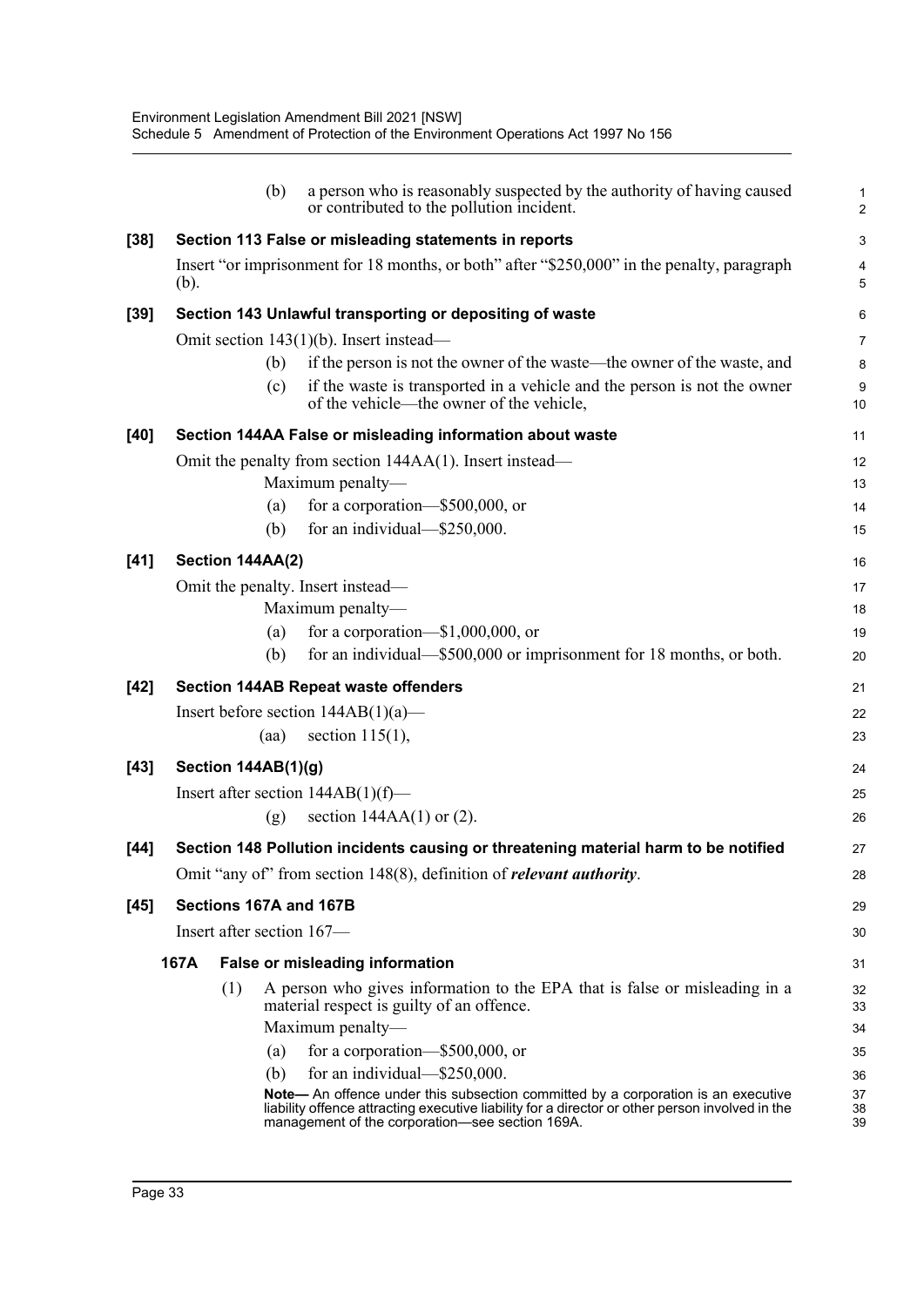|      | (2) |          | It is a defence in proceedings against a person for an offence under subsection<br>(1) if the person establishes that the person took all reasonable steps to ensure<br>the information was not false or misleading in a material respect.                                                                                                                     | $\mathbf{1}$<br>$\sqrt{2}$<br>3 |
|------|-----|----------|----------------------------------------------------------------------------------------------------------------------------------------------------------------------------------------------------------------------------------------------------------------------------------------------------------------------------------------------------------------|---------------------------------|
|      | (3) |          | A person who gives information to the EPA that the person knows is false or<br>misleading in a material respect is guilty of an offence.                                                                                                                                                                                                                       | $\overline{4}$<br>5             |
|      |     |          | Maximum penalty-                                                                                                                                                                                                                                                                                                                                               | $\,6\,$                         |
|      |     | (a)      | for a corporation— $$1,000,000$ , or                                                                                                                                                                                                                                                                                                                           | $\overline{7}$                  |
|      |     | (b)      | for an individual—\$500,000 or imprisonment for 18 months, or both.                                                                                                                                                                                                                                                                                            | 8                               |
|      | (4) |          | If the court is satisfied that a person charged with an offence under subsection<br>(3) is not guilty of that offence but is satisfied on the evidence that the person<br>is guilty of an offence under subsection $(1)$ , the court may find the person<br>guilty of the offence under subsection (1), and the person is liable to<br>punishment accordingly. | 9<br>10<br>11<br>12<br>13       |
|      | (5) | EPA.     | Proceedings for an offence against this section may be instituted only by the                                                                                                                                                                                                                                                                                  | 14<br>15                        |
|      | (6) |          | Despite section 215, proceedings for an offence under subsection (3) may not<br>be dealt with before the Local Court.                                                                                                                                                                                                                                          | 16<br>17                        |
|      | (7) |          | In this section-                                                                                                                                                                                                                                                                                                                                               | 18                              |
|      |     |          | <i>information</i> includes a record containing information.                                                                                                                                                                                                                                                                                                   | 19                              |
|      |     |          | supply information includes cause or permit information to be supplied.                                                                                                                                                                                                                                                                                        | 20                              |
| 167B |     |          | <b>Receiving monetary benefits</b>                                                                                                                                                                                                                                                                                                                             | 21                              |
|      | (1) | offence- | Any of the following persons who receives, acquires or accrues a monetary<br>benefit as a result of the commission by a corporation of a proved offence<br>under this Act or the regulations (the <i>underlying offence</i> ) is guilty of an                                                                                                                  | 22<br>23<br>24<br>25            |
|      |     | (a)      | a person who is, or was, at the time of the commission of the underlying<br>offence, a director of the corporation,                                                                                                                                                                                                                                            | 26<br>27                        |
|      |     | (b)      | a related body corporate,                                                                                                                                                                                                                                                                                                                                      | 28                              |
|      |     | (c)      | a person who is, or was, at the time of the commission of the underlying<br>offence, a director of a related body corporate.                                                                                                                                                                                                                                   | 29<br>30                        |
|      |     |          | Maximum penalty—                                                                                                                                                                                                                                                                                                                                               | 31                              |
|      |     | (a)      | for a corporation—the maximum penalty that applies to a corporation<br>for the underlying offence, or                                                                                                                                                                                                                                                          | 32<br>33                        |
|      |     | (b)      | for an individual—the maximum penalty that applies to an individual<br>for the underlying offence.                                                                                                                                                                                                                                                             | 34<br>35                        |
|      | (2) |          | Proceedings for an offence under this section may be commenced—                                                                                                                                                                                                                                                                                                | 36                              |
|      |     | (a)      | after the date on which the underlying offence is alleged to have been<br>committed, but                                                                                                                                                                                                                                                                       | 37<br>38                        |
|      |     | (b)      | despite section 216, no later than the later of the following—                                                                                                                                                                                                                                                                                                 | 39                              |
|      |     |          | the date that is 12 months after the date on which a court finds the<br>(i)                                                                                                                                                                                                                                                                                    | 40<br>41                        |
|      |     |          | underlying offence proved,                                                                                                                                                                                                                                                                                                                                     |                                 |
|      |     |          | the date by which the proceedings may be commenced under<br>(i)<br>section $216(2)$ .                                                                                                                                                                                                                                                                          | 42<br>43                        |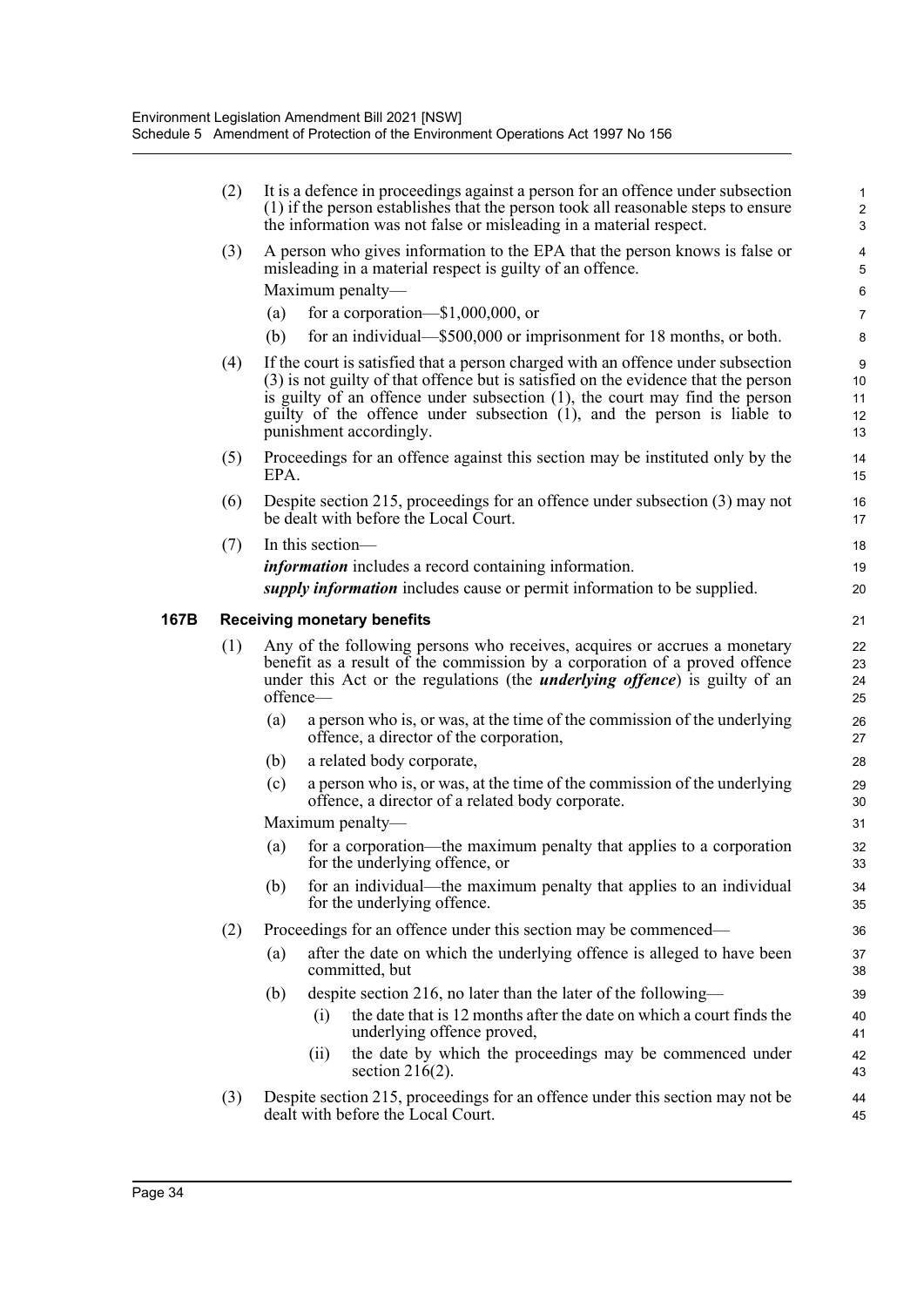|        | (4)                                                                              | $if$ — | Without limiting subsection (1) or $(2)(b)(i)$ , a court finds an offence proved                                                                                                                 | $\mathbf{1}$<br>$\overline{2}$        |  |  |  |
|--------|----------------------------------------------------------------------------------|--------|--------------------------------------------------------------------------------------------------------------------------------------------------------------------------------------------------|---------------------------------------|--|--|--|
|        |                                                                                  | (a)    | the court convicts the offender of the offence, or                                                                                                                                               | $\sqrt{3}$                            |  |  |  |
|        |                                                                                  | (b)    | the court makes an order under the Crimes (Sentencing Procedure) Act<br>1999, section 10 against the offender in relation to the offence.                                                        | 4<br>5                                |  |  |  |
|        | (5)                                                                              |        | A reference in subsection (1) to a director of a corporation or related body<br>corporate extends to a person involved in the management of the affairs of the<br>corporation or body corporate. | $6\phantom{1}$<br>$\overline{7}$<br>8 |  |  |  |
| $[46]$ |                                                                                  |        | Section 169A Liability of directors etc for offences by corporation-offences<br>attracting executive liability generally                                                                         | 9<br>10                               |  |  |  |
|        |                                                                                  |        | Omit "91(5)" from section $169A(1)(d)$ . Insert instead "91B".                                                                                                                                   | 11                                    |  |  |  |
| $[47]$ | <b>Section 169A(1)(u)</b>                                                        |        |                                                                                                                                                                                                  | 12                                    |  |  |  |
|        |                                                                                  |        | Insert after section $169A(1)(t)$ —                                                                                                                                                              | 13                                    |  |  |  |
|        |                                                                                  | (u)    | section $167A(1)$ .                                                                                                                                                                              | 14                                    |  |  |  |
| $[48]$ | <b>Section 177 Offences</b>                                                      |        |                                                                                                                                                                                                  | 15                                    |  |  |  |
|        | Omit the penalty.                                                                |        |                                                                                                                                                                                                  | 16                                    |  |  |  |
| $[49]$ | Section 177(1)-(4)                                                               |        |                                                                                                                                                                                                  | 17                                    |  |  |  |
|        | Insert at the end of subsections $(1)$ , $(2)$ , $(3)$ and $(4)$ , respectively— |        |                                                                                                                                                                                                  |                                       |  |  |  |
|        |                                                                                  |        | Maximum penalty-                                                                                                                                                                                 | 19                                    |  |  |  |
|        |                                                                                  | (a)    | for a corporation— $$1,000,000$ and, for a continuing offence, a further<br>penalty of \$120,000 for each day the offence continues, or                                                          | 20<br>21                              |  |  |  |
|        |                                                                                  | (b)    | for an individual— $$250,000$ or imprisonment for 18 months, or both,<br>and, for a continuing offence, a further penalty of \$60,000 for each day<br>the offence continues.                     | 22<br>23<br>24                        |  |  |  |
| [50]   | <b>Section 177(5)</b>                                                            |        |                                                                                                                                                                                                  | 25                                    |  |  |  |
|        |                                                                                  |        | Insert at the end of the subsection-                                                                                                                                                             | 26                                    |  |  |  |
|        |                                                                                  |        | Maximum penalty-                                                                                                                                                                                 | 27                                    |  |  |  |
|        |                                                                                  | (a)    | for a corporation— $$250,000$ and, for a continuing offence, a further<br>penalty of \$120,000 for each day the offence continues, or                                                            | 28<br>29                              |  |  |  |
|        |                                                                                  |        | (b) for an individual—\$120,000 and, for a continuing offence, a further<br>penalty of \$60,000 for each day the offence continues.                                                              | $30\,$<br>31                          |  |  |  |
| [51]   |                                                                                  |        | Section 186 Extension of Chapter to other environment protection legislation                                                                                                                     | 32                                    |  |  |  |
|        |                                                                                  |        | Insert before section $186(c)$ —                                                                                                                                                                 | 33                                    |  |  |  |
|        |                                                                                  | (b6)   | any other environment protection legislation prescribed by the<br>regulations for the purposes of this paragraph,                                                                                | 34<br>35                              |  |  |  |
| $[52]$ | <b>Section 211 Offences</b>                                                      |        |                                                                                                                                                                                                  | 36                                    |  |  |  |
|        | Omit the penalty.                                                                |        |                                                                                                                                                                                                  | 37                                    |  |  |  |
| $[53]$ | Section 211(1) and (4)                                                           |        |                                                                                                                                                                                                  | 38                                    |  |  |  |
|        |                                                                                  |        | Insert at the end of the subsections, respectively-                                                                                                                                              | 39                                    |  |  |  |
|        |                                                                                  |        | Maximum penalty, subject to sections 204 and 208—                                                                                                                                                | 40                                    |  |  |  |
|        |                                                                                  |        |                                                                                                                                                                                                  |                                       |  |  |  |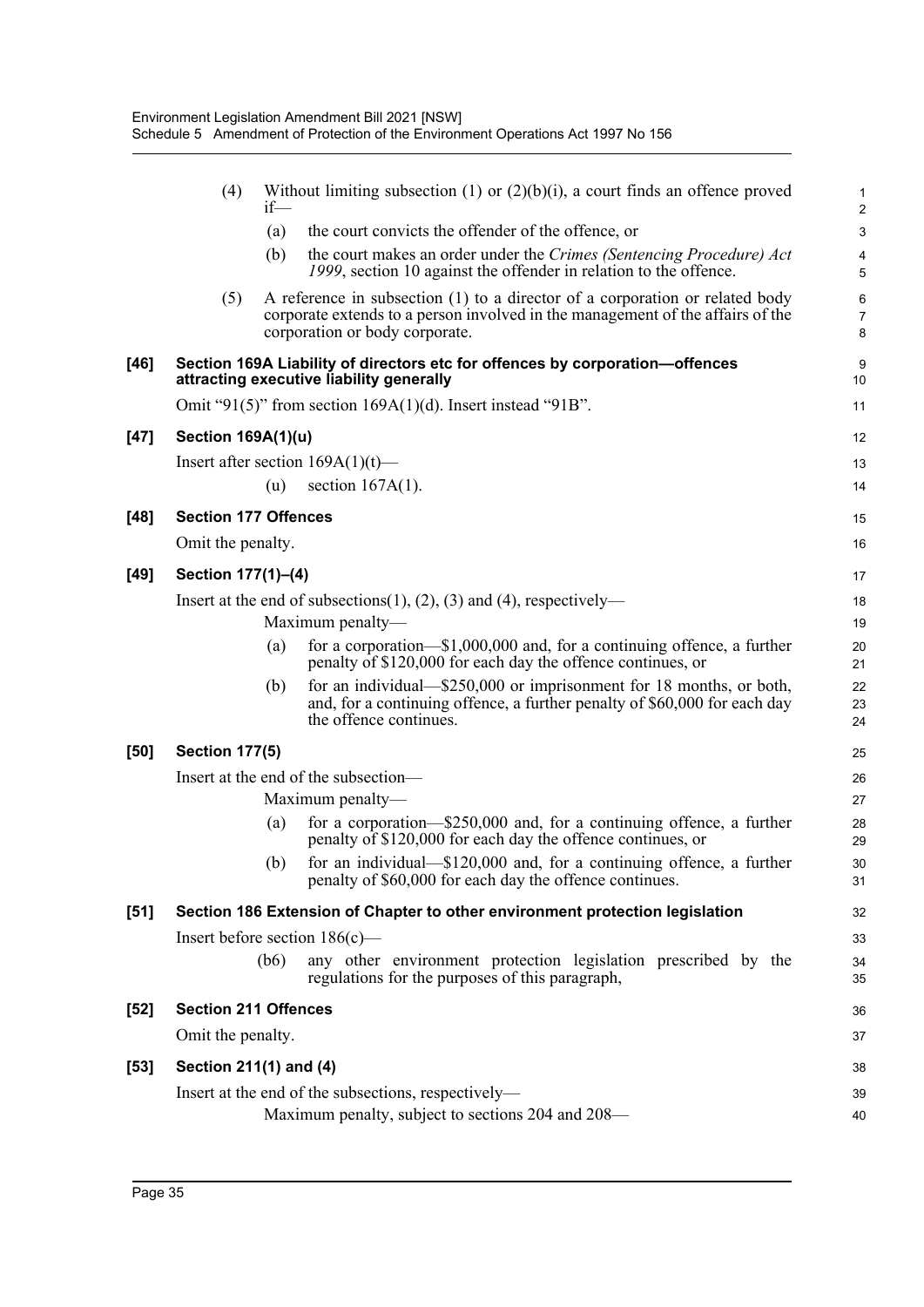|        |                       | (a)   | for a corporation— $$1,000,000$ and, for a continuing offence, a further<br>penalty of \$120,000 for each day the offence continues, or                                                                                                                                                                                                                         | $\mathbf{1}$<br>$\overline{2}$ |
|--------|-----------------------|-------|-----------------------------------------------------------------------------------------------------------------------------------------------------------------------------------------------------------------------------------------------------------------------------------------------------------------------------------------------------------------|--------------------------------|
|        |                       | (b)   | for an individual—\$250,000 and, for a continuing offence, a further<br>penalty of \$60,000 for each day the offence continues.                                                                                                                                                                                                                                 | $\mathsf 3$<br>4               |
| $[54]$ | <b>Section 211(2)</b> |       |                                                                                                                                                                                                                                                                                                                                                                 | 5                              |
|        |                       |       | Insert at the end of the subsection—                                                                                                                                                                                                                                                                                                                            | 6                              |
|        |                       |       | Maximum penalty, subject to sections 204 and 208—                                                                                                                                                                                                                                                                                                               | $\overline{7}$                 |
|        |                       | (a)   | for a corporation— $$1,000,000$ and, for a continuing offence, a further<br>penalty of \$120,000 for each day the offence continues, or                                                                                                                                                                                                                         | $\bf 8$<br>9                   |
|        |                       | (b)   | for an individual—\$250,000 or imprisonment for 18 months, or both,<br>and, for a continuing offence, a further penalty of \$60,000 for each day<br>the offence continues.                                                                                                                                                                                      | 10<br>11<br>12                 |
| $[55]$ | Section 211(3)-(3B)   |       |                                                                                                                                                                                                                                                                                                                                                                 | 13                             |
|        |                       |       | Omit section 211(3). Insert instead—                                                                                                                                                                                                                                                                                                                            | 14                             |
|        | (3)                   |       | A person who delays, obstructs, assaults, threatens or intimidates an<br>authorised officer in the exercise of the authorised officer's powers under this<br>Chapter is guilty of an offence.                                                                                                                                                                   | 15<br>16<br>17                 |
|        |                       |       | Maximum penalty, subject to sections 204 and 208—                                                                                                                                                                                                                                                                                                               | 18                             |
|        |                       | (a)   | for a corporation— $$1,000,000$ and, for a continuing offence, a further<br>penalty of \$120,000 for each day the offence continues, or                                                                                                                                                                                                                         | 19<br>20                       |
|        |                       | (b)   | for an individual—\$250,000 and, for a continuing offence, a further<br>penalty of \$60,000 for each day the offence continues.                                                                                                                                                                                                                                 | 21<br>22                       |
|        | (3A)                  |       | A person who wilfully delays, obstructs, assaults, threatens or intimidates an<br>authorised officer in the exercise of the authorised officer's powers under this<br>Chapter is guilty of an offence.                                                                                                                                                          | 23<br>24<br>25                 |
|        |                       |       | Maximum penalty, subject to sections 204 and 208—                                                                                                                                                                                                                                                                                                               | 26                             |
|        |                       | (a)   | for a corporation— $$2,000,000$ and, for a continuing offence, a further<br>penalty of \$240,000 for each day the offence continues, or                                                                                                                                                                                                                         | 27<br>28                       |
|        |                       | (b)   | for an individual-\$500,000 and, for a continuing offence, a further<br>penalty of \$120,000 for each day the offence continues.                                                                                                                                                                                                                                | 29<br>30                       |
|        | (3B)                  |       | If the court is satisfied that a person charged with an offence under subsection<br>(3A) is not guilty of that offence but is satisfied on the evidence that the person<br>is guilty of an offence under subsection $(3)$ , the court may find the person<br>guilty of the offence under subsection (3), and the person is liable to<br>punishment accordingly. | 31<br>32<br>33<br>34<br>35     |
| $[56]$ |                       |       | <b>Section 213 Application of Chapter</b>                                                                                                                                                                                                                                                                                                                       | 36                             |
|        |                       |       | Insert at the end of section 213(2), with appropriate paragraph numbering—                                                                                                                                                                                                                                                                                      | 37                             |
|        |                       |       | any other environment protection legislation prescribed by the<br>regulations for the purposes of this paragraph.                                                                                                                                                                                                                                               | 38<br>39                       |
| $[57]$ |                       |       | Section 216 Time within which summary proceedings may be commenced                                                                                                                                                                                                                                                                                              | 40                             |
|        |                       |       | Insert after section 216(6), definition of <i>prescribed offence</i> , paragraph $(c1)$ —                                                                                                                                                                                                                                                                       | 41                             |
|        |                       | (c1a) | an offence under section 167A (False or misleading information), or                                                                                                                                                                                                                                                                                             | 42                             |
| $[58]$ |                       |       | Section 216(6), definition of "prescribed offence"                                                                                                                                                                                                                                                                                                              | 43                             |
|        |                       |       | Omit "against section 47(1), 48(2) or 144AA(1)" from paragraph (c6).                                                                                                                                                                                                                                                                                            | 44                             |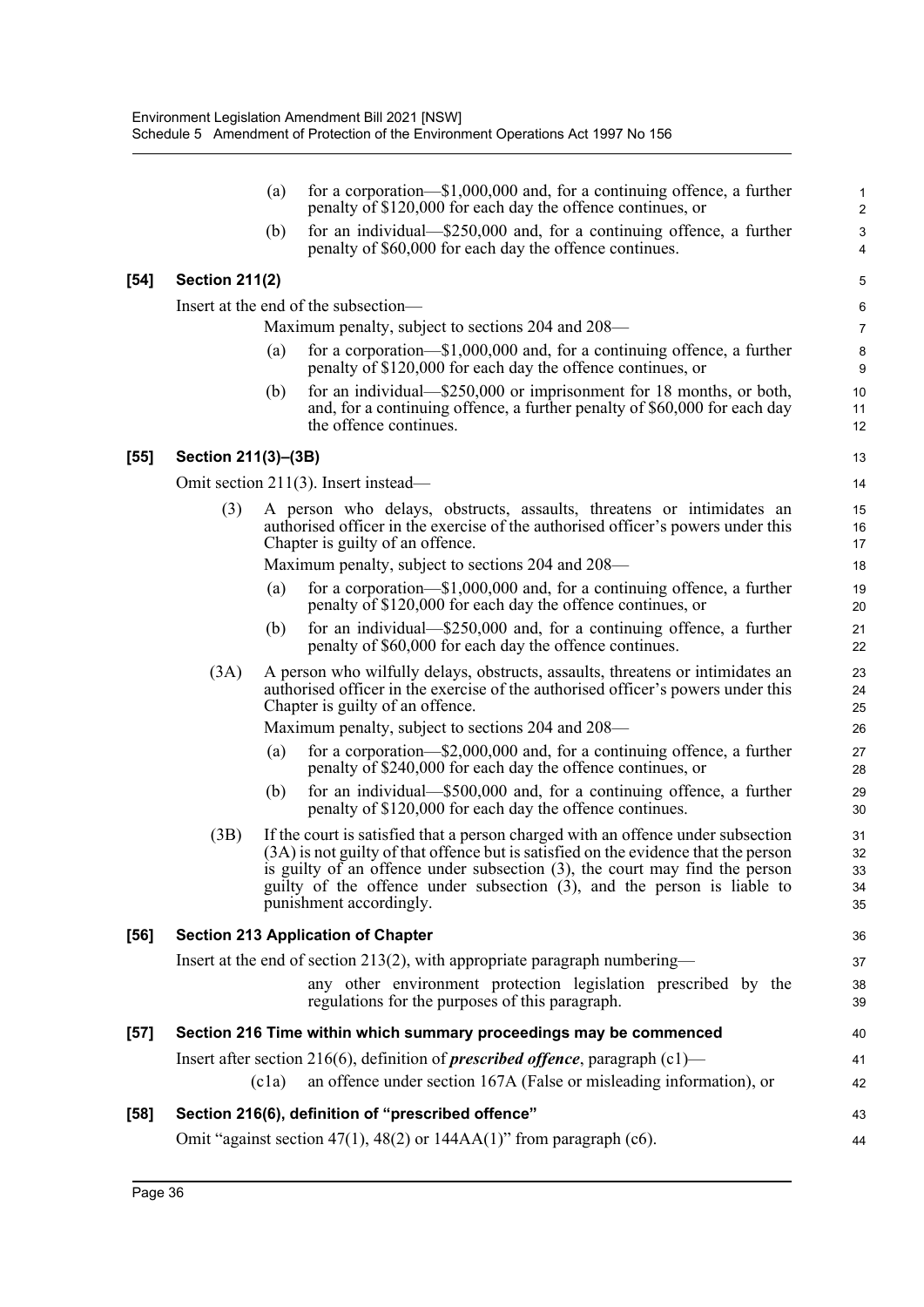|      |                  | Insert instead "referred to in paragraphs $(a)$ – $(c3)$ ". |     |                                                                                                                                                                                                                                                                                                                                                       |                               |  |  |  |
|------|------------------|-------------------------------------------------------------|-----|-------------------------------------------------------------------------------------------------------------------------------------------------------------------------------------------------------------------------------------------------------------------------------------------------------------------------------------------------------|-------------------------------|--|--|--|
| [59] |                  |                                                             |     | <b>Section 230 Application of Division</b>                                                                                                                                                                                                                                                                                                            | $\overline{c}$                |  |  |  |
|      |                  |                                                             |     | Insert at the end of section $230(1)(b)$ —                                                                                                                                                                                                                                                                                                            | 3                             |  |  |  |
|      |                  |                                                             |     | , or                                                                                                                                                                                                                                                                                                                                                  | 4                             |  |  |  |
|      |                  |                                                             | (c) | proceedings have been commenced against a person for an offence<br>against this Act or the regulations and, as a result of the proceedings, the<br>person may be required to pay an amount that represents the amount of<br>monetary benefits referred to in section 167B or 249, or                                                                  | 5<br>6<br>$\overline{7}$<br>8 |  |  |  |
|      |                  |                                                             | (d) | proceedings have been commenced against a person under section<br>251A and, as a result of the proceedings, the person may be required to<br>pay an amount that represents the amount of monetary benefits referred<br>to in section 251A.                                                                                                            | 9<br>10<br>11<br>12           |  |  |  |
| [60] |                  |                                                             |     | Section 230(2), definition of "the defendant"                                                                                                                                                                                                                                                                                                         | 13                            |  |  |  |
|      |                  |                                                             |     | Omit "subsection $(1)$ (a) or (b)". Insert instead "subsection $(1)(a)$ , (b), (c) or (d)".                                                                                                                                                                                                                                                           | 14                            |  |  |  |
| [61] |                  |                                                             |     | Section 231 Nature of restraining order                                                                                                                                                                                                                                                                                                               | 15                            |  |  |  |
|      |                  |                                                             |     | Insert at the end of section 231-                                                                                                                                                                                                                                                                                                                     | 16                            |  |  |  |
|      |                  | (2)                                                         |     | For the purposes of this section, the property of the defendant includes the<br>amount that represents the amount of any monetary benefits acquired by the<br>offender, or accrued or accruing to the offender.                                                                                                                                       | 17<br>18<br>19                |  |  |  |
| [62] |                  |                                                             |     | <b>Section 249 Orders regarding monetary benefits</b>                                                                                                                                                                                                                                                                                                 | 20                            |  |  |  |
|      |                  |                                                             |     | Omit section 249(3), definition of <i>monetary benefits</i> .                                                                                                                                                                                                                                                                                         | 21                            |  |  |  |
| [63] | <b>Part 8.3A</b> |                                                             |     |                                                                                                                                                                                                                                                                                                                                                       | 22                            |  |  |  |
|      |                  | Insert after Part 8.3-                                      |     |                                                                                                                                                                                                                                                                                                                                                       | 23                            |  |  |  |
|      |                  |                                                             |     | Part 8.3A Civil proceedings to recover particular monetary<br>benefits                                                                                                                                                                                                                                                                                | 24<br>25                      |  |  |  |
|      | 251A             |                                                             |     | Recovery of monetary benefits from related persons after offence proved                                                                                                                                                                                                                                                                               | 26                            |  |  |  |
|      |                  | (1)                                                         |     | This section applies if a court convicts a corporation of an offence against this<br>Act or the regulations.                                                                                                                                                                                                                                          | 27<br>28                      |  |  |  |
|      |                  | (2)                                                         |     | The prosecutor for the offence may apply to the court for an order (a <i>monetary</i><br><b>benefits order</b> ) that any of the following persons pay an amount representing<br>the amount of monetary benefits acquired by the person, or accrued or<br>accruing to the person, as a result of the commission of the offence by the<br>corporation- | 29<br>30<br>31<br>32<br>33    |  |  |  |
|      |                  |                                                             | (a) | a person who is, or was, at the time of the commission of the offence, a<br>director of the corporation,                                                                                                                                                                                                                                              | 34<br>35                      |  |  |  |
|      |                  |                                                             | (b) | a related body corporate,                                                                                                                                                                                                                                                                                                                             | 36                            |  |  |  |
|      |                  |                                                             | (c) | a person who is, or was, at the time of the commission of the offence, a<br>director of a related body corporate.                                                                                                                                                                                                                                     | 37<br>38                      |  |  |  |
|      |                  | (3)                                                         |     | The court may make the monetary benefits order in relation to a person only if<br>the court is satisfied, on the balance of probabilities, that the person acquired,<br>accrued or will accrue the monetary benefits as a result of the commission of<br>the offence by the corporation.                                                              | 39<br>40<br>41<br>42          |  |  |  |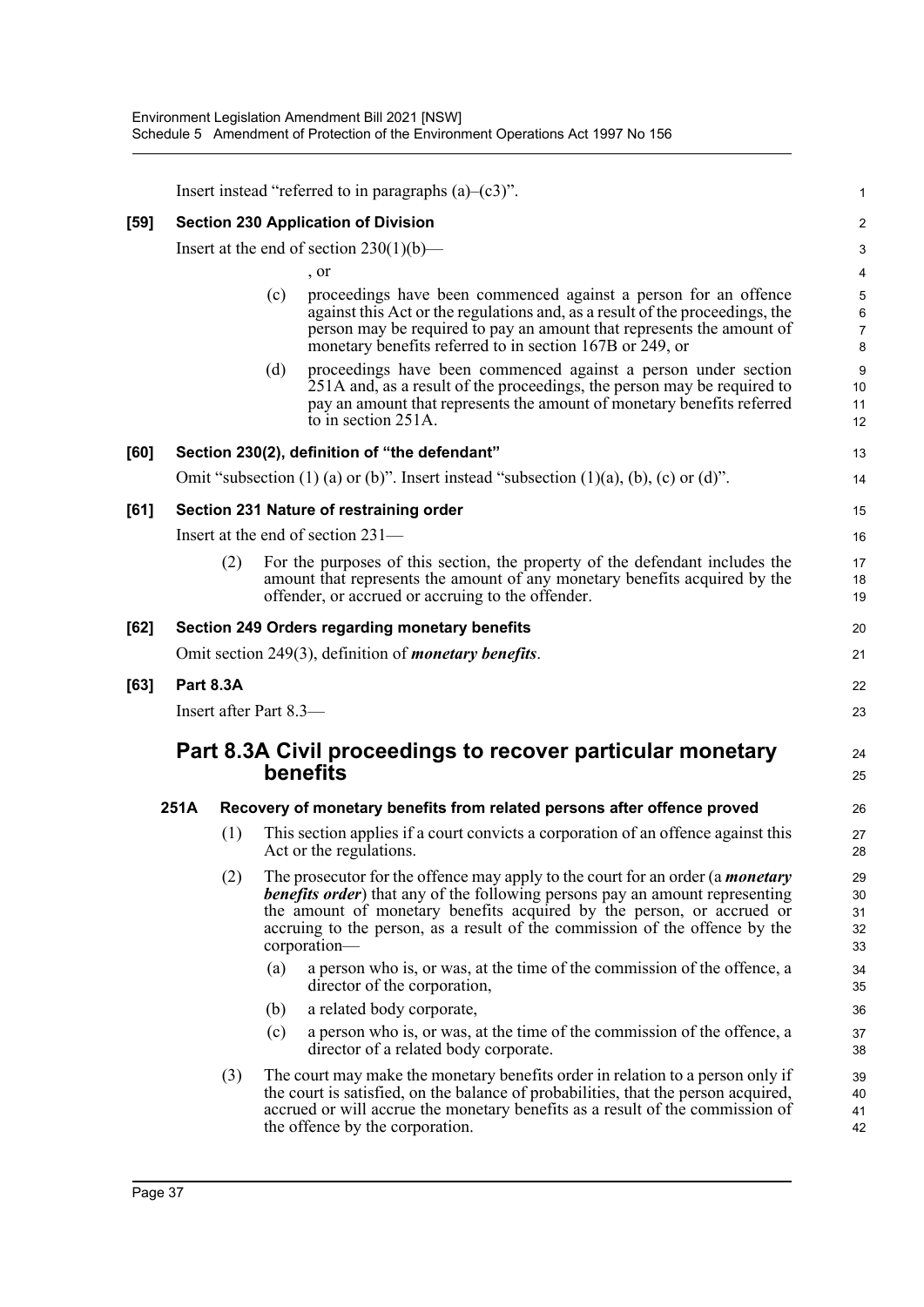|      | (4)                   | The regulations may prescribe a protocol to be used in determining the amount<br>that represents the monetary benefit acquired by the person or accrued or<br>accruing to the person.                                                                  | $\mathbf{1}$<br>$\overline{c}$<br>3 |
|------|-----------------------|--------------------------------------------------------------------------------------------------------------------------------------------------------------------------------------------------------------------------------------------------------|-------------------------------------|
|      | (5)                   | When making a monetary benefits order, the court may order that the person<br>pay the amount-                                                                                                                                                          | 4<br>5                              |
|      |                       | (a)<br>into the Environment Protection Authority Fund or another fund the<br>court considers appropriate, or                                                                                                                                           | 6<br>$\overline{7}$                 |
|      |                       | to an entity the court considers appropriate in the circumstances.<br>(b)                                                                                                                                                                              | 8                                   |
|      | (6)                   | A monetary benefits order made by the court is enforceable as if it were an<br>order made by the court in Class 4 proceedings under the Land and<br>Environment Court Act 1979.                                                                        | $\boldsymbol{9}$<br>10<br>11        |
|      | (7)                   | A reference in subsection (2) to a director of a corporation or related body<br>corporate extends to a person involved in the management of the affairs of the<br>corporation or related body corporate.                                               | 12<br>13<br>14                      |
|      | (8)                   | In this section-                                                                                                                                                                                                                                       | 15                                  |
|      |                       | <b>Environment Protection Authority Fund means the Environment Protection</b><br>Authority Fund established under the Protection of the Environment<br>Administration Act 1991, section 34A.                                                           | 16<br>17<br>18                      |
|      |                       | <i>prosecutor</i> , for an offence, means the person who instituted the proceedings<br>for the offence.                                                                                                                                                | 19<br>20                            |
|      |                       | the court does not include the Local Court.                                                                                                                                                                                                            | 21                                  |
| [64] |                       | <b>Section 254 Definitions</b>                                                                                                                                                                                                                         | 22                                  |
|      |                       | Omit "Chairperson" from section 254, definition of <i>designated officer</i> .                                                                                                                                                                         | 23                                  |
|      | Insert instead "CEO". |                                                                                                                                                                                                                                                        | 24                                  |
| [65] |                       | Section 259 Proof of certain appointments not required                                                                                                                                                                                                 | 25                                  |
|      |                       | Insert ", the CEO" after "the Chairperson" in section 259(a).                                                                                                                                                                                          | 26                                  |
| [66] |                       | Section 261 Certificate evidence of certain matters                                                                                                                                                                                                    | 27                                  |
|      |                       | Omit "Chairperson" from section 261(1). Insert instead "CEO".                                                                                                                                                                                          | 28                                  |
| [67] | Section 261(2)(u)     |                                                                                                                                                                                                                                                        | 29                                  |
|      |                       | Omit "the EPA or Chairperson" from section $261(2)(u)$ .                                                                                                                                                                                               | 30                                  |
|      |                       | Insert instead "the EPA, Chairperson or CEO".                                                                                                                                                                                                          | 31                                  |
| [68] |                       | <b>Section 262 Evidence of analysts</b>                                                                                                                                                                                                                | 32                                  |
|      |                       | Omit section 262(3). Insert instead—                                                                                                                                                                                                                   | 33                                  |
|      | (3)                   | A certificate of an analyst that a container containing a sample was received at<br>a specified laboratory and that the container was sealed by an authorised<br>officer or another person is admissible in proceedings under this Act as<br>evidence— | 34<br>35<br>36<br>37                |
|      |                       | (a)<br>of the facts stated in the certificate, and                                                                                                                                                                                                     | 38                                  |
|      |                       | (b)<br>that the sample was the same sample as the sample obtained by the<br>authorised officer or other person, and                                                                                                                                    | 39<br>40                            |
|      |                       | that the sample had not been tampered with since the time the container<br>(c)<br>was sealed by the authorised officer or other person.                                                                                                                | 41<br>42                            |
|      |                       |                                                                                                                                                                                                                                                        |                                     |

 $[64]$ 

[67]

**[68]**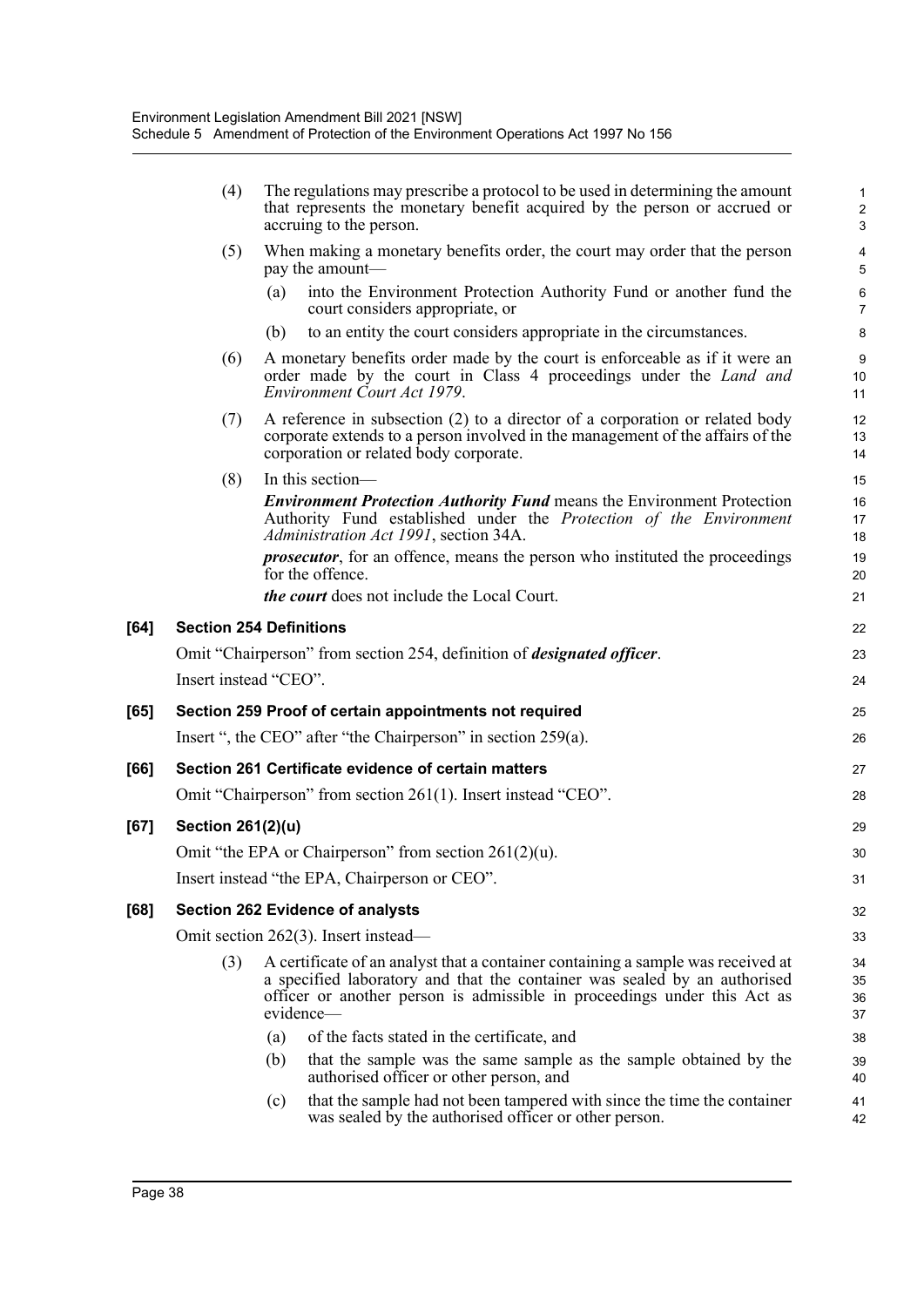| [69]   |                  |     |                                         | Section 281 Powers of police after entry by warrant                                                                                                 | 1                       |
|--------|------------------|-----|-----------------------------------------|-----------------------------------------------------------------------------------------------------------------------------------------------------|-------------------------|
|        |                  |     |                                         | Omit the penalty from section $281(3)$ . Insert instead—                                                                                            | $\overline{\mathbf{c}}$ |
|        |                  |     |                                         | Maximum penalty-                                                                                                                                    | 3                       |
|        |                  |     | (a)                                     | for an offence against paragraph (a)-                                                                                                               | 4                       |
|        |                  |     |                                         | for a corporation-\$20,000, or<br>(i)                                                                                                               | 5                       |
|        |                  |     | for an individual-\$10,000, and<br>(ii) |                                                                                                                                                     | 6                       |
|        |                  |     | (b)                                     | for an offence against paragraph (b)—                                                                                                               | 7                       |
|        |                  |     |                                         | for a corporation-\$40,000, or<br>(i)                                                                                                               | 8                       |
|        |                  |     |                                         | for an individual—\$20,000 or imprisonment for 18 months, or<br>(ii)<br>both.                                                                       | 9<br>10                 |
| [70]   |                  |     |                                         | Section 287 Appeals regarding licence applications and licences                                                                                     | 11                      |
|        |                  |     |                                         | Omit "Section 93B" from the note to the section. Insert instead "Section 4.52".                                                                     | 12                      |
| $[71]$ |                  |     |                                         | Section 299 Restriction on requiring financial assurance                                                                                            | 13                      |
|        |                  |     |                                         | Insert after section $299(c)$ —                                                                                                                     | 14                      |
|        |                  |     | (c1)                                    | the financial capacity of the holder or former holder of the licence or<br>proposed holder of the licence, or                                       | 15<br>16                |
| $[72]$ |                  |     |                                         | Section 305 Liability of appropriate regulatory authority, State and others                                                                         | 17                      |
|        |                  |     |                                         | Insert "the CEO," after "the EPA," in section 305(2).                                                                                               | 18                      |
| $[73]$ | <b>Part 9.4A</b> |     |                                         |                                                                                                                                                     | 19                      |
|        |                  |     | Insert after Part 9.4-                  |                                                                                                                                                     | 20                      |
|        |                  |     |                                         | Part 9.4A Restrictions and covenants on land                                                                                                        | 21                      |
|        | 307A             |     |                                         | Ongoing maintenance-restrictions and covenants                                                                                                      | 22                      |
|        |                  | (1) |                                         | This section applies to land on which is located premises to which—                                                                                 | 23                      |
|        |                  |     | (a)                                     | a licence or suspended licence applies, or                                                                                                          | 24                      |
|        |                  |     | (b)                                     | a revoked or surrendered licence applied where-                                                                                                     | 25                      |
|        |                  |     |                                         | the revocation or surrender was subject to conditions, and<br>(i)                                                                                   | 26                      |
|        |                  |     |                                         | the conditions have not been satisfied or revoked.<br>(i)                                                                                           | 27                      |
|        |                  | (2) |                                         | The EPA may, under the <i>Conveyancing Act 1919</i> , section 88E—                                                                                  | 28                      |
|        |                  |     | (a)                                     | impose restrictions on the use of, or impose public positive covenants<br>on the land for the purpose of enforcing a condition of-                  | 29<br>30                |
|        |                  |     |                                         | the licence, or<br>(i)                                                                                                                              | 31                      |
|        |                  |     |                                         | the suspension, revocation or surrender of the licence, and<br>(i)                                                                                  | 32                      |
|        |                  |     | (b)                                     | release or vary a restriction or covenant imposed under this section.                                                                               | 33                      |
|        |                  | (3) |                                         | A restriction or covenant imposed under this section may require the owner of<br>the land to do 1 or more of the following in relation to the land— | 34<br>35                |
|        |                  |     | (a)                                     | to inform the EPA of a change in the ownership or occupancy of the<br>land, to the extent that the person is aware of the change,                   | 36<br>37                |
|        |                  |     | (b)                                     | to not carry out, and to not allow other persons to carry out, specified<br>activities on the land,                                                 | 38<br>39                |
|        |                  |     |                                         |                                                                                                                                                     |                         |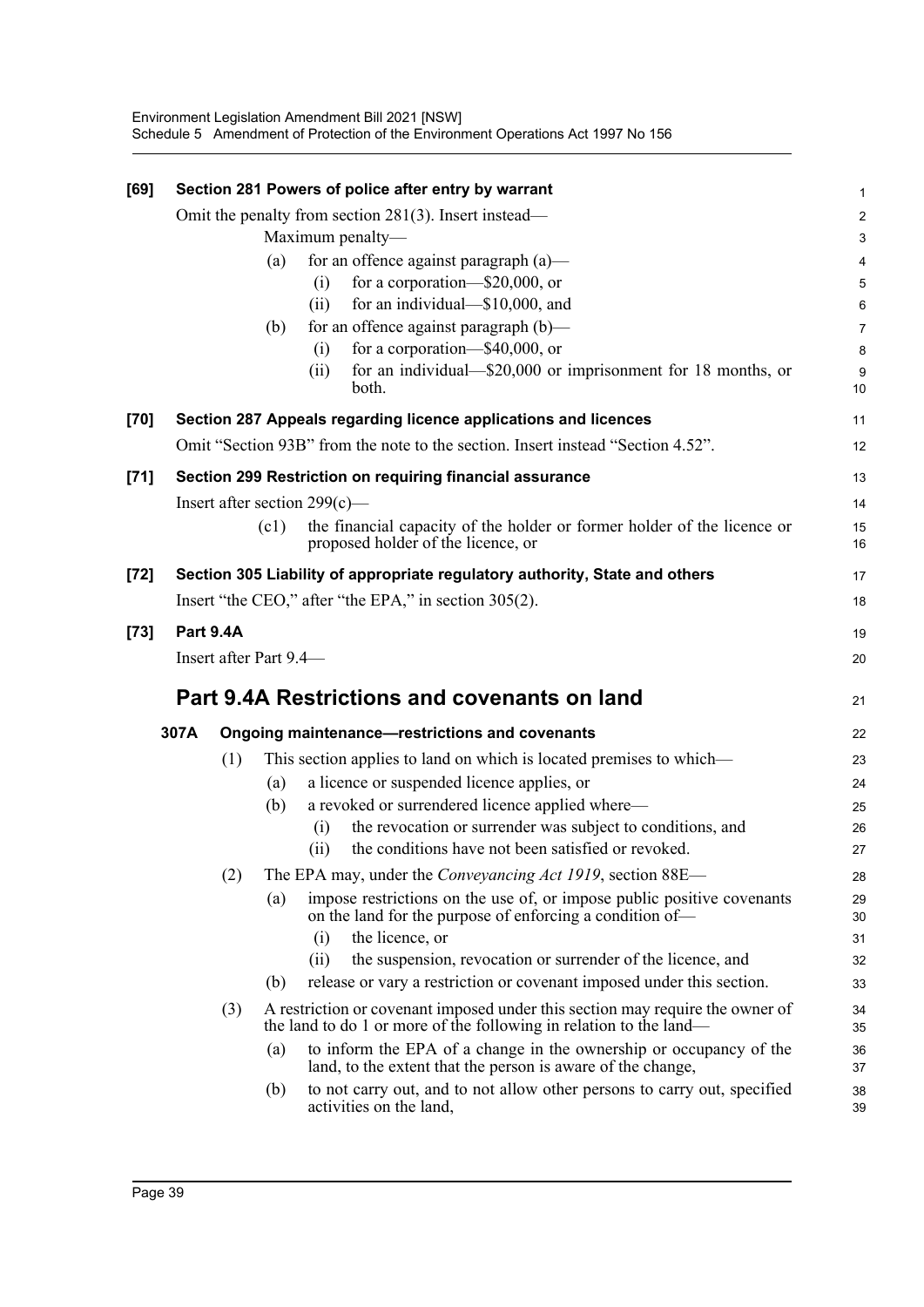|      |                 | (c) | to not use, and to not allow other persons to use, the land for specified<br>purposes,                                                                                                                                                    | $\mathbf{1}$<br>$\overline{2}$ |
|------|-----------------|-----|-------------------------------------------------------------------------------------------------------------------------------------------------------------------------------------------------------------------------------------------|--------------------------------|
|      |                 | (d) | to otherwise do, or not do, a thing that may be required to be done, or<br>that must not be done, under a condition of-                                                                                                                   | $\mathbf{3}$<br>4              |
|      |                 |     | (i)<br>the licence, or                                                                                                                                                                                                                    | 5                              |
|      |                 |     | the suspension, revocation or surrender of the licence.<br>(i)                                                                                                                                                                            | 6                              |
|      | (4)             |     | Despite the <i>Conveyancing Act 1919</i> , section 88E—                                                                                                                                                                                   | $\overline{7}$                 |
|      |                 | (a) | the memorandum or deed by which the restriction or covenant referred<br>to in subsection (2) is imposed, released or varied—                                                                                                              | 8<br>9                         |
|      |                 |     | must be executed by the EPA and does not need to be executed<br>(i)<br>by any other person, and                                                                                                                                           | 10<br>11                       |
|      |                 |     | does not require the agreement of any other person, and<br>(i)                                                                                                                                                                            | 12                             |
|      |                 | (b) | where a restriction or covenant imposed under this section takes effect,<br>the EPA may enforce the restriction or covenant against any of the<br>following—                                                                              | 13<br>14<br>15                 |
|      |                 |     | an owner of the land,<br>(i)                                                                                                                                                                                                              | 16                             |
|      |                 |     | a lessee of the land,<br>(ii)                                                                                                                                                                                                             | 17                             |
|      |                 |     | (iii)<br>a mortgagee of the land.                                                                                                                                                                                                         | 18                             |
|      | (5)             |     | The EPA may impose, vary or remove a restriction or covenant under this<br>section whether or not the EPA is the appropriate regulatory authority.                                                                                        | 19<br>20                       |
| [74] | licences        |     | Section 320A False representations as to EPA approval, use or recommendation and                                                                                                                                                          | 21<br>22                       |
|      |                 |     | Omit the penalty from section $320A(1)$ . Insert instead—                                                                                                                                                                                 | 23                             |
|      |                 |     | Maximum penalty-                                                                                                                                                                                                                          | 24                             |
|      |                 | (a) | for a corporation— $$1,000,000$ , or                                                                                                                                                                                                      | 25                             |
|      |                 | (b) | for an individual— $$250,000$ or imprisonment for 18 months, or both.                                                                                                                                                                     | 26                             |
| [75] |                 |     | <b>Schedule 1 Scheduled activities</b>                                                                                                                                                                                                    | 27                             |
|      | 2.              |     | Omit the matter relating to "electricity works (wind farms)" from clause 17, Table, Column                                                                                                                                                | 28<br>29                       |
|      | Insert instead- |     |                                                                                                                                                                                                                                           | 30                             |
|      |                 |     | is the subject of an approval under the Environmental Planning and<br>Assessment Act 1979, Division 5.2, or                                                                                                                               | 31<br>32                       |
|      |                 |     | is the subject of an approval granted under the <i>Environmental Planning and</i><br><i>Assessment Act 1979</i> , Part 3A, when that Part was in force or continued in<br>operation, or                                                   | 33<br>34<br>35                 |
|      |                 |     | is the subject of a development consent relating to State significant<br>development granted by-                                                                                                                                          | 36<br>37                       |
|      |                 | (a) | the Minister under the <i>Environmental Planning and Assessment Act</i><br>1979, Part 4, including by operation of that Act, former Schedule 6,<br>clause 89 before the repeal of that clause, or                                         | 38<br>39<br>40                 |
|      |                 |     | <b>Note—</b> This criteria covers—<br>development consent granted before 1 August 2005, being development<br>(a)<br>consent granted before the commencement of the <i>Environmental</i><br>Planning and Assessment Act 1979, Part 3A, and | 41<br>42<br>43<br>44           |
|      |                 |     | development consent granted after 1 October 2011, being development<br>(b)<br>consent granted after the repeal of Part 3A.                                                                                                                | 45<br>46                       |

 $[75]$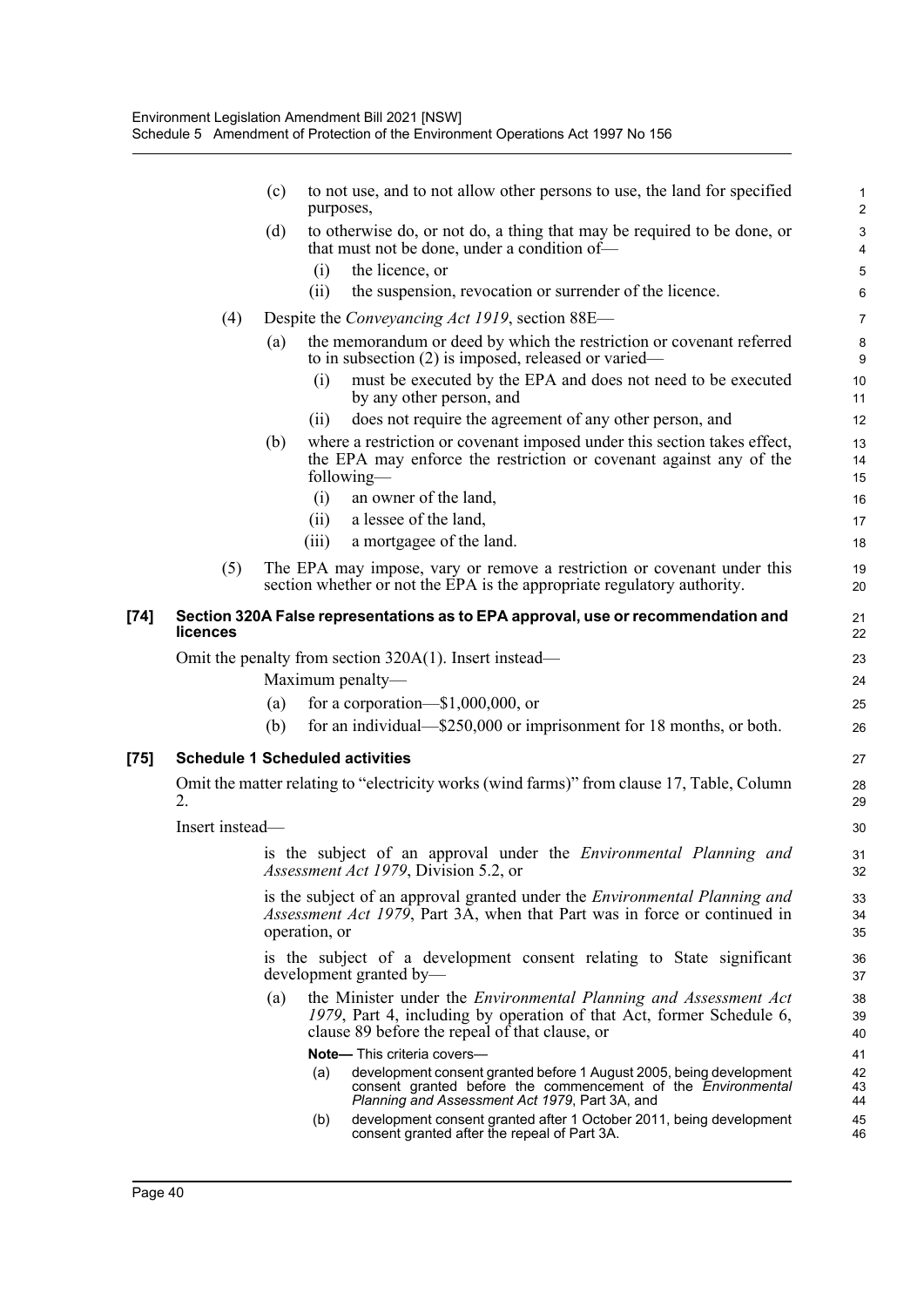|      |                                                       |     | the Independent Planning Commission as a consent authority under the<br>(b)<br>State Environmental Planning<br>Policy<br>(State)<br>and Regional<br>Development) 2011, clause 8A, or                                  | 1<br>$\overline{c}$<br>$\mathbf{3}$ |  |
|------|-------------------------------------------------------|-----|-----------------------------------------------------------------------------------------------------------------------------------------------------------------------------------------------------------------------|-------------------------------------|--|
|      |                                                       |     | was being carried out immediately before 1 December 2012 with a capacity to<br>generate more than 30 megawatts of electrical power                                                                                    | $\overline{\mathbf{4}}$<br>5        |  |
| [76] |                                                       |     | <b>Schedule 2 Regulation-making powers</b>                                                                                                                                                                            | 6                                   |  |
|      |                                                       |     | Insert after clause 10-                                                                                                                                                                                               | $\overline{7}$                      |  |
|      | 10A                                                   |     | National environment protection measures                                                                                                                                                                              | 8                                   |  |
|      |                                                       |     | Giving effect to, and enforcing compliance with, a national environment<br>protection measure made under the National Environment Protection Council<br><i>Act 1994</i> of the Commonwealth, section 14(1).           | 9<br>10<br>11                       |  |
| [77] |                                                       |     | Schedule 2A, clause 1, definition of "petroleum authority", paragraph (b1)                                                                                                                                            | 12                                  |  |
|      |                                                       |     | Insert after clause 1, definition of <i>petroleum authority</i> , paragraph $(b)$ —                                                                                                                                   | 13                                  |  |
|      |                                                       |     | (b1)<br>an approval under the <i>Environmental Planning and Assessment Act</i><br>1979, Division 5.2 to the extent that it authorises the carrying out of<br>development for the purposes of petroleum activities, or | 14<br>15<br>16                      |  |
| [78] |                                                       |     | Schedule 2A, clause 1, definition of "petroleum authority", paragraph (c)                                                                                                                                             | 17                                  |  |
|      |                                                       |     | Omit "under Part 3A of the <i>Environmental Planning and Assessment Act 1979</i> ".                                                                                                                                   | 18                                  |  |
|      |                                                       |     | Insert instead "under the <i>Environmental Planning and Assessment Act 1979</i> , Part 3A, when<br>that Part was in force or continued in operation,".                                                                | 19<br>20                            |  |
| [79] |                                                       |     | Schedule 2A Enforcement of gas and other petroleum legislation                                                                                                                                                        | 21                                  |  |
|      |                                                       |     | Omit "section 125 of the <i>Environmental Planning and Assessment Act 1979</i> " from clause<br>1, definition of <i>petroleum offence</i> , paragraph (b).                                                            | 22<br>23                            |  |
|      |                                                       |     | Insert instead "the <i>Environmental Planning and Assessment Act 1979</i> , including the<br>regulations under that Act,".                                                                                            | 24<br>25                            |  |
| [80] | Schedule 5 Savings, transitional and other provisions |     |                                                                                                                                                                                                                       |                                     |  |
|      |                                                       |     | Insert after Part 17-                                                                                                                                                                                                 | 27                                  |  |
|      |                                                       |     | Part 18 Provision consequent on enactment of<br><b>Environment Legislation Amendment Act 2021</b>                                                                                                                     | 28<br>29                            |  |
|      | 48                                                    |     | <b>Definition</b>                                                                                                                                                                                                     | 30                                  |  |
|      |                                                       |     | In this Part-                                                                                                                                                                                                         | 31                                  |  |
|      |                                                       |     | <b>amended</b> , in relation to a provision, means the provision as in force on and<br>from the date this clause commences.                                                                                           | 32<br>33                            |  |
|      | 49                                                    |     | Extended powers to issue clean-up notices                                                                                                                                                                             | 34                                  |  |
|      |                                                       | (1) | Amended section 91 extends to pollution incidents that occurred, or were<br>occurring, before the date this clause commences.                                                                                         | 35<br>36                            |  |
|      |                                                       | (2) | A reference in section $91A(1)$ to a previous clean-up notice extends to a<br>clean-up notice given before the date this clause commences.                                                                            | 37<br>38                            |  |
|      |                                                       |     |                                                                                                                                                                                                                       |                                     |  |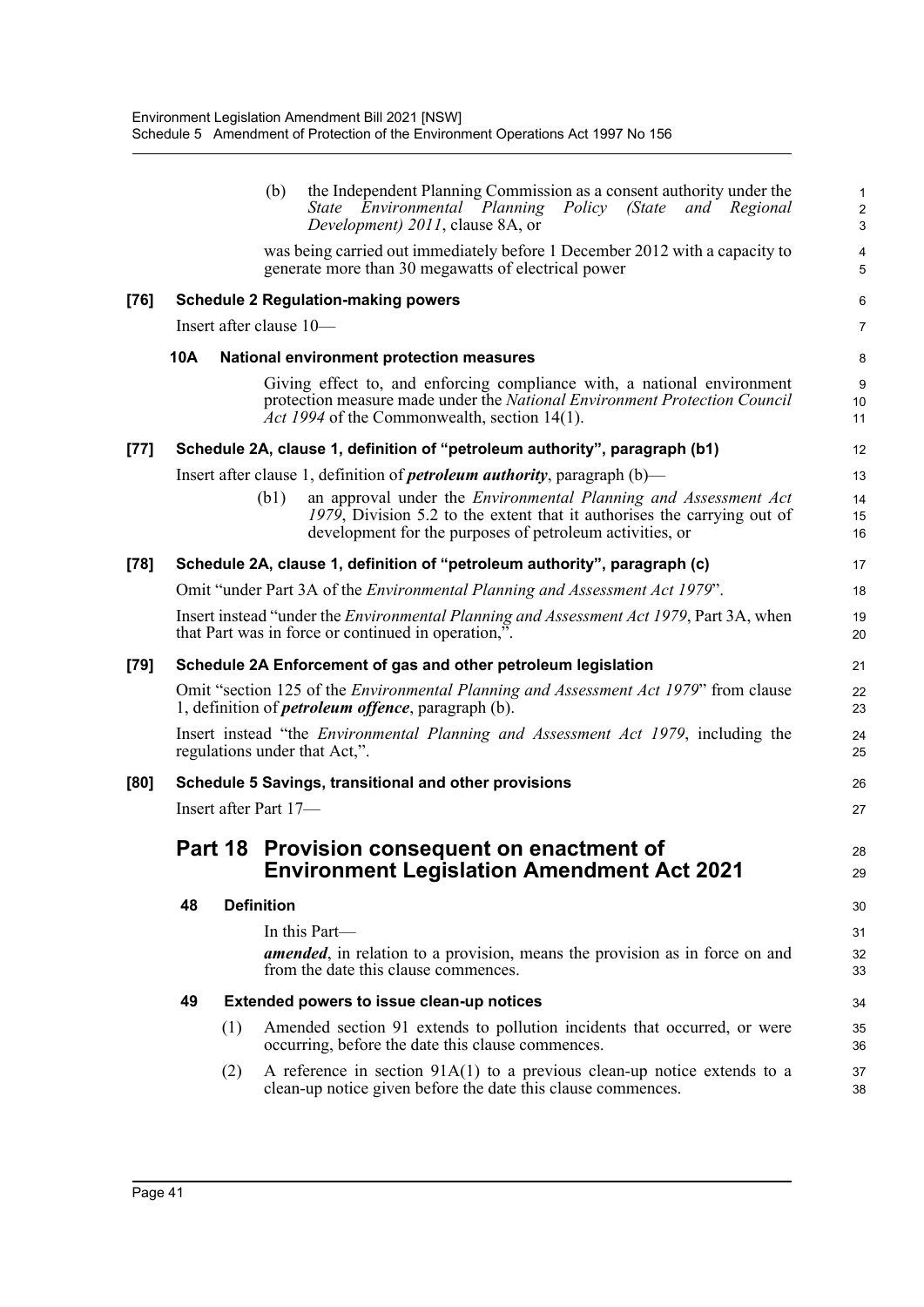| 50 | <b>Extended powers to issue prevention notices</b> |                                                                                                                                                                                              |                              |  |  |  |  |  |
|----|----------------------------------------------------|----------------------------------------------------------------------------------------------------------------------------------------------------------------------------------------------|------------------------------|--|--|--|--|--|
|    |                                                    | A reference in section $96A(1)$ to a previous prevention notice extends to a<br>prevention notice given before the date this clause commences.                                               | $\overline{\mathbf{c}}$<br>3 |  |  |  |  |  |
| 51 |                                                    | <b>Extended powers to issue prohibition notices</b>                                                                                                                                          | 4                            |  |  |  |  |  |
|    | (1)                                                | Amended section 101 extends to activities in relation to which the EPA has,<br>before the date this clause commences, recommended to the Minister that<br>notice be given under section 101. | 5<br>6<br>$\overline{7}$     |  |  |  |  |  |
|    | (2)                                                | A reference in section $101A(1)$ to a prohibition notice extends to a prohibition<br>notice given before the date this clause commences.                                                     | 8<br>9                       |  |  |  |  |  |
| 52 |                                                    | Court orders in connection with offences                                                                                                                                                     | 10                           |  |  |  |  |  |
|    |                                                    | Amended section 230 extends to proceedings commenced, but not finally<br>determined, before the date this clause commences.                                                                  | 11<br>12                     |  |  |  |  |  |
|    | <b>Dictionary</b>                                  |                                                                                                                                                                                              | 13                           |  |  |  |  |  |
|    |                                                    | Omit the definition of <i>Chairperson</i> .                                                                                                                                                  | 14                           |  |  |  |  |  |
|    | <b>Dictionary</b>                                  |                                                                                                                                                                                              | 15                           |  |  |  |  |  |
|    |                                                    | Insert in alphabetical order—                                                                                                                                                                | 16                           |  |  |  |  |  |
|    |                                                    | <b>CEO</b> means the Chief Executive Officer within the meaning of the <i>Protection</i><br>of the Environment Administration Act 1991.                                                      | 17<br>18                     |  |  |  |  |  |
|    |                                                    | <b>Chairperson</b> means the Chairperson within the meaning of the <i>Protection of</i><br>the Environment Administration Act 1991.                                                          | 19<br>20                     |  |  |  |  |  |
|    |                                                    | <i>monetary benefits</i> means monetary, financial or economic benefits.                                                                                                                     | 21                           |  |  |  |  |  |
|    |                                                    | related body corporate has the same meaning as in the Corporations Act 2001<br>of the Commonwealth.                                                                                          | 22<br>23                     |  |  |  |  |  |

**[81]** 

**[82]**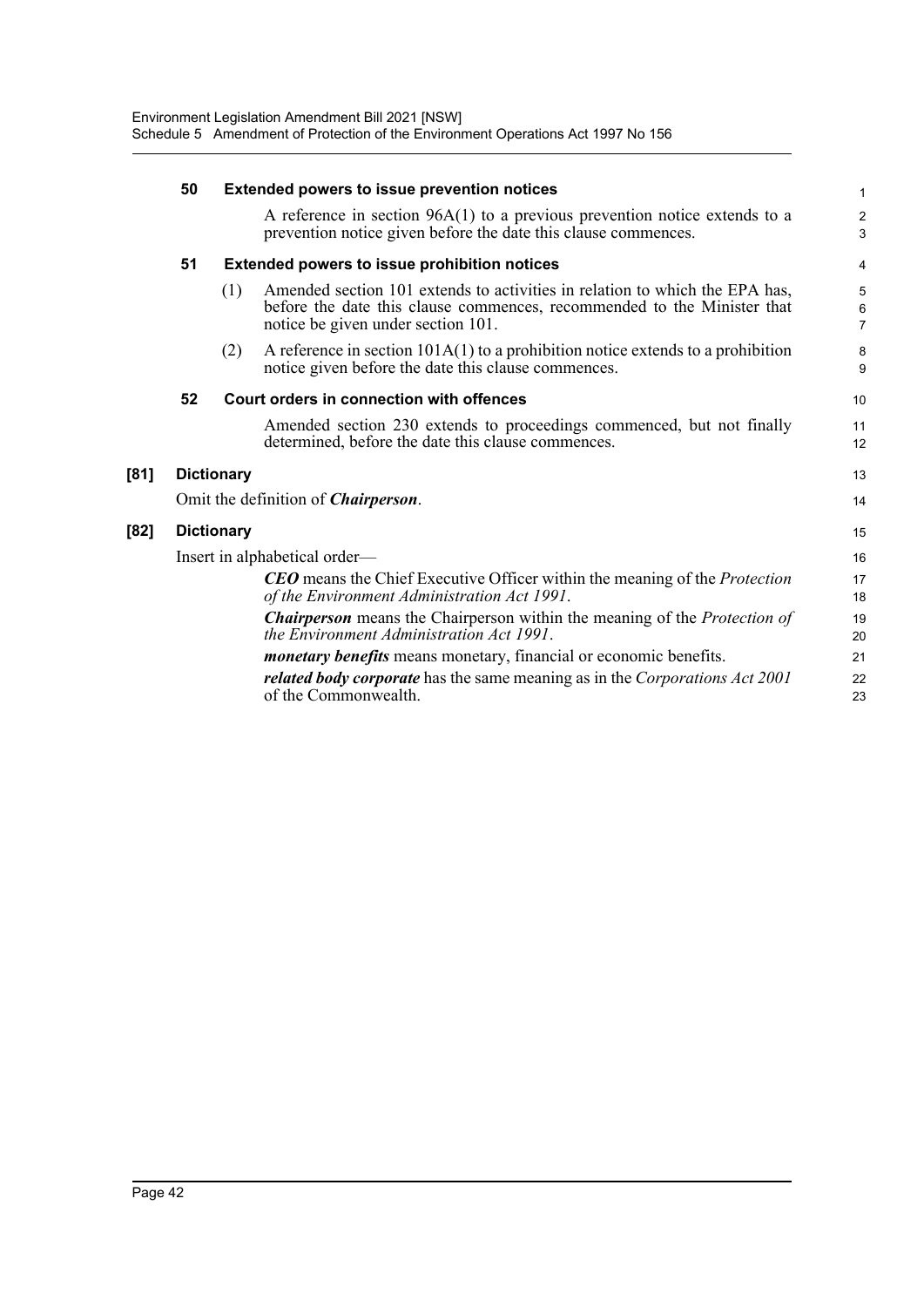## <span id="page-57-0"></span>**Schedule 6 Amendment of Protection of the Environment Operations (General) Regulation 2021**

### **[1] Schedule 6 Penalty notice offences**

Omit the matter relating to *Protection of the Environment Operations Act 1997*, section 91.

#### **[2] Schedule 6**

Insert in appropriate order in the matter relating to the *Protection of the Environment Operations Act 1997*—

Section 91B

| \$4,000 if the<br>penalty<br>notice is<br>issued by a<br>class 1<br>enforcement<br>officer, or<br>\$7,500 in any<br>other case | \$8,000 if the<br>penalty<br>notice is<br>issued by a<br>class 1<br>enforcement<br>officer, or<br>\$15,000 in<br>any other<br>case |
|--------------------------------------------------------------------------------------------------------------------------------|------------------------------------------------------------------------------------------------------------------------------------|
|                                                                                                                                |                                                                                                                                    |
|                                                                                                                                |                                                                                                                                    |

1 2

3 4

5 6 7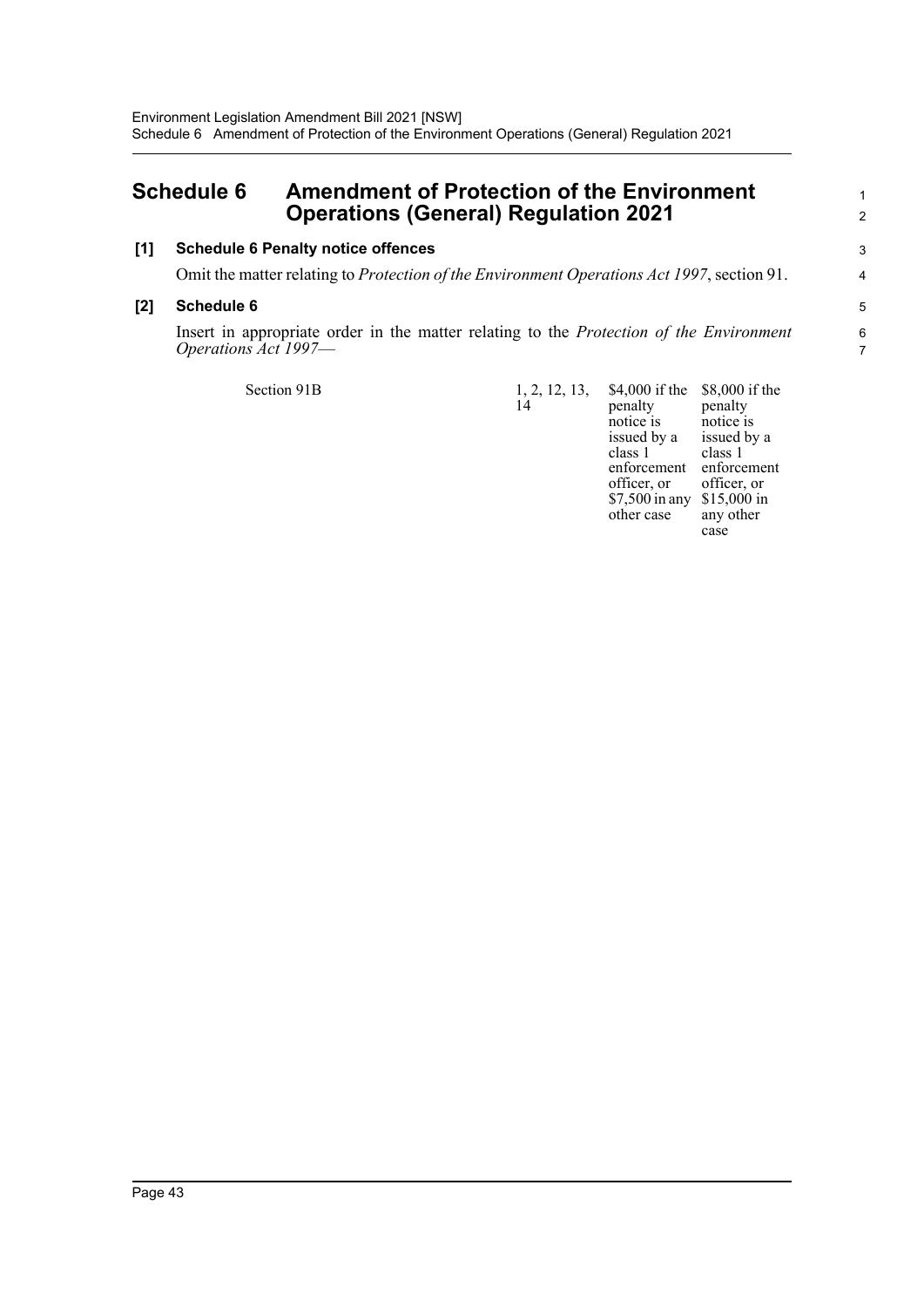<span id="page-58-0"></span>

|       | <b>Schedule 7</b> |                    | <b>Amendment of Radiation Control Act 1990 No 13</b>                                                                                                                                                                                                                                                                                                  | $\mathbf{1}$               |
|-------|-------------------|--------------------|-------------------------------------------------------------------------------------------------------------------------------------------------------------------------------------------------------------------------------------------------------------------------------------------------------------------------------------------------------|----------------------------|
| [1]   |                   |                    | <b>Section 4 Definitions</b>                                                                                                                                                                                                                                                                                                                          | $\overline{2}$             |
|       |                   |                    | Omit section 4(1), definition of <i>Chairperson of the Authority</i> .                                                                                                                                                                                                                                                                                | 3                          |
| $[2]$ |                   | Section 4(1)       |                                                                                                                                                                                                                                                                                                                                                       | $\overline{4}$             |
|       |                   |                    | Insert in alphabetical order—                                                                                                                                                                                                                                                                                                                         | 5                          |
|       |                   |                    | <b>CEO of the Authority</b> means the CEO within the meaning of the <i>Protection of</i><br>the Environment Administration Act 1991.                                                                                                                                                                                                                  | $\,6\,$<br>$\overline{7}$  |
|       |                   |                    | <i>monetary benefits</i> means monetary, financial or economic benefits.                                                                                                                                                                                                                                                                              | $\bf 8$                    |
|       |                   |                    | related body corporate has the same meaning as in the Corporations Act 2001<br>of the Commonwealth.                                                                                                                                                                                                                                                   | $\boldsymbol{9}$<br>10     |
| $[3]$ |                   | <b>Authority</b>   | Section 5A Certain persons and public bodies may exercise certain functions of                                                                                                                                                                                                                                                                        | 11<br>12                   |
|       |                   |                    | Omit "Chairperson" wherever occurring in section 5A(2) and (3). Insert instead "CEO".                                                                                                                                                                                                                                                                 | 13                         |
| [4]   |                   |                    | Section 5A(2) and (2A)(a)                                                                                                                                                                                                                                                                                                                             | 14                         |
|       |                   |                    | Omit "the Department of Planning and Environment" wherever occurring.                                                                                                                                                                                                                                                                                 | 15                         |
|       |                   |                    | Insert instead "Regional NSW".                                                                                                                                                                                                                                                                                                                        | 16                         |
| [5]   |                   |                    | Section 23A Orders regarding monetary benefits                                                                                                                                                                                                                                                                                                        | 17                         |
|       |                   |                    | Omit section 23A(4), definition of <i>monetary benefits</i> .                                                                                                                                                                                                                                                                                         | 18                         |
| [6]   |                   |                    | <b>Section 25 Proceedings for offences</b>                                                                                                                                                                                                                                                                                                            | 19                         |
|       |                   |                    | Omit "Chairperson" from section 25(4). Insert instead "CEO".                                                                                                                                                                                                                                                                                          | 20                         |
| $[7]$ |                   | <b>Section 27A</b> |                                                                                                                                                                                                                                                                                                                                                       | 21                         |
|       |                   |                    | Insert after section 27-                                                                                                                                                                                                                                                                                                                              | 22                         |
|       | 27A               |                    | Recovery of monetary benefits from related persons after offence proved                                                                                                                                                                                                                                                                               | 23                         |
|       |                   | (1)                | This section applies if a court convicts a corporation of an offence against this<br>Act or regulations.                                                                                                                                                                                                                                              | 24<br>25                   |
|       |                   | (2)                | The prosecutor for the offence may apply to the court for an order (a <i>monetary</i><br><b>benefits order</b> ) that any of the following persons pay an amount representing<br>the amount of monetary benefits acquired by the person, or accrued or<br>accruing to the person, as a result of the commission of the offence by the<br>corporation- | 26<br>27<br>28<br>29<br>30 |
|       |                   |                    | a person who is, or was, at the time of the commission of the offence, a<br>(a)<br>director of the corporation,                                                                                                                                                                                                                                       | 31<br>32                   |
|       |                   |                    | a related body corporate,<br>(b)                                                                                                                                                                                                                                                                                                                      | 33                         |
|       |                   |                    | a person who is, or was, at the time of the commission of the offence, a<br>(c)<br>director of a related body corporate.                                                                                                                                                                                                                              | 34<br>35                   |
|       |                   | (3)                | The court may make a monetary benefits order in relation to a person only if<br>the court is satisfied, on the balance of probabilities, that the person acquired,<br>accrued or will accrue the monetary benefits as a result of the commission of<br>the offence by the corporation.                                                                | 36<br>37<br>38<br>39       |
|       |                   | (4)                | When making a monetary benefits order, the court may order that the person<br>pay the amount—                                                                                                                                                                                                                                                         | 40<br>41                   |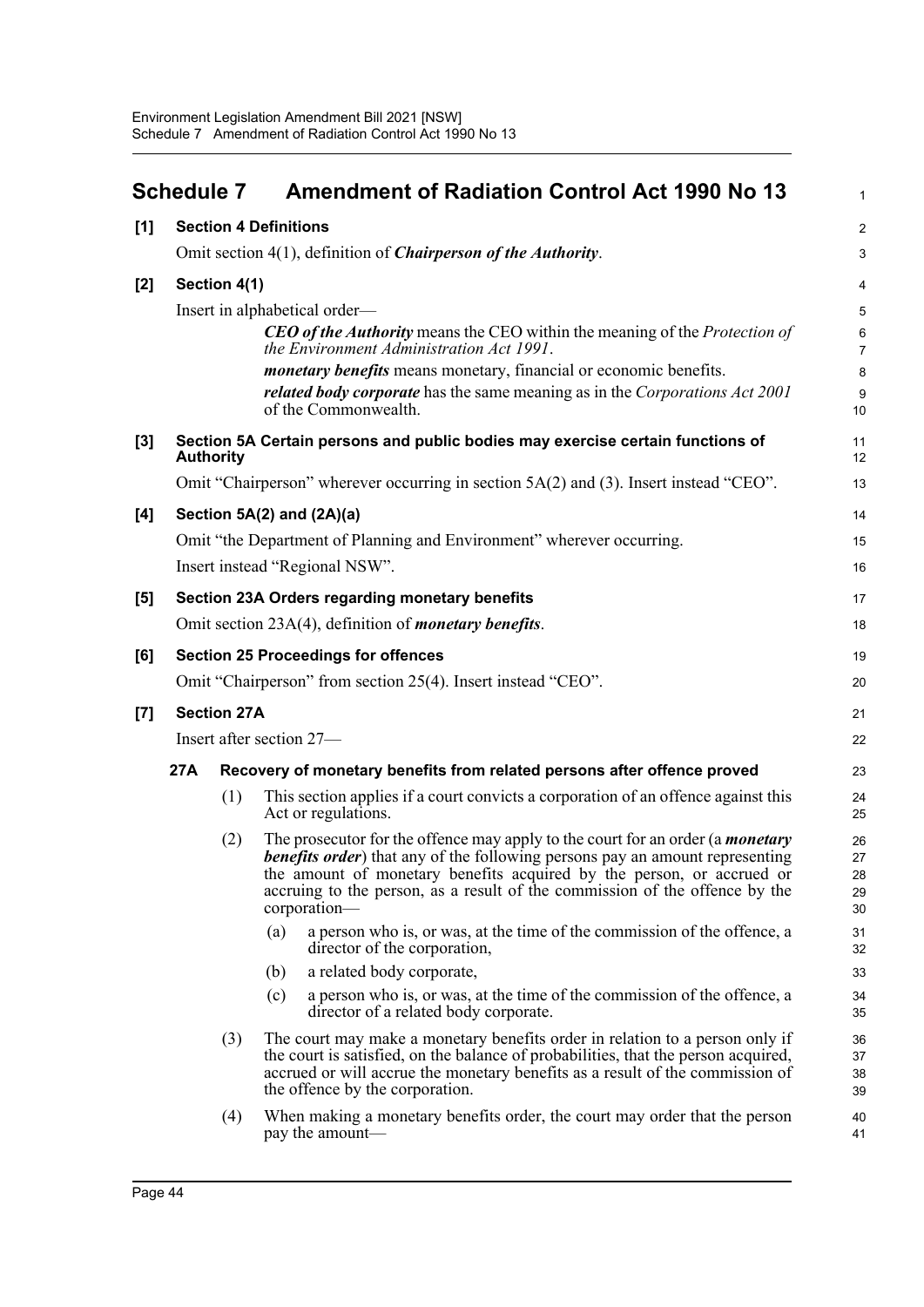|        |     |                    | (a)      | into the Environment Protection Authority Fund or another fund the<br>court considers appropriate, or                                                                                                                                         | $\mathbf{1}$<br>2                       |
|--------|-----|--------------------|----------|-----------------------------------------------------------------------------------------------------------------------------------------------------------------------------------------------------------------------------------------------|-----------------------------------------|
|        |     |                    | (b)      | to an entity the court considers appropriate in the circumstances.                                                                                                                                                                            | 3                                       |
|        |     | (5)                |          | The regulations may prescribe a protocol to be used in determining the amount<br>that represents the monetary benefit acquired by the person or accrued or<br>accruing to the person.                                                         | $\overline{4}$<br>$\mathbf 5$<br>6      |
|        |     | (6)                |          | A monetary benefits order made by the court is enforceable as if it were an<br>order made by the court in Class 4 proceedings under the <i>Land and</i><br>Environment Court Act 1979.                                                        | $\overline{7}$<br>8<br>$\boldsymbol{9}$ |
|        |     | (7)                |          | A reference in subsection (2) to a director of a corporation or related body<br>corporate extends to a person involved in the management of the affairs of the<br>corporation or related body corporate.                                      | 10<br>11<br>12                          |
|        |     | (8)                |          | In this section-                                                                                                                                                                                                                              | 13                                      |
|        |     |                    |          | <b>Environment Protection Authority Fund means the Environment Protection</b><br>Authority Fund established under the Protection of the Environment<br>Administration Act 1991, section 34A.                                                  | 14<br>15<br>16                          |
|        |     |                    |          | <i>prosecutor</i> , for an offence, means the person that instituted the proceedings for<br>the offence.                                                                                                                                      | 17<br>18                                |
|        |     |                    |          | <i>the court</i> does not include the Local Court.                                                                                                                                                                                            | 19                                      |
| [8]    |     |                    |          | Section 28D Restriction on requiring financial assurance                                                                                                                                                                                      | 20                                      |
|        |     |                    |          | Insert after section $28D(c)$ —                                                                                                                                                                                                               | 21                                      |
|        |     |                    | (c1)     | the financial capacity of the holder or former holder of the licence or<br>proposed holder of the licence, or                                                                                                                                 | 22<br>23                                |
|        |     |                    |          |                                                                                                                                                                                                                                               |                                         |
| [9]    |     |                    |          | Section 28J Liability of Authority, State and others                                                                                                                                                                                          | 24                                      |
|        |     |                    |          | Insert "the CEO of the Authority" after "Board of the Authority," in section 28J(2).                                                                                                                                                          | 25                                      |
| $[10]$ |     |                    |          | <b>Section 29 Radiation Advisory Council</b>                                                                                                                                                                                                  | 26                                      |
|        |     |                    |          | Omit "Chairperson of the Authority" in section $29(2)(a)$ .                                                                                                                                                                                   | 27                                      |
|        |     |                    |          | Insert instead "CEO of the Authority".                                                                                                                                                                                                        | 28                                      |
| $[11]$ |     | <b>Section 33B</b> |          |                                                                                                                                                                                                                                               | 29                                      |
|        |     |                    |          | Insert after section 33A—                                                                                                                                                                                                                     | 30                                      |
|        | 33B |                    |          | <b>Receiving monetary benefits</b>                                                                                                                                                                                                            | 31                                      |
|        |     | (1)                | offence- | Any of the following persons who receives, acquires or accrues a monetary<br>benefit as a result of the commission by a corporation of a proved offence<br>under this Act or the regulations (the <i>underlying offence</i> ) is guilty of an | 32<br>33<br>34<br>35                    |
|        |     |                    | (a)      | a person who is, or was, at the time of the commission of the offence, a<br>director of the corporation,                                                                                                                                      | 36<br>37                                |
|        |     |                    | (b)      | a related body corporate,                                                                                                                                                                                                                     | 38                                      |
|        |     |                    | (c)      | a person who is, or was, at the time of the commission of the offence, a<br>director of a related body corporate.                                                                                                                             | 39<br>40                                |
|        |     |                    |          | Maximum penalty—<br>for a corporation—the maximum penalty that applies to a corporation                                                                                                                                                       | 41                                      |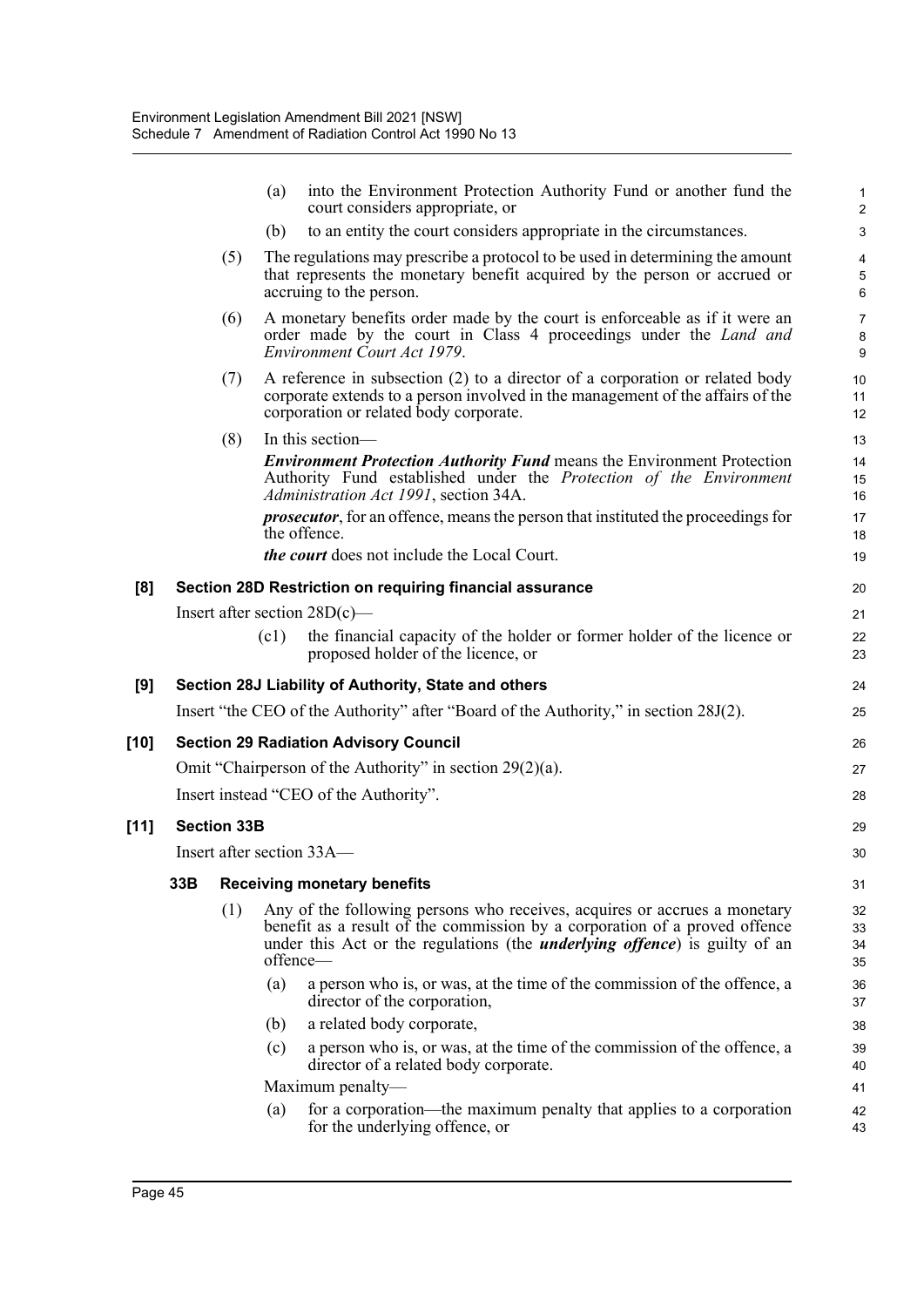|        |                                       | (b)    |                                                                 | for an individual—the maximum penalty that applies to an individual<br>for the underlying offence.                                                                                                       | $\mathbf{1}$<br>$\overline{c}$ |
|--------|---------------------------------------|--------|-----------------------------------------------------------------|----------------------------------------------------------------------------------------------------------------------------------------------------------------------------------------------------------|--------------------------------|
|        | (2)                                   |        | Proceedings for an offence under this section may be commenced— |                                                                                                                                                                                                          |                                |
|        |                                       | (a)    |                                                                 | after the date on which the underlying offence is alleged to have been<br>committed, but                                                                                                                 | $\overline{4}$<br>5            |
|        |                                       | (b)    |                                                                 | despite section 25(5), no later than the later of the following—                                                                                                                                         | 6                              |
|        |                                       |        | (i)                                                             | the date that is 12 months after the date on which a court finds the<br>underlying offence proved,                                                                                                       | $\overline{7}$<br>8            |
|        |                                       |        | (11)                                                            | the date by which the proceedings may be commenced under<br>section $25(5)$ .                                                                                                                            | 9<br>10                        |
|        | (3)                                   |        |                                                                 | Despite section $25(1)$ , proceedings for an offence under this section may not<br>be dealt with before the Local Court.                                                                                 | 11<br>12                       |
|        | (4)                                   | $if$ — |                                                                 | Without limiting subsection $(1)$ or $(2)(b)(i)$ , a court finds an offence proved                                                                                                                       | 13<br>14                       |
|        |                                       | (a)    |                                                                 | the court convicts the offender of the offence, or                                                                                                                                                       | 15                             |
|        |                                       | (b)    |                                                                 | the court makes an order under the Crimes (Sentencing Procedure) Act<br>1999, section 10 against the offender in relation to the offence.                                                                | 16<br>17                       |
|        | (5)                                   |        |                                                                 | A reference in subsection (1) to a director of a corporation or related body<br>corporate extends to a person involved in the management of the affairs of the<br>corporation or related body corporate. | 18<br>19<br>20                 |
| $[12]$ | <b>Section 36 Evidentiary matters</b> |        |                                                                 |                                                                                                                                                                                                          | 21                             |
|        |                                       |        |                                                                 | Omit "Chairperson" in section 36(2). Insert instead "CEO".                                                                                                                                               | 22                             |
|        |                                       |        |                                                                 |                                                                                                                                                                                                          |                                |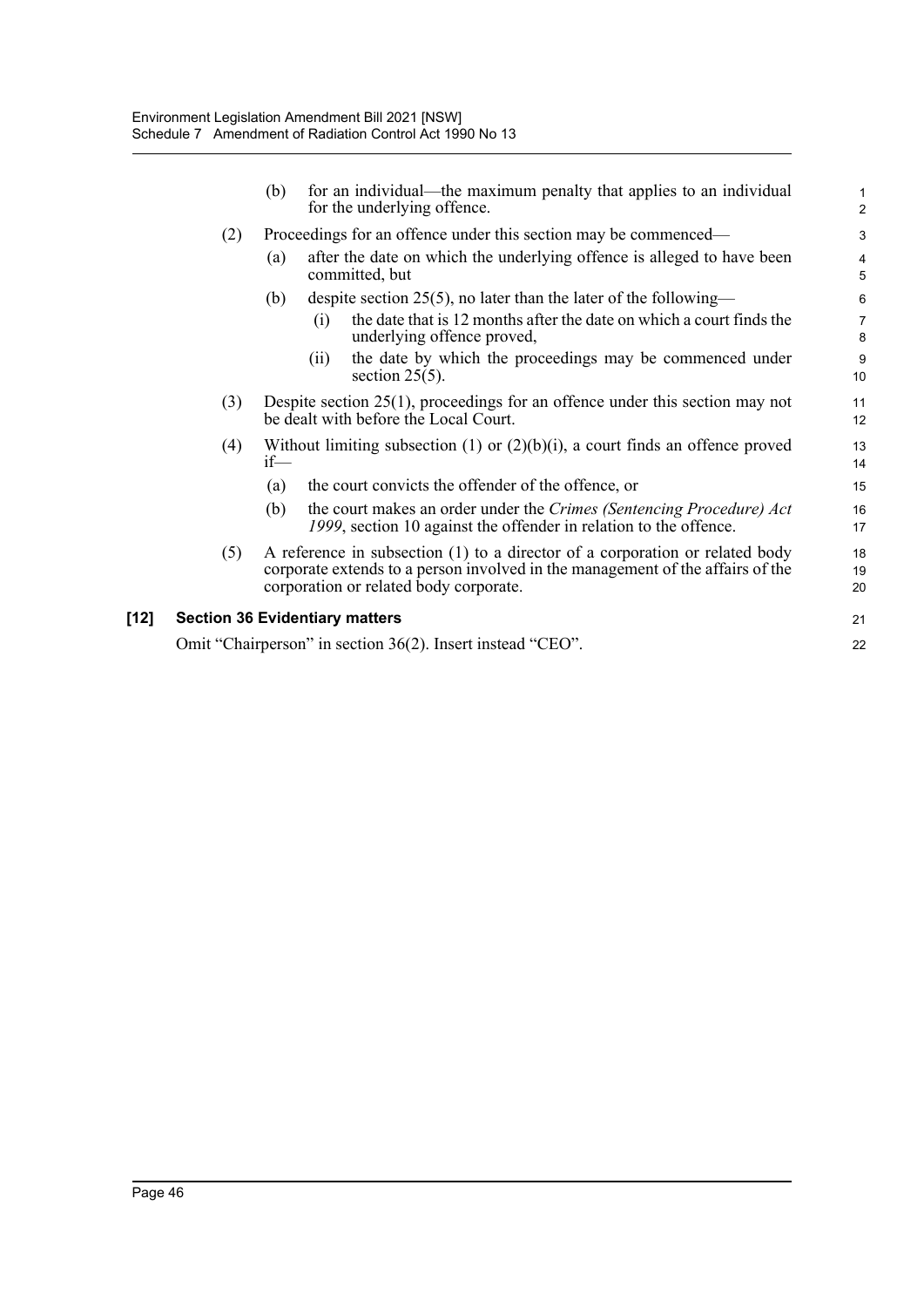<span id="page-61-0"></span>

|        | <b>Schedule 8</b><br><b>Amendment of the Radiation Control Regulation</b><br>2013                                            | $\mathbf{1}$<br>$\mathbf 2$ |
|--------|------------------------------------------------------------------------------------------------------------------------------|-----------------------------|
| [1]    | <b>Clause 3 Definitions</b>                                                                                                  | $\mathsf 3$                 |
|        | Omit "Chairperson of the" from clause 3(1), definition of <i>approved</i> .                                                  | $\overline{\mathbf{4}}$     |
| $[2]$  | <b>Clause 28 Radiation management plan</b>                                                                                   | 5                           |
|        | Omit "Chairperson of the" from clause 28(1).                                                                                 | 6                           |
| $[3]$  | <b>Clause 29 Personal monitoring devices</b>                                                                                 | $\overline{7}$              |
|        | Omit "Chairperson of the" from clause 29(3).                                                                                 | 8                           |
| [4]    | <b>Clause 31 Area monitoring devices</b>                                                                                     | 9                           |
|        | Omit "Chairperson of the" wherever occurring in clause 31(1) and (3).                                                        | 10                          |
| [5]    | <b>Clause 34 Disposal of regulated material</b>                                                                              | 11                          |
|        | Omit "Chairperson of the" from clause 34(1).                                                                                 | 12                          |
| [6]    | <b>Clause 34(3)</b>                                                                                                          | 13                          |
|        | Omit the subclause. Insert instead-                                                                                          | 14                          |
|        | The consent of the Authority may be—<br>(3)                                                                                  | 15                          |
|        | given generally or in a particular case, and<br>(a)<br>(b)<br>subject to any conditions the Authority considers appropriate. | 16                          |
|        |                                                                                                                              | 17                          |
| [7]    | Clause 38 Duty to report and investigate apparent radiation accidents<br>Omit "Chairperson of the" from clause 38(1).        | 18<br>19                    |
|        |                                                                                                                              |                             |
| [8]    | Clause 43 Appointment of radiation safety officers and committees<br>Omit "Chairperson of the" from clause 43(1).            | 20<br>21                    |
|        |                                                                                                                              |                             |
| [9]    | Clause 44 Loss or theft of regulated material<br>Omit "Chairperson of the" from clause 44(1).                                | 22<br>23                    |
| $[10]$ | Clause 47, heading                                                                                                           | 24                          |
|        | Omit "Department of Planning and Environment". Insert instead "Regional NSW"                                                 | 25                          |
| $[11]$ | <b>Clause 47(1)</b>                                                                                                          | 26                          |
|        | Omit "Chairperson". Insert instead "CEO".                                                                                    | 27                          |
| $[12]$ | Clause $47(2)(a)$ and $(3)(a)$                                                                                               | 28                          |
|        | Omit "Work Health and Safety (Mines) Act 2013" wherever occurring.                                                           | 29                          |
|        | Insert instead "Work Health and Safety (Mines and Petroleum Sites) Act 2013".                                                | 30                          |
| $[13]$ | <b>Clause 47(3) and (4)</b>                                                                                                  | 31                          |
|        | Omit "the Department of Planning and Environment" wherever occurring.                                                        | 32                          |
|        | Insert instead "Regional NSW".                                                                                               | 33                          |
|        |                                                                                                                              |                             |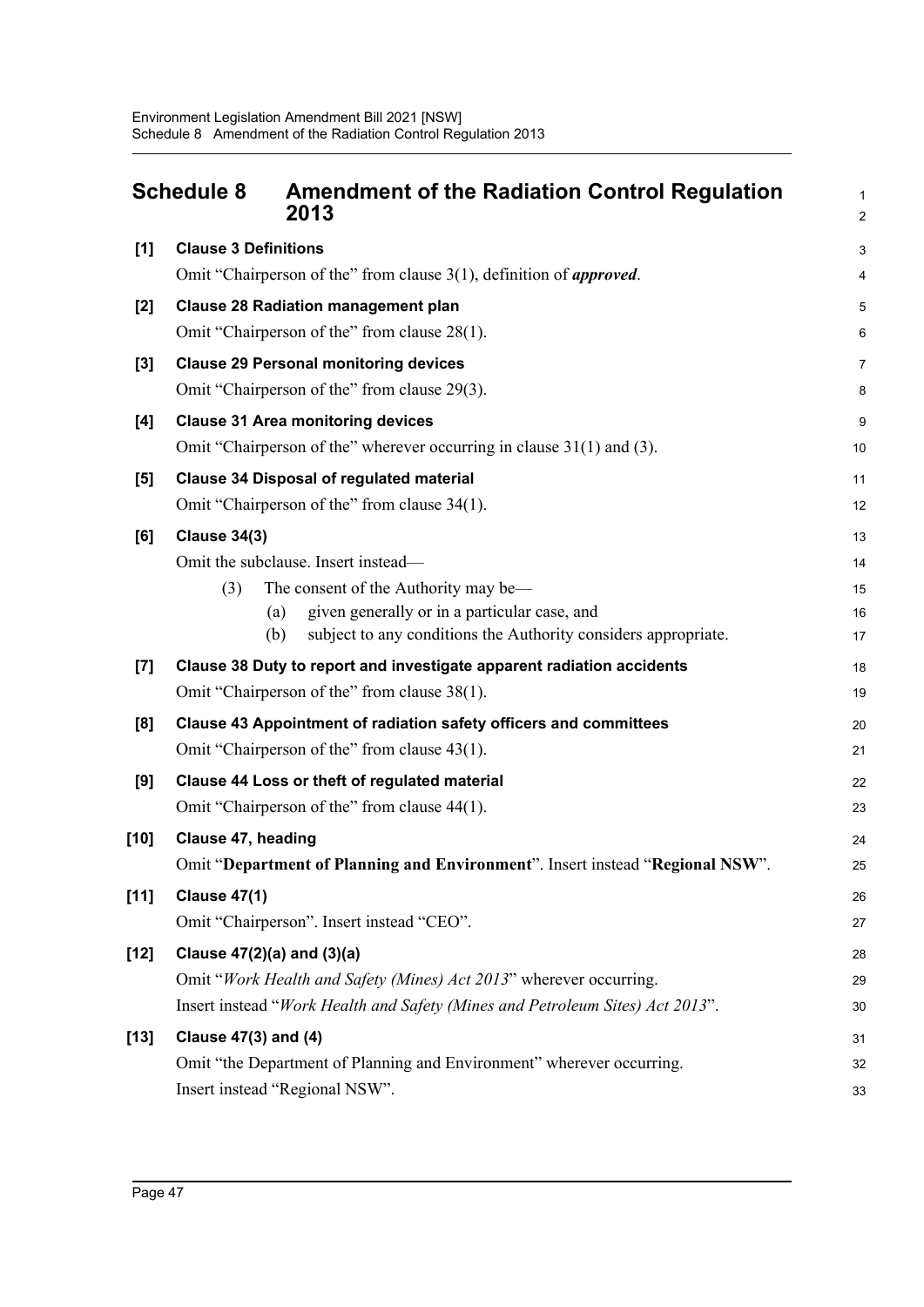| [14]   | <b>Clause 48 Actions by incorrect public body</b>                    | 1              |
|--------|----------------------------------------------------------------------|----------------|
|        | Omit "Chairperson" from clause 48(1). Insert instead "CEO".          | 2              |
| $[15]$ | <b>Clause 50 Destruction or disposal of records</b>                  | 3              |
|        | Omit "Chairperson of the" wherever occurring in clause $50(2)$ –(5). | $\overline{4}$ |
| [16]   | <b>Clause 50(5)</b>                                                  | -5             |
|        | Omit "the Chairperson". Insert instead "the Authority".              | 6              |